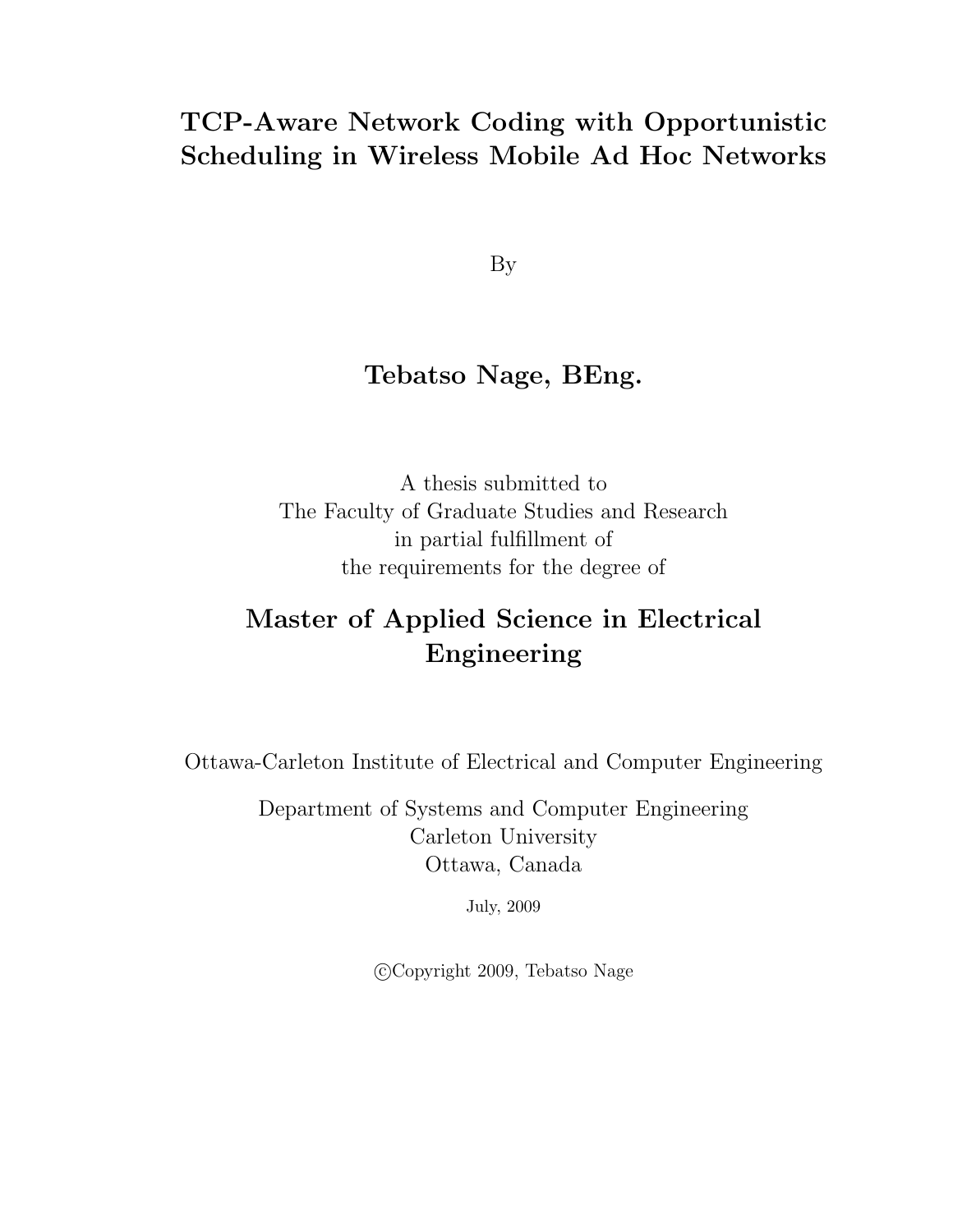The undersigned hereby recommends to the Faculty of Graduate Studies and Research acceptance of the thesis

# TCP-Aware Network Coding with Opportunistic Scheduling in Wireless Mobile Ad Hoc Networks

Submitted by

Tebatso Nage, BEng.

In partial fulfillment of the requirements for the degree of Master of Applied Science in Electrical Engineering

> Thesis Co-Supervisor Prof. F. Richard Yu

Thesis Co-Supervisor Prof. Marc St-Hilaire

# Chair, Department of Systems and Computer Engineering Prof. Howard Schwartz

Carleton University Ottawa, Ontario, Canada July 2009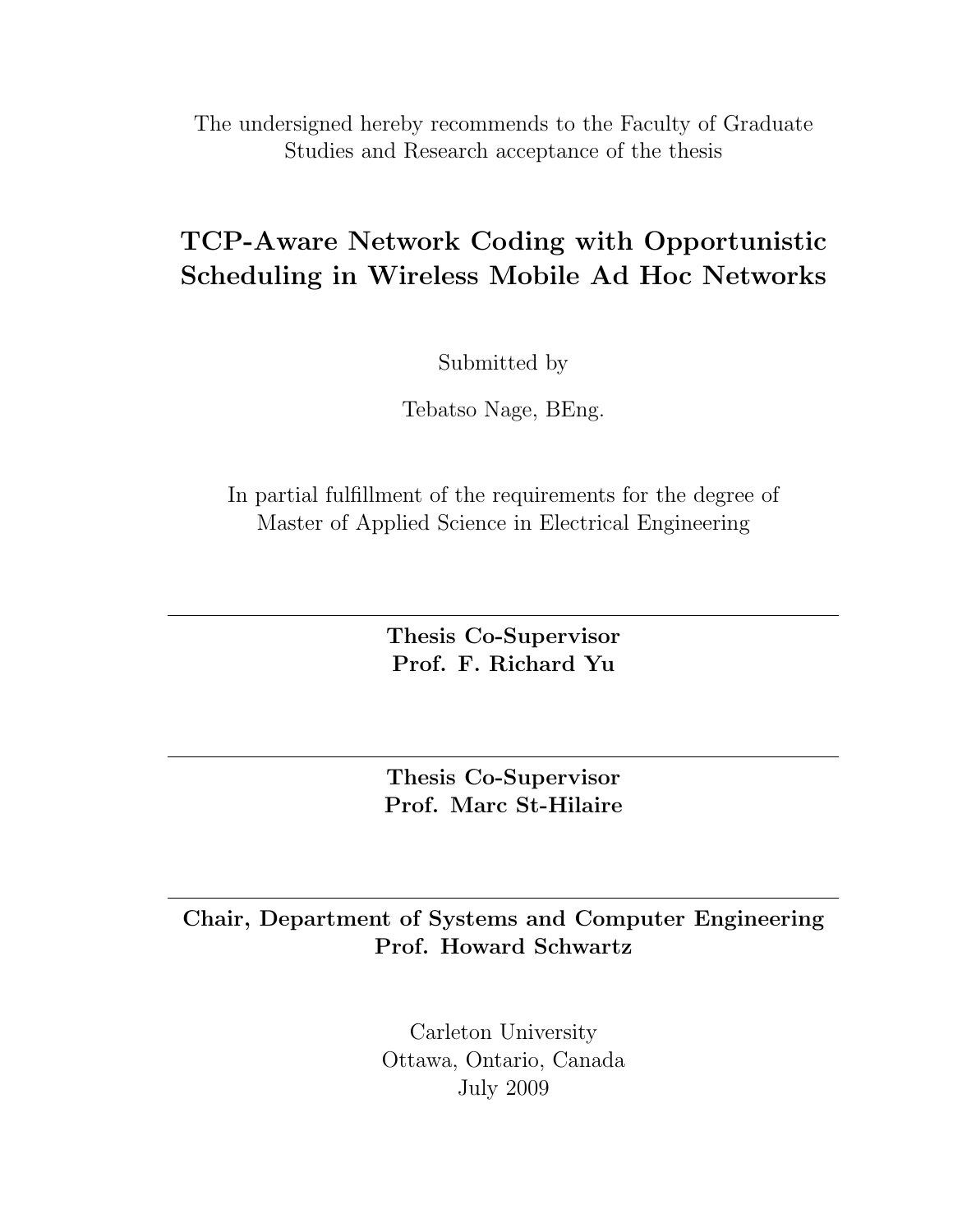# Abstract

This thesis presents a scheme that employs TCP-Aware network coding with opportunistic scheduling to enhance TCP performance in wireless mobile ad hoc networks. Specifically, it considers a TCP parameter, congestion window size and wireless channel conditions simultaneously to increase TCP throughput. Evaluation of this scheme is carried out by using ns2 simulations in different scenarios such as network traffic increase, network node increase, and low/high mobility environments. The results found show that this scheme gives approximately 35% throughput improvement in a high mobility environment and about 33% throughput improvement in no or low mobility environment as compared to traditional network coding with opportunistic scheduling. This thesis also proposes a new adaptive-W scheme whose objective is to adaptively control waiting time of overheard packets that are stored in a buffer to achieve tradeoff between throughput and overhead.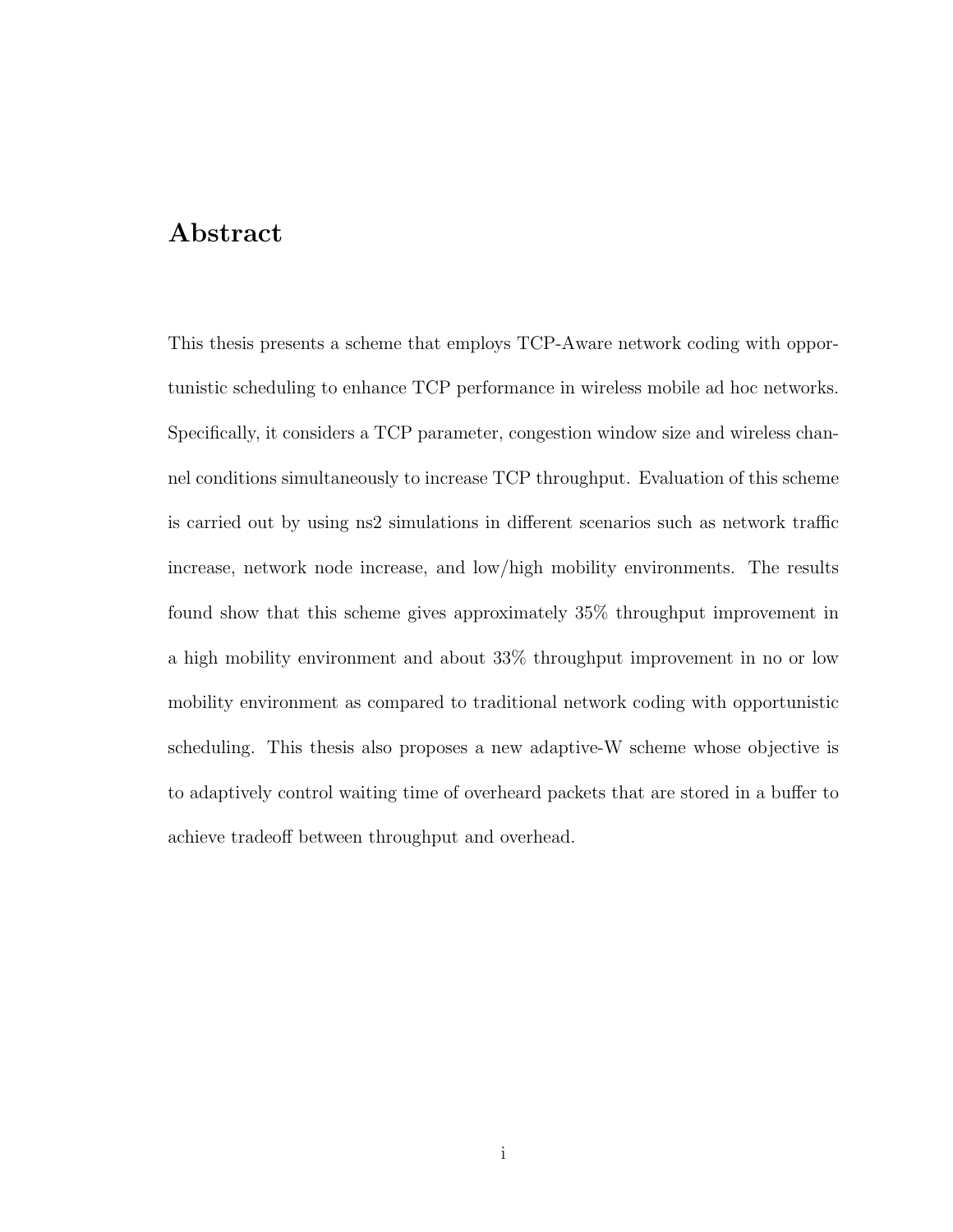# Dedications

Dedicated to my father, Samuel Matsuokwane Nage and in memory of my mother, Lydia Albertina Nage.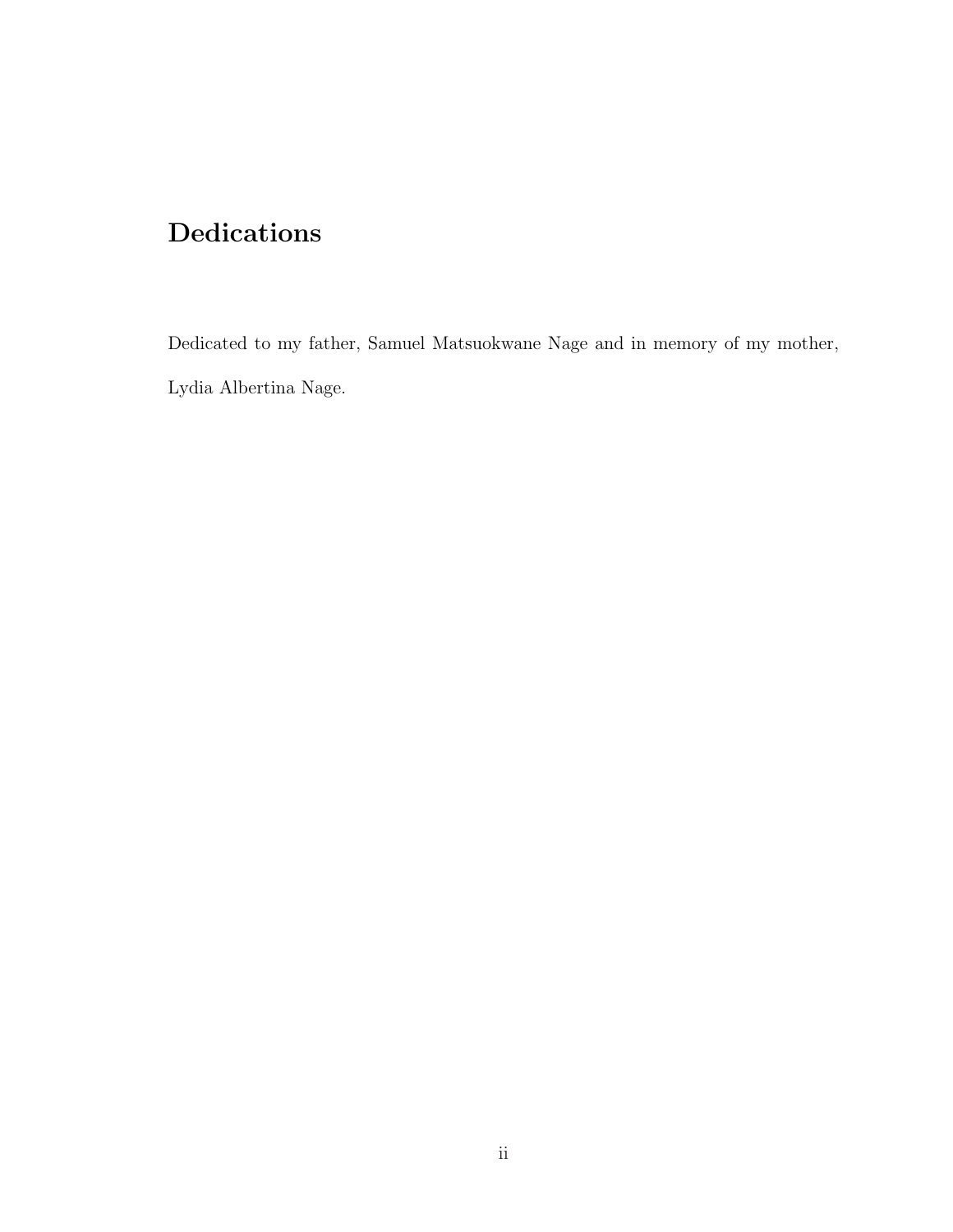# Acknowledgements

I would like to thank the invaluable supervision and support of my supervisors Professor Fei Richard Yu and Professor Marc St-Hilaire during the development of this work. I also would like to thank my family in Botswana for their support and love. My wholehearted thanks go to Monageng Kgwadi for his assistance in ns2.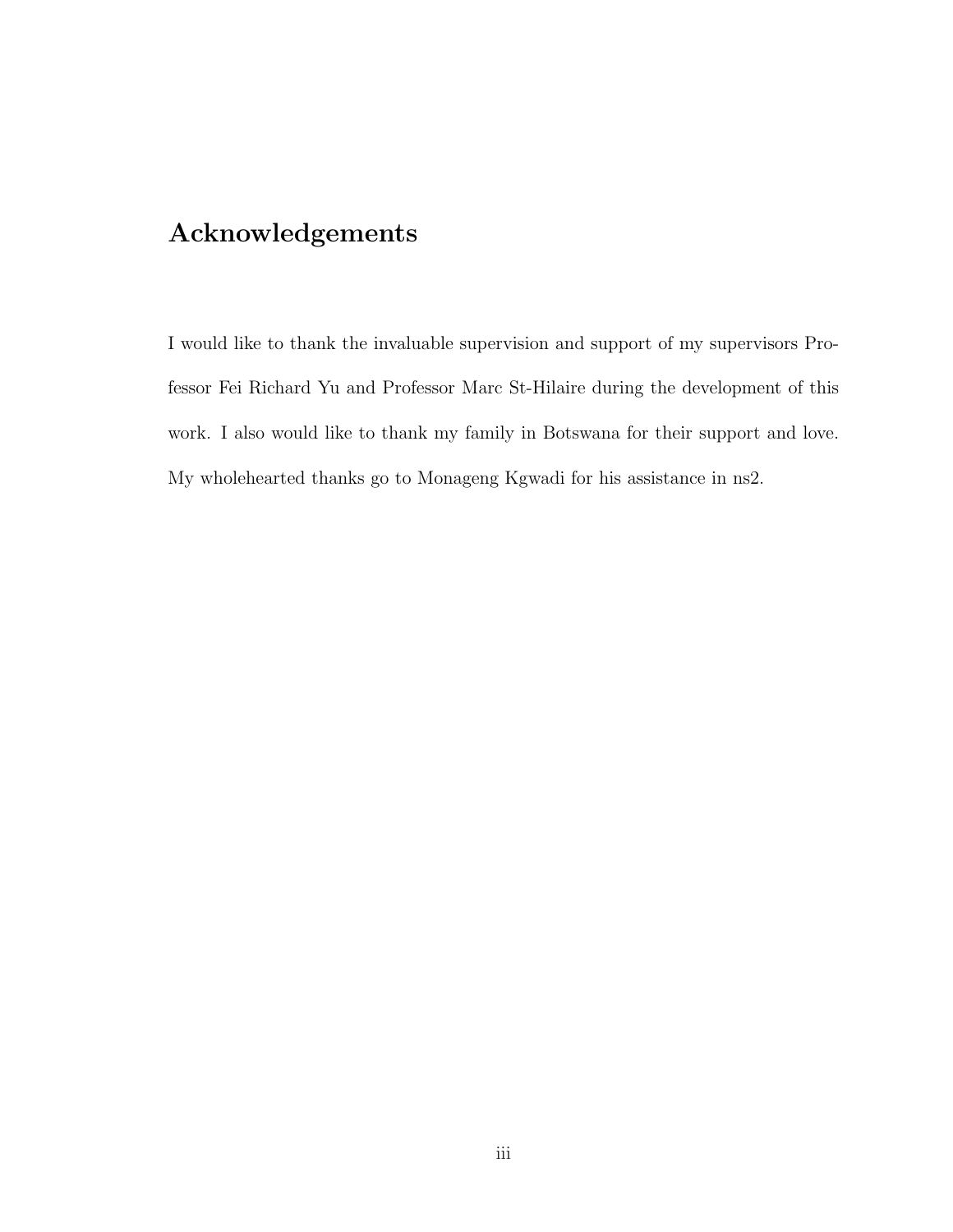# **Contents**

|                         | Abstract |                  |                                 | $\mathbf{i}$   |
|-------------------------|----------|------------------|---------------------------------|----------------|
| <b>Acknowledgements</b> |          |                  | iii                             |                |
| Contents                |          |                  | iv                              |                |
| List of Figures         |          |                  | vii                             |                |
|                         |          | List of Tables   |                                 | $\mathbf x$    |
|                         |          | List of Acronyms |                                 | xi             |
| $\mathbf 1$             |          | Introduction     |                                 | $\mathbf{1}$   |
|                         | 1.1      |                  |                                 | $\mathbf{1}$   |
|                         |          | 1.1.1            |                                 | $\mathbf{1}$   |
|                         |          | 1.1.2            | Opportunistic Scheduling        | 6              |
|                         |          | 1.1.3            | Transmission Control Protocol   | $\overline{7}$ |
|                         |          | 1.1.4            |                                 | $\overline{7}$ |
|                         |          | 1.1.5            | Wireless Mobile Ad Hoc Networks | 8              |
|                         | 1.2      |                  |                                 | 9              |
|                         | 1.3      |                  |                                 | 9              |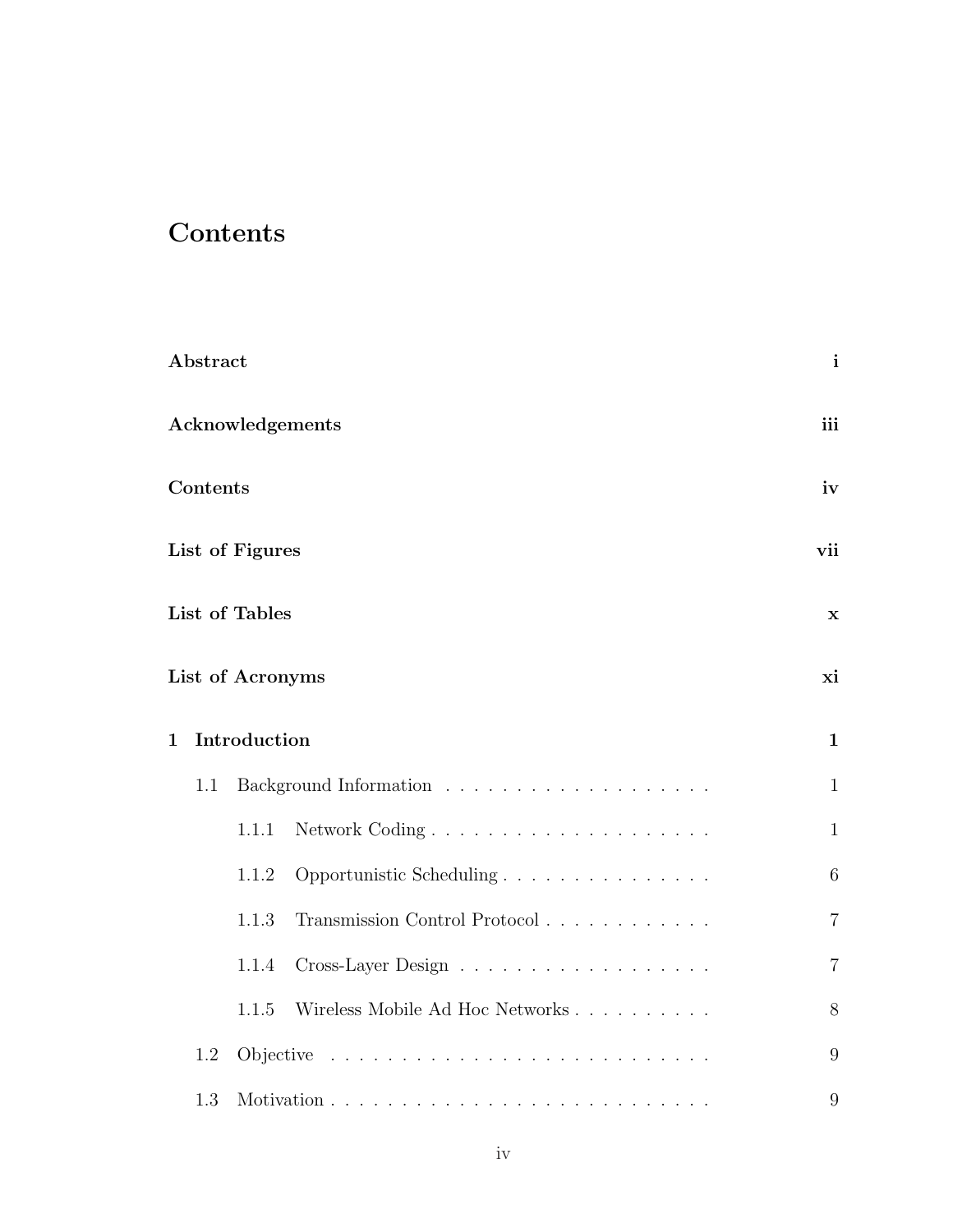## CONTENTS

|          | 1.4 |                      |                                                                                 | 10 |
|----------|-----|----------------------|---------------------------------------------------------------------------------|----|
|          | 1.5 |                      |                                                                                 | 10 |
| $\bf{2}$ |     |                      | <b>Related Works and Problem Definition</b>                                     | 11 |
|          | 2.1 |                      | State of the Art in Network Coding                                              | 11 |
|          |     | 2.1.1                | Methods of Network Coding                                                       | 11 |
|          |     | 2.1.2                | Overhead aspect of Network Coding                                               | 15 |
|          | 2.2 |                      |                                                                                 | 18 |
|          | 2.3 |                      |                                                                                 | 20 |
| 3        |     | <b>System Models</b> |                                                                                 | 21 |
|          | 3.1 |                      |                                                                                 | 21 |
|          |     | 3.1.1                |                                                                                 | 23 |
|          |     | 3.1.2                | Searching for Coding Opportunities                                              | 25 |
|          |     | 3.1.3                | On Channel and TCP information                                                  | 29 |
|          |     | 3.1.4                |                                                                                 | 31 |
|          | 3.2 |                      |                                                                                 | 31 |
|          | 3.3 |                      |                                                                                 | 33 |
|          | 3.4 |                      | TCP-Aware Network Coding with Opportunistic Scheduling                          | 34 |
|          |     | 3.4.1                | Accessing TCP window size                                                       | 34 |
|          |     | 3.4.2                | Packet fields for Network Coding                                                | 35 |
|          |     | 3.4.3                |                                                                                 | 37 |
|          |     | 3.4.4                | Components of TCP-Aware Network Coding                                          | 38 |
|          | 3.5 |                      | Summary $\ldots \ldots \ldots \ldots \ldots \ldots \ldots \ldots \ldots \ldots$ | 41 |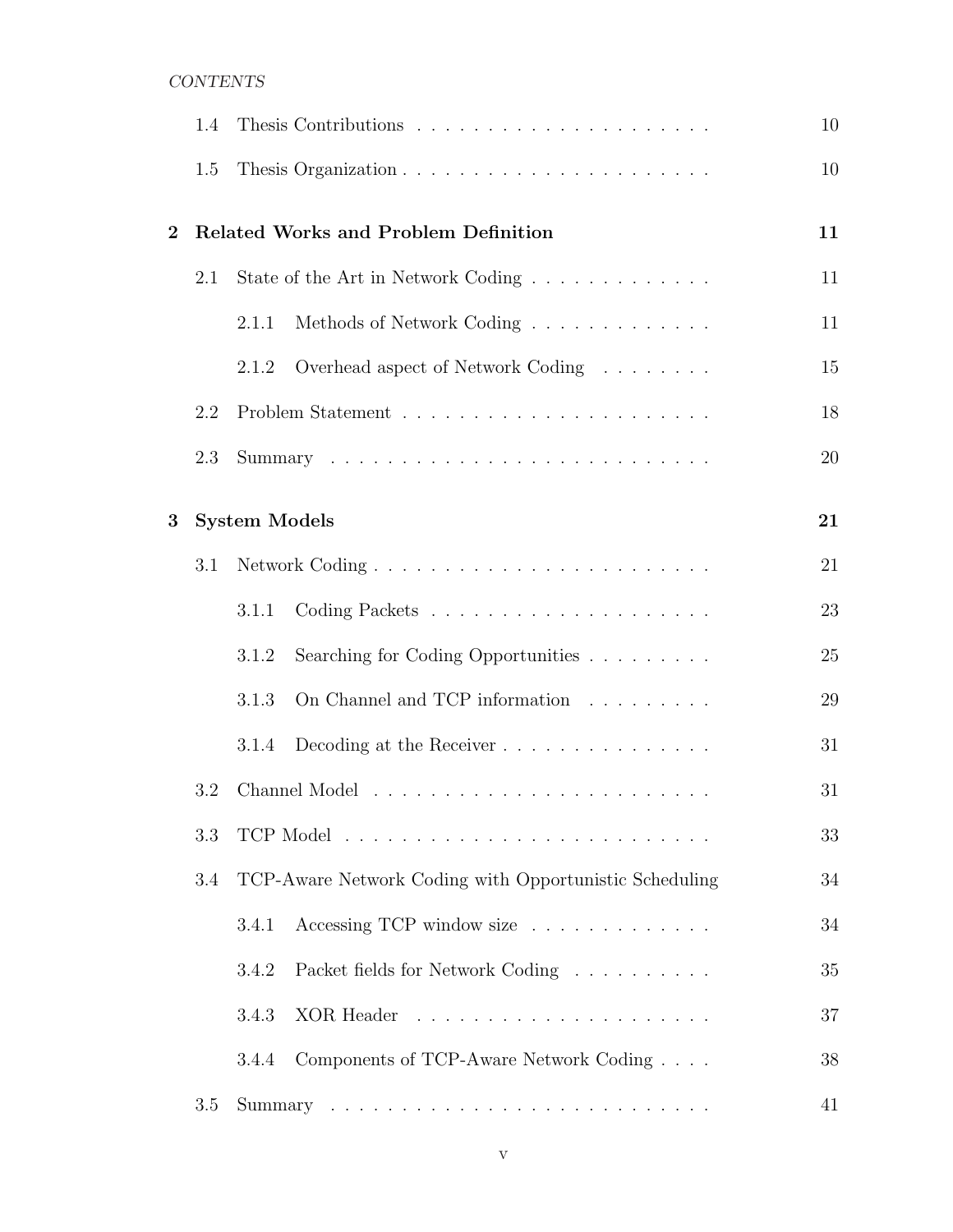## CONTENTS

| 4        |     | TCP-Aware Network Coding with Opportunistic Scheduling  | 42 |
|----------|-----|---------------------------------------------------------|----|
|          | 4.1 | Traditional Network Coding                              | 42 |
|          | 4.2 | Traditional NC with Opportunistic Scheduling            | 43 |
|          | 4.3 | TCP-Aware NC with Opportunistic Scheduling              | 43 |
|          | 4.4 | Example of how decision is made by NC schemes $\dots$ . | 45 |
|          | 4.5 | Simulation Results and Discussion                       | 48 |
|          |     | Simulation Models<br>4.5.1                              | 48 |
|          |     | 4.5.2<br>Results and Discussions                        | 49 |
|          | 4.6 |                                                         | 62 |
| $\bf{5}$ |     | Adaptive Control of Packet Overhead in Network Coding   | 63 |
|          | 5.1 |                                                         | 66 |
|          | 5.2 |                                                         | 69 |
|          | 5.3 | Proposed Adaptive-W Scheme                              | 70 |
|          | 5.4 | Simulation Results and Discussion                       |    |
|          |     | 5.4.1                                                   | 73 |
|          |     | Simulation Results<br>5.4.2<br>.                        | 73 |
|          | 5.5 |                                                         | 82 |
| 6        |     | <b>Conclusions and Future Work</b>                      | 83 |
|          | 6.1 |                                                         | 83 |
|          | 6.2 |                                                         | 83 |
|          |     | <b>Bibliography</b>                                     | 85 |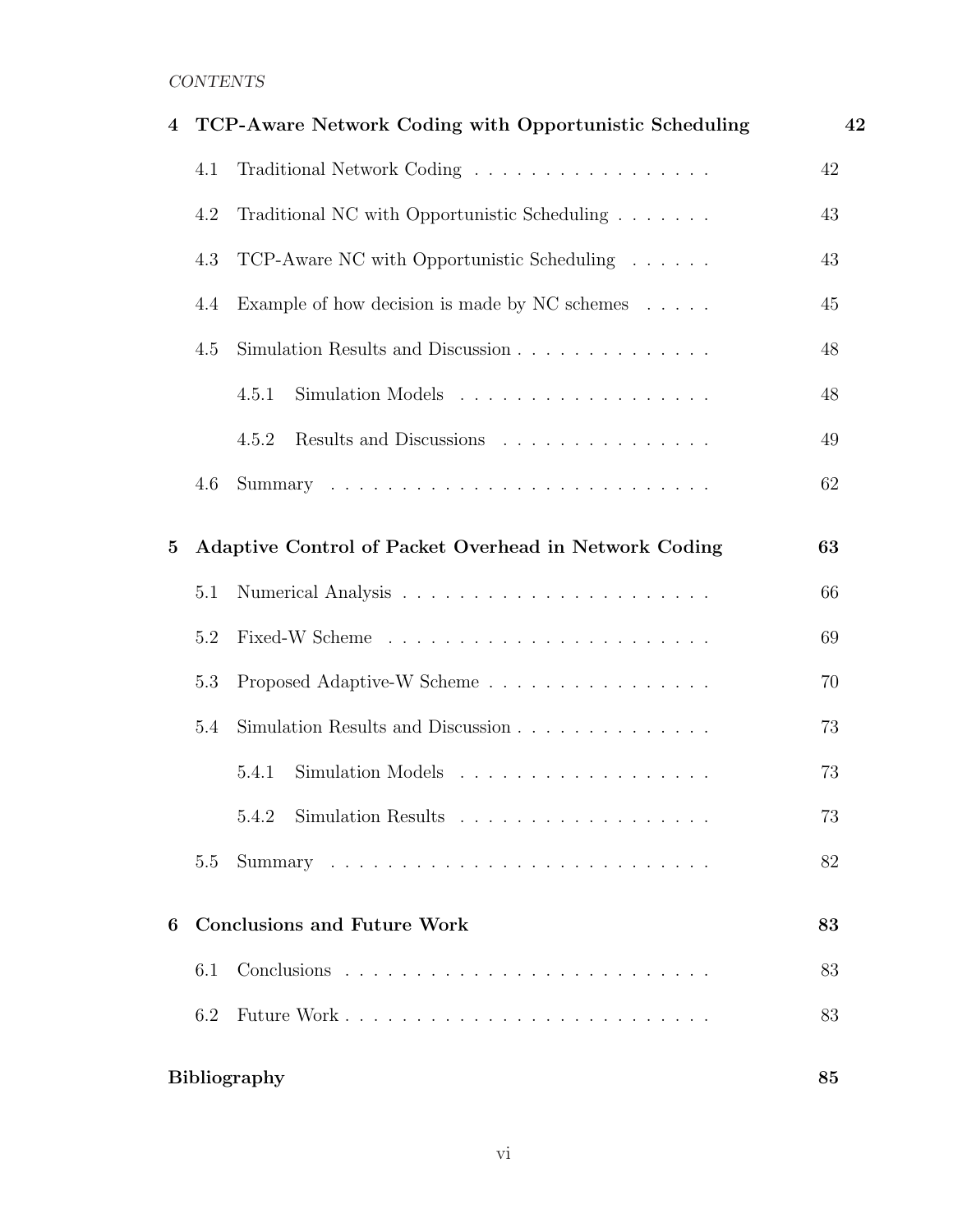# List of Figures

| 1.1 |                                                                        | $\overline{4}$ |
|-----|------------------------------------------------------------------------|----------------|
| 1.2 | Basic principle of XOR network coding.                                 | $\mathbf 5$    |
| 1.3 | Coding packets at a relay node                                         | $\overline{5}$ |
| 1.4 | Extract p2 from p3 at node $A \dots \dots \dots \dots \dots \dots$     | $\,6\,$        |
| 1.5 |                                                                        | $\,6\,$        |
| 3.1 |                                                                        | 22             |
| 3.2 | Flowchart for XOR network coding                                       | $24\,$         |
| 3.3 | Packets arranged according to their next hops. $\ldots$                | 26             |
| 3.4 |                                                                        | 27             |
| 3.5 |                                                                        | 28             |
| 3.6 | Flowchart of decoding process at the receiver. $\ldots \ldots \ldots$  | $32\,$         |
| 3.7 |                                                                        | $35\,$         |
| 3.8 |                                                                        | 36             |
| 3.9 | Packet fields for network coding.                                      | 36             |
|     | 3.10 Data link layer implementation on ns2.                            | 39             |
| 4.1 | Various states of TCP congestion window size                           | 44             |
| 4.2 | Flowchart for tcp-aware nc with opp scheduling. $\ldots \ldots \ldots$ | 46             |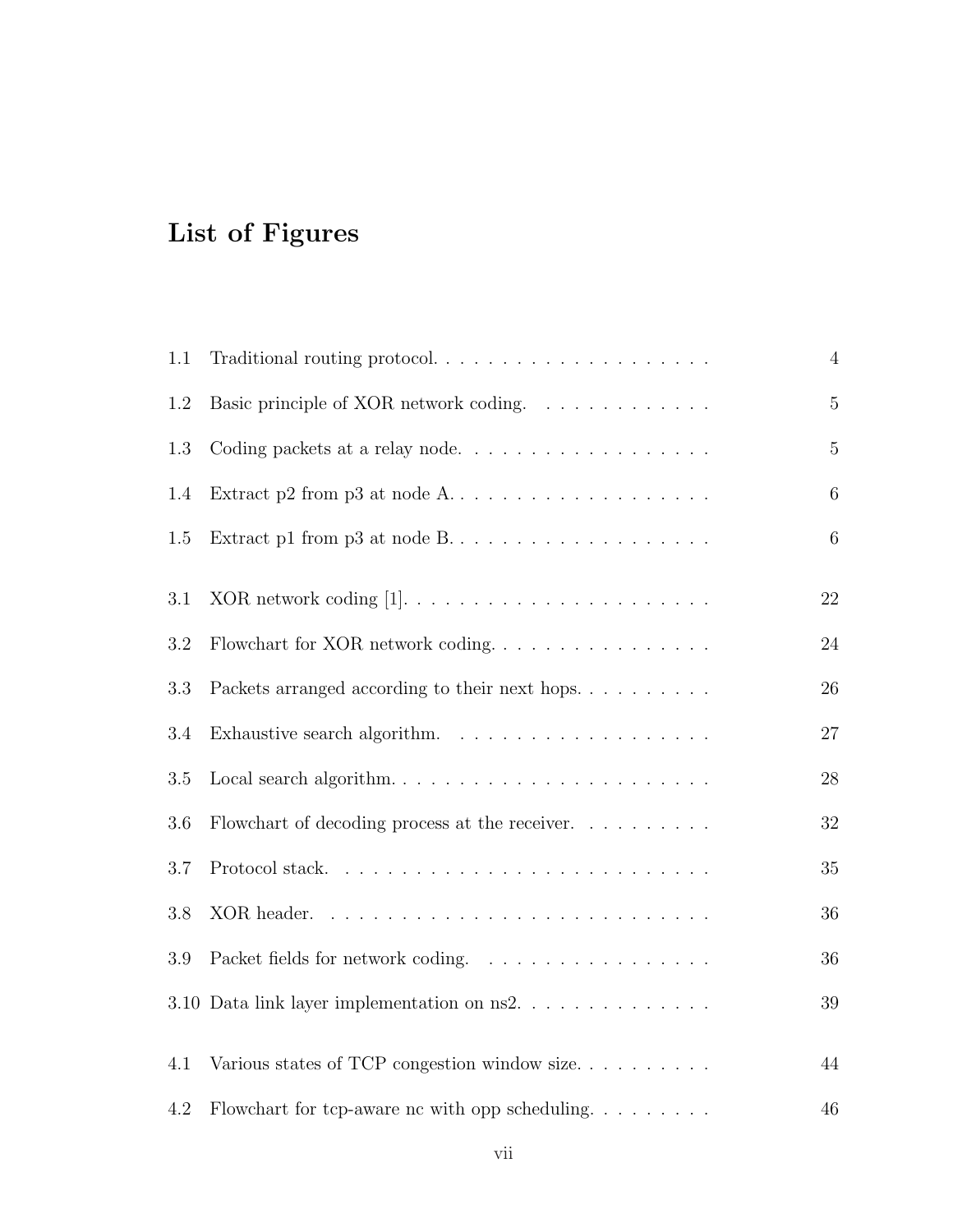## LIST OF FIGURES

| 4.3     | Network coding at node b                                            | 47     |
|---------|---------------------------------------------------------------------|--------|
| 4.4     |                                                                     | $51\,$ |
| 4.5     |                                                                     | 52     |
| 4.6     |                                                                     | 53     |
| 4.7     | Impact of network traffic on coding opportunities                   | $55\,$ |
| 4.8     | Impact of network nodes on coding opportunities.                    | 56     |
| 4.9     | Impact of mobility on coding opportunities.                         | $57\,$ |
|         | 4.10 Distance versus throughput and coding opportunies.             | $58\,$ |
|         | 4.11 Impact of retransmission on throughput and coding.             | $59\,$ |
|         | 4.12 Transmit power on coding opportunities.                        | 60     |
|         | 4.13 Channel models on coding opportunities.                        | 61     |
| 5.1     | TCP throughput versus packet waiting time                           | $65\,$ |
| $5.2\,$ | Cdf graphs for different packet waiting times.                      | 66     |
| 5.3     | Coding opportunities versus packet waiting time. $\dots \dots$      | 67     |
| 5.4     | Impact of packet arrival rate on frame error rate                   | 69     |
| 5.5     | Effect of packet arrival rate in XOR header. $\ldots \ldots \ldots$ | 70     |
| 5.6     | Effect of packet arrival rate on number of packets in packet Pool.  | 71     |
| 5.7     | Impact of network traffic on packet overhead.                       | 74     |
| 5.8     | Impact of traffic on TCP throughput                                 | 75     |
| 5.9     | Impact of mobility on packet overhead                               | 76     |
|         | 5.10 Impact of mobility on TCP throughput.                          | 77     |
|         | 5.11 Impact of network nodes on packet overhead.                    | 78     |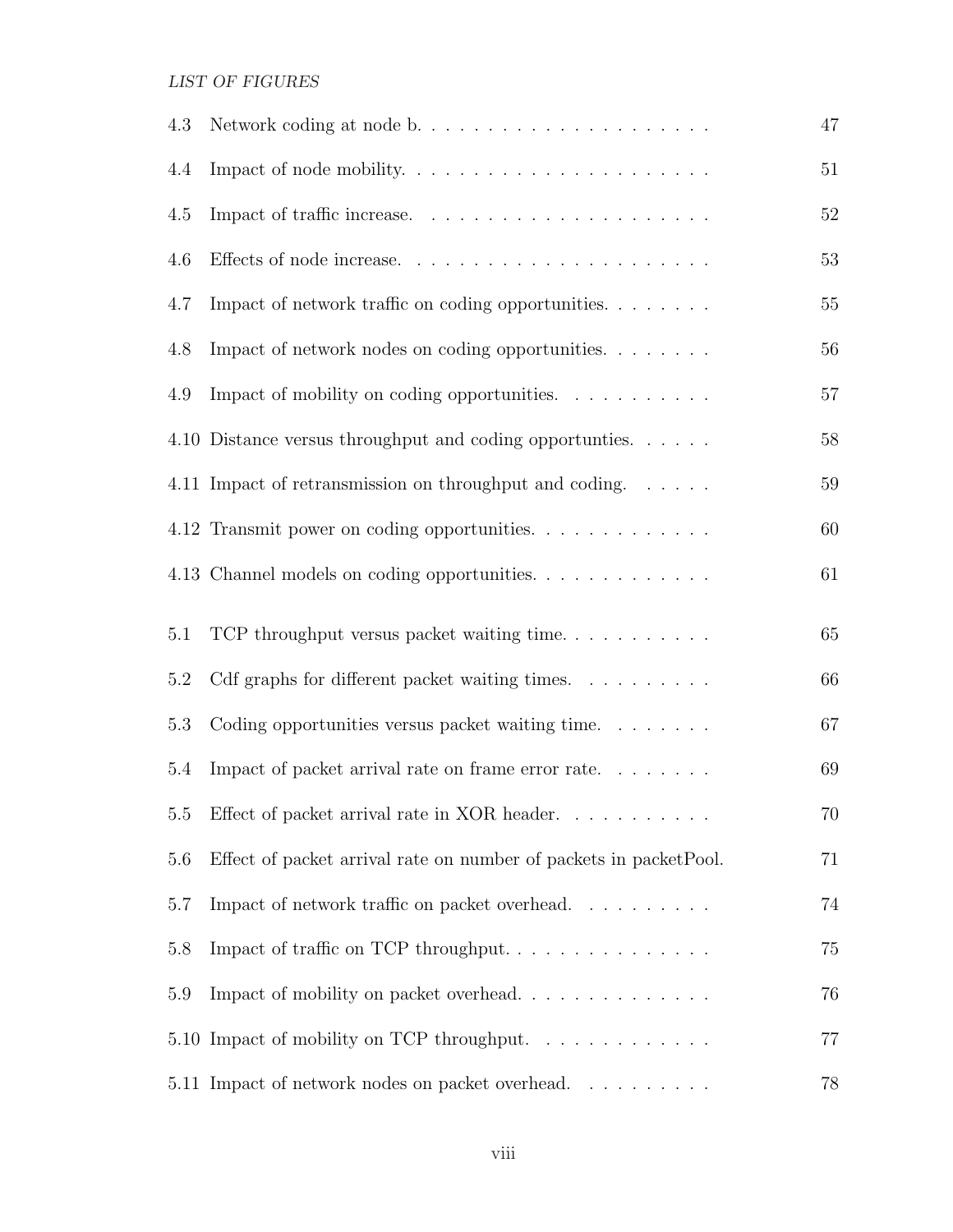LIST OF FIGURES

| 5.12 Effect of nodes on TCP throughput               | 79 |
|------------------------------------------------------|----|
| 5.13 Coding opportunities versus packet waiting time | 80 |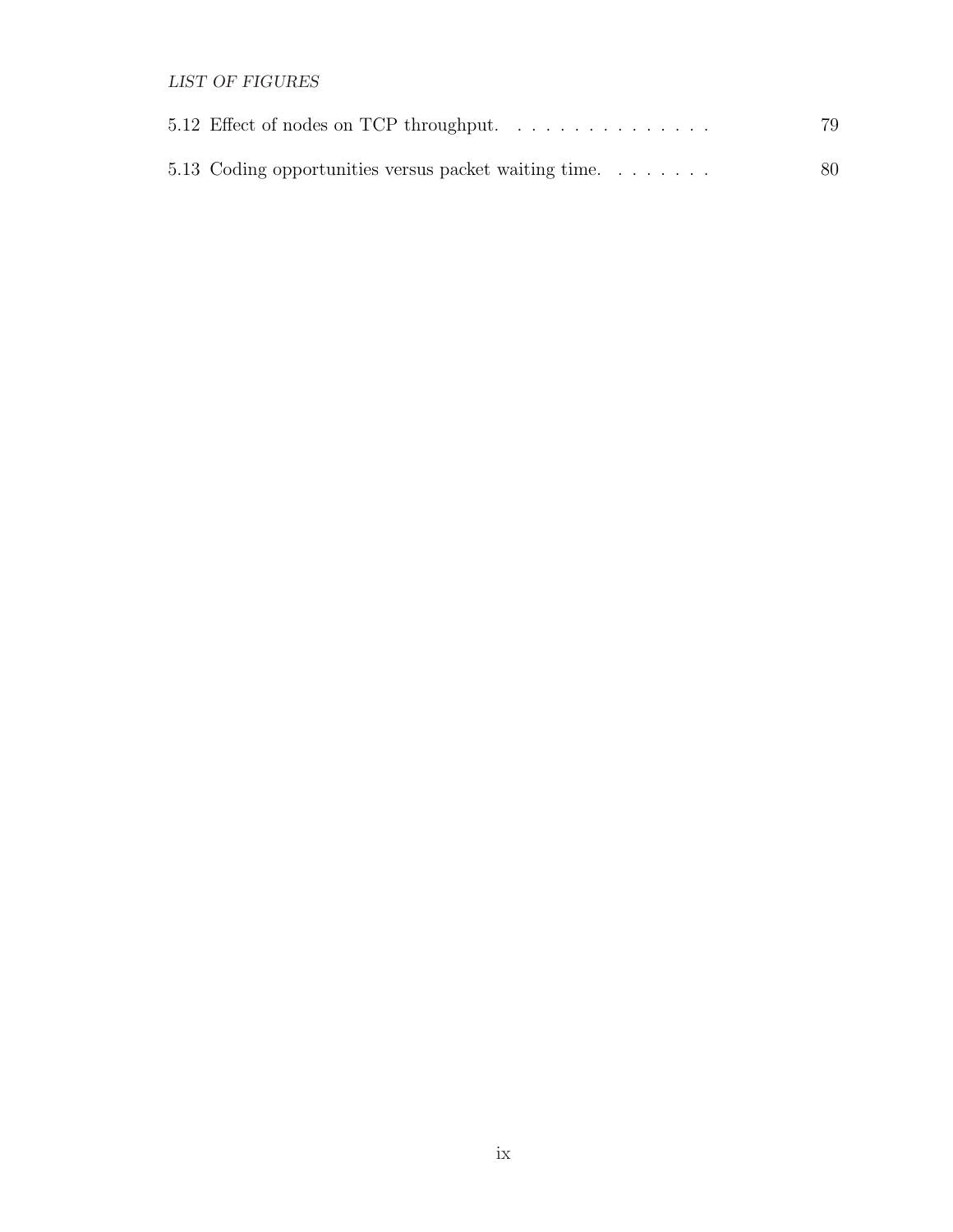# List of Tables

| 3.1 Modulation schemes and SINR                         | 33 |
|---------------------------------------------------------|----|
| 4.1 Data rates required by TCP and wireless channels    | 46 |
| 4.2 Required data rates for TCP-Aware NC                | 48 |
| 4.3 Different channel conditions and various TCP states | 48 |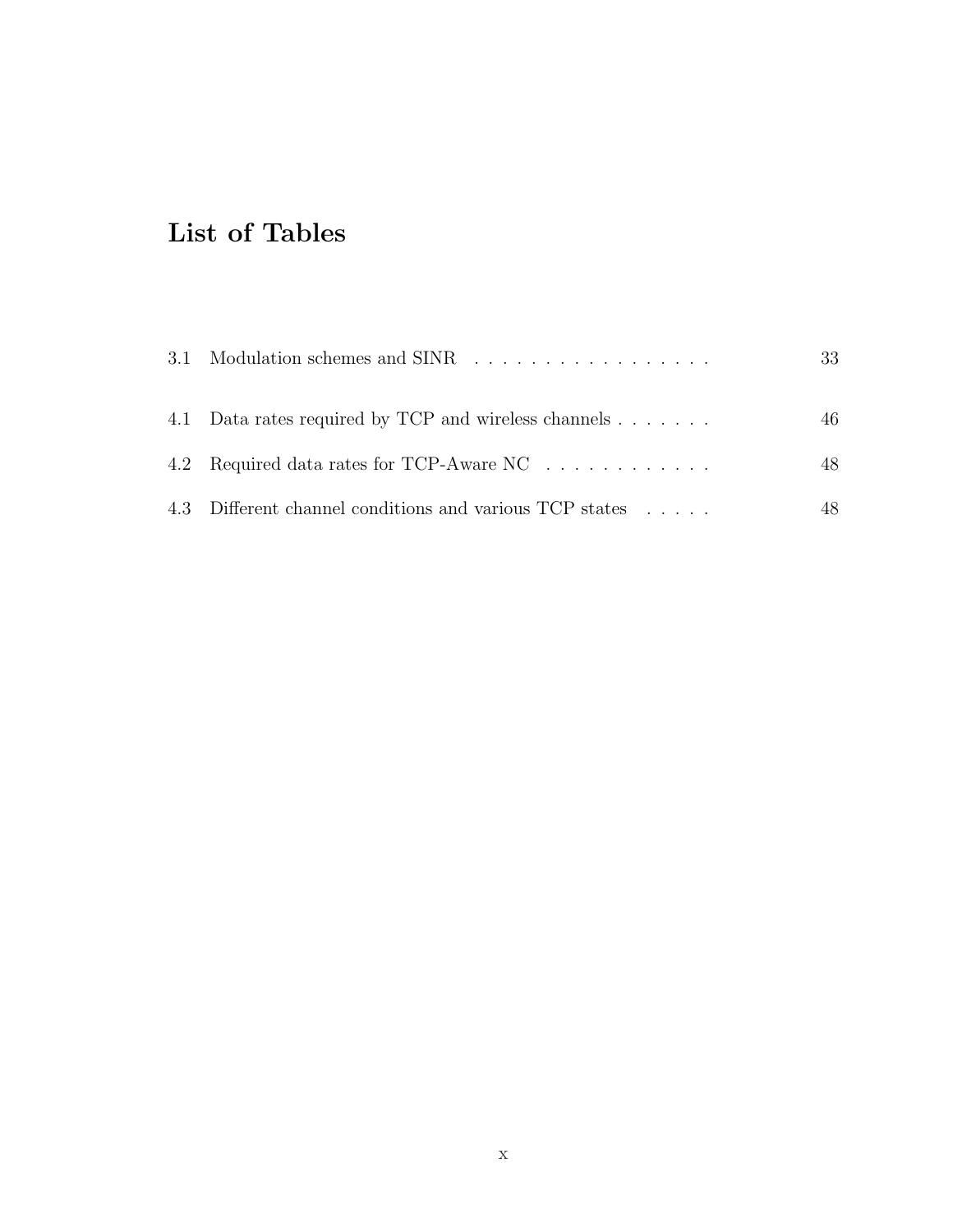# List of Acronyms

- ACK Acknowledgement
- BER Bit Error Rate
- EM Electromagnetic
- HARQ Hybrid Automatic Repeat reQuest
- IFQ Interface Queue
- IP Internet Protocol
- MAC Medium Access Control
- NC Network Coding
- ns2 Network Simulator 2
- OS Opportunistic Scheduling
- OSI Open System Interface
- PER Packet Error Rate
- PNC Physical layer Network Coding
- RTO Retransmission TimeOut
- SINR Signal to Interference plus Noise Ratio
- TCP Transmission Control Protocol
- WiMAX Worldwide Interoperability for Microwave Access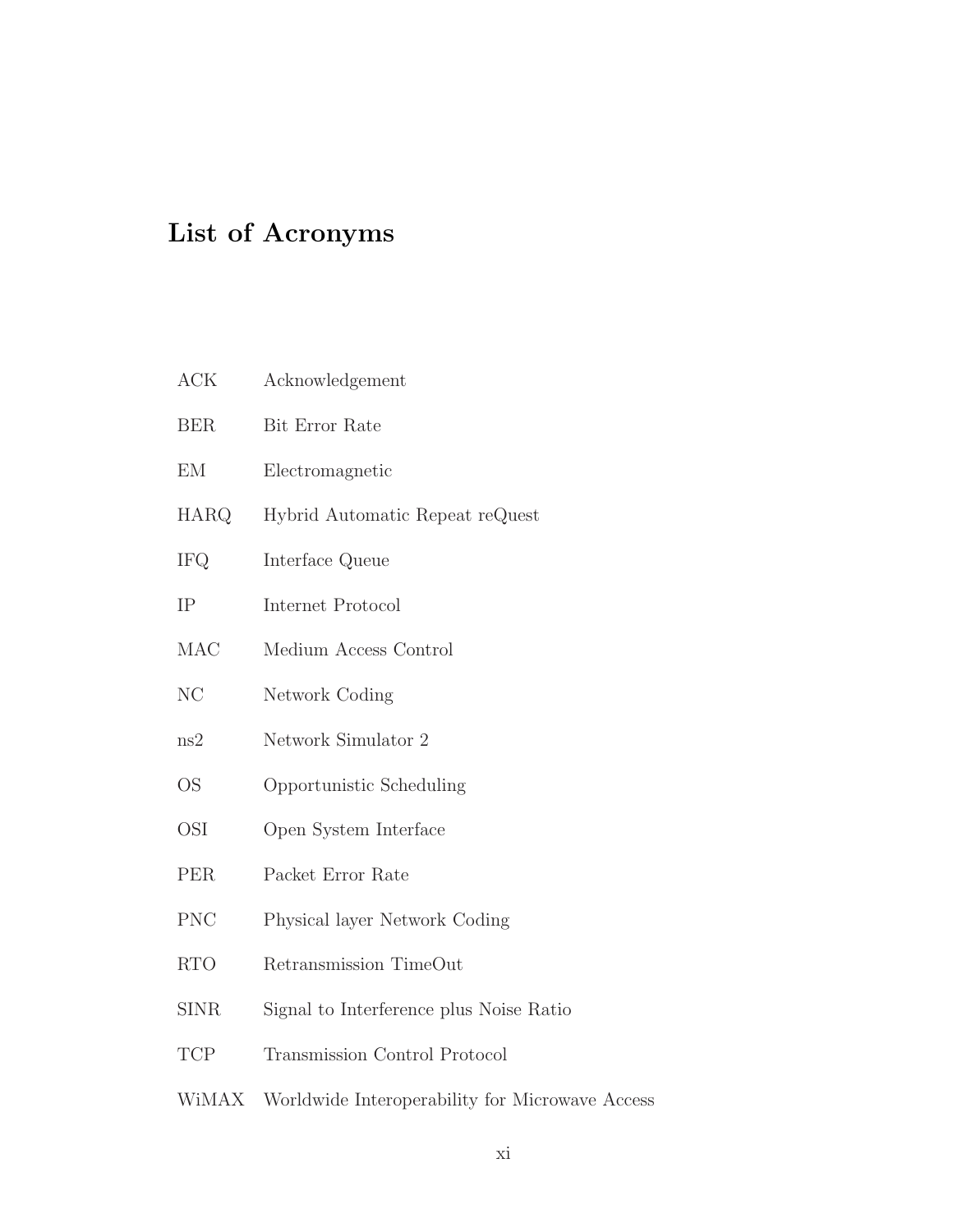## Chapter 1

## Introduction

### 1.1 Background Information

This section presents background information on network coding (NC), opportunistic scheduling (OS), transmission control protocol (TCP), cross-layer design approach and wireless ad hoc networks which play integral part in this thesis.

#### 1.1.1 Network Coding

Network coding is a new transmission paradigm pioneered by Ahlswede et al. [2]. In recent years, it has generated huge research interest especially in wireless communication. The main attraction of this novel concept is that it is bandwidth efficient and achieves high throughput gains [3, 4, 5, 6, 7, 8]. Through experiments [9], it has been found that network coding makes it possible to perform peer-to-peer live multimedia streaming with finer granularity. Network coding can be regarded as an extension of the traditional routing protocol in which intermediate nodes store and forward packets. The basic idea about network coding is that packets are intelligently mixed (or coded) together at an intermediate node into one coded packet which is then broadcast. This process facilitates not only the generation of a few number of transmissions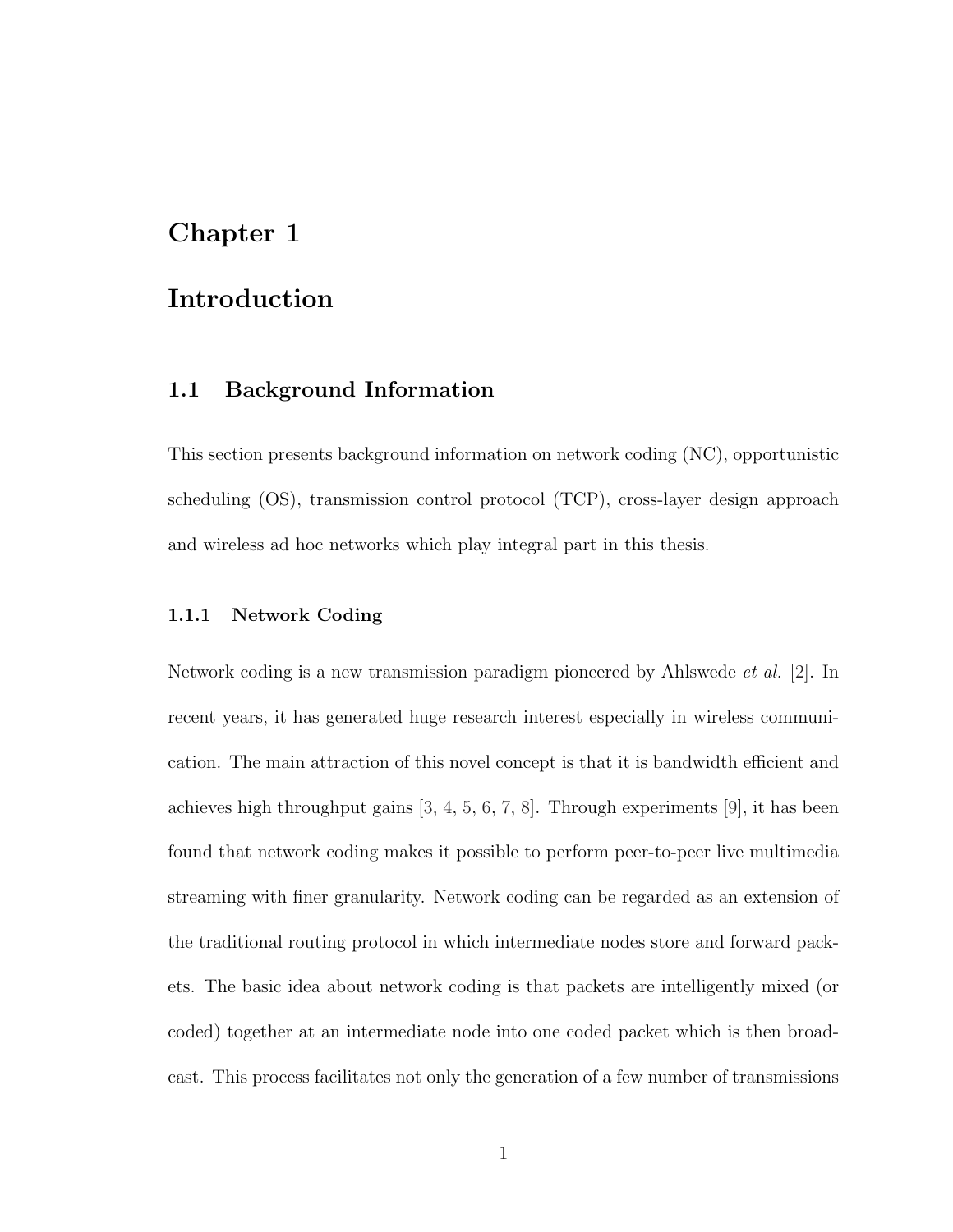in the network but also information rich transmissions. Furthermore, with network coding, more bandwidth becomes available for new data to be transmitted resulting in high network throughput [10].

Network coding comes in different forms. Some studies consider what is referred to as random network coding [1, 3, 4, 9, 10, 11]. There is also physical layer network coding [12, 13]. In random network coding, encoding coefficients are randomly chosen from a set of coefficients of finite field. A linear combination of packets is then performed to generate a coded packet. At the receiver, decoding becomes possible if and only if the receiver can generate a full rank transfer matrix made of coefficients extracted from received coded packets  $[9]$ . This means that if there are K encoding coefficients in a coded packet, the receiver will have to receive at least  $K$  independent versions of the coded packet for successful decoding. Physical layer network coding, on the other hand, facilitates simultaneous reception of electromagnetic (EM) waves of signals at air interface [12] which are then aggregated. This approach achieves higher network throughput than random network coding. However, it introduces interference at the node's air interface hence high design complexity.

Although network coding was initially designed for wired networks which employ multicast transmission mode, it is currently one of the hottest research topics in wireless communications because of its capability to exploit broadcast nature of wireless networks. It does so by letting nodes snoop on transmissions going on in the network. Even though some packets may not be intended to a node of interest, such a node captures and stores packets it can successfully receive. When this node gets an opportunity to transmit its data, it then includes the information about the packets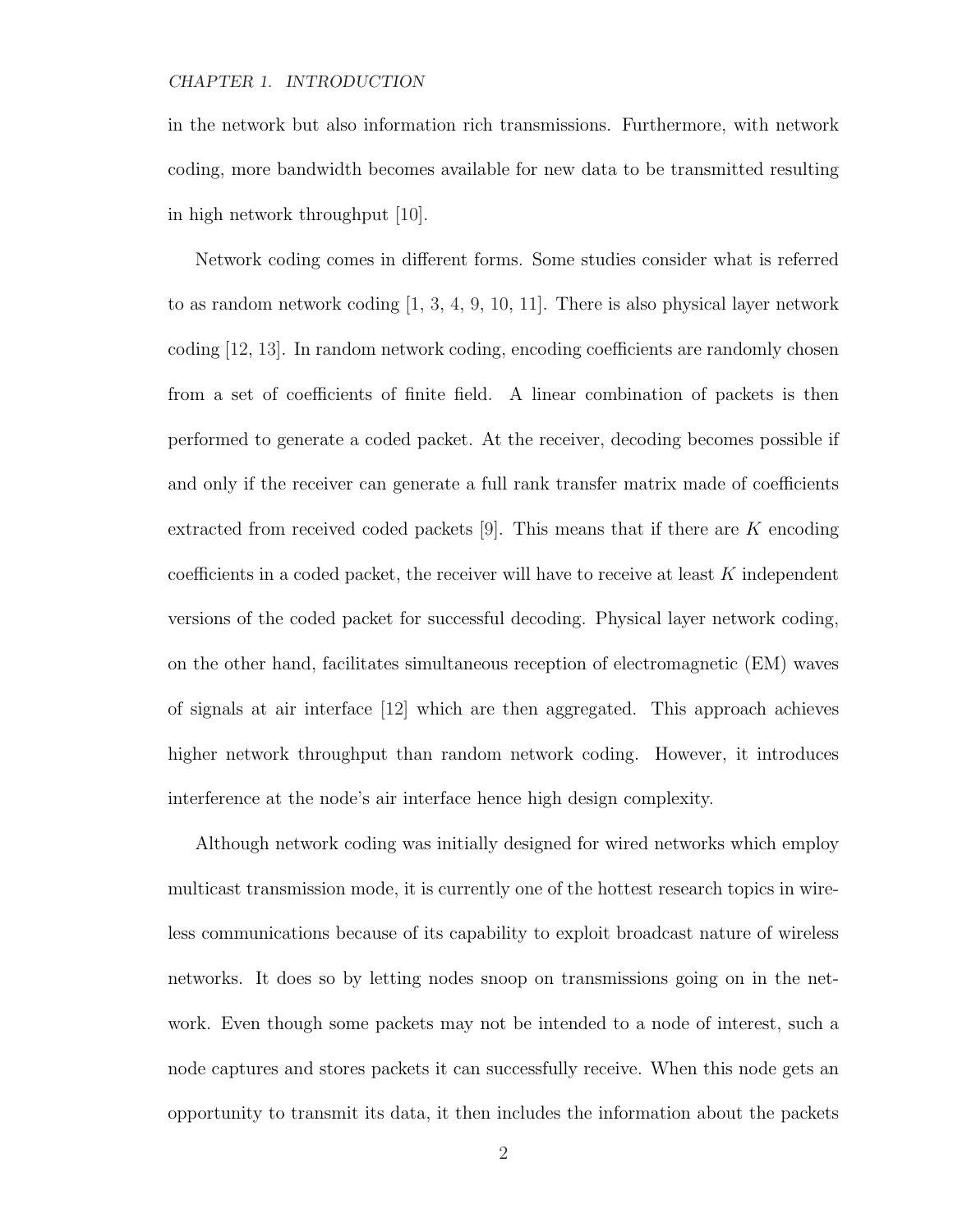it has overheard from the network in the outgoing packet. Such information is called reception report. The idea is to share with neighbors information about packets that have been overheard. By so doing, this generates coding opportunities. Coding packets is based on reception reports received from neighboring nodes. Decoding of coded packets is carried out by using packets previously sent or overheard from the network whose information has been shared with neighbors. Combining packets into a single one can substantially enhance performance. Infact, since fewer transmissions are generated, throughput is more likely to increase.

To elaborate more on this, consider Fig. 1.1 and Fig. 1.2. In the traditional routing protocol, a relay node simply receives, stores and forwards packets as shown in Fig. 1.1. As a result of this routing mechanism, Fig. 1.1 illustrates that it takes four transmissions for nodes A and B to send each other only one message. However, by employing XOR network coding, nodes A and B can send each other one message in only three transmissions as shown in Fig. 1.2.

The secret is rooted in the fact that the relay node does not only store and forward messages but also codes packets together and broadcasts a coded version of messages. Suppose packet  $P_1$  has bit stream 10101110011010... and packet  $P_2$  has bit stream  $010001101010100...$  in their data portions as shown in Fig. 1.3. When the relay node receives packets  $P_1$  and  $P_2$ , it combines them by performing bitwise XOR operation to produce a new packet  $P_3 = P_1 \oplus P_2$  where  $\oplus$  stands for bitwise XOR operation. Note that before bitwise XOR operation is carried out at the data link layer, XOR headers and MAC headers for packets  $P_1$  and  $P_2$  are unwrapped and the remainder is only the data portion which includes internet protocol (IP) header. After the operation,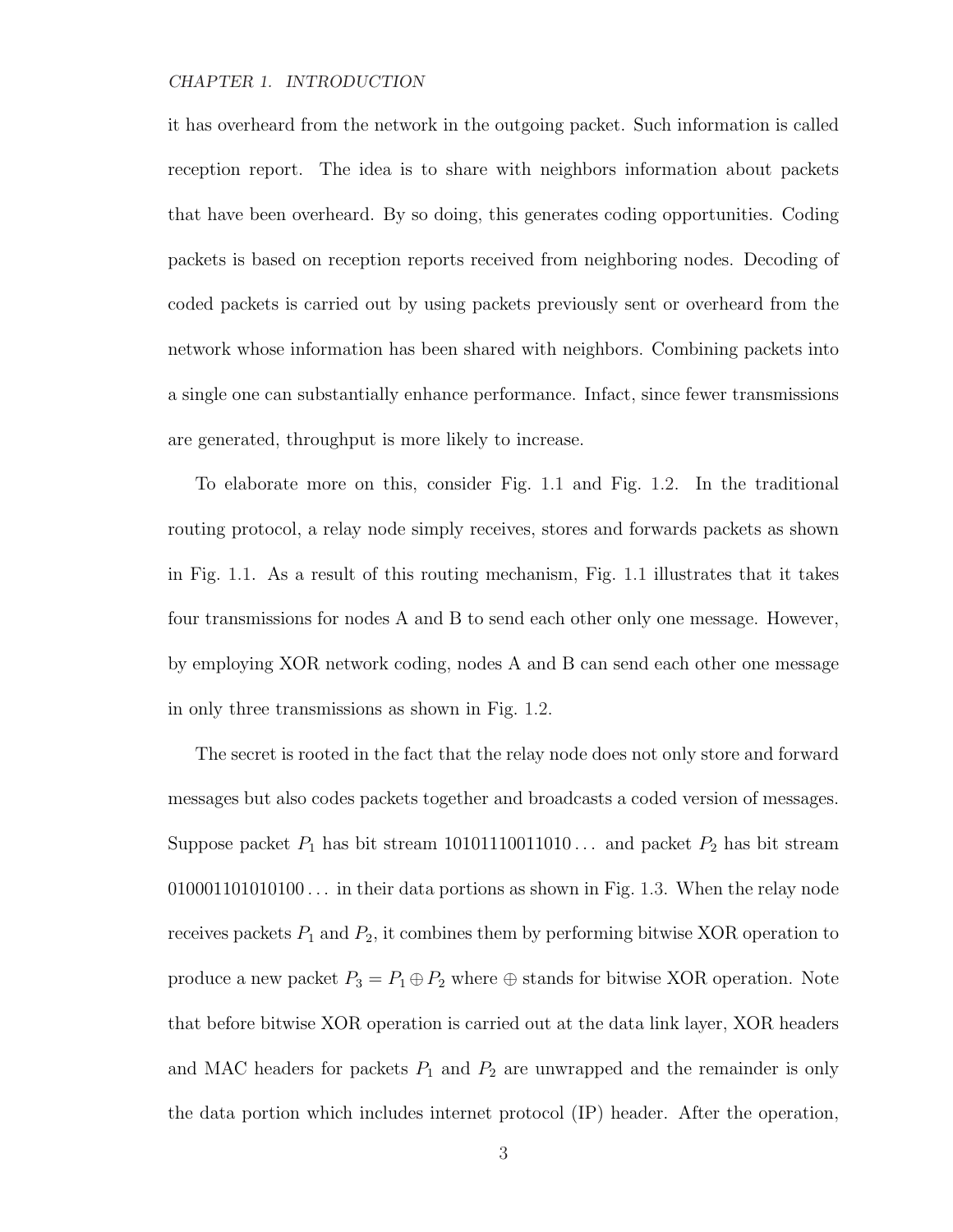

Figure 1.1: Traditional routing protocol.

 $P_3$  has bit stream 111010011001110 ... in its data portion as shown in Fig. 1.3.

Upon receiving the broadcasted coded message  $P_3$ , node A uses a copy of packet  $P_1$  it sent earlier to extract  $P_2$  from  $P_3$  by performing bitwise XOR operation as illustrated in Fig. 1.4. Again, XOR header and MAC header are removed from  $P_3$ before the operation. Node B on the other hand, uses a copy of packet  $P_2$  to extract packet  $P_1$  from  $P_3$  as depicted in Fig. 1.5. Note that the remaining transmission could be used to send new messages hence more efficient bandwidth utilization and high throughput by network coding. It must be noted however that network coding is heavily dependent on network traffic pattern, medium access link scheduling and topology. For example, Fig. 1.2 only shows a scenario in which nodes A and B first send their messages. This link scheduling facilitates network coding. However,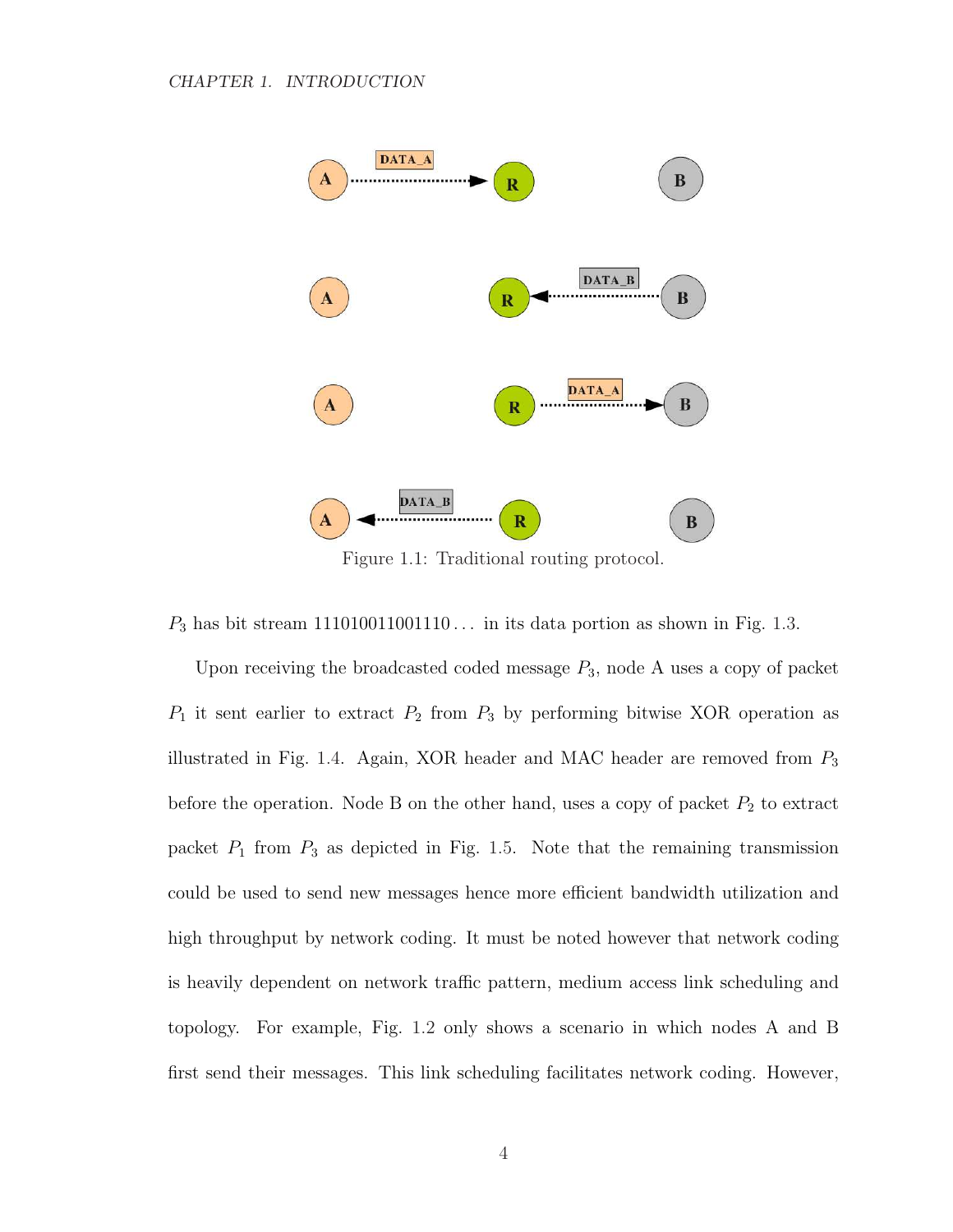

Figure 1.2: Basic principle of XOR network coding.



Figure 1.3: Coding packets at a relay node.

this link scheduling scenario is not always the case in real networks. Consider link scheduling scenario in which node A first sends its message followed by relay node and then node B. In this scenario, network coding in not possible because the relay node only has one message to forward. To facilitate network coding, some studies have considered what is referred to as coordinated network coding in which traffic flows are made to overlap so as to generate coding opportunities. However, this findings have been criticized for being unrealistic [14].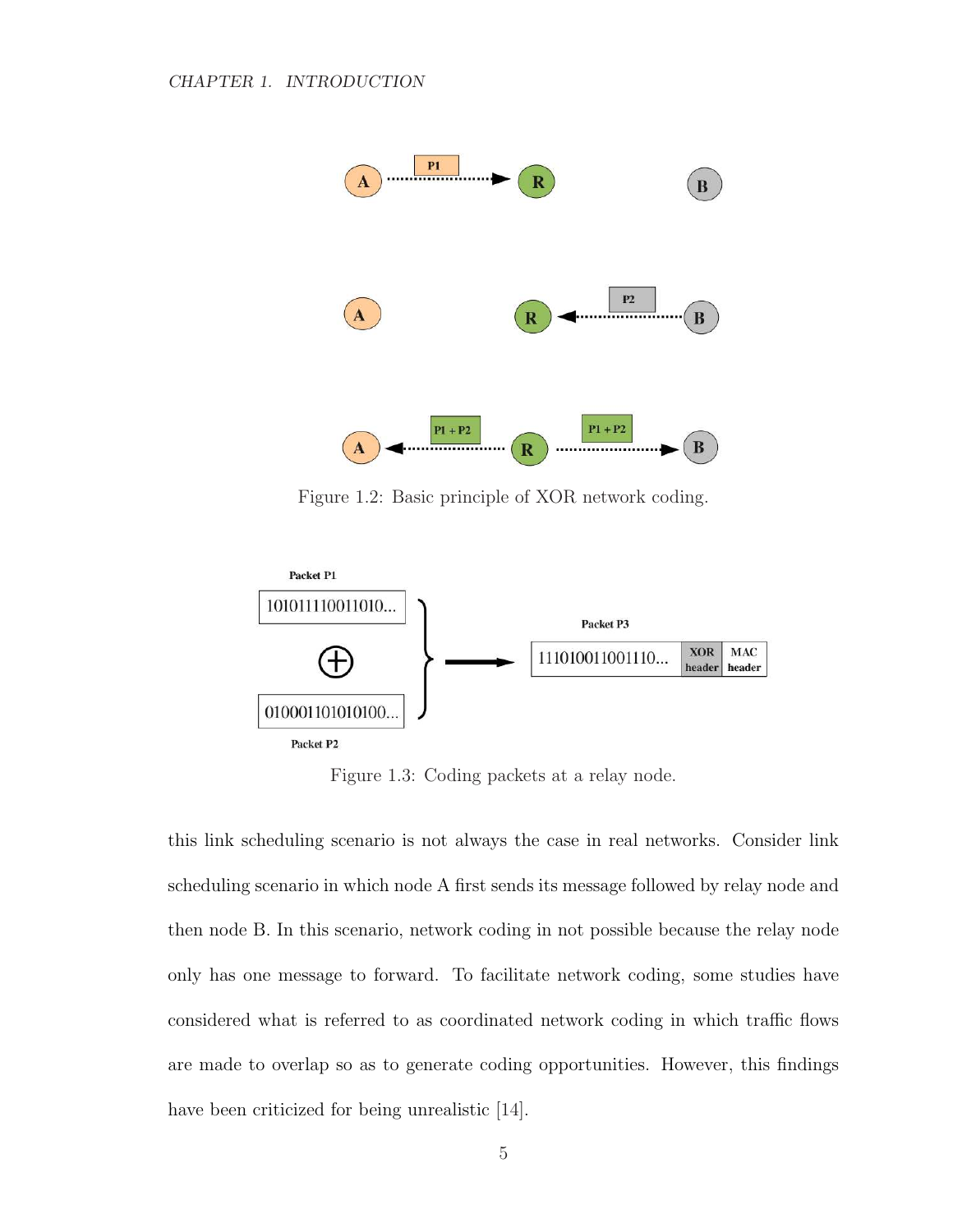

Figure 1.4: Extract p2 from p3 at node A.



Figure 1.5: Extract p1 from p3 at node B.

#### 1.1.2 Opportunistic Scheduling

In reality, wireless channel conditions fluctuate. At times they are favourable but other times they are unfavourable, a situation referred to as fading. When a node has channel information, it can take advantage of stochastic fluctuation of channel conditions by transmitting at high data rates where applicable to maximize throughput. Also, a node could halt transmission when wireless links are poor to avoid creating interference to other nodes and to save power. In order to have access to channel information, nodes periodically send each other information of outgoing channel conditions using feedback channels. After receiving this information, a node then makes some statistical analysis from which it makes decisions about its outgoing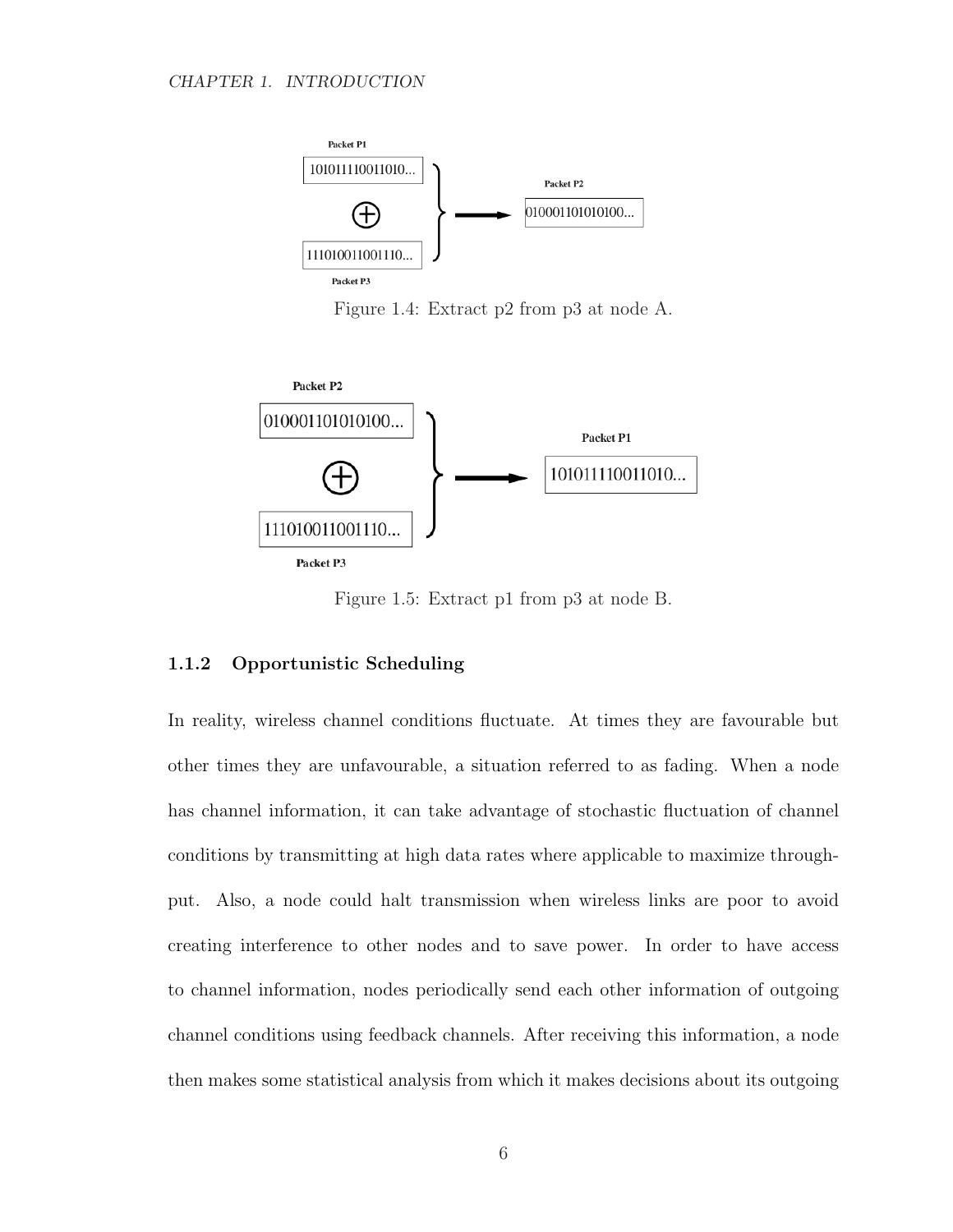channel conditions. Although this scheme is promising, the downside of it is that it introduces stochastic halt of data transfer which can degrade network performance as some packets may be kept at a node for too long or that they may be received out of order.

#### 1.1.3 Transmission Control Protocol

Transmission Control Protocol (TCP) is a connection-oriented, reliable transport layer protocol. It is the dorminant transport layer protocol in today's Internet. Many Internet applications such as email, file transfer and web browsers use TCP as their transport layer protocol [15, 16, 17]. TCP was originally designed for wired networks in which bit error rate (BER) is lower than  $10^{-8}$  [15, 16]. This protocol was designed based on the assumption that packet losses due to damage in transit is rare, hence most of packets get lost due to network congestion [16, 18]. Even though this assumption is valid for wired networks, it may not be valid for wireless networks in which it is difficult to provide channel quality of bit error rate of  $10^{-6}$  [16]. The reason being that in wireless networks, most packet losses are due to high bit error rate as opposed to network congestion. Therefore, TCP tends to misinterpret packet losses due to bit errors in wireless networks as congestion thereby slowing down its transmission unnecessarilly resulting in performance deterioration.

#### 1.1.4 Cross-Layer Design

The layered structure in Open System Interface (OSI) model has been praised for its simplicity in maintaining, managing and optimizing protocols. However, it has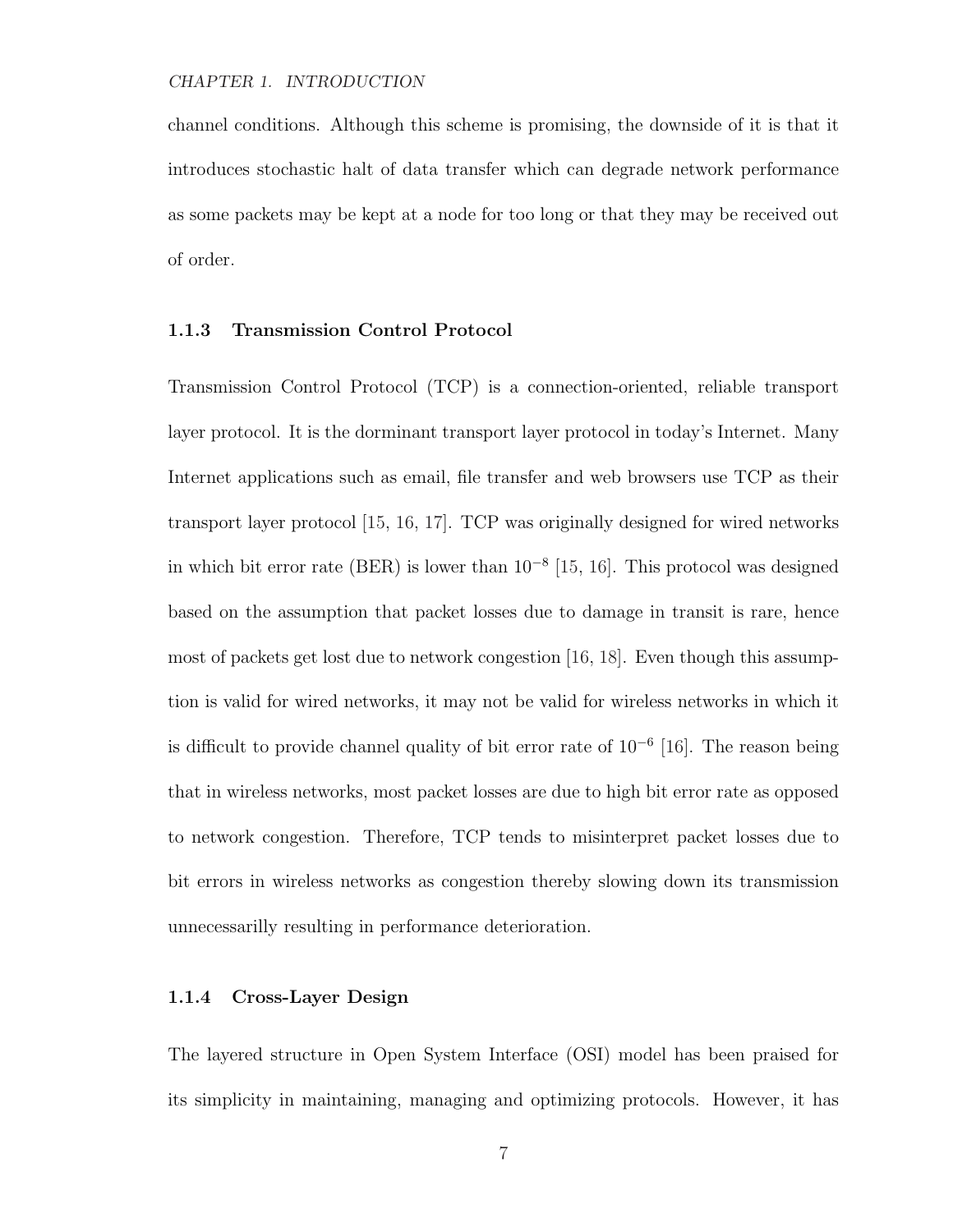been found that this approach introduces inefficiency, redundancy and that it can lead to poor performance more espcially in applications with hard quality of service constraints. Therefore, a promising cross-layer design approach has been introduced. This approach allows information exchange across layers which offers substantial gains in efficiency, throughput and quality of service. It comes handy in wireless networks in which there is mobility, frequent handoffs and fluctuation of channel conditions. For example; suppose a particular node in a wireless mobile ad hoc network has TCP sending rate which is increasing gradually and low data rate is used yet the current wireless channel conditions are favourable such that the highest data rate could be used. If layered structure is employed, such a node may fail to take advantage of an opportunity to transmit at a high data rate due to lack of efficient coordination among protocol layers. However, when cross-layer design approach is used, the data link layer could use the TCP and channel information received from the transport and physical layers respectively to determine the transmission data rate that can help speed up the rate at which TCP sending rate is increasing. Furthermore, if wireless channel conditions are poor such that even the lowest modulation scheme cannot be used, by employing channel information from physical layer, opportunistic scheduling scheme in the data link layer could temporarily halt transmission to allow conditions to improve.

#### 1.1.5 Wireless Mobile Ad Hoc Networks

Wireless mobile ad hoc networks are networks in which there is no infrastructure. Nodes in these kind of networks communicate through each other. That is, a node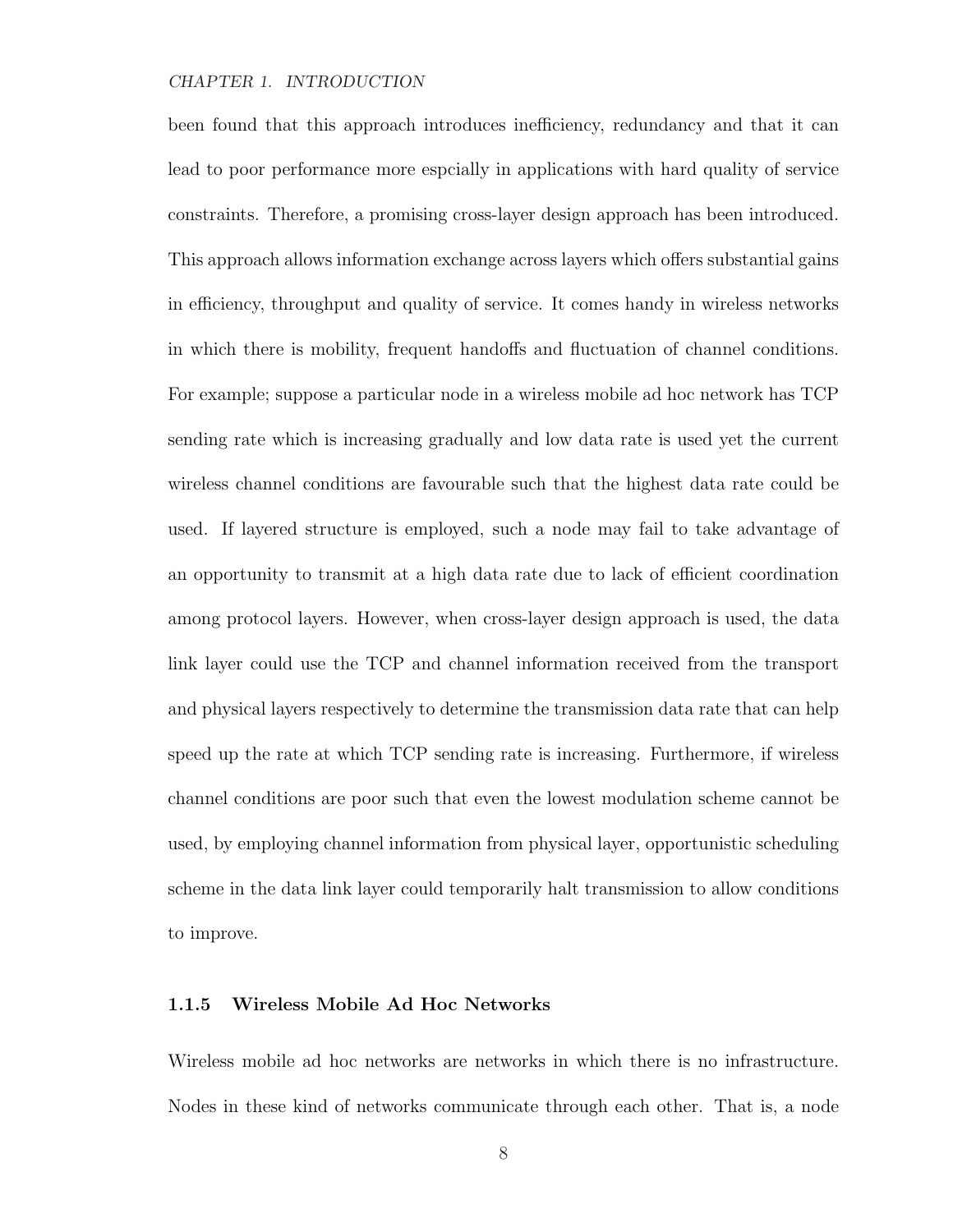could be the sender, the receiver or the intermediate node. There could be several intermediate nodes in one session in which the message goes through several hops from the sender to the receiver. At times, there are no intermediate nodes in which the sender communicates directly with the receiver. Nodes send each other routing messages periodically to determine best routes. These routes dynamically change due to wireless link conditions and mobility. Furthermore, nodes are free to join or leave the network at any time. Since there is no central point of network control, security is a issue. Also, the idea of using one's mobile device to route somebody elses data is a challenge as battery life of a mobile device is limited.

### 1.2 Objective

The aim of this thesis is to develop TCP-Aware network coding with opportunistic scheduling to increase TCP throughput in wireless mobile ad hoc networks. To that end, this thesis also proposes an adaptive-W scheme whose purpose is to adaptively control packet waiting time in packetPool to achieve tradeoff between throughput and overhead.

### 1.3 Motivation

The motivation behind this work can be described as follows: If TCP and wireless channel information is considered simultaneously in network coding for determining transmission data rates, throughput may be increased in wireless mobile ad hoc networks. Furthermore, it would be costly to deploy a modified version of TCP. Therefore, an efficient scheme which employs the current TCP variant (TCP Reno)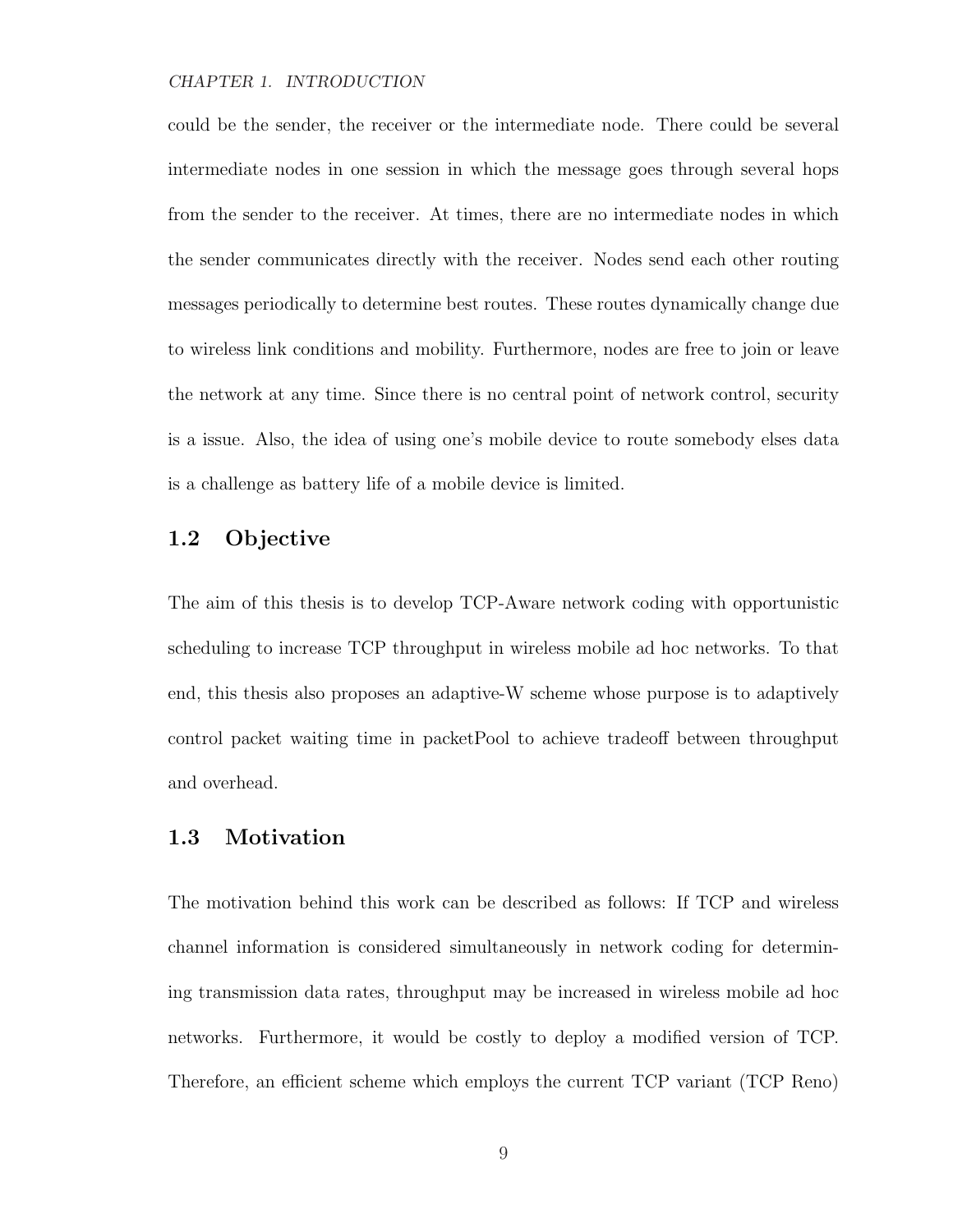as is without any changes could cut down deployment cost. Moreover, information exchange required in network coding could degrade network performance. Therefore, an adaptive scheme for controlling overhead could increase network throughput and provide efficient bandwidth utilization.

### 1.4 Thesis Contributions

We designed a robust and resilient scheme which simultaneously considers TCP and channel information in traditional network coding to increase TCP throughput in wireless mobile ad hoc networks. Also, we designed an adaptive-W scheme whose aim is to adaptively control packet waiting time in the packetPool to achieve tradeoff between throughput and overhead. In addition to this, we submitted two conference papers for publication. These are;

- Tebatso Nage, F. Richard Yu and Marc St-Hilaire,"TCP-Aware Network Coding with Opportunistic Scheduling in wireless mobile ad hoc networks ", submitted.
- Tebatso Nage, F. Richard Yu and Marc St-Hilaire,"Adaptive Control of Packet Overhead in XOR Network Coding ", submitted.

## 1.5 Thesis Organization

The rest of this thesis is organized as follows. Related works and problem definition can be found in chapter 2. Chapter 3 presents the system models. TCP-Aware network coding scheme with opportunistic scheduling is presented in chapter 4. Chapter 5 presents adaptive-W scheme and we conclude our work in chapter 6.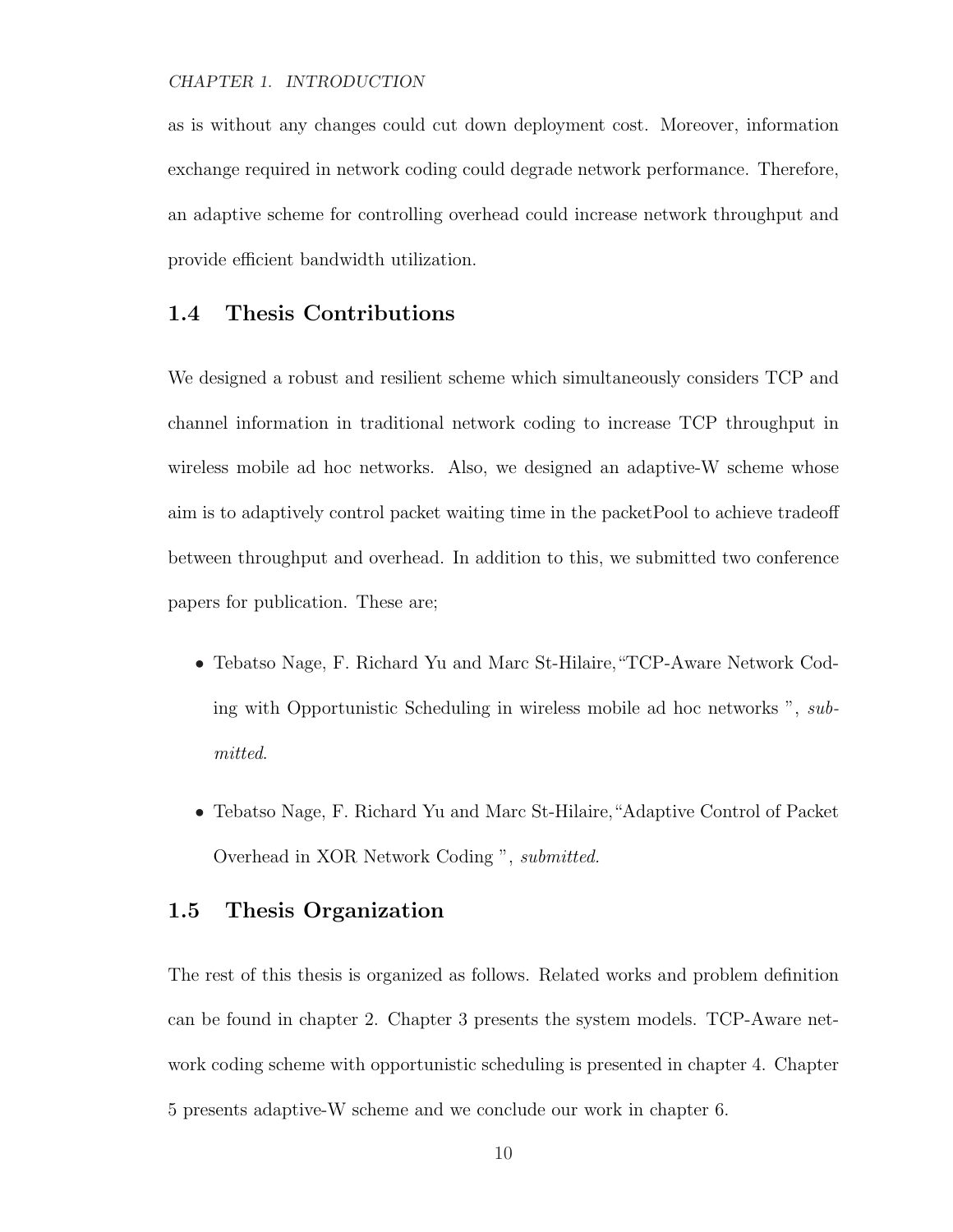## Chapter 2

## Related Works and Problem Definition

## 2.1 State of the Art in Network Coding

This section presents related works in network coding. Specifically, it covers methods of network coding and overhead aspect of network coding.

#### 2.1.1 Methods of Network Coding

There are mainly two methods of network coding that have been identified in the literature. These are physical layer network coding and random network coding.

#### Physical Layer Network Coding

Rather than a blessing, broadcast nature of wireless networks is treated as an interferenceinducing nuisance in most of wireless networks today such as in IEEE 802.11 [19]. Zhang et al. [19] proposed a physical layer network coding (PNC) scheme which embraces interference to improve performance in a multihop network. Specifically, a relay node does not perform coding arithmetic on digital bit streams after they have been received which is a requirement in straightforward network coding. Rather it makes use of the additive nature of the simultaneously arriving electromagnetic waves by directly mapping the combined signals received simultaneously to a signal to be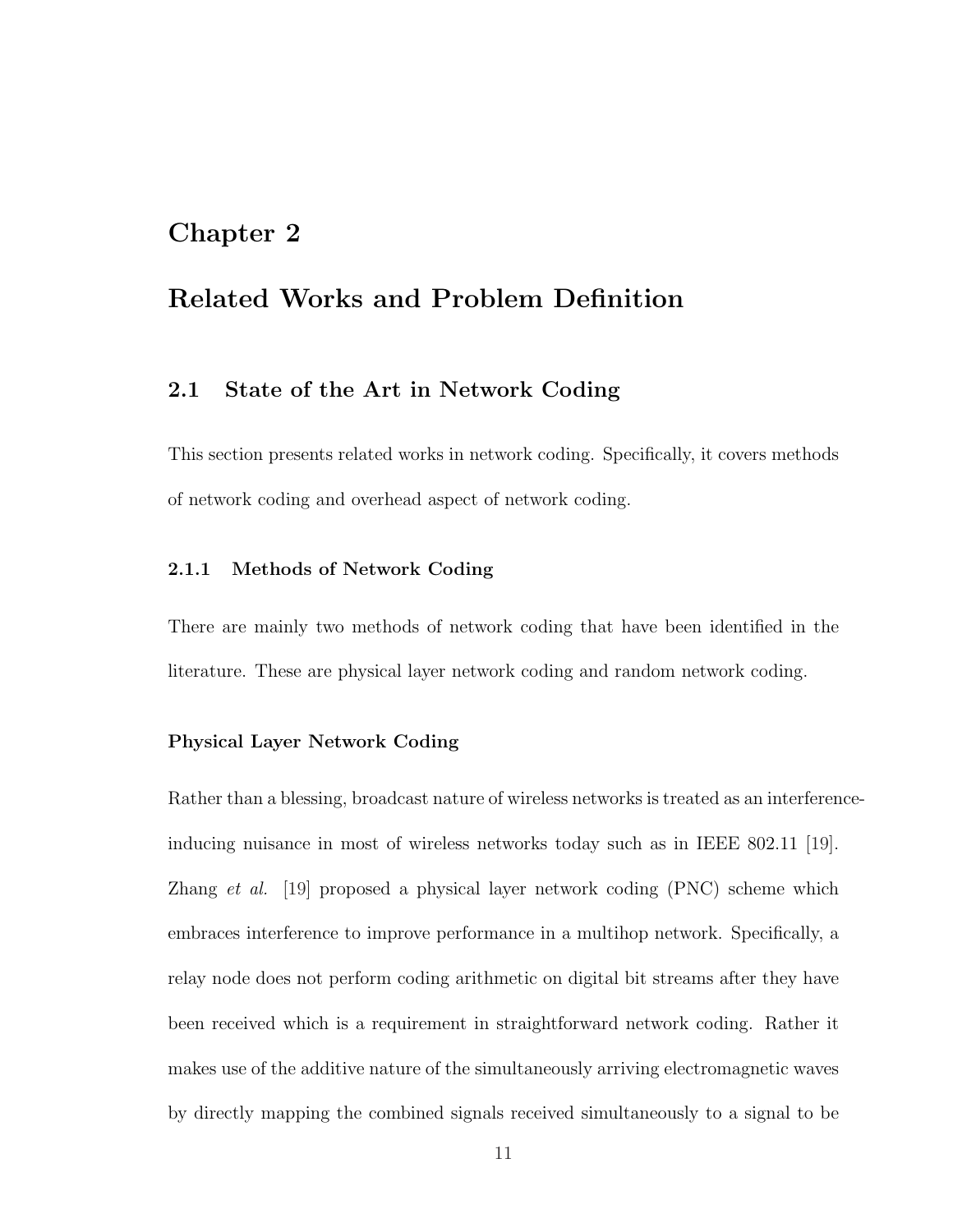relayed. In order to achieve this, 1) a relay node must be able to convert simultaneously received signals into sensible output signals to be relayed; 2) A destination node must be able to extract its intended signal from the relayed signals.

Xue et al. [20] proposed a simple adaptive coding scheme that combines channel coding with network coding which greatly simplifies the complexity in code design and decoding as compared to pure random network coding. Specifically, the scheme first designs codes independently for each channel, then combines them with simple network coding to achieve performance comparable to ideal cases. Part of the motivation for [20] is that in XOR network coding, coded data packet first has to be decoded by intended receivers before being XOR-ed with old known packets. According to information theory [20], this limits information rates in the broadcast stage to the weakest link through which one of the intended receivers receives its version of the coded packet.

Zimmermann et al. [13] came up with an analytical cross-layer optimization approach for network coding problems and analyzed the network coding solution of exemplarily chosen unicast problems. Their work was inspired by the fact that network coding gains are generally only achieved for multicast problem formulations but many scenarios in a network's daily operations consists mainly of unicast flows.

#### Random Network Coding

Sundararajan et al. [21] came up with a new network coding scheme which is inserted between transport and network layers. This scheme allows random linear combination of packets currently in TCP sender's congestion window. They claim that, this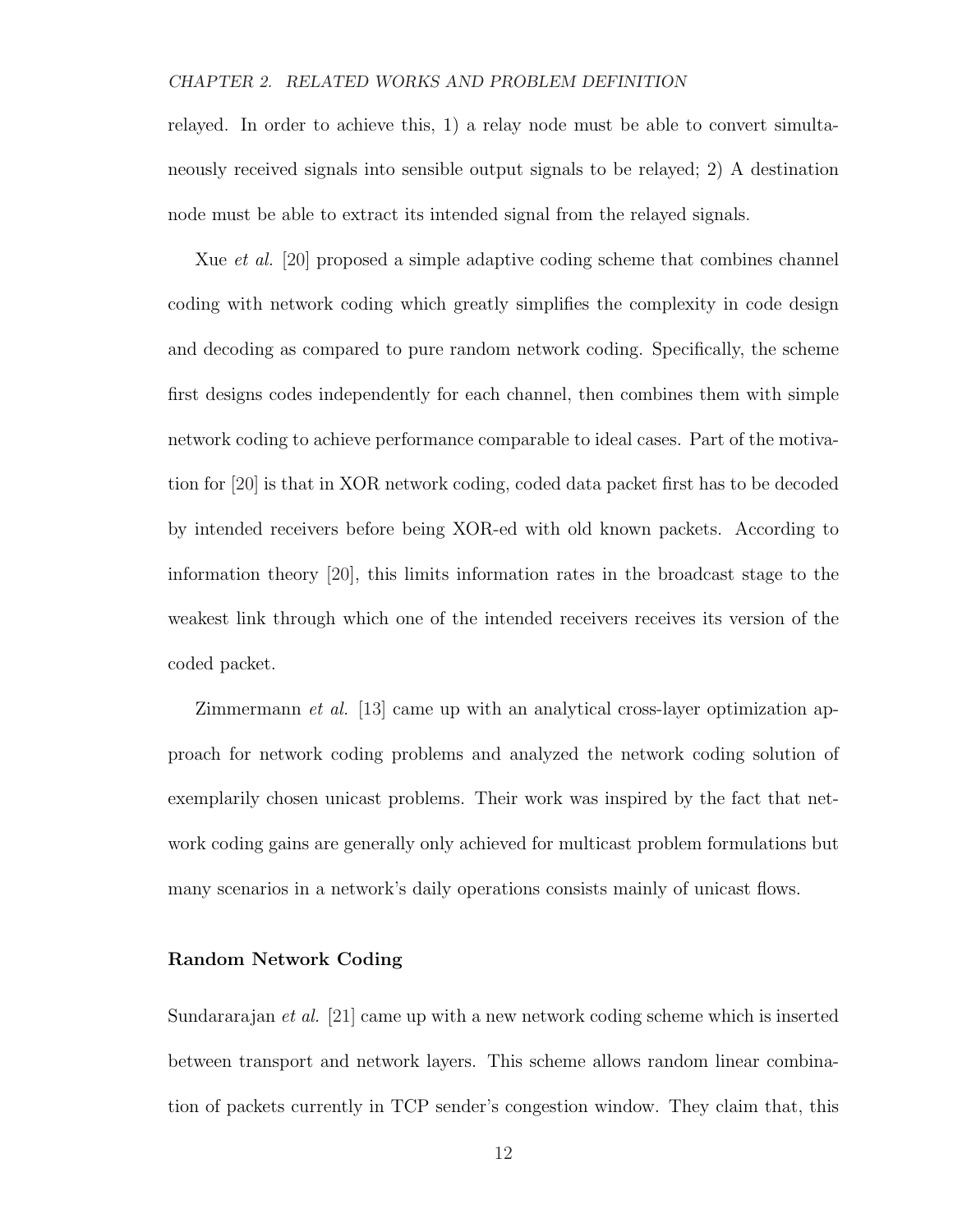scheme reacts to packet drops in a smooth manner resulting in a novel and effective approach for congestion control over networks involving lossy links such as wireless links. Since receiver does not receive original packets of the message but receives linear combination of packets, the notion of ordered sequence of packets used by TCP is missing. Therefore, there is need to change TCP mechanism that acknowledges packets at the receiver for this scheme to work.

Due to the resilience and stable transmission offered by random network coding, Jin et al. [4] have proposed adaptive random network coding in Worldwide Interoperability for Microwave Access (WiMAX). The objective is to optimize WiMAX network performance in which it has been established that hybrid automatic repeat request (HARQ) is under-utilizing wireless bandwidth because it was designed for point-to-point channel. As an attempt to minimize delay created by waiting for full rank transfer matrix to be formed, [9] has implemented decoding process using Gauss-Jordan elimination technique which allows decoding to be carried out while coded packets are progressively received. Although Gauss-Jordan elimination usually leads to numerical instability [9], it does not affect network coding since the operation is done in the Galois field. It has been found that when Galois field size is increased, success probability of decoding is increased [10]. However, this introduces additional system design and computational complexity. Therefore, a special case of random network coding called XOR network coding which uses Galois field of size 2, has been identified suitable to address this problem. It remains a promising technique for coding packets in future networks [1, 5].

In this type of network coding, packets are coded using bitwise XOR operation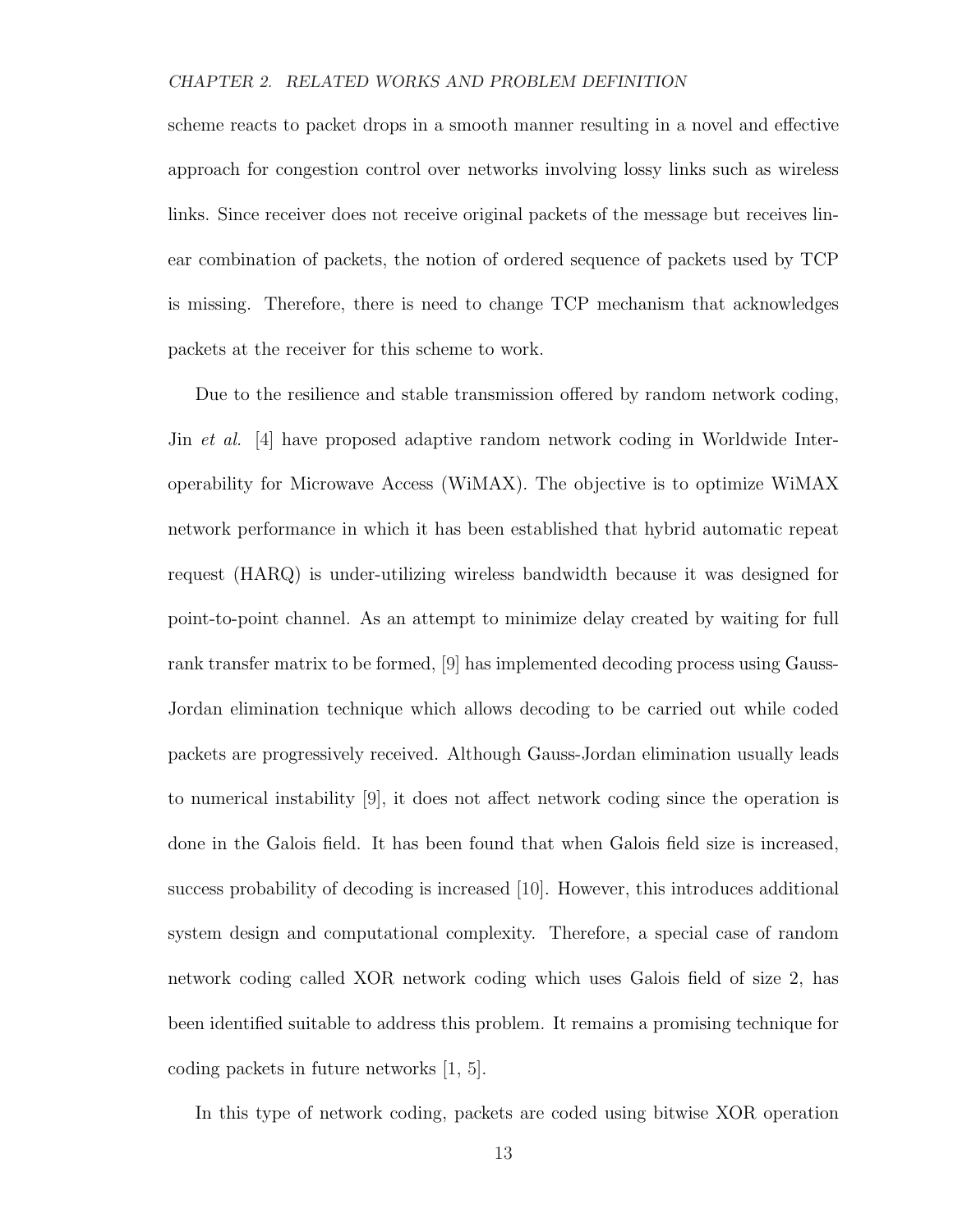into one coded packet. At the receiver, decoding is then carried out by applying bitwise XOR operation again to the received coded packet using packets which were previously overheard from the network or those that were previously sent. Lin et al. [22] analyzed average capacity for a wireless network with joint opportunistic scheduling and wireless network coding. From their analysis, they found out that when more packets are coded together into a single packet, there is high probability of some intended nodes experiencing deep fading. Therefore, they proposed a scheme which uses power control and rate adaptation in network coding to optimize packet delivery of coded packets. Sagduyu *et al.* [23] considered the joint design of network coding and medium access control (MAC) in wireless ad hoc networks. They also outlined an extension of network coding to operate with arbitrary MAC protocols.

Yomo *et al.* [1] addressed a scheduling problem in which they did not only consider information from neighboring nodes for network coding, but also considered instantaneous wireless link conditions. The idea was to find a set of packets whose destinations have good quality links and optimize data rate for the coded packet. Katti et al. [5] proposed a new architecture in wireless mesh networks called COPE that employs the traditional network coding. They considered unicast traffic, dynamic and potentially bursty flows in which COPE demonstrated significant performance improvement. However, COPE demonstrated little performance improvement in collision-related packet losses. Authors of [24, 25] realised that opportunistic coding scheme (COPE) introduced by Katti  $et \ al.$  misses several coding opportunities due to random link access scheduling at data link layer. They proposed coordinated network coding scheme to fully utilize coding opportunities missed by COPE by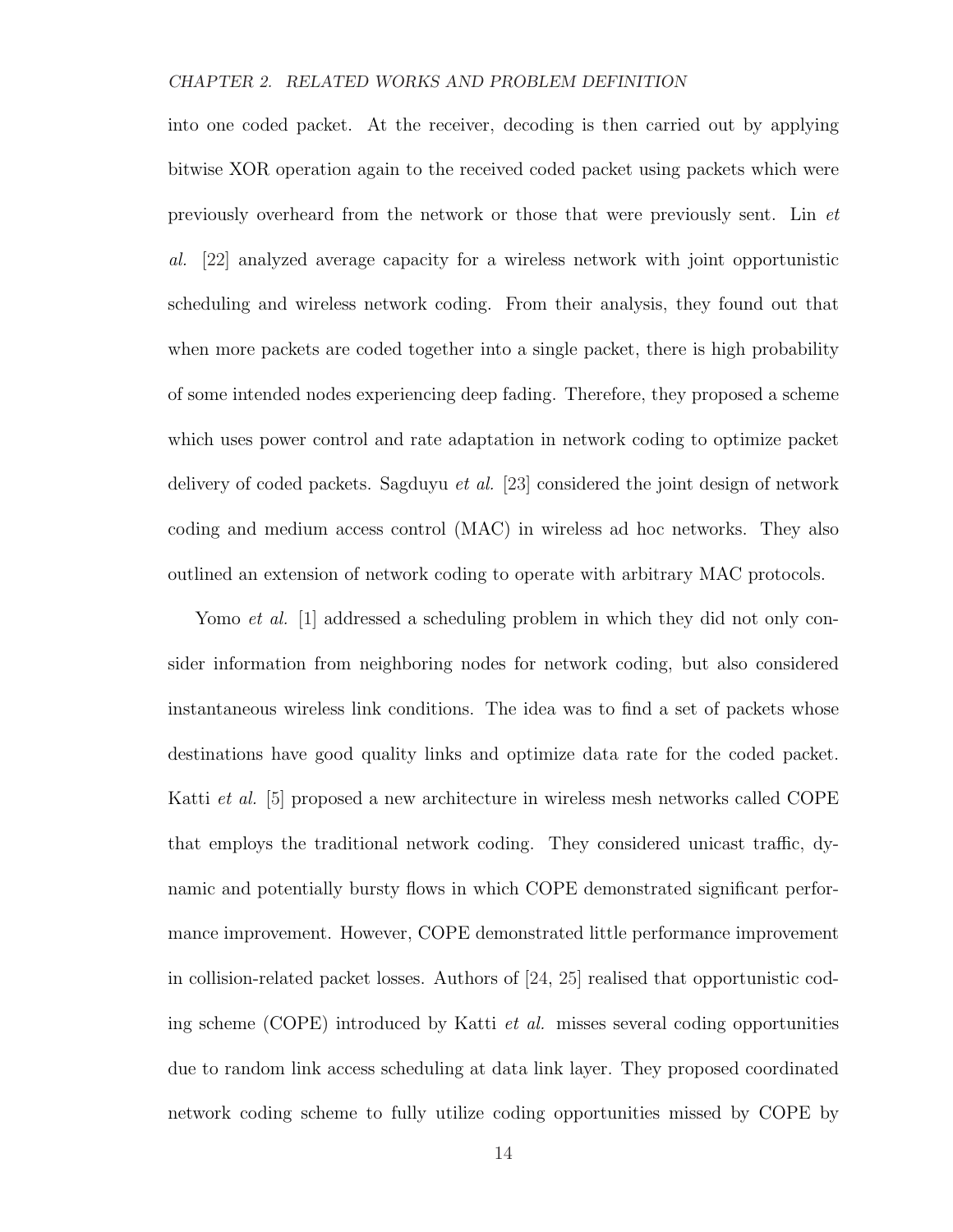making sure that neighboring nodes transmissions are scheduled such that network coding gain is maximized  $[14]$ . Regrettably, according to Koutsonikolas *et al.*  $[14]$ , these works either provide only theoretical results, making unrealistic assumptions of a slotted MAC layer or only consider a superficial traffic pattern, consisting of pairs of perfectly overlapping flows going towards opposite directions.

### 2.1.2 Overhead aspect of Network Coding

In network coding, there is need for network nodes to exchange information in order to carry out successful encoding and decoding of packets. However without proper measures, this can lead to high network overhead which can significantly degrade network performance. This is due to the fact that overhead introduces additional delay, congestion, energy consumption and inefficient bandwidth utilization. Research studies show that there are ways by which this overhead can be minimized.

In their work, Chou *et a.l* [26] proposed a buffer model which employs traditional generation-based network coding. Their scheme involves grouping packets according to generations and linear combination of packets that exist withing the same generation. The idea was to minimize or limit packet overhead generated by coefficient vector at an expense of coding opportunities. Although this approach showed some performance improvements according to their findings, it is susceptible to packet loss that is facilitated by flushing old generations. Also, the fact that non-innovative packets are discarded at the receiver is inefficient as it consumes bandwidth.

Halloush et al. [27] proposed a better approach which employs Multi-Generation Mixing and eliminates the need to increase buffer size while improving performance.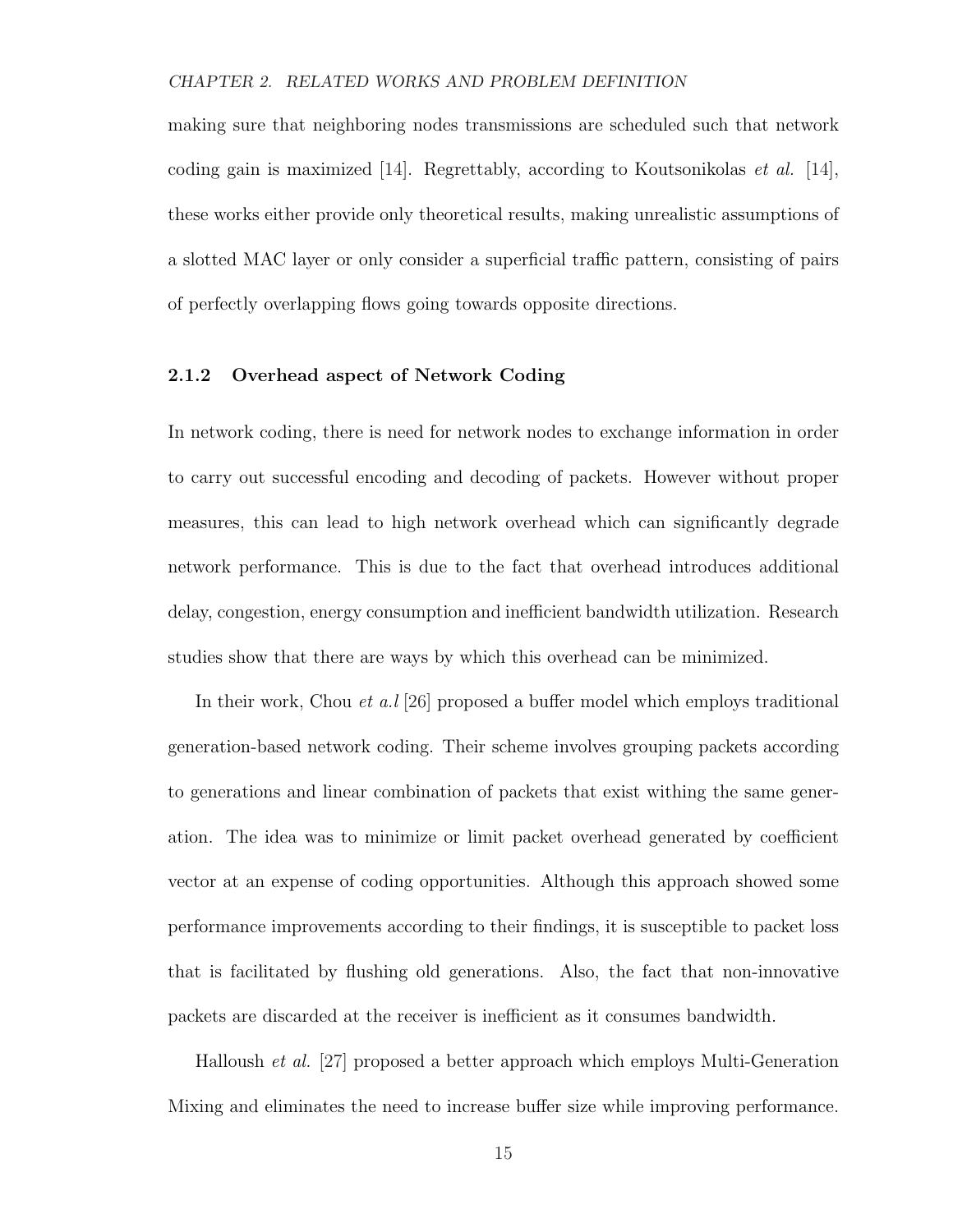In their scheme, packets are grouped into generations and generations are grouped into mixing sets. Packets belonging to new generation can be linearly combined with those from old generations. This ensures that receivers which may not have received full rank matrix to perform decoding on previously received coded packets could use information in newly arriving coded packets to perform decoding and thus guaranteeing reliability and reduced overhead. Although this approach is better than the former, it may experience performance deterioration due to increased overhead if network traffic is high such that each generation contains lots of packets to be sent out. In [28], Kim presented concatenated random parity forwarding technique that enables network coding gain to increase with each additional hop in wireless networks. This scheme employs partial network coding in that a relay node combines and sends out parity bits (instead of entire codewords) received from neighboring nodes. The destination node then combines information bits from direct path from source nodes, and parity bits from relay nodes to improve reliability and reduce overhead. However, the main challenge for this scheme is that an extra control information overhead may be required to coordinate relay encodings.

In [4], Jin *et al.* designed an adaptive random network coding in WiMAX by adapting the number of upstream nodes and dynamically adjusting block size in response to channel conditions. In their scheme, a downstream node prematurely sends feedback to a subset of upstream nodes to stop transmission in order to minimize redundant blocks and thus reducing protocol overhead. To effectively deal with overhead, Prasad *et al.* [29] proposed a new encoding strategy, XOR-TOP which employs local topology to effectively estimate the available non-coded or native packets at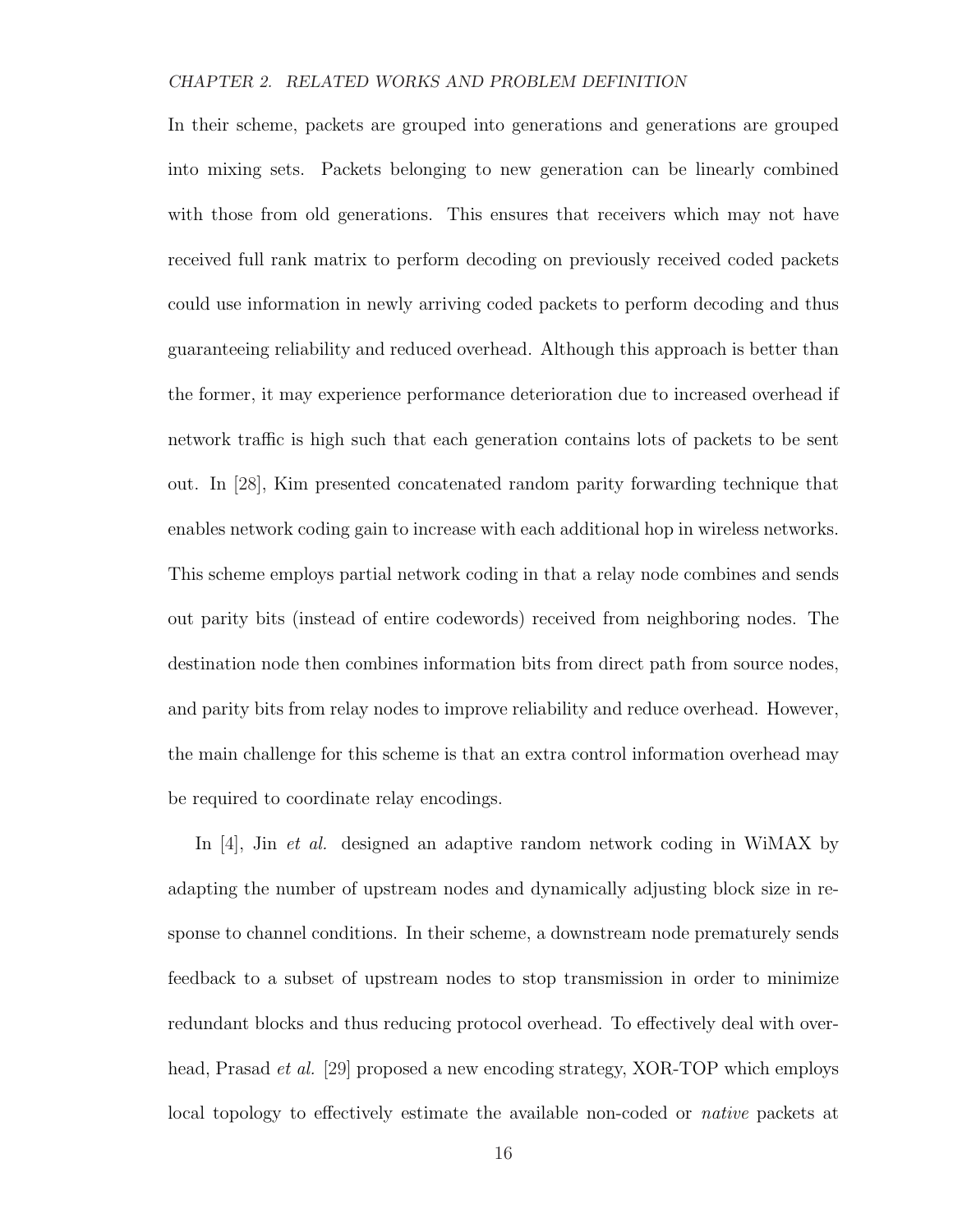neighboring nodes. They claim that their scheme which does not employ information exchange among neighboring nodes, can always accurately identify coding opportunities according to local topology. However, their claim on accurate identification of coding opportunities is questionable as wireless link conditions are unpredictable. Therefore, there is a chance of making an error in estimating available native packets at neighboring nodes more especially in high mobility environment in which local network topology frequently changes. Although reliability is crucial, the idea of acknowledging each and every packet sent (as in [29]) can degrade performance because of additional overhead introduced more especially in a network with high TCP traffic in which MAC and transport layer performs retransmissions.

Katti et al. [6] employed bit-map format in packet's reception report to report packets which have been overheard by a node. Even though the representation for reception reports in their approach has two advantages of compactness and effectiveness, their approach of handling overheard packets has some shortcomings. Consider a network with high traffic such that many nodes send packets. According to their approach which employs fixed packet waiting time, there is high probability of many packets being overheard by nodes. Therefore, packet overhead is more likely to be high due to long reception reports thereby degrading network performance. Furthermore, since more packets will be overheard, more memory will be required at each node. Also, high power consumption will be required to transmit packets with high overhead thereby increasing cost.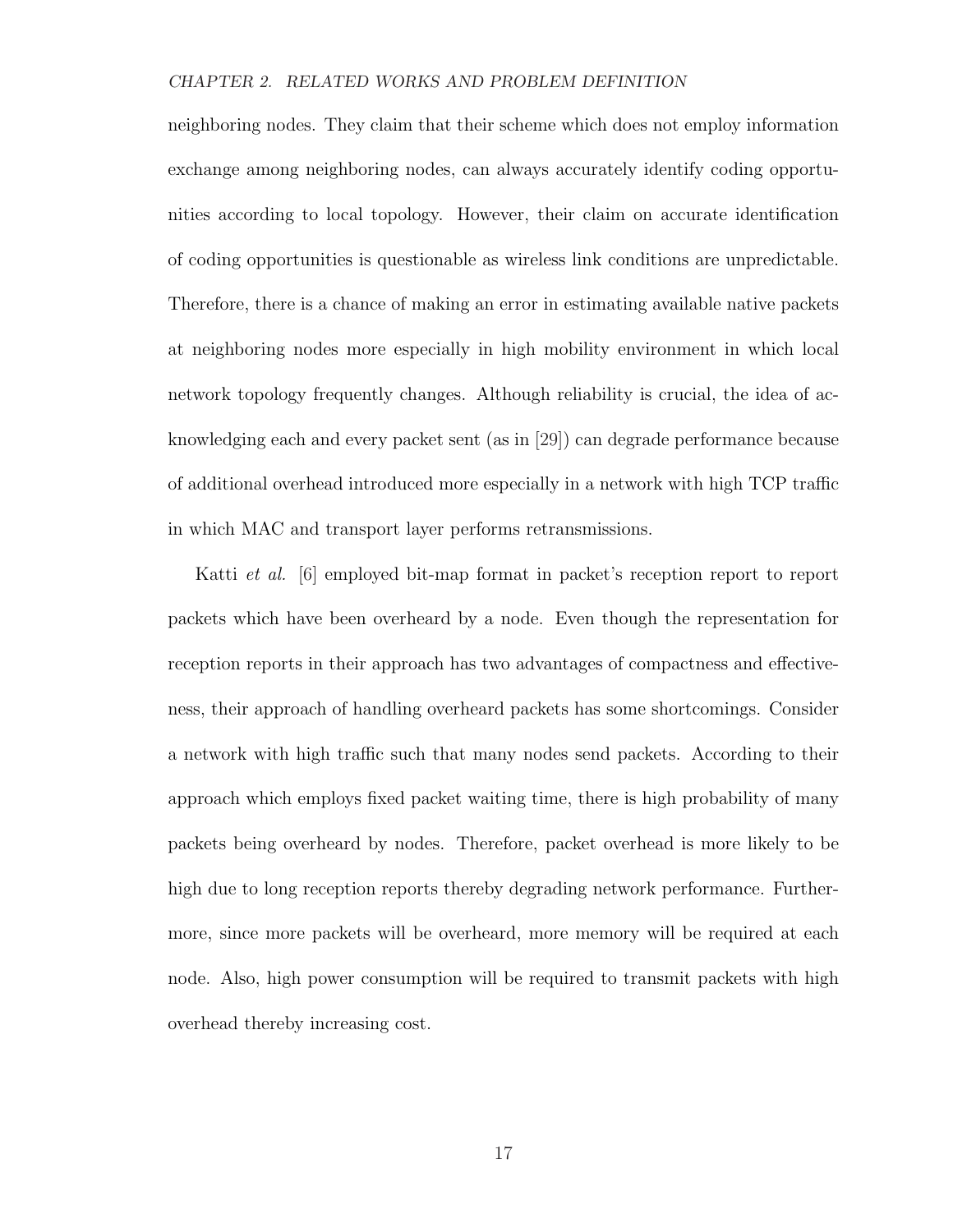### 2.2 Problem Statement

The main problem of this thesis is how to efficiently enhance XOR network coding performance in wireless mobile ad hoc networks so as to increase TCP throughput by considering both opportunistic scheduling and TCP dynamics simultaneously.

This thesis employs XOR network coding because it is the simplest and cheapest method of network coding. It is simple because it employs the same technique for encoding and decoding packets. Also, it employs Galois field of size 2 which involves less complex system design and computations than other random network coding schemes whose Galois field sizes are greater than 2. This makes XOR network coding affordable. Although physical layer network coding can significantly improve throughput by its capability to process simulataneously arriving signals, it requires comprehensive changes in the physical layer, data link layer and the network layer architecture. This introduces high design complexity which increases cost.

The poor performance of TCP in lossy links such as wireless links is well known in the literature. Although attempts have been made to maximize its throughput in those lossy links, performance still remains low. The scheme proposed by Sundararajan et al. [21] is promising as it involves linear combination of packets in current TCP window. However, the fact that some TCP modifications need to be done at the receiver side introduces some complexity which might make it difficult for this scheme to be deployed in real networks. Also, without opportunistic scheduling, this scheme fails to take advantage of stochastic fluctuations of wireless channel conditions by transmitting at high rates when applicable. Therefore, maximazation of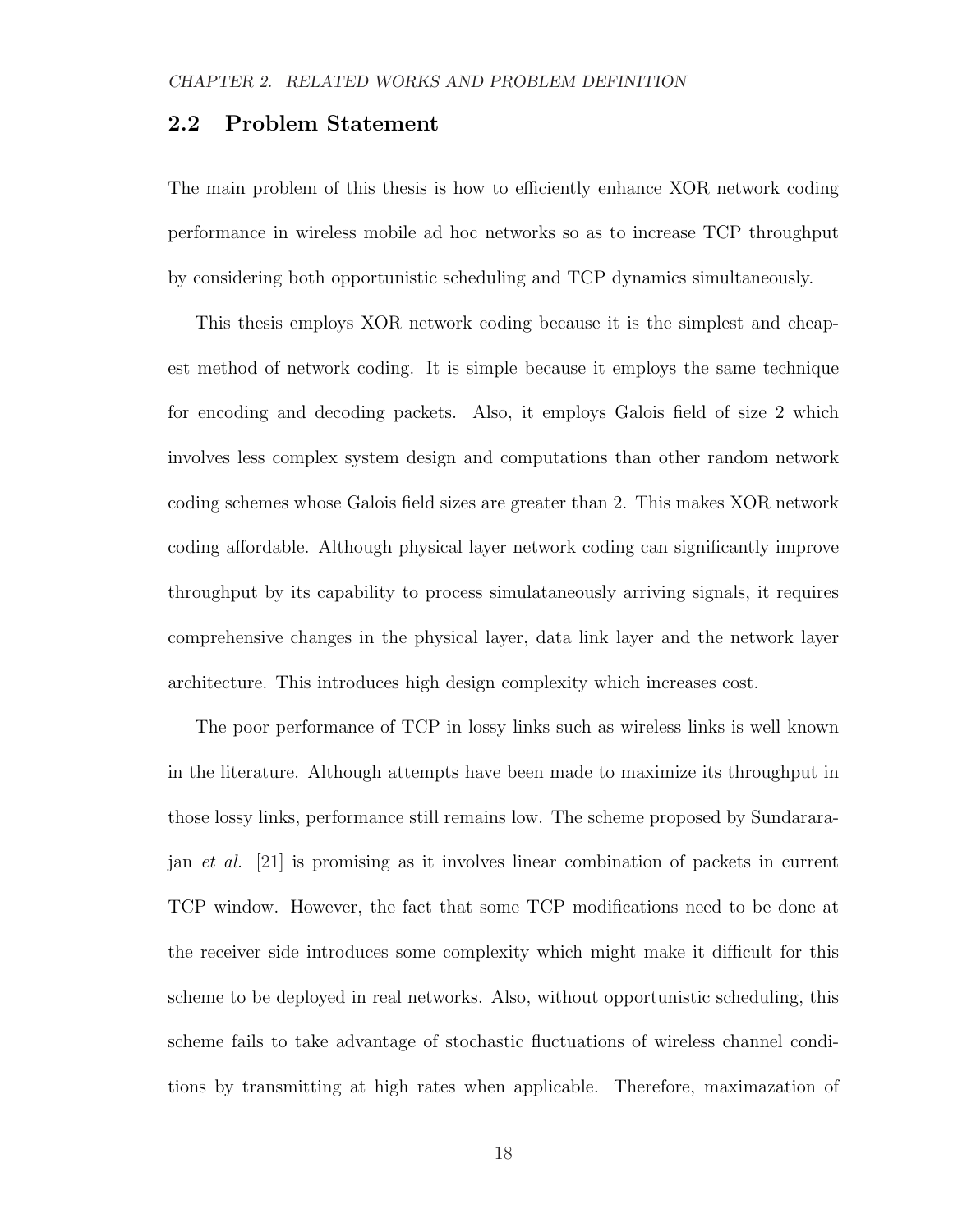TCP throughput is limited. [1] and [22] only account for opportunistic scheduling in network coding. Although this improves performance, it may introduce congestion by employing opportunistic scheduling scheme alone. Specifically, suppose TCP congestion window size is large and the channel through which the next TCP packet is transmitted is of low quality such that it permits transmission via the lowest modulation scheme. Since a node only has channel knowledge but has no information on TCP sending rate, it chooses low modulation scheme for such transmission. This inevitably introduces some delay in transmitting such TCP data packet which in turn may facilitate congestion at such a node as more TCP packets accomulate in the node queue. As a result TCP timeout event will be triggered thereby degrading TCP performance.

Furthermore, suppose the link for a TCP data packet is poor. In this case, the node decides not to transmit at all. Although this is efficient in avoiding interference to other nodes and promotes network resource sharing, if it occurs quite frequently, it may lead to TCP timeout due to too much time spent by packets waiting to be transmitted thereby degrading network performance. There is high chances of this occuring in high network traffic environment. In addition to this, suppose now that the node has TCP data packets to be transmitted in its queue. If the link for a packet (say  $P_1$ ) at the head of the queue is poor, by employing opportunistic scheduling alone, the node will choose a different TCP data packet (say  $P_2$ ) heading to a different hop with a good link. If this packet belongs to the same TCP connection as packet  $P_1$ and it arrives before packet  $P_1$ , then packets will arrive out of order. If no packet re-ordering is performed before passing packets up the protocol stack, TCP's fast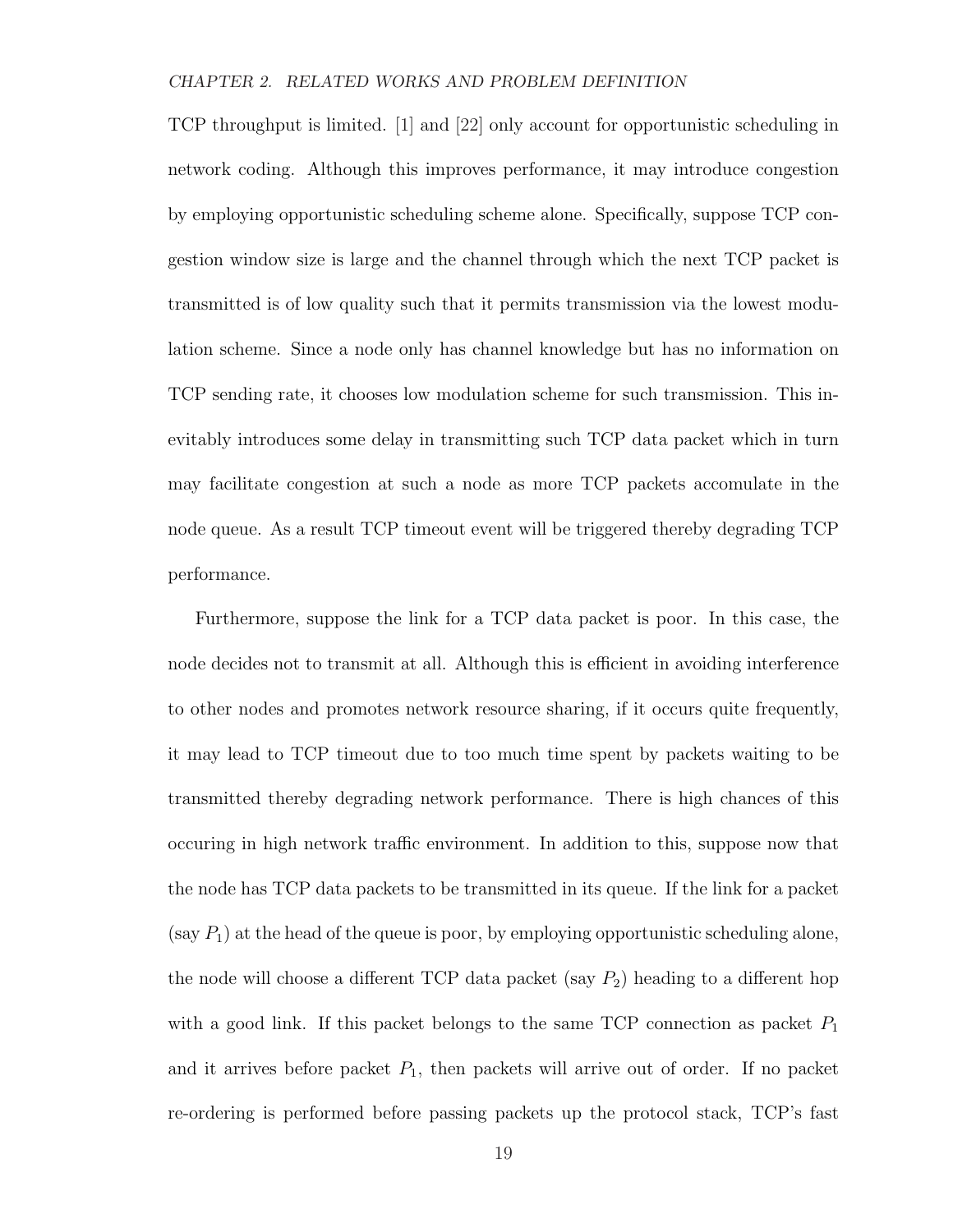retransmission and fast recovery at the TCP sender may occur there by degrading performance.

Also, opportunistic scheduling on network coding does not perform well on coded TCP data packets since it is only based on channel information. Specifically, suppose TCP data packets  $P_1, P_2, \ldots, P_n$  are coded together. By employing opportunistic scheduling alone, the transmission rate that is chosen is limited by the weakest link of one of the intended receivers. This will degrade performance if high percentage of coded TCP packets require high data rates. Note that network coding by itself without opportunistic scheduling and TCP dynamics leads to tremendous performance deterioration which is facilitated by spurious generation of coding opportunities.

From the analysis above, it can be learnt that little performance benefits in TCP is obtained without taking into account TCP dynamics. Therefore, in order to increase TCP throughput in wireless mobile ad hoc networks, both channel and TCP information are essential for network coding.

## 2.3 Summary

This chapter presented research works related to the work done in this thesis. Specifically, it discussed different methods of network coding found in the literature which are physical layer network coding and random linear network coding. Different strategies proposed in the literature for solving the problem of overhead were also presented. Furthermore, problem definition and contributions from this thesis were discussed.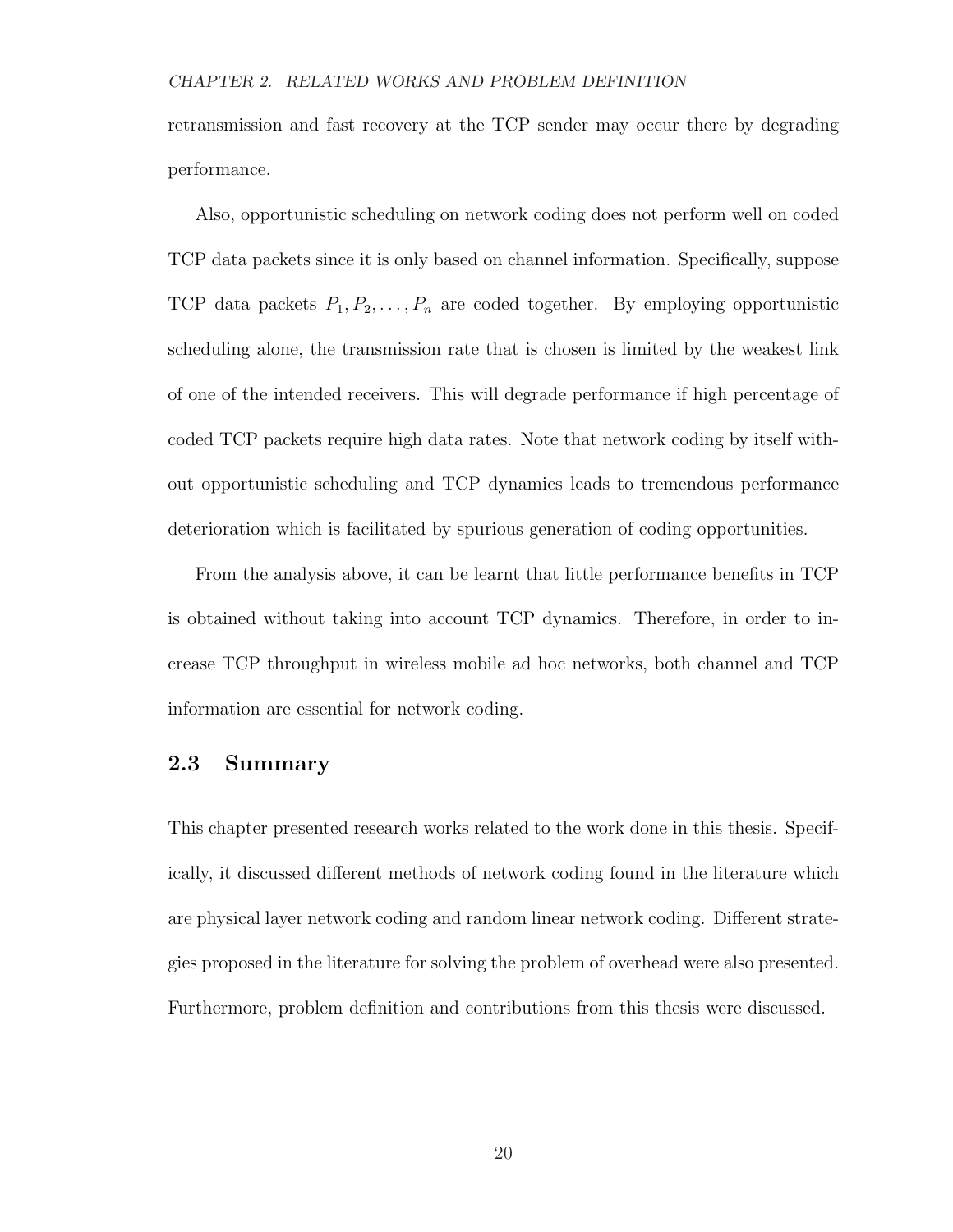# Chapter 3

## System Models

This chapter presents a detailed description of the traditional network coding which is the foundation of the entire scheme. Furthermore, the channel and TCP models employed are discussed. Also, it presents the system design of TCP-Aware network coding with opportunistic scheduling as implemented in a node.

## 3.1 Network Coding

This approach exploits the broadcast nature of wireless networks to facilitate coding opportunities. Nodes are made to snoop on all transmissions going on in the network. Overheard packets are captured and stored. Each node has three buffers. These are the interface queue (IFQ), packetPool and the lowPriorityBuffer. The IFQ exists in all nodes regardless of whether they use network coding or not. This buffer is used to store packets generated by a node or those to be forwarded. PacketPool and lowPriorityBuffer are used for storing overheard packets from the network. They can store up to 100 packets. See section 3.4.4 for details. Whenever a node gets an opportunity to transmit, it adds reception report in the outgoing packet XOR header as a means of sharing information with other nodes. When other neighboring nodes overhear such a packet, they extract the reception report and update their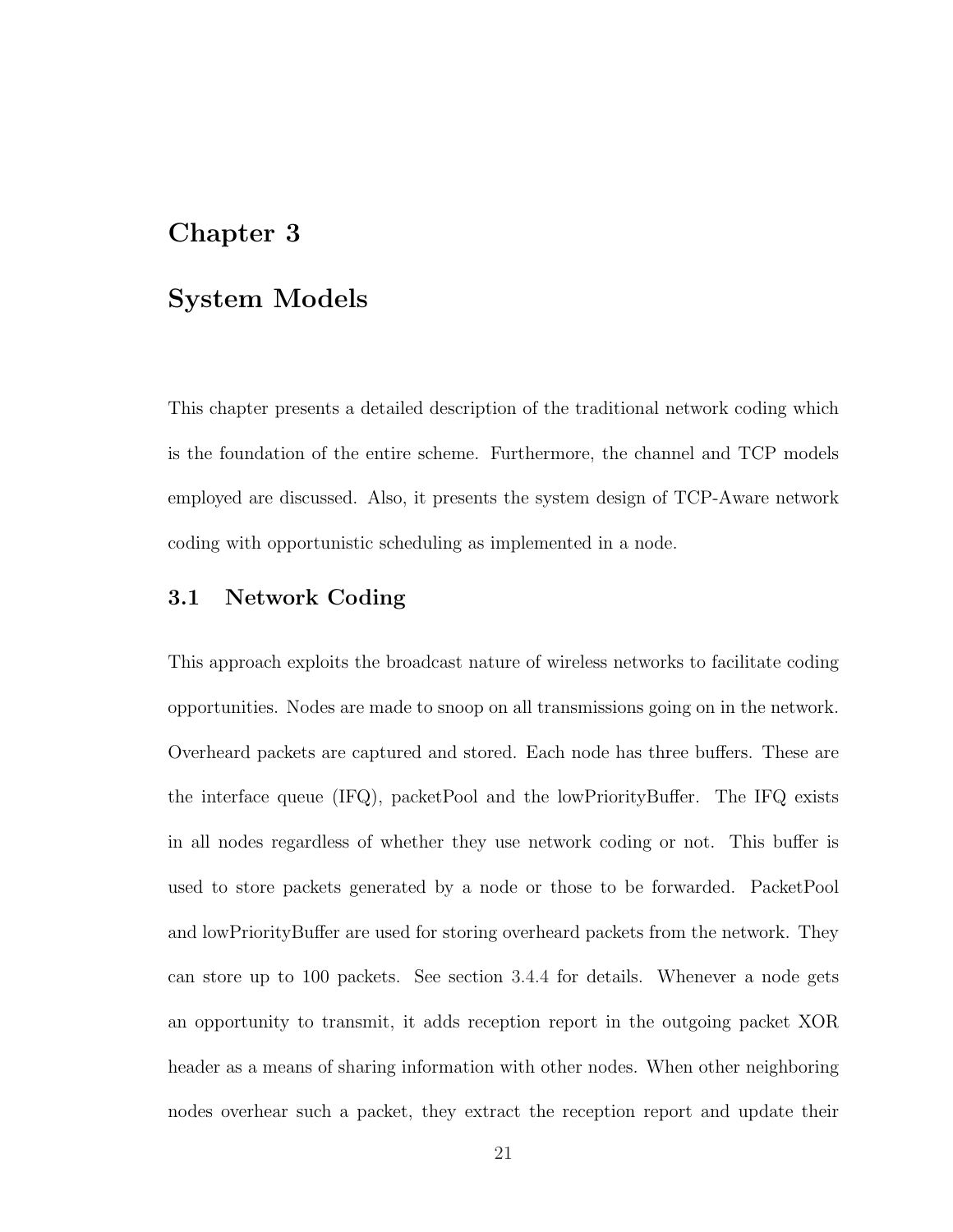#### CHAPTER 3. SYSTEM MODELS

local information. In Fig. 3.1, nodes that are within communication range of each other can overhear each other's transmitted packets. For example, nodes A and C are within communication range of node E. Therefore, they can overhear packets sent by node E provided wireless link conditions are favourable.



Figure 3.1: XOR network coding [1].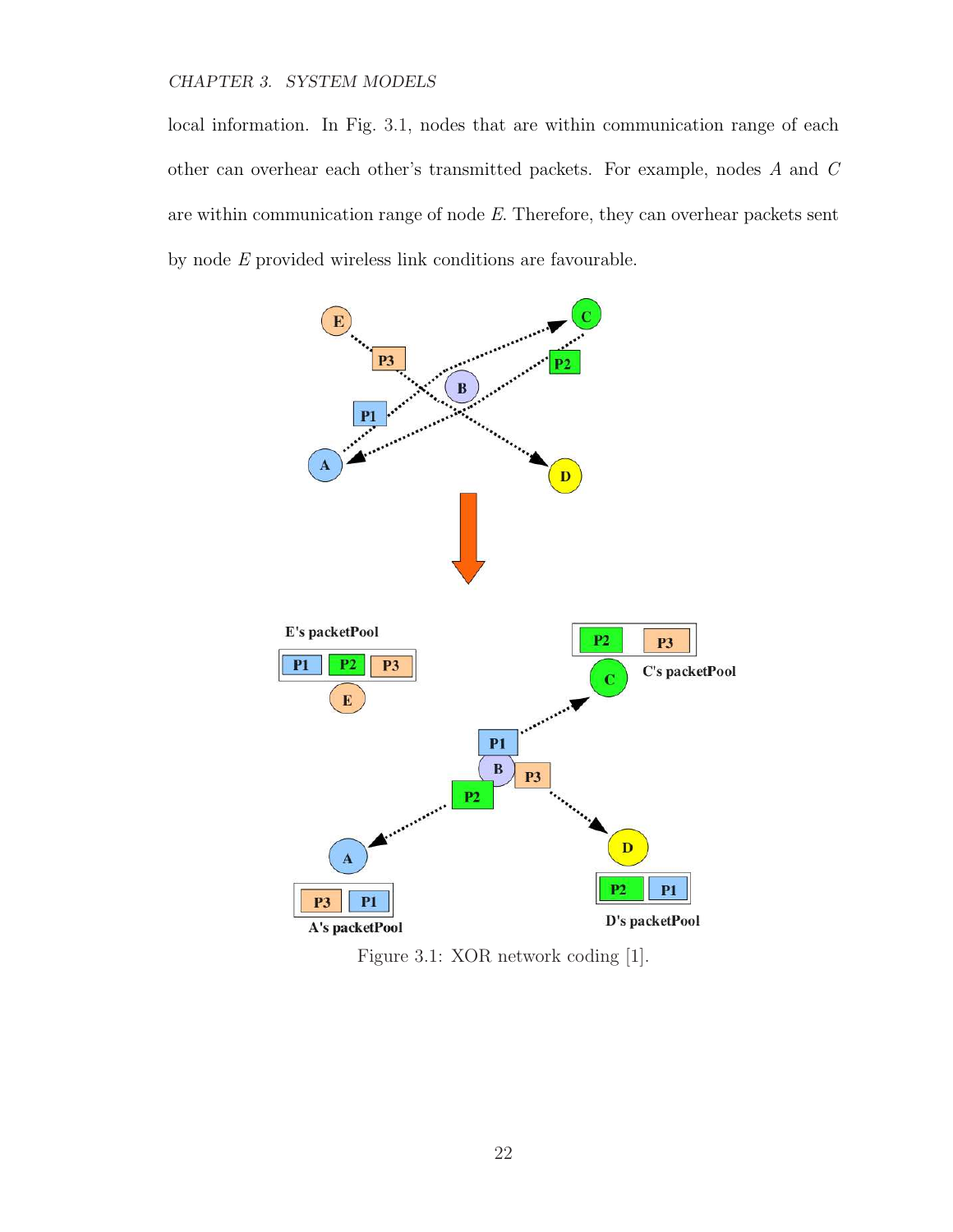#### 3.1.1 Coding Packets

Assuming that nodes have shared their reception reports; when a node has data to transmit, the scheduler first checks reception reports received from neighboring nodes to determine which packets to code together. A coding opportunity is said to exists if four conditions are met. These are: 1) there has be two or more packets in the set of packets to be coded together. 2) none of the packets in the set has to be generated by the node carrying out network coding [6]. 3) there has to be at most one packet going to one unique next hop in the set  $[6]$ . 4) the intended recipients of the coded packet need to have  $\kappa - 1$  packets of those in the set where  $\kappa$  is the total number of packets in the set. In Fig. 3.1, node B has packets  $P_1, P_2$  and  $P_3$ to be forwarded to their respective hops. Since all four conditions are met, node B can code packets  $P_1, P_2$  and  $P_3$  together based on reception reports it has previously received from its neighboring nodes. Recall that during encoding of packets, the data portions of packets which include IP and TCP headers are coded together. The XOR and MAC headers are never coded. It must be noted also that before searching for coding opportunities, packets that are still in lowPriorityBuffer but have already reached their destinations are discarded. Last received reception reports are used to determine whether a packet in lowPriorityBuffer has been received by its destination node or not. It is very important for a node to be aware of the number of its neighboring nodes in order to consider XOR network coding. If a node only has one neighboring node to forward its packets to, it cannot perform XOR network coding because of the following reason. Since there must be at most one packet in set to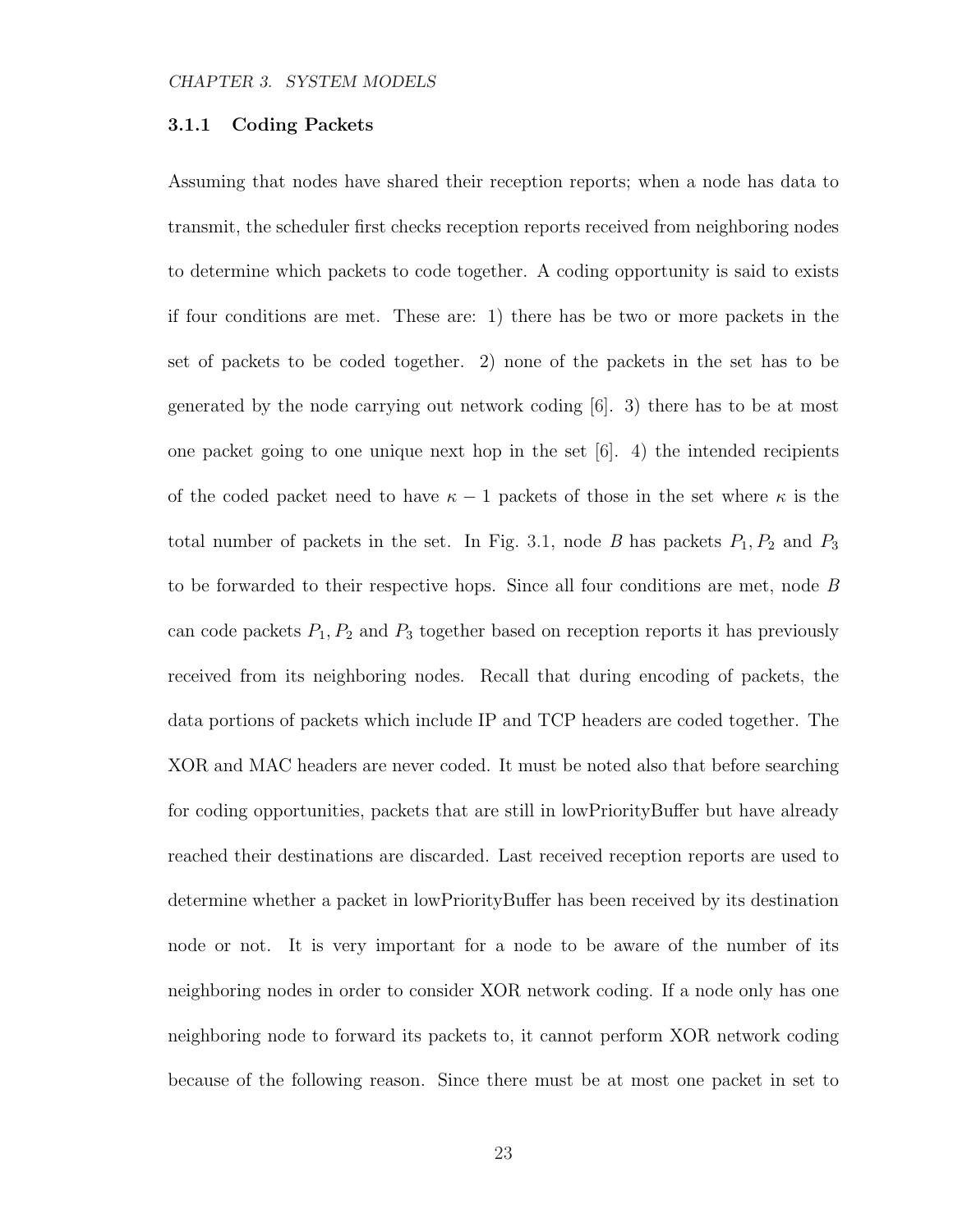#### CHAPTER 3. SYSTEM MODELS

be sent to one unique hop according to condition 3, it means that condition 1 which requires atleast two packets in the set of packets to be coded will not be satisfied. Therefore, conditions 1 and 3 are both not satisfied. Fig. 3.2 illustrates flowchart of execution of XOR network coding at a node.



Figure 3.2: Flowchart for XOR network coding.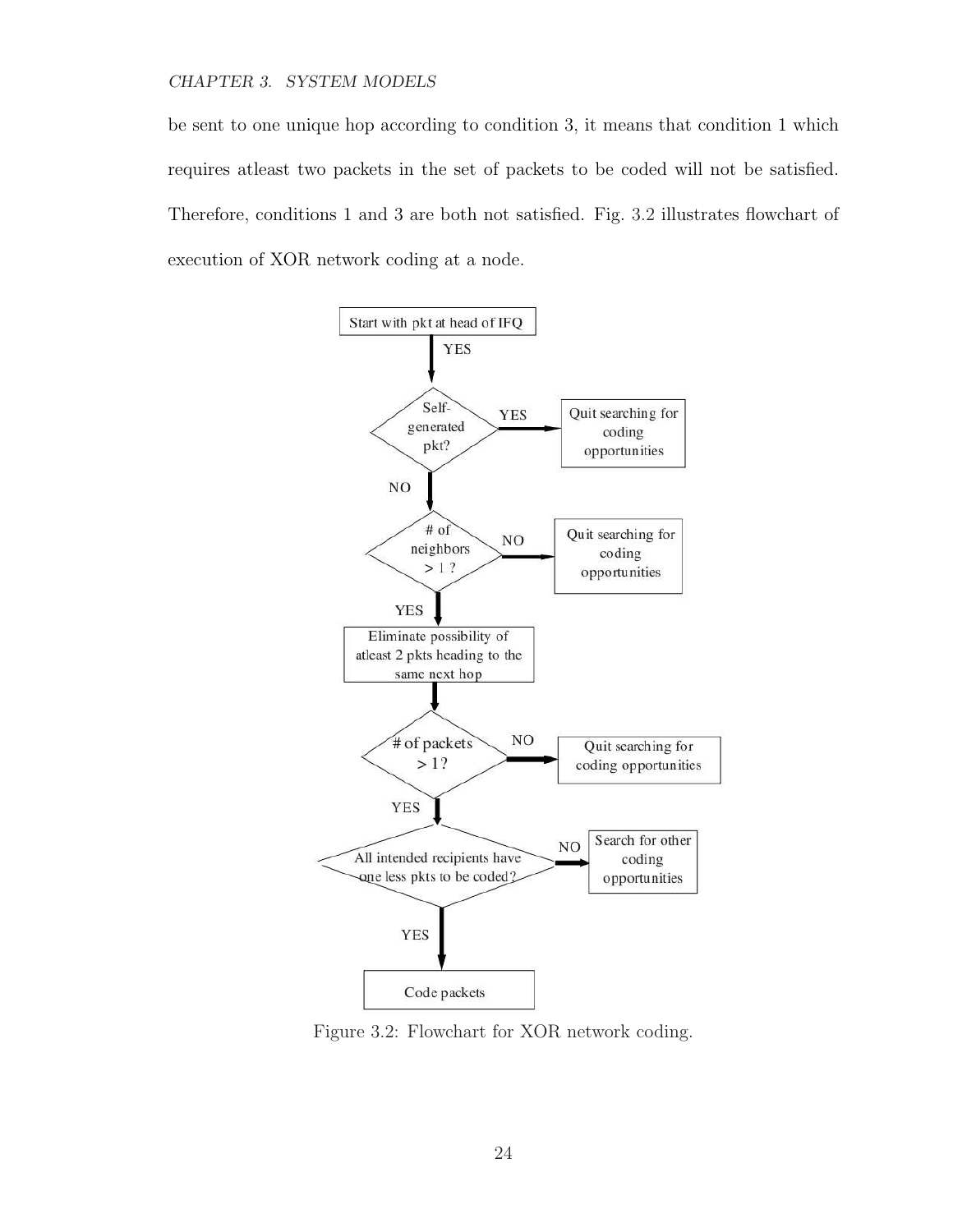### 3.1.2 Searching for Coding Opportunities

Recall that the purpose of network coding is to maximize network throughput. Therefore, performing network coding involves more than just searching for coding opportunities. Nodes have to search for a coding opportunity which maximizes throughput. That is, if there exists a coding opportunity which has more *native* packets than others, it will be chosen. Packets in the IFQ and lowPriorityBuffer are considered for coding. They are arranged according to their next hops as shown in Fig. 3.3 where  $P_1, P_2, \ldots, P_i$  represents packets. Using sequence numbers, packets in the first row are to be sent first to their respective next hops followed by those in the second row and so on.  $P_1$  is the packet at the head of the IFQ. Packets heading to the same next hop as  $P_1$  are eliminated from potential set of packets to be coded. This is done because there can only be one packet heading to the same hop in a coded packet.

Note that there are two ways identified through which the number of packets to code can be maximized. These are: 1) by employing exhaustive search algorithm and 2) by using local search algorithm. Exhaustive search algorithm has a large solution space as compared to local search algorithm because it searches for all coding opportunities. For example, Fig. 3.4 shows some coding opportunities which local search algorithm will not consider. Even though exhaustive search algorithm seems to perform better than local search algorithm, it has weaknesses which can severely deteriorate network performance. These are: time delay, high design complexity, high power consumption and node memory.

Time is a valuable resource in wireless networks because of scarce bandwidth.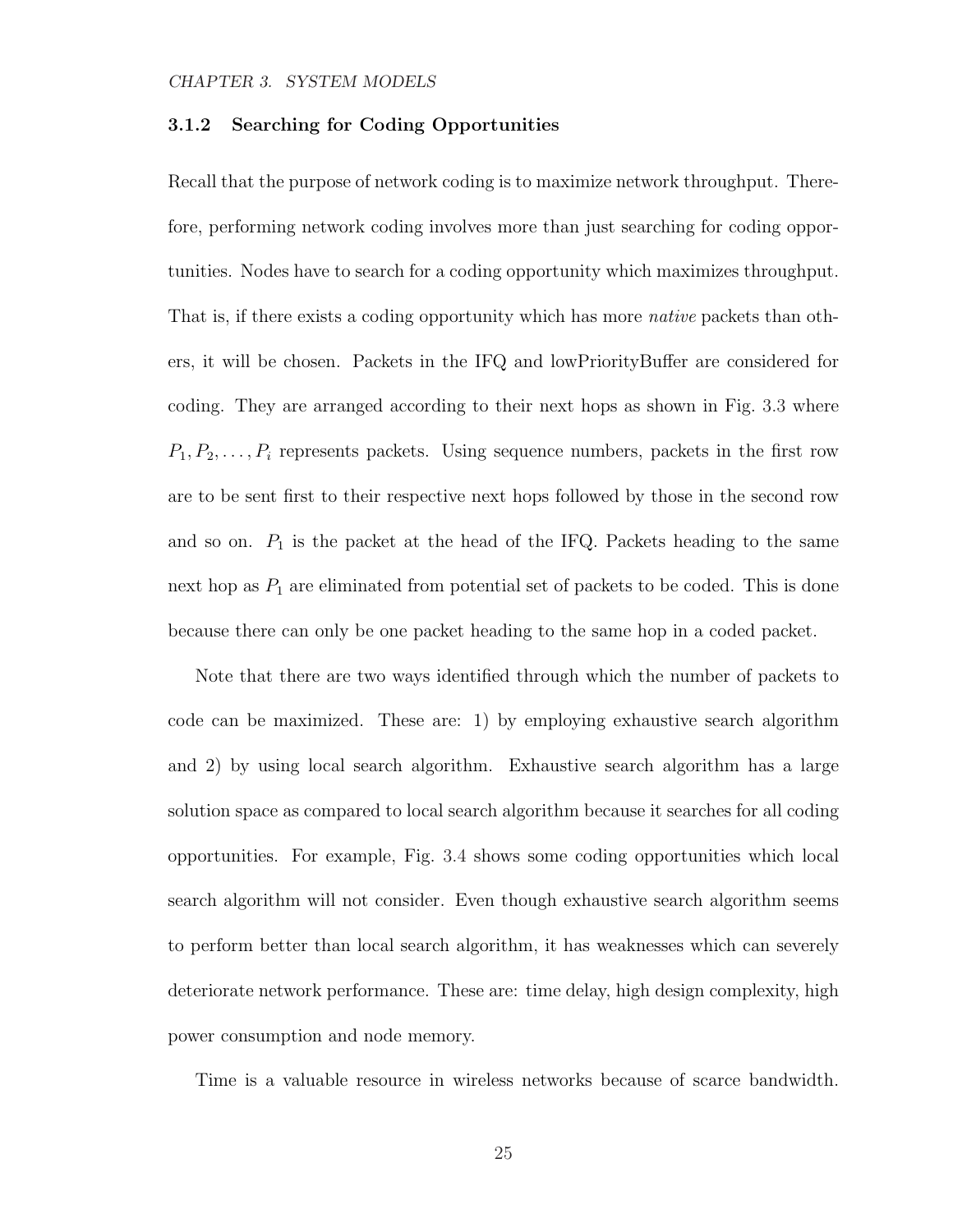

Figure 3.3: Packets arranged according to their next hops.

Once a node has been granted access of wireless medium, it has to transmit its data within a time limit beyond which performance goes down. Therefore, if an exhaustive search algorithm is employed, there are high chances of a node taking too much time searching for a coding opportunity before sending its data. This is more likely to happen in a network with high traffic where packets are overheard or forwarded in abundance. Note that spending more time searching does not necessary mean that a node will eventually find a coding opportunity or that a coding opportunity with high number of packets to code will be found. Furthermore, exhaustive search algorithm requires higher system design complexity which increases cost. Also, to perform exhaustive search requires high power consumption. However, a mobile node has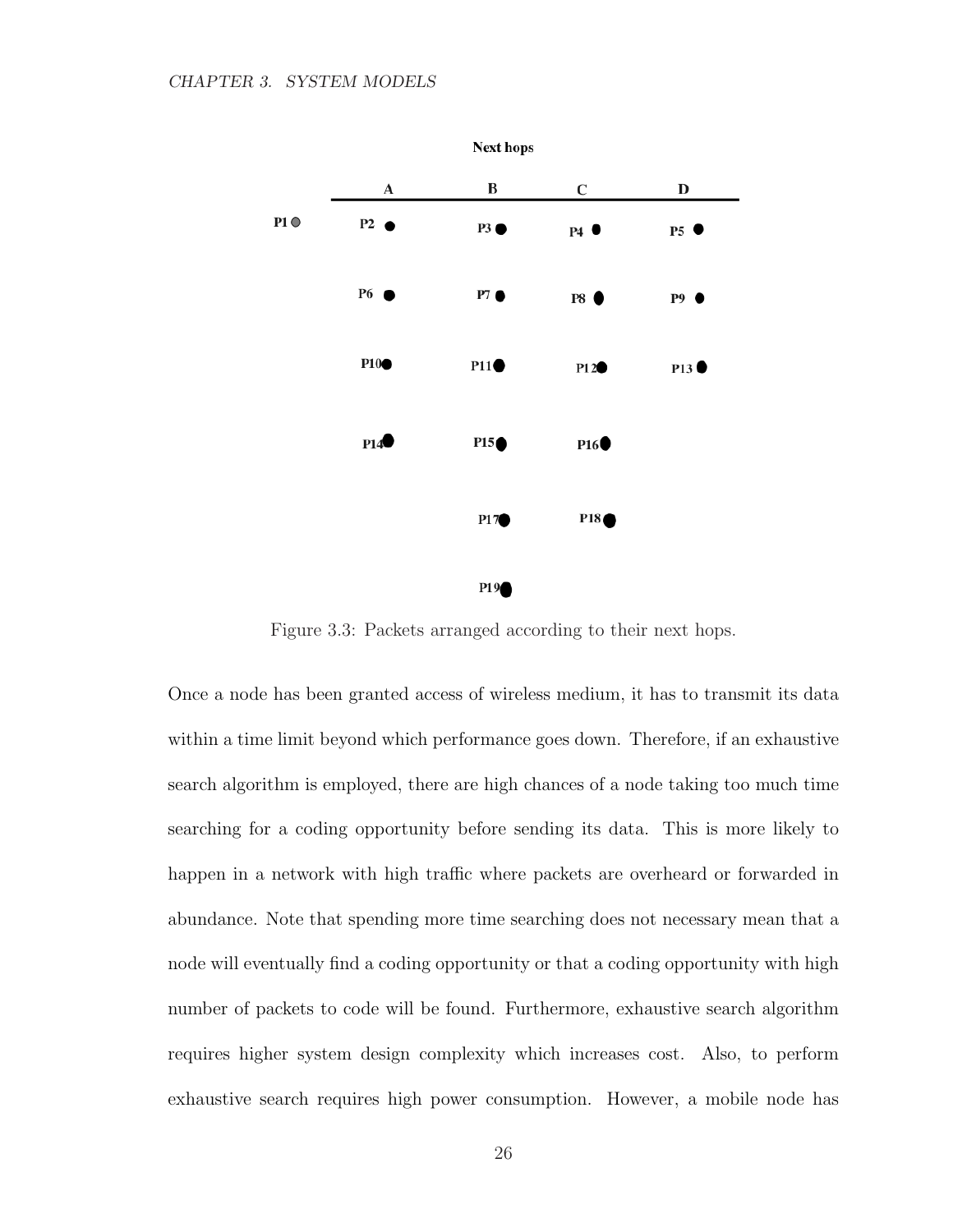

Figure 3.4: Exhaustive search algorithm.

limited battery life which has to be used efficiently. Also, computations performed by exhaustive search algorithm require more node memory thereby increasing cost.

Therefore, there is a need to come up with a searching strategy that can efficiently utilize network and/or node resources and maximize information content of coded packets. This thesis employs local search algorithm which has been identified as a better method as far as network/node resources are concerned. Even though it does not search for all coding opportunities, it uses network/node resources more effectively. Also, it employs maximization strategy on number of packets to code in all coding opportunities found. Fig. 3.5 illustrates how local search algorithm searches for coding opportunities. The search process is performed by varying packets in one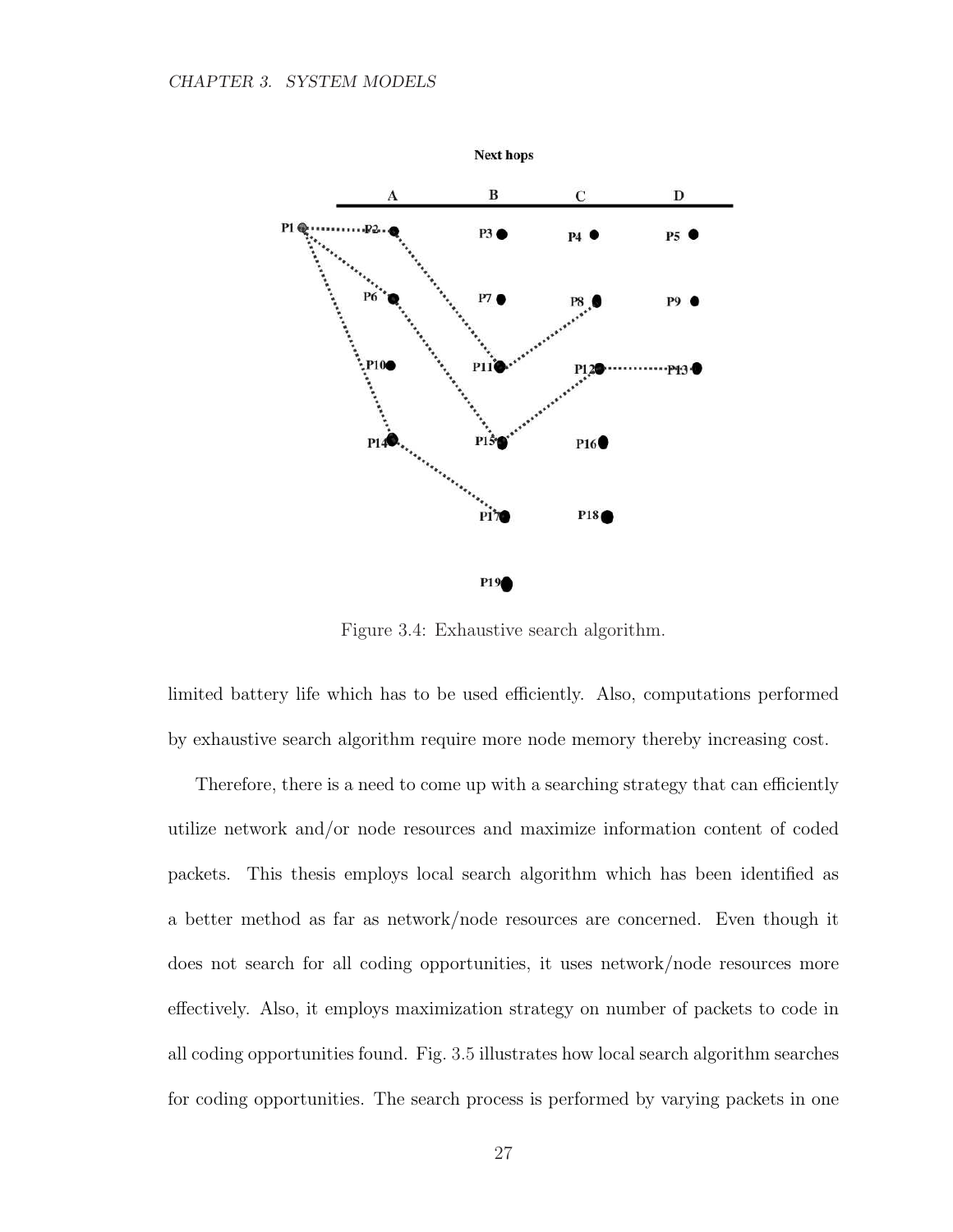

Figure 3.5: Local search algorithm.

of the columns while others are held constant as shown in Fig. 3.5. In each case, neighbors information is employed to check if a set of packets found so far can be coded together. If the end of that column is reached and there is no coding opportunity that maximizes throughput, the search process considers a different column until all columns have been processed.

Assume that according to the maximization strategy employed by local search algorithm, at most five packets can be coded together as shown by unique hops A, B, C, D and that of packet  $P_1$  in Fig. 3.5. Therefore, local search algorithm first searches for a coding opportunity which leads to coding five packets in total. Therefore, for this particular scenario, condition 1 mentioned above will require that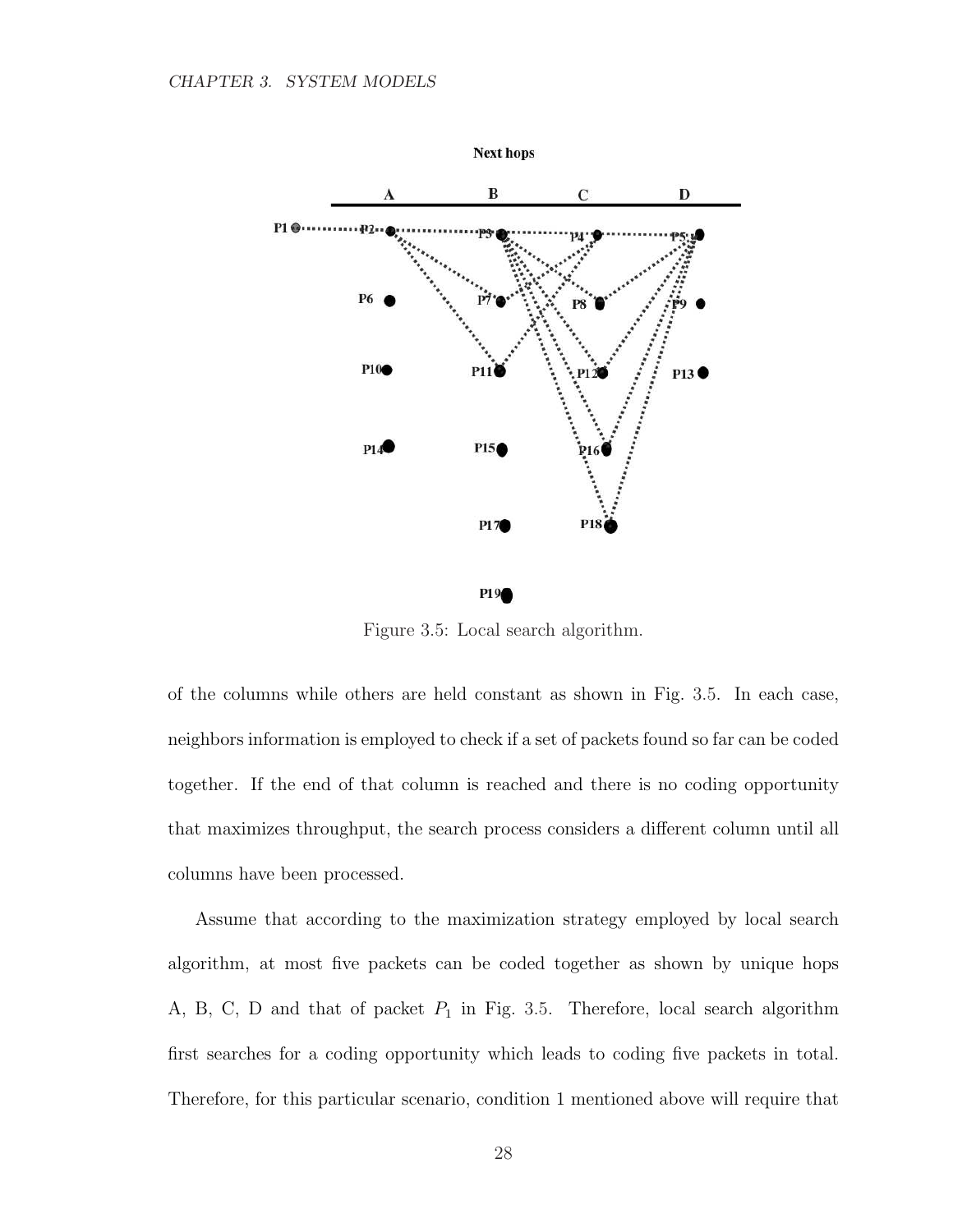there should be exactly 5 packets in the set of potential packets to be coded together. From Fig. 3.5, suppose that, a set of packets which is currently being processed includes packets  $P_1, P_2, P_3, P_4$  and  $P_5$ . If all the four conditions mentioned above for successful encoding are met, then these packets will have passed the first phase of coding. However, if at least one condition is not satisfied, then the entire set of packets is discarded and a new set with packets  $P_1, P_2, P_3, P_8$  and  $P_5$  will be considered as shown in Fig. 3.5.

If all columns have been processed and there is still no set of packets which leads to five packets being coded, the local search algorithm will then look for four packets which can be coded together by repeating the same process. If there is no combination that satisfies four packets, then three packet combination will be considered. This process continues until no combination is found after which the algorithm gives up and just sends the packet at the head of IFQ without coding it with any packet. This approach takes less processing time, less memory and consumes lower power than exhaustive search algorithm.

### 3.1.3 On Channel and TCP information

Let  $\rho \in \psi = \{P_1, P_2, \ldots, P_n\}$  be the potential set of packets to be coded. In other words, set  $\psi$  contains packets which have passed the first phase of network coding and now moving on to the next phase where there is a possibility of some packets being eliminated. In the second phase, the scheduler uses the available channel information to determine the quality of wireless links through which the potential coded packet is headed. Packet  $\rho$  whose link is poor such that even the lowest modulation scheme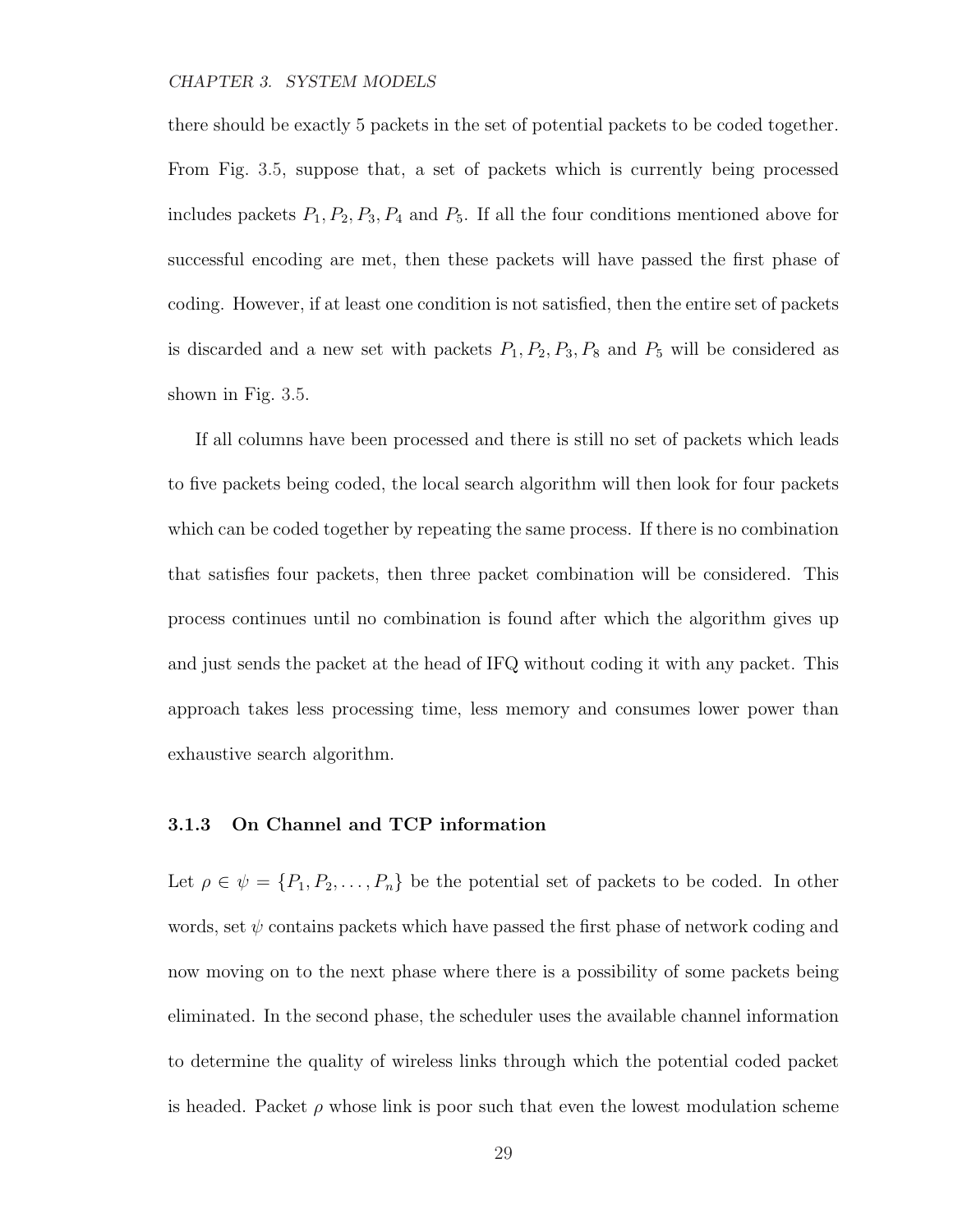cannot be used, is removed from set  $\psi$ . After eliminating packets whose wireless links are poor in phase two, packets still in set  $\psi$  move on to the final phase.

In the final phase, the best data rate for transmiting coded packet made of packets in set  $\psi$  is chosen. The criteria used is based on each packet's TCP sending rate which is annotated on the XOR header as shown in Fig. 3.8. Furthermore, this criteria takes into account the instantaneous channel conditions for all wireless links involved. Having identified the final set of packets to code, XOR bitwise operation is carried out to code packets. Information of native packets contained in the coded packet and that of recipients is annotated in the XOR header of coded packet so that receivers know whether they are the intended receivers or not. Also, it helps receivers in determining which packets should be used for decoding. Reception report is also added before the packet is transmitted.

Note that this network coding implementation does not follow that of [6] which employs pseudo-broadcasting of coded packet and have all intended receivers send acknowledgment packets. Instead, this scheme takes a different approach which uses unicast mode. Suppose packet  $P$  was used to carry collective information content of coded packets such that  $P = \{P_1, P_2, \ldots, P_n\}$ . Packet P will only be addressed to one of the recipients of this coded packet. The advantage of this approach is that it minimizes acknowledgement packets in the network which would be sent if all the recipients had to send back acknowledgements hence facilitates efficient bandwidth utilization. Also, since coded packets only contain native packets whose links are good, success probability of packet delivery and decoding is high.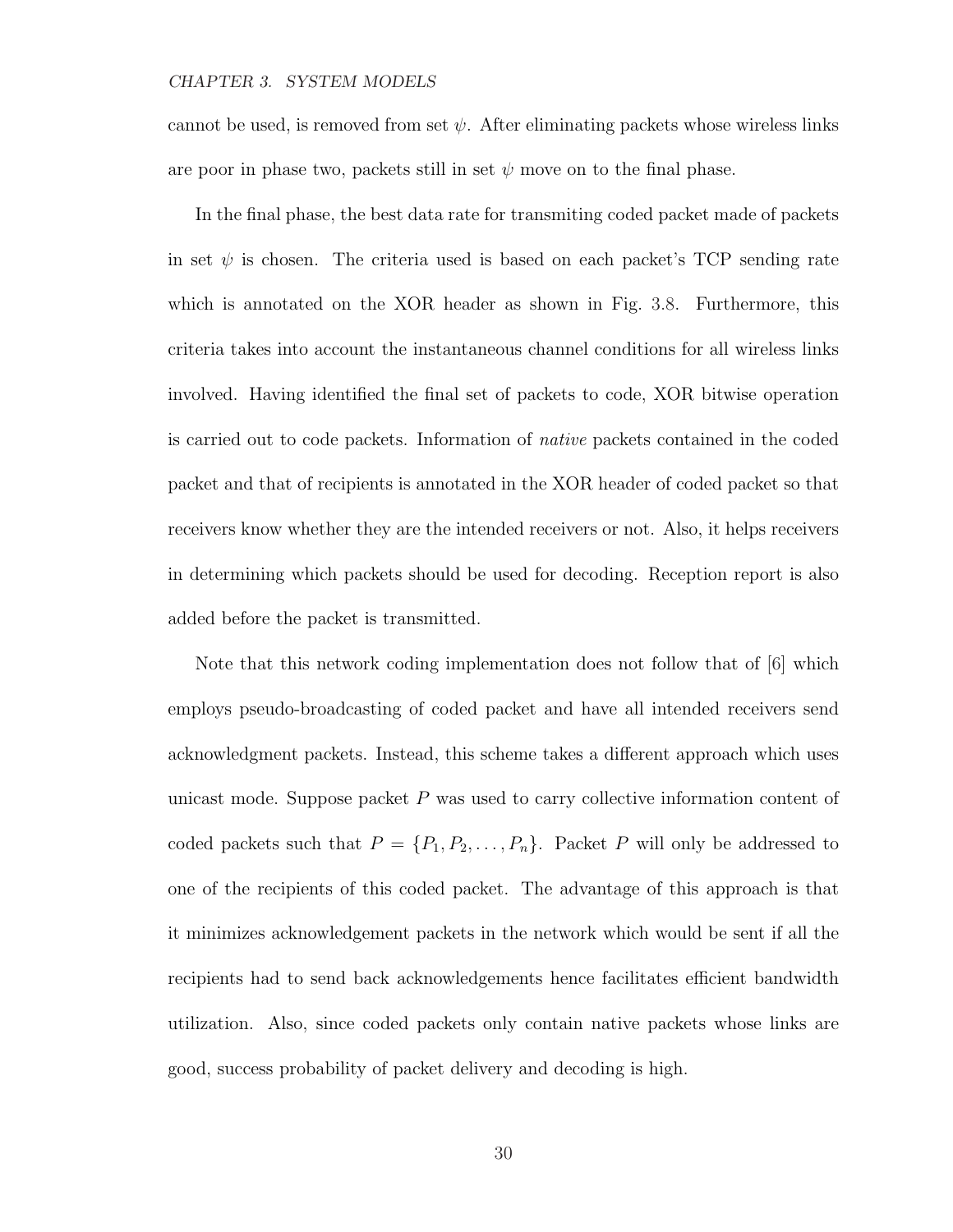#### 3.1.4 Decoding at the Receiver

Upon receiving a data packet, a node checks the XOR header of the packet to determine if the packet is coded or not. If it is coded, the node then checks if it is one of the intended receivers by accessing information annotated in the XOR header of the packet. Assuming it is one of intended receivers, the node then checks to see how many and which *native* packets are in this coded packet. If  $\kappa$  is the number of *native* packets in the coded packet, the node needs to have  $\kappa - 1$  of those native packets in order to have successful decoding. During decoding process, XOR bitwise operation is performed on the coded packet using packets in the local packetPool (see 3.4.4). If some node which is not one of the intended recipients has overheard a coded packet and has  $\kappa - 1$  packets required to decode coded packet P, it performs decoding to extract *native* packet it does not have and stores it in its packet Pool. Fig. 3.6 illustrates how decoding is performed at the receiver. Note that if the receiver does not have  $\kappa - 1$  native packets required to perform decoding, the received coded packet is discarded as shown in Fig. 3.6.

# 3.2 Channel Model

The propagation model used is TwoRayGround model in a 1km X 1km area. Packet error rate is set to 0.01 and the number of MAC retransmissions is set to 6. For simplicity and simulation purposes, TCP packet size is set to 100 bytes. The transmit power is 1 watt. Perfect channel estimation is assumed. It is also assumed that the sender has already received channel information from the receivers. Using equations (3.1), (3.2) and (3.3) from [30], we determine the required SINRs for different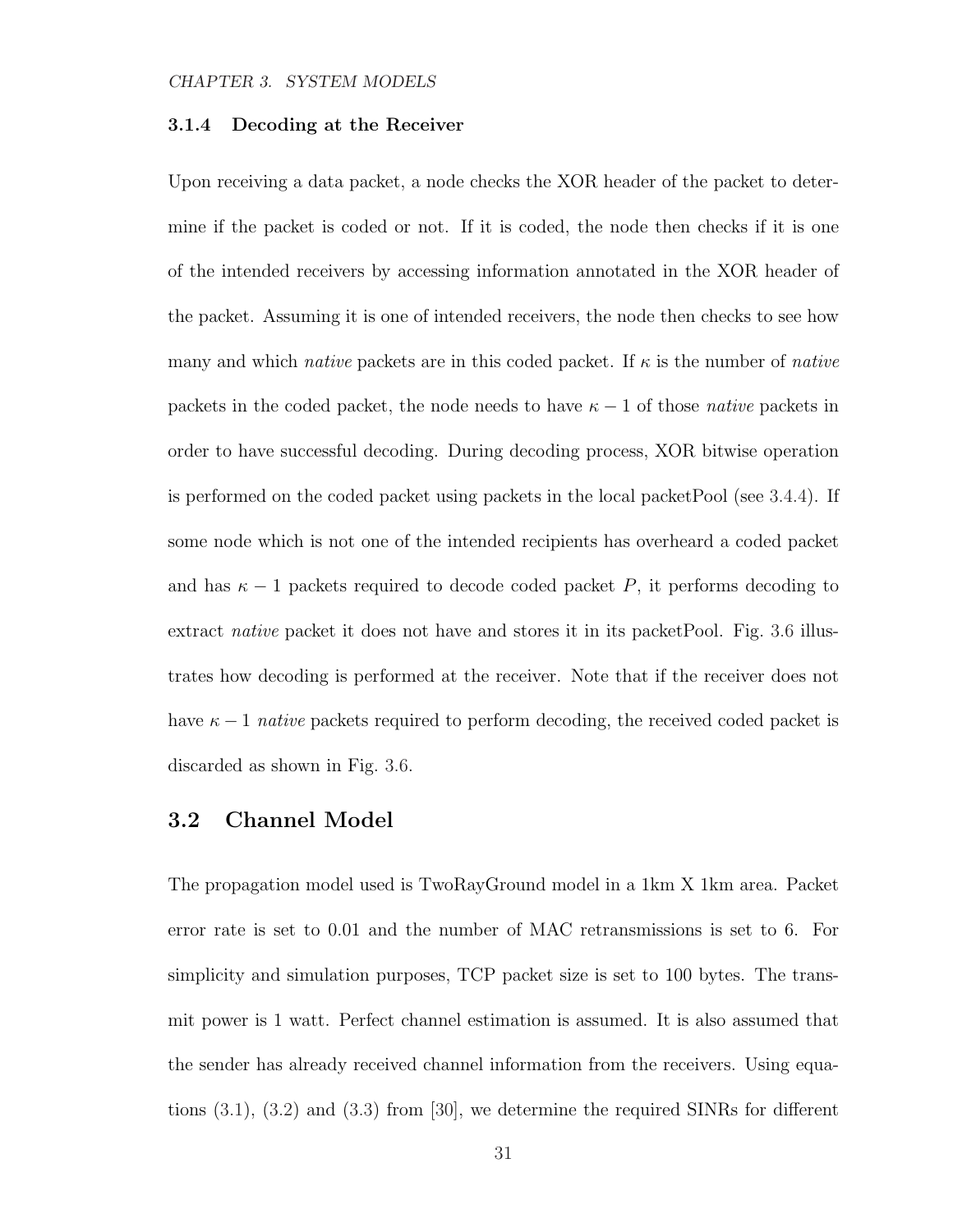

Figure 3.6: Flowchart of decoding process at the receiver.

modulation schemes shown in Table 3.1.

$$
P_e = 1 - (1 - F_e^{N_{retrans}+1})^{N_{fr}}, \t\t(3.1)
$$

$$
F_e = 1 - (1 - BER)^{L_{fr}}, \t\t(3.2)
$$

$$
BER = K_1 \exp(\frac{-k_2 \gamma P_{tr}}{2^{\rho} - 1}),\tag{3.3}
$$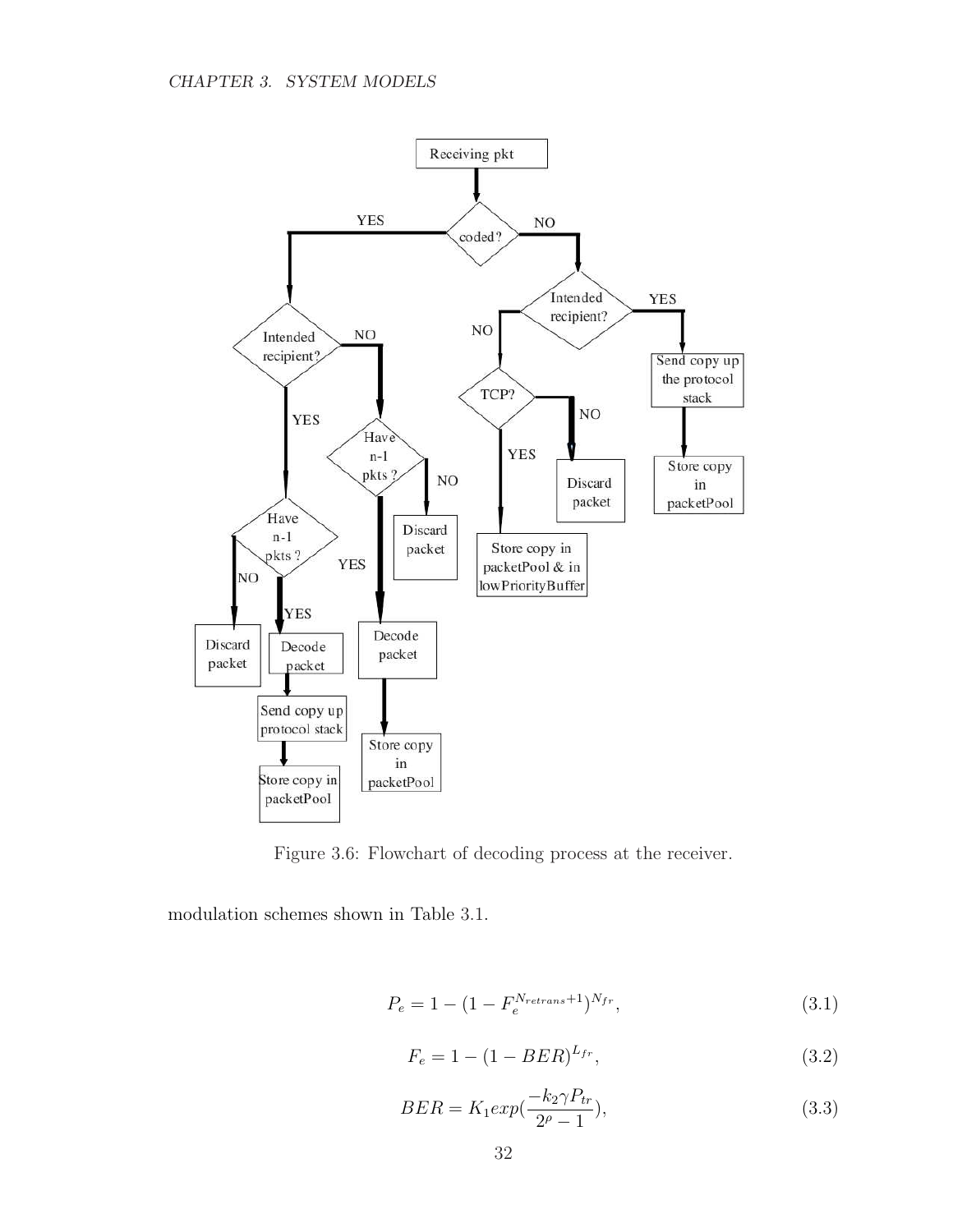| <b>Modulation scheme</b> | Required SINR [dB] | $K_1$ | $\mathrm{K}_2$ |
|--------------------------|--------------------|-------|----------------|
| <b>BPSK</b>              | 6.549              | 0.5   | 1.5            |
| <b>QPSK</b>              | 8.471              | 0.2   | 2.5            |
| QAM16                    | 10.989             | 0.2   |                |
| QAM64                    | 16.13              | በ 2   |                |

Table 3.1: Modulation schemes and SINR

where  $K_1$  and  $K_2$  are constellation and code-specific constants, respectively.  $N_{retrans}$ is the number of retransmissions.  $N_{fr}$  is the number of frames.  $L_{fr}$  is the length of the frame. BER is bit error rate.  $P_e$  is packet error rate.  $F_e$  is frame error rate.  $\rho$  is the number of bits representing each symbol in the constellation space.  $\gamma$  is signal to interference plus noise ratio and  $P_{tr}$  is transmit power.

# 3.3 TCP Model

TCP Reno, which is the most widely deployed version of TCP protocol [31], is used in all simulations. TCP Reno has three phases. These are: slow-start, congestionavoidance and fast recovery. When a TCP session is established, TCP is said to be in slow-start phase. In this state, congestion window size is increased by doubling its size for every ACK received. When slow start threshold is reached, which indicates transition from slow-start to congestion avoidance state, the window size starts increasing linearly. If three duplicate packets are received by the sender due to corrupted, lost or out of order packet delivery at the receiver, fast retransmission of the lost packet is performed without waiting for retransmission timeout (RTO) [15]. This moves TCP Reno into fast recovery state in which the new RTO equals double the previous RTO and the transmission rate is reduced by half. Reno remains in this state until the entire transmit window has been acknowledged after which it moves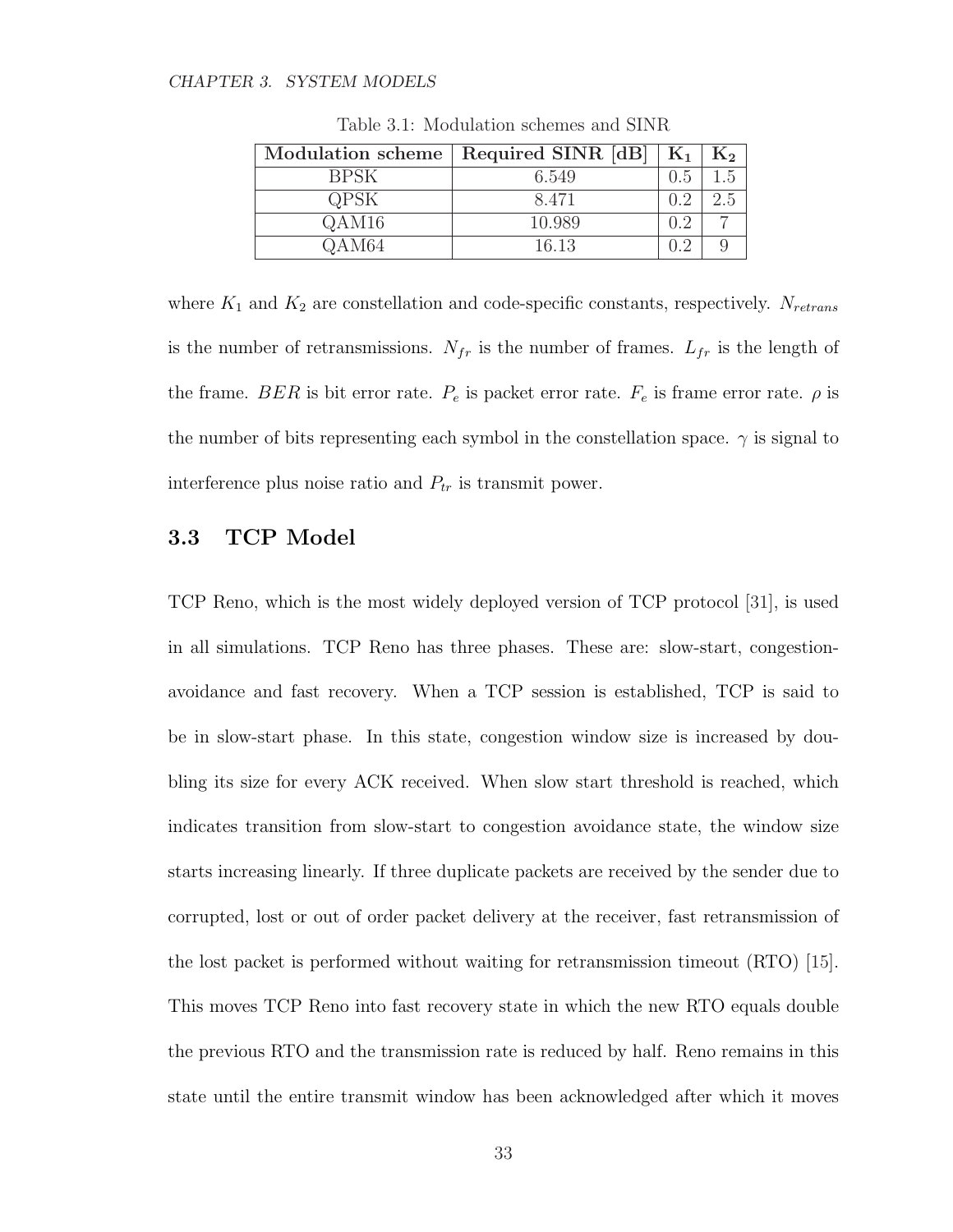into congestion-avoidance state. In case of timeout, Reno will move into slow-start mode. Even though this strategy is better than the one used in earlier TCP version, it is inefficient in that it only recovers at most 1 lost packet [32]. Therefore, its performance deteriorates a lot in wireless networks where channel errors are frequent [15, 16, 18].

# 3.4 TCP-Aware Network Coding with Opportunistic Scheduling

TCP-Aware network coding with opportunistic scheduling is implemented at the data link layer of the protocol stack as shown in Fig. 3.7. For full functionality of the system, information about the current TCP window size and channel state has to be known. Therefore, this scheme employ cross-layer design approach in which there is information exchange across the protocol stack.

### 3.4.1 Accessing TCP window size

At the transport layer, information on the current TCP window size is annotated on the XOR header (see Fig. 3.8 and 3.4.3) of a TCP packet which has just been generated before it is passed down the protocol stack. Upon arrival at the data link layer, the window size information is extracted from the XOR header of the packet and a local variable for keeping current window size is updated before the packet is inserted in the interface queue. Note that some packets coming down the protocol stack from network layer may not be self generated by a node of interest but need to be forwarded. Therefore, to ensure that the correct information is extracted, the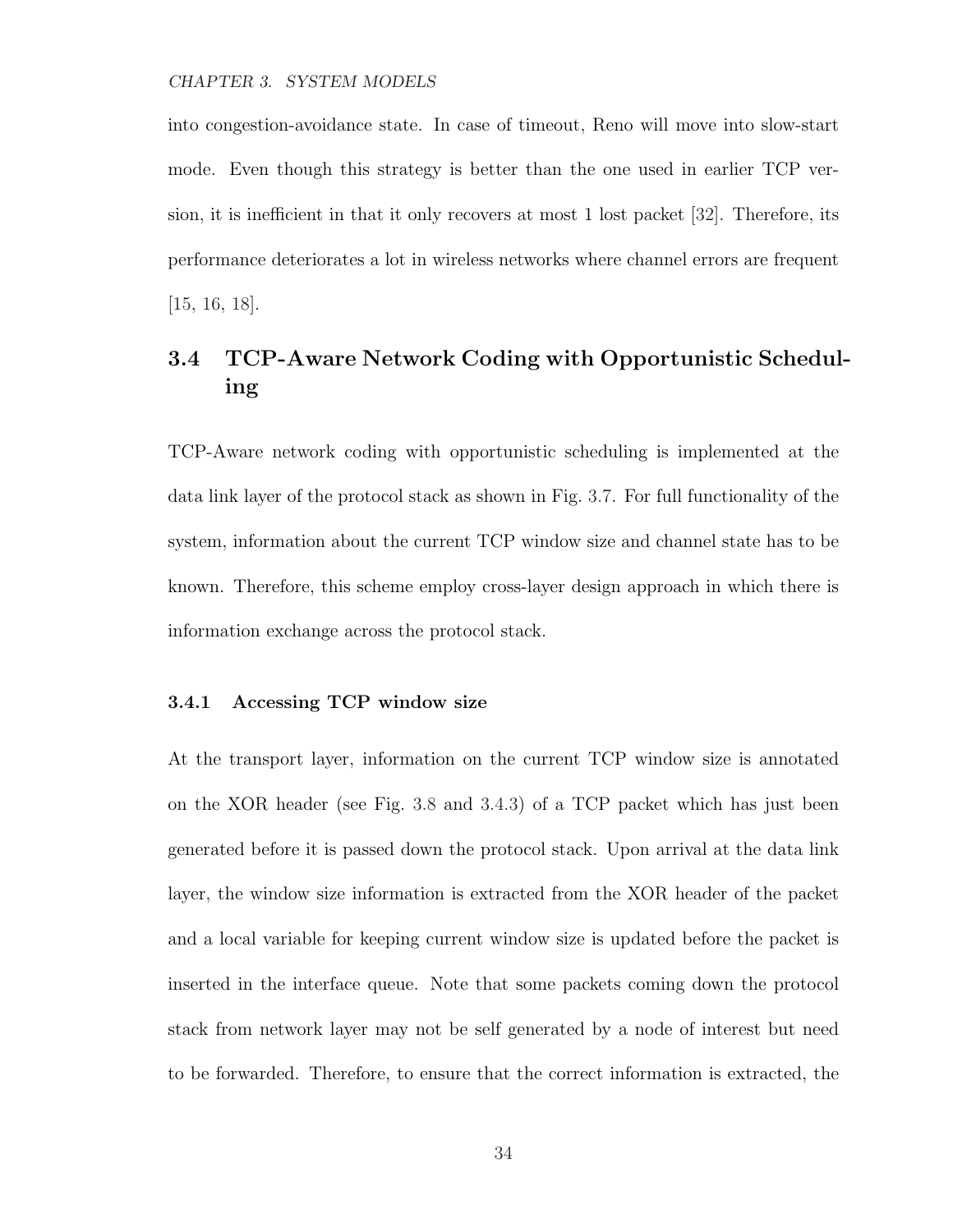

Figure 3.7: Protocol stack.

source IP address of the packet is checked to make sure it is the same as that of the node of interest. If it is different then the local variable is not updated. It has to be noted that this approach assumes that a node can only generate at most one TCP session at a time.

### 3.4.2 Packet fields for Network Coding

Fig. 3.9 illustrates packet fields for network coding as implemented in this thesis. The number of bytes shown for different fields are for simulation purposes. MAC header is for indicating the MAC source and next hop of the packet where as IP header is for indicating the original source and final destination of the packet. XOR header carries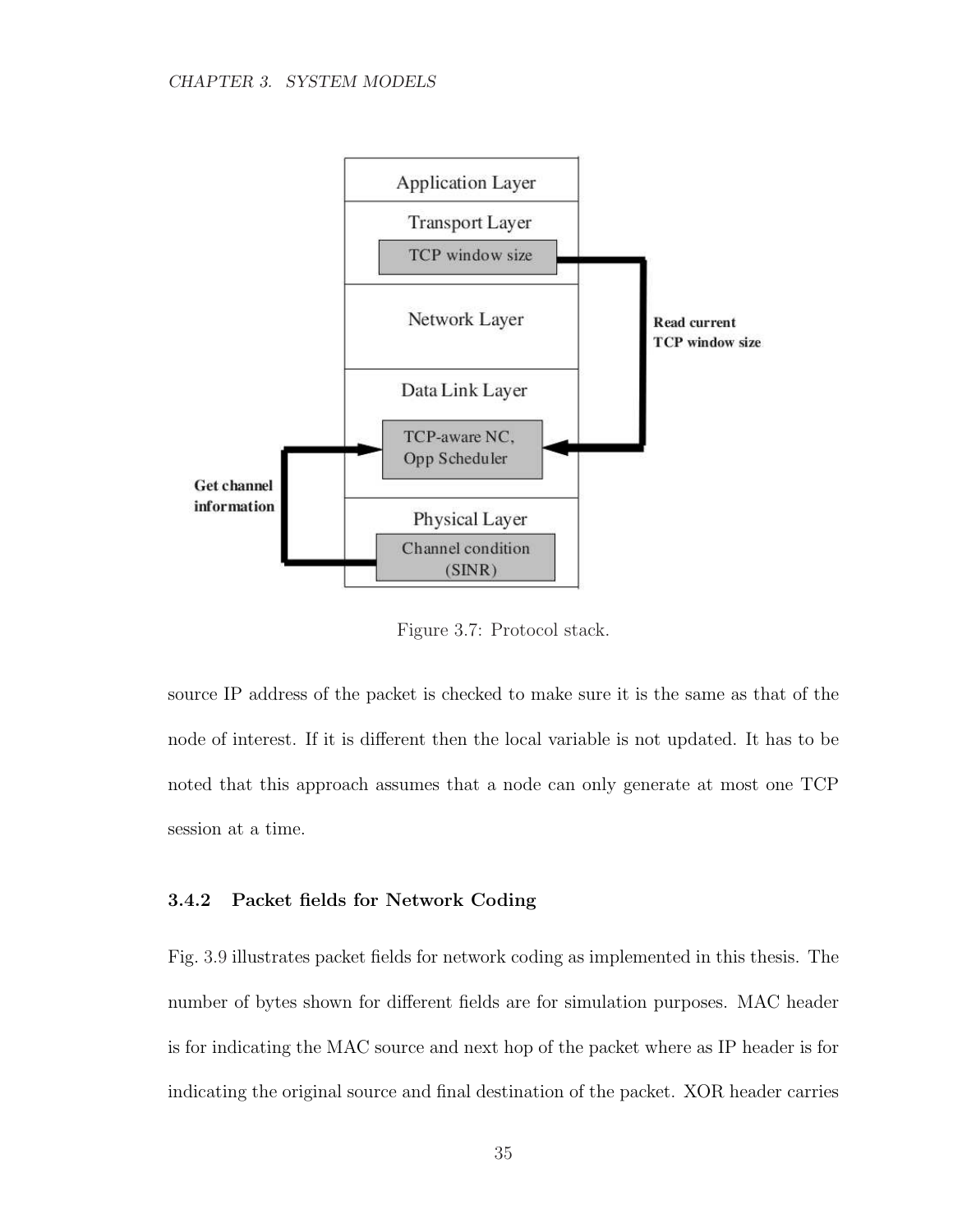

Figure 3.8: XOR header.



Figure 3.9: Packet fields for network coding.

network coding information only. From Fig. 3.9, it can be seen that XOR header field is variable where as other fields are fixed. This is due to the varying number of reception reports that can be generated at a node. Also, it is due to the changing number of packets that can be coded together. When packets are coded, only their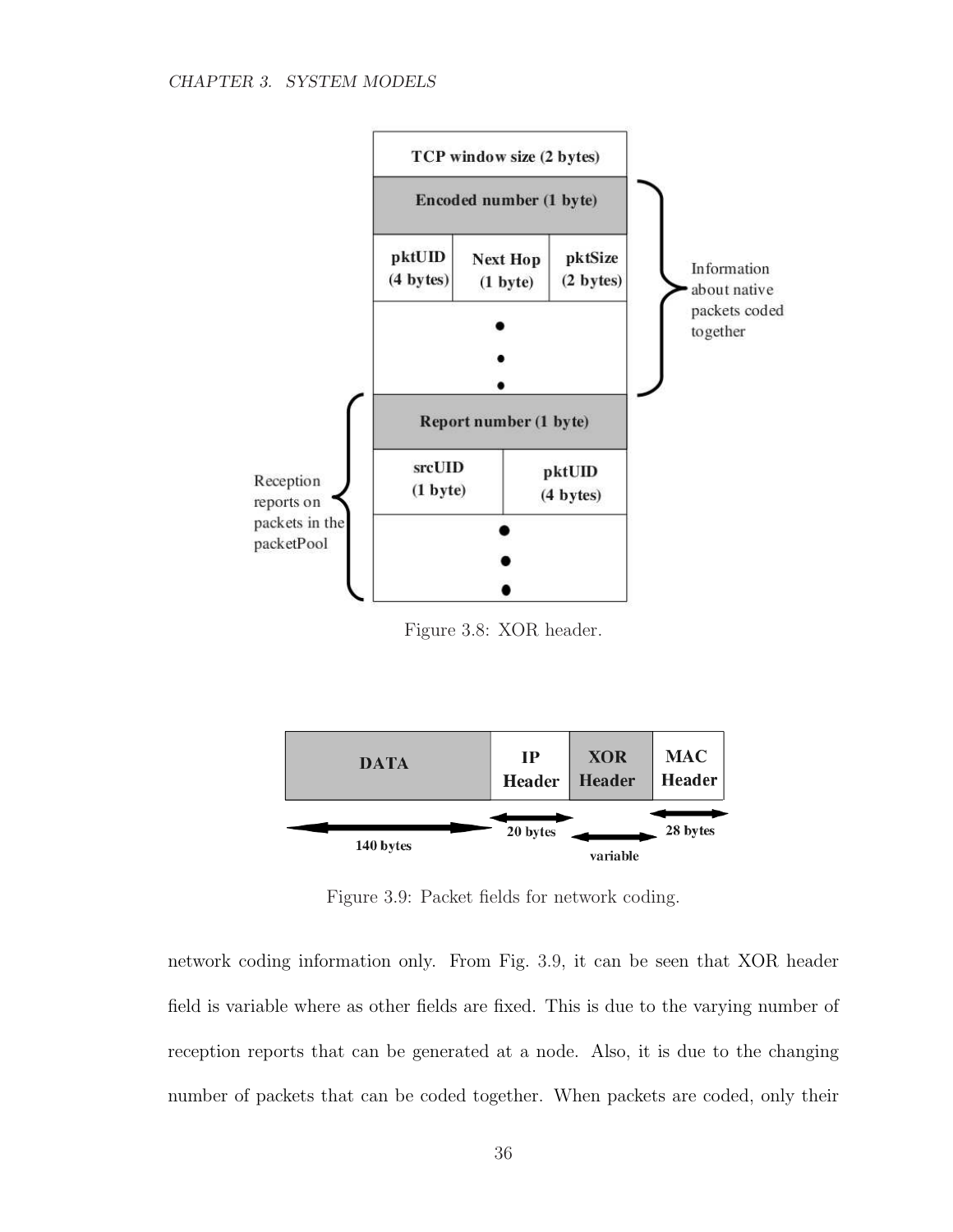data portion and IP headers are coded but not XOR and MAC headers.

## 3.4.3 XOR Header

We adopt the presentation style in [6] used for COPE header. According to our scheme, there are three main blocks in the XOR header. These are: the first block identifies the current TCP window size of the TCP source from which the packet is coming. The second block identifies the number of packets XORed together and specific information about those packets such as packet unique identification number (pktUID), next hop and packet size. The third block identifies the number of reception reports included in the XOR header and specific information of each report. Note that the memory allocated for each field in the XOR header is just for simulation purposes and may not be used in practice. From Fig. 3.8, Encoded number field specifies the number of packets coded. In the implementation, it is set to 1 if there is no coding. PktUID is a packet unique identification number which in the simulation is generated by ns2 automatically when the packet is formed. For simulation purposes, pktUID is allocated four bytes since many packets can be generated. This pktUID in practice could be an output of hash function of packet IP address and other parameters. Also, memory allocated for pkt UID in practice could be less than four bytes. Next hop field identifies the neighboring node which the packet will be forwarded to. For simulation purposes, next hop is allocated 1 byte as an indication that a node cannot have more than 256 neighboring nodes due to power, memory and computational contraints. PktSize field indicates the size of the non-coded or *native* packet in a coded packet. This assists in padding to facilitate coding. *SrcUID* is the source identification number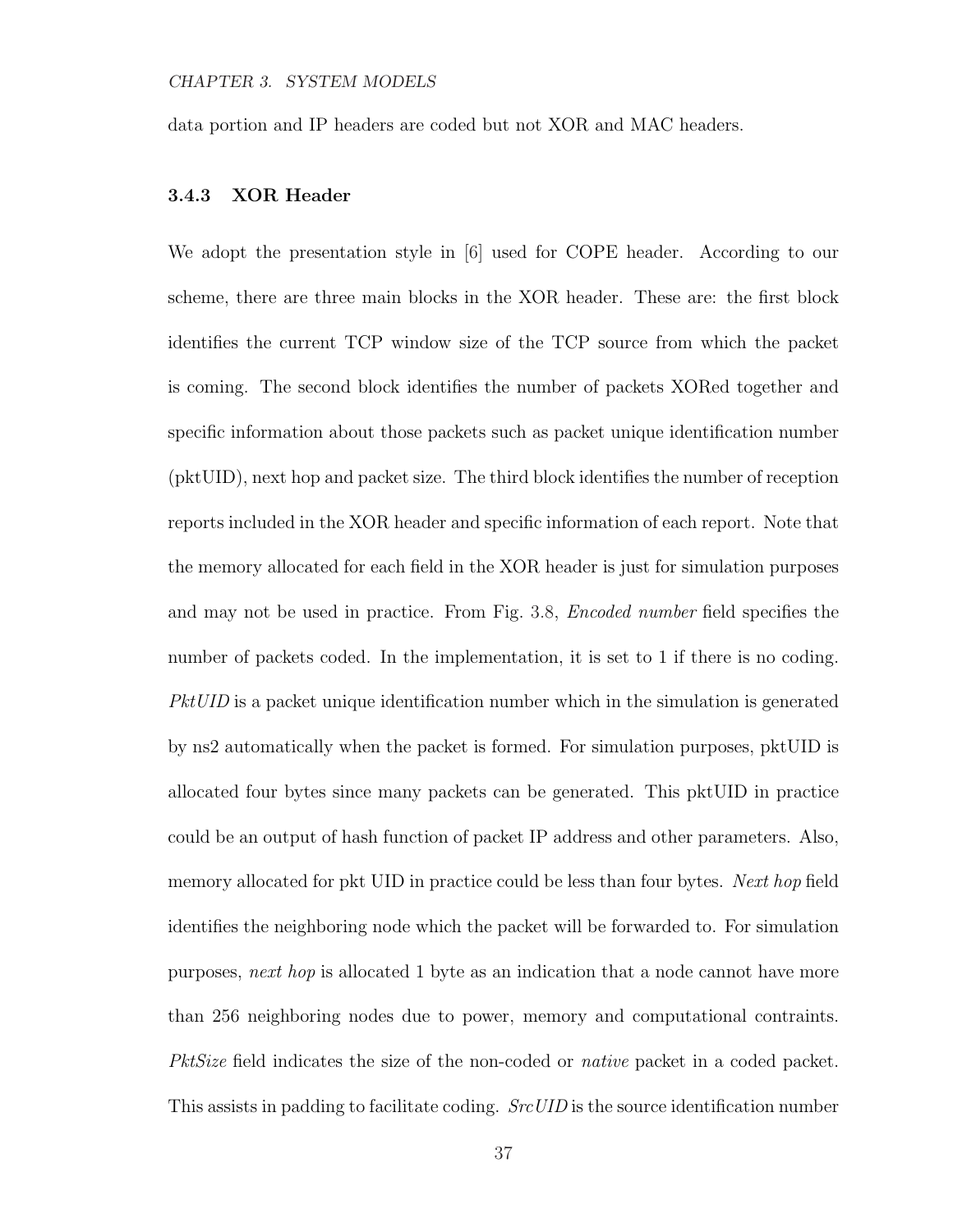#### CHAPTER 3. SYSTEM MODELS

which uniquely identifies a node. Again for simulation purpose, we allocated 1 byte to uniquely identify each node in the network because no more than 256 nodes where used in any simulation scenario defined. However, in practice this is not the case as there can be hundreds or even thousands of nodes in the network.

Note that in Fig. 3.8, the Report number and Encoded number fields are allocated only 1 byte each. The assumption here is that, 1) a node cannot keep (or process) more than 256 overheard packets in its packetPool due to memory, power and computational constraints; 2) a node cannot code more than 256 native packets because of constraints mentioned. Also, if nodes had that capability, this would mean that long XOR headers are generated. Therefore, packets would be too long which could degrade the network performance.

#### 3.4.4 Components of TCP-Aware Network Coding

At the data link layer of the protocol stack, there are various components that make up TCP-Aware NC with OS scheme as shown in Fig. 3.10. These are: the encoder and decoder for network coding, opportunistic scheduler, packetPool, lowPriorityBuffer, storage for neighboring nodes information and that of the current TCP window size.

### Information of Neighboring Nodes

A node has to keep track of its neighboring nodes. If a node moves away or is inactive for more than 3 sec, it is not considered as one of the neighboring nodes. A node is considered having moved away or inactive if there are no messages received from it. Information of the most recent reception reports received from neighboring nodes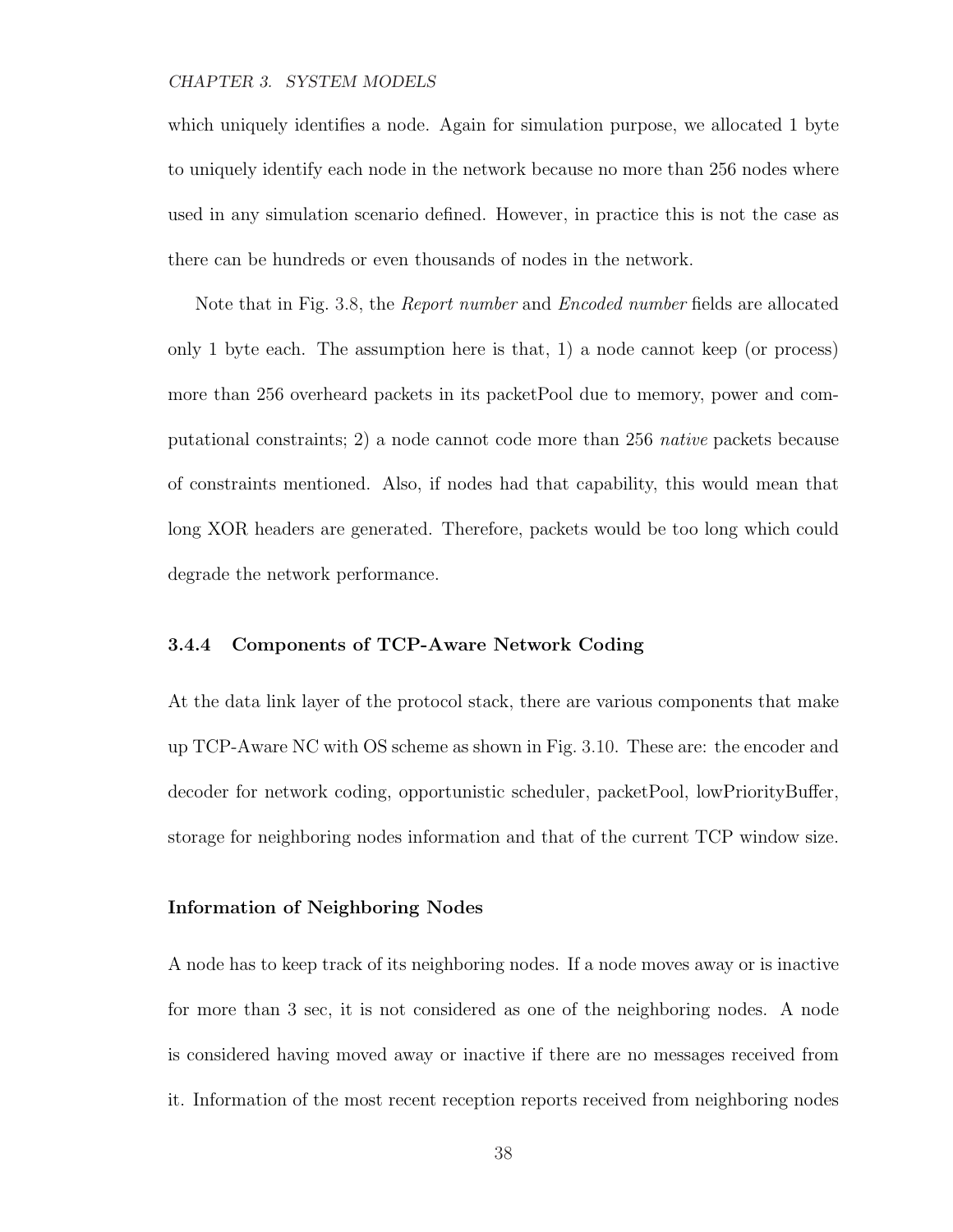

Figure 3.10: Data link layer implementation on ns2.

is kept. Also, channel information of outgoing links to those nodes is also stored. Reception report is a piece of information which a node shares with its neighbors on packets it has overheard from the network. This information is annotated on XOR headers (see Fig. 3.8) of all outgoing data packets.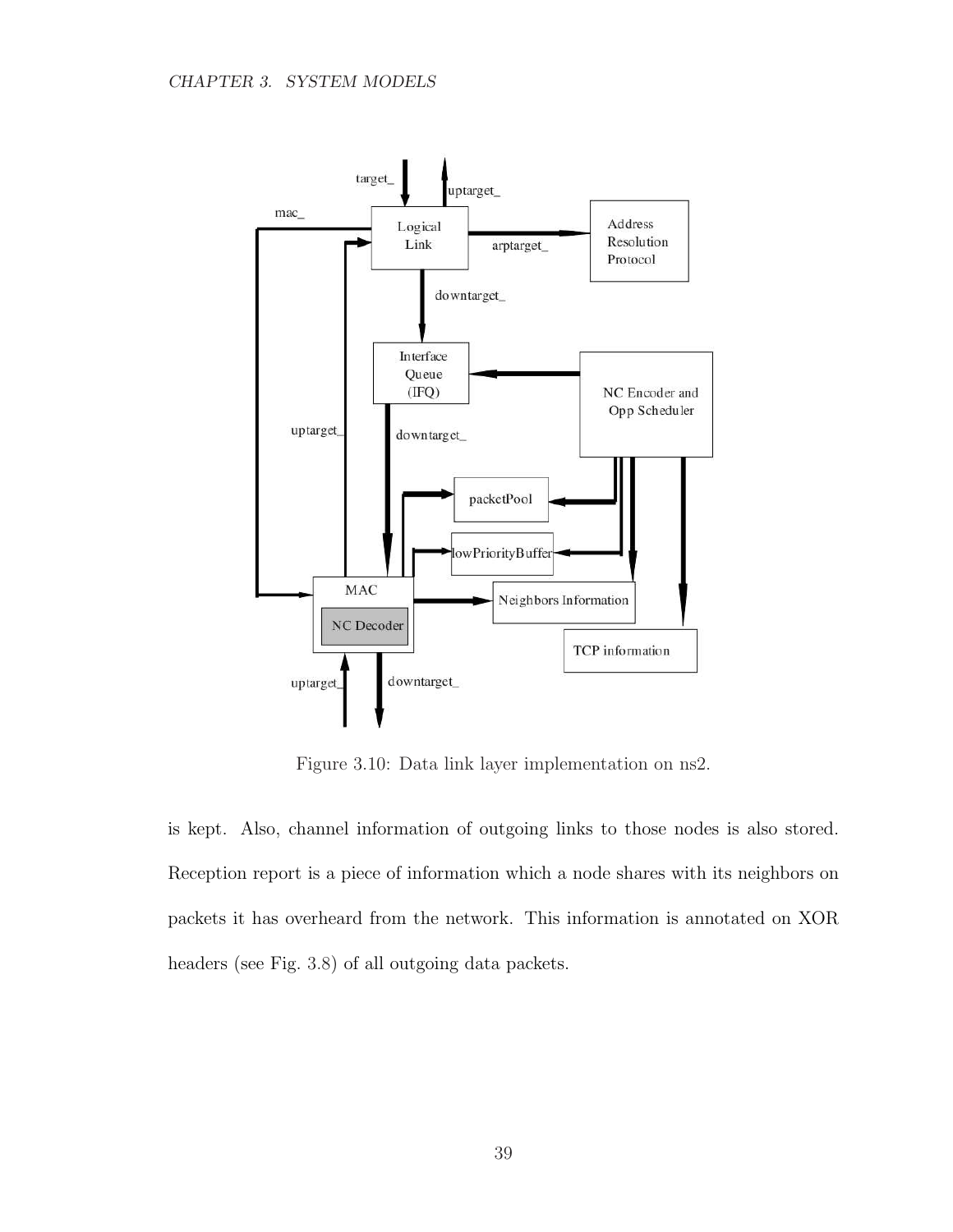### PacketPool

This a buffer which keeps overheard packets from the network and those which have been sent by a node. The purpose of packets in this buffer is that they are used for decoding incoming coded packets. Also, information of these packets is used to generate reception reports to be included in outgoing data packets. Packets in this buffer are kept for a particular time interval after which they are deleted. Note that packets stored in this buffer may or may not be intended to a node.

### LowPriorityBuffer

LowPriorityBuffer stores overheard packets which are *not* intended to a node. This ensures that the IFQ is not overwhelmed by packets from the network. Also, this is carried out to avoid additional processing load which could potentially reduce the node's lifetime. Moreover, this avoids flooding the network by forwarding packets unnecessarily. Only packets generated by the node and those to be forwarded by the node go through the IFQ. Packets in lowPriorityBuffer can only be transmitted by being coded with those from IFQ if there is coding opportunity. If there are no packets to be sent from IFQ, those in lowPriorityBuffer are not sent and will only be discarded after a certain time interval.

### Network Coding Encoder and Opportunistic Scheduler

The NC encoder processes packets from the IFQ and those from lowPriorityBuffer. The opportunistic scheduler in collaboration with the NC encoder chooses suitable transmisssion data rates on the bases of the current TCP congestion window size,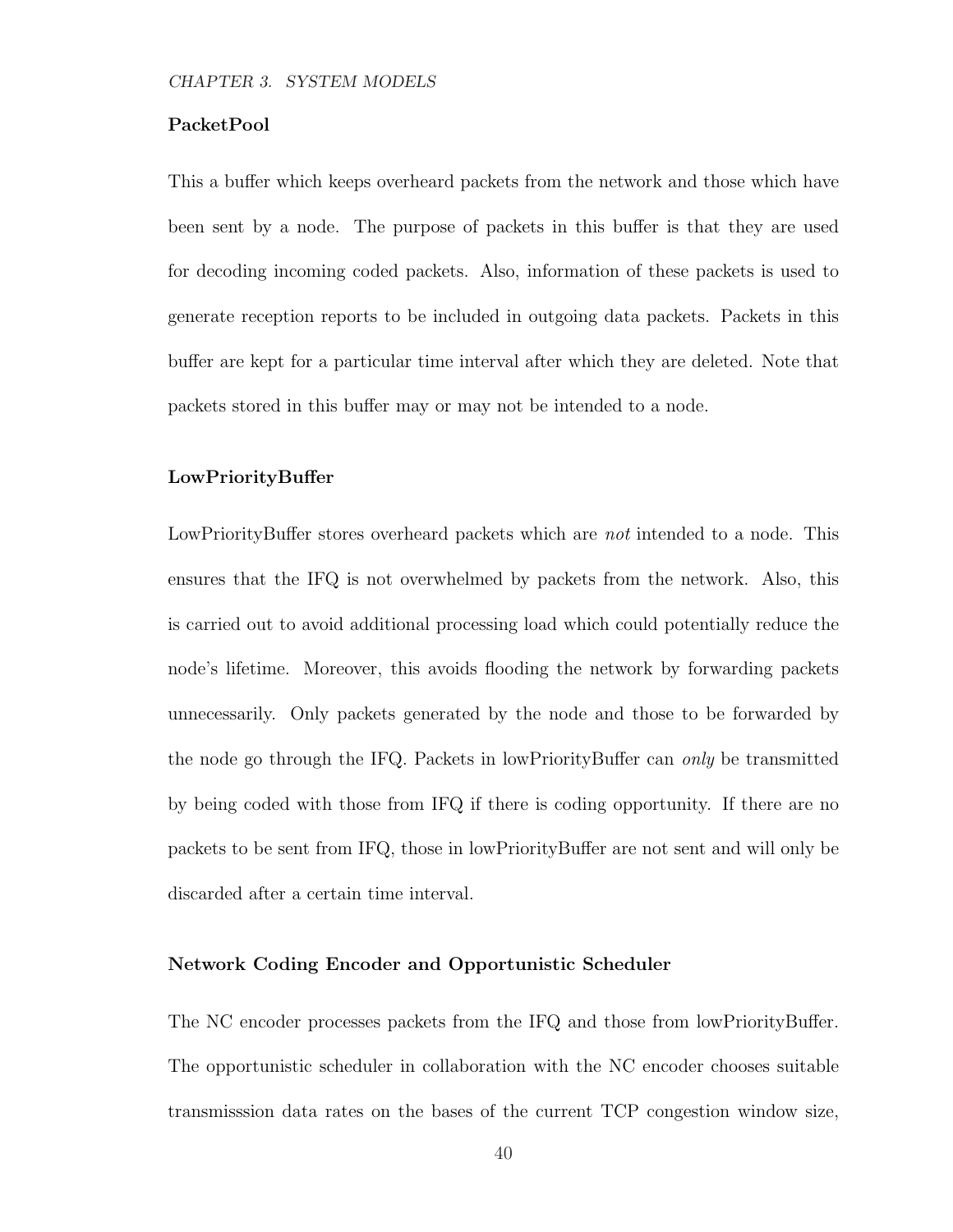channel state and reception reports received from neighboring nodes.

### Network Coding Decoder

The NC decoder processes received data packets. These packets may or may not be coded packets. The decoder makes decisions on whether a packet is coded or not and acts accordingly. It determines where the packet has to be sent after processing it. Therefore, it has access to packetPool and lowPriorityBuffer. For successful packet decoding, NC decoder need to have  $n-1$  packets of the native packets in the coded packet. For example, in Fig. 3.1 taken from [1], the NC decoders for nodes A, C and  $D$  can successfully decode the received coded packet made of packets  $P_1, P_2$  and  $P_3$  because they each have  $n-1$  packets of n native packets in the coded packet as required. Upon receiving such coded packet, node E will discard such packet since it already has all native packets contained in the coded packet.

### 3.5 Summary

This chapter described how packet encoding and decoding is carried out. It discussed why and how local search algorithm was chosen in order to code packets. A brief discussion on how network coding incorporates TCP and channel information was presented. Furthermore, packet fields, XOR header, components of TCP-Aware network coding were presented. Also, channel and TCP models were discussed.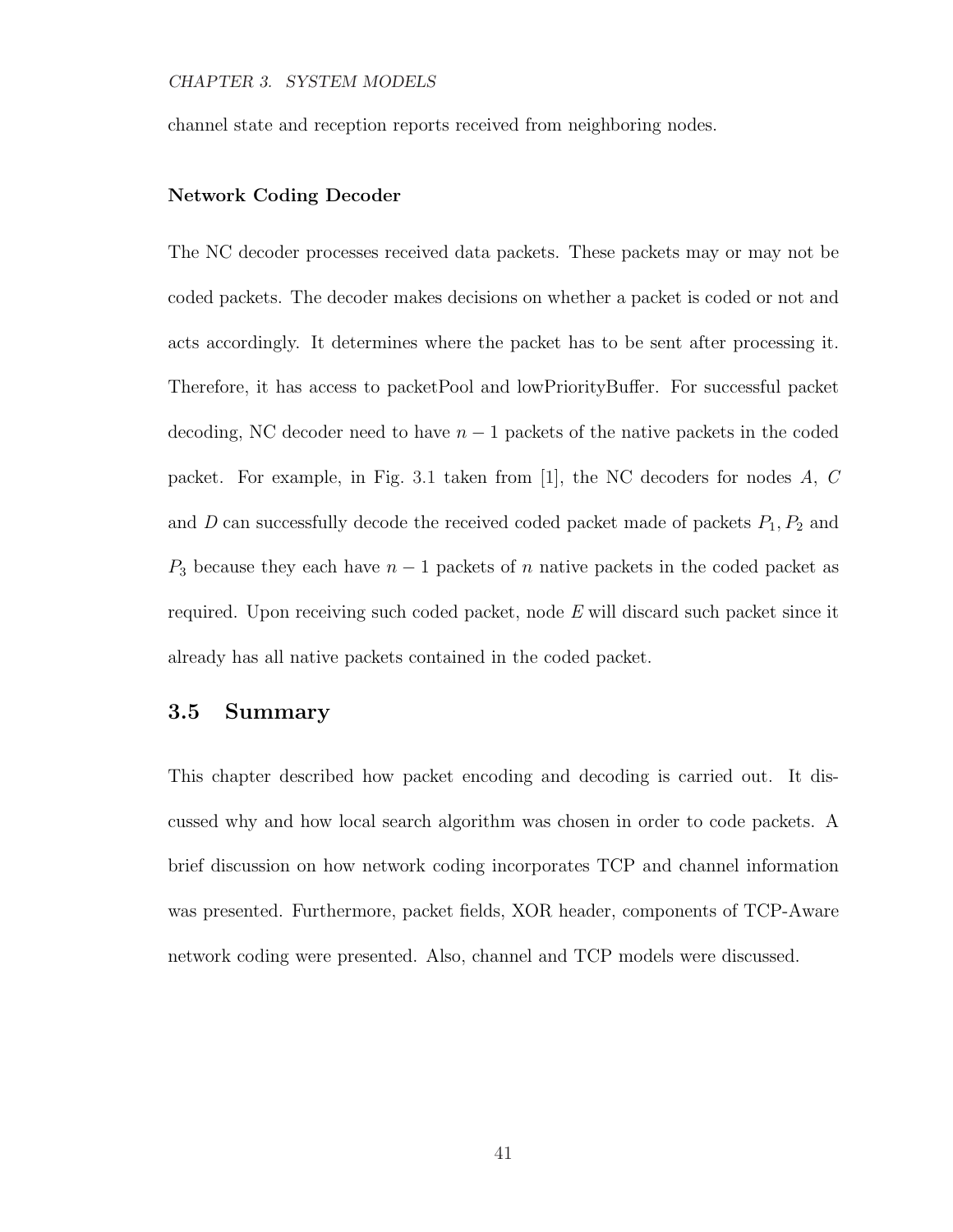# Chapter 4

# TCP-Aware Network Coding with Opportunistic Scheduling

This chapter presents three schemes which are traditional network coding, traditional network coding with opportunistic scheduling and TCP-Aware network coding with opportunistic scheduling. Simulation results and discussion are also presented. The purpose of this analysis is to determine which scheme provides the best TCP performance in wireless mobile ad hoc networks.

# 4.1 Traditional Network Coding

In traditional network coding, when a node gets an opportunity to transmit, it first searches for any available coding opportunity. This is performed by *only* using reception reports received from neighboring nodes. In other words, such a node does not have information on conditions of outgoing channels. Moreover, it does not have information on how TCP parameters are changing in response to channel conditions and the capability to react to those changes. Therefore, there is high probability of spurious coding opportunities being found which means some intended recipients may not be able to receive or decode coded packets due to channel errors. As a result, TCP retransmissions and timeout events will be frequent hence decreasing the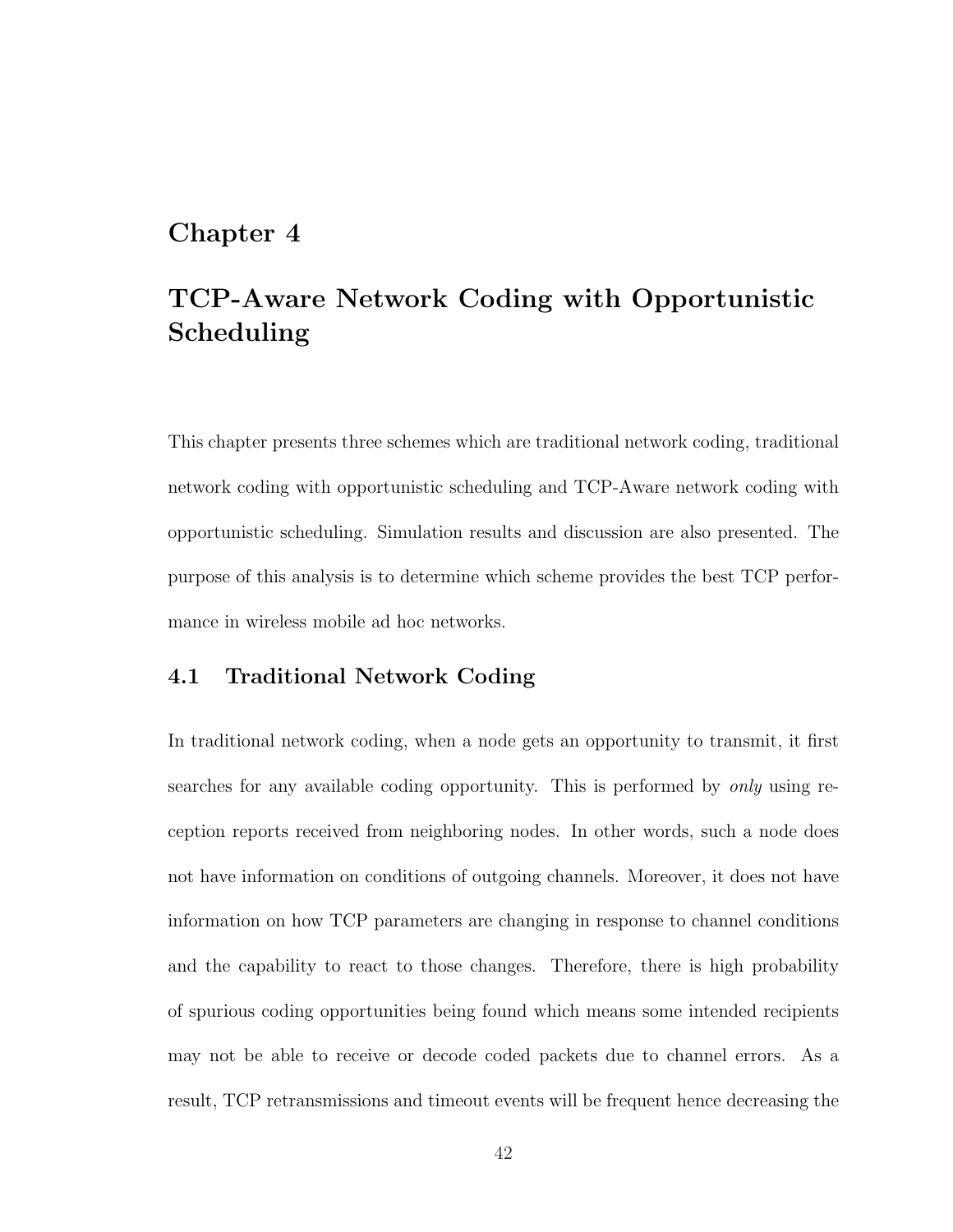# 4.2 Traditional NC with Opportunistic Scheduling

A better approach is traditional network coding with opportunistic scheduling. In this scheme, when a node gets an opportunity to transmit, it searches for coding opportunities by employing a much advanced approach. In this approach, reception reports received from neighbors and channel conditions are taken into consideration in order to determine which set of packets to code together. This scheme ensures that native packets contained in the coded packet have good quality links which means high probability of successful packet reception. Also, it takes advantage of instantaneous link conditions by employing rate adaptation. However, it introduces stochastic halt of data transfer controlled by the scheduler when links are poor by waiting until link conditions improve. This leads to frequent TCP timeout event which degrade TCP performance [32]. Furthermore, if link quality is low and low channel rate is allocated when TCP sending rate is high, more packets will accumulate in the node's IFQ. As a result, some packets will have to be discarded due to full interface queue there by reducing performance.

# 4.3 TCP-Aware NC with Opportunistic Scheduling

A more robust and resilient scheme is TCP aware network coding with opportunistic scheduling. In this scheme, TCP dynamics and link conditions are both considered to determine which packets to code and which data rate to use. This scheme facilitates quick and efficient response of TCP sender upon realizing any changes in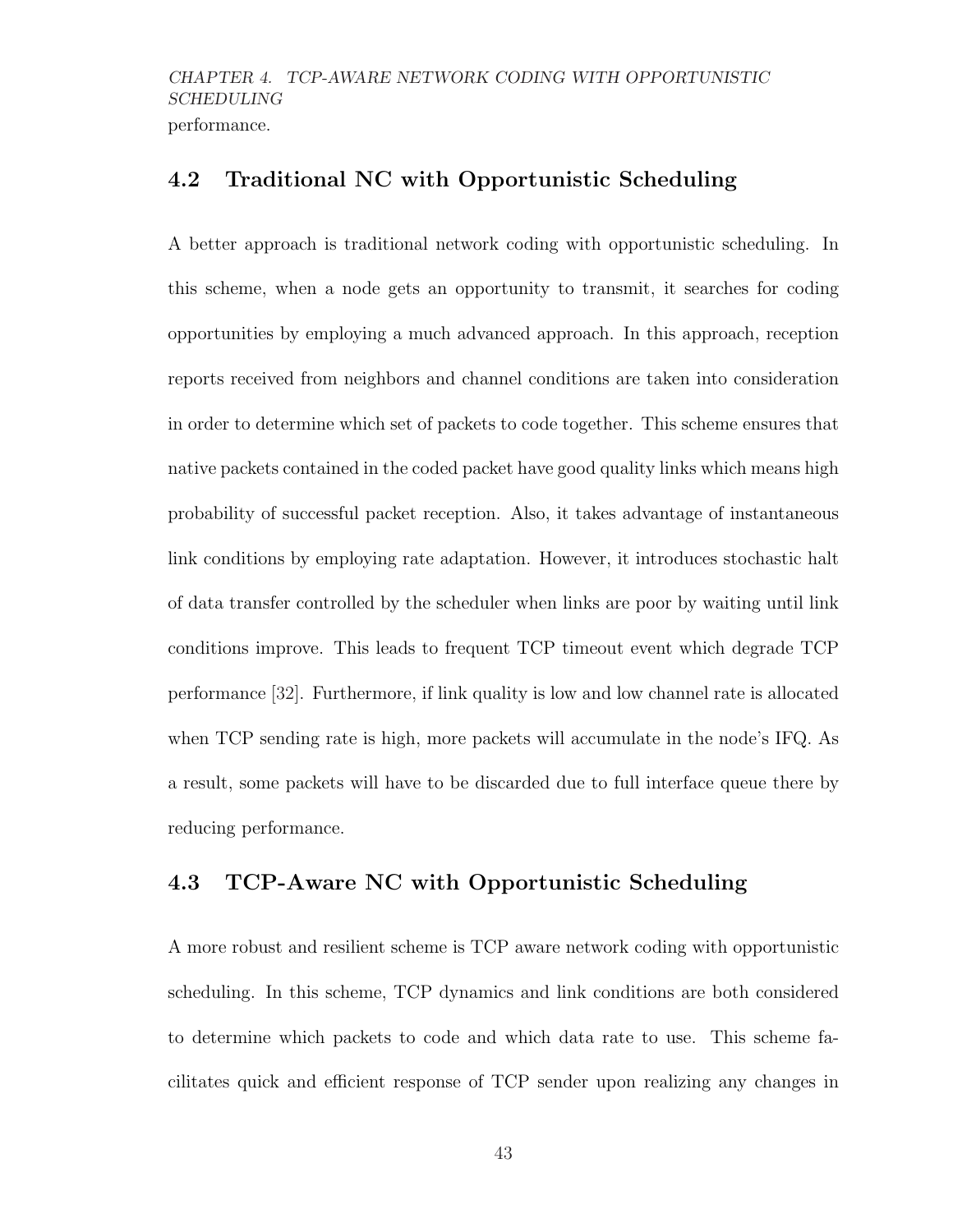unpredictable link conditions. Specifically, at the sender, let  $N$  be the largest  $TCP$ window size such that  $1 \leq \eta < \alpha < \beta \leq N$  where  $\eta$ ,  $\alpha$  and  $\beta$  are some parameters indicating the state of TCP congestion window as shown in Fig. 4.1.



Figure 4.1: Various states of TCP congestion window size.

If  $n \in N$  is the current state of the congestion window such that  $\beta < n \leq N$ , it means that TCP sending rate is very high. Therefore the scheduler will allocate the highest channel rate (QAM64) irrespective of the link quality [18]. This is done because if the channel quality is low and low channel rate is allocated when TCP sending rate is high, this will inevitably results in packet loss due to congestion. The advantage of transmitting at high data rate in this situation is that the medium can become available quickly to other nodes with good links. This facilitates efficient resource sharing. However, transmitting at high modulation scheme in a channel of low quality can lead to high bit error rate. This is accounted for by employing adaptive coding to ensure that a particular bit error rate is obtained. Furthermore, in case packets get lost due to low quality channel to the intended receiver, other nodes with good quality links can overhear such packets and could forward them by network coding to the intended receiver. When  $\alpha < n \leq \beta$ , the least channel rate that can be allocated is QAM16. In case the link quality is good such that it allows QAM64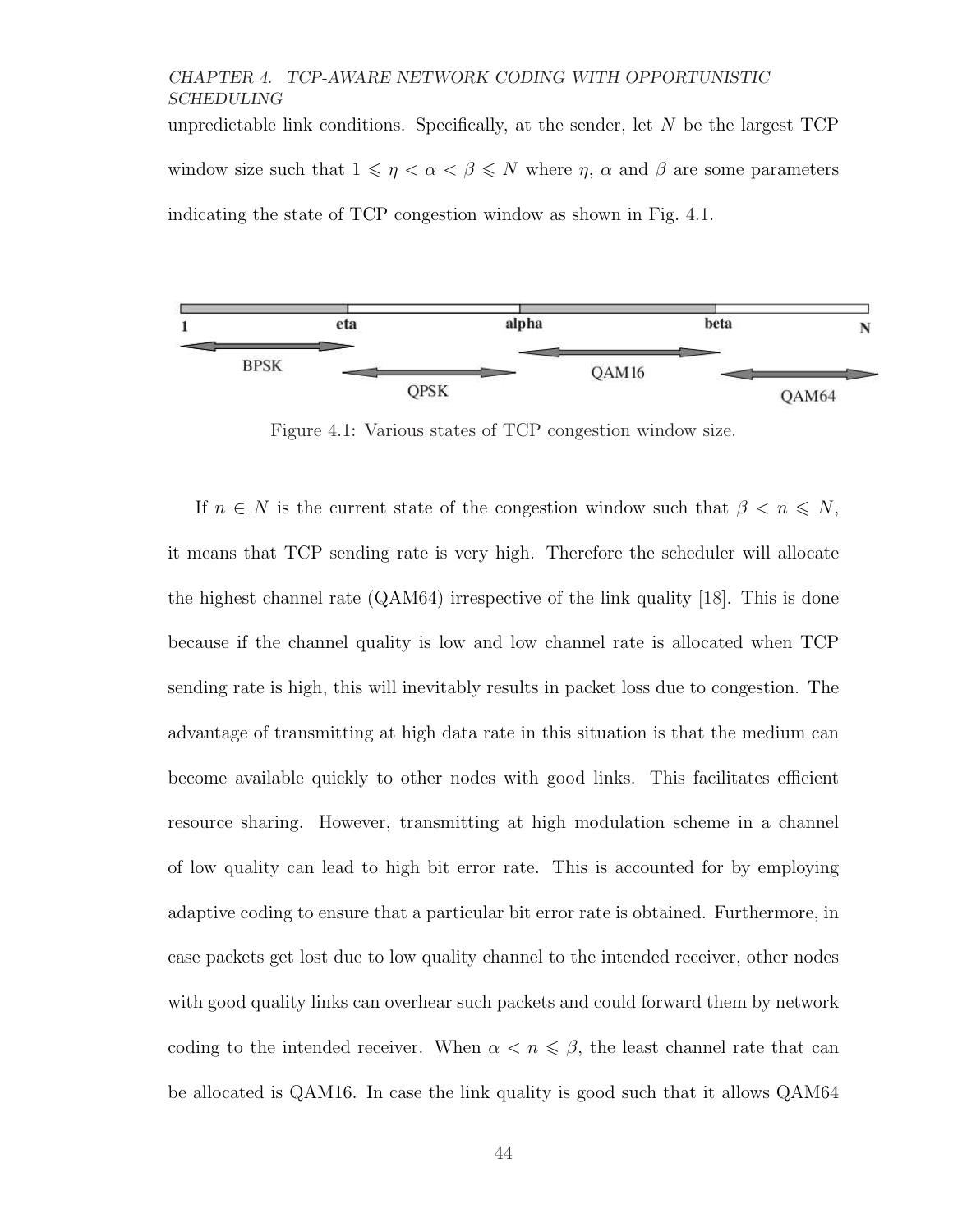channel rate, the scheduler allocates QAM64 instead of QAM16. This is done to ensure that TCP reacts quickly enough to take advantage of the available bandwidth [33]. For  $\eta < \eta \leq \alpha$ , QPSK is the least channel rate that can be allocated. Again, if the link quality allows transmission at a higher modulation scheme, the scheduler will allocate the corresponding modulation scheme. The same is also the case for  $1 \leq n \leq \eta$ . Fig. 4.2 gives a summary of how a self-generated packet is processed in TCP-Aware network coding with opportunistic scheduling. Note that a delay of  $1ms$ is induced in case the wireless link is poor to allow channel conditions to improve after which transmission resumes.

At the intermediate nodes, information on TCP sending rate annotated on XOR header of a packet is used to determine data rate to be used for either coded packet or non-coded packet. In case there is coding opportunity, the intermediate node uses the strategy discussed in chapter 3 to determine a set of packets to code. Note that the final set of packets to be coded may have packets which require different data rates for transmission. This scheme chooses the lowest data rate required by one of the native packets in the set. Even though this decision does not favor packets which require high data rates, it ensures that both TCP dynamics and link conditions requirements are met to enhance performance.

# 4.4 Example of how decision is made by NC schemes

Consider Fig. 4.3 and Table 4.1. Node B intends to combine packets  $P_1$ ,  $P_2$  and  $P_3$ . Table 4.1 shows the quality of each wireless link involved by indicating the modulation scheme suitable for each link. Also, it shows the state of the current TCP window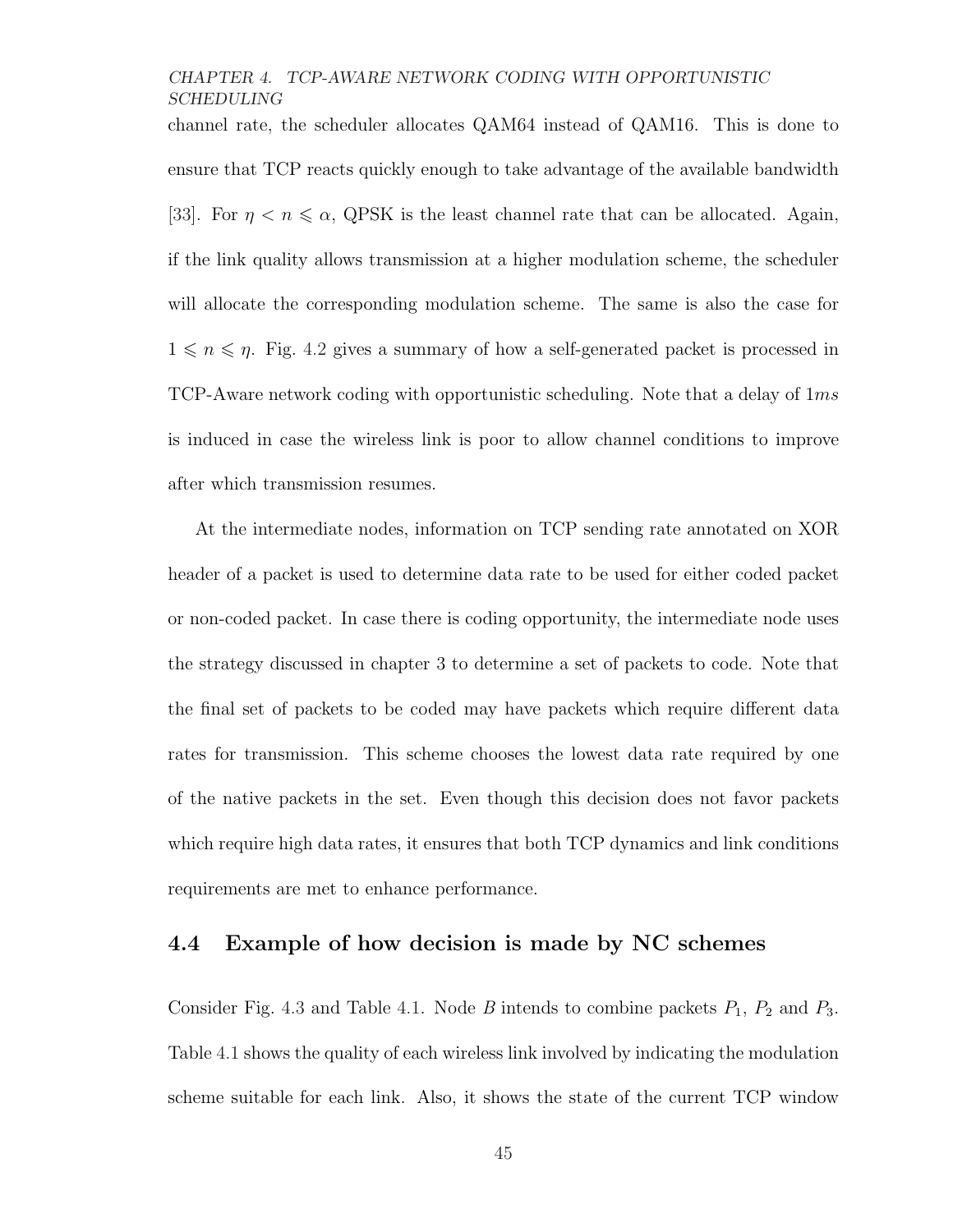

Figure 4.2: Flowchart for tcp-aware nc with opp scheduling.

size from which each packet is coming by indicating the modulation scheme suitable for each state of TCP window size as shown in Fig. 4.1.

Table 4.1: Data rates required by TCP and wireless channels

| wireless links                         | ba.         | he | Ьd                         |
|----------------------------------------|-------------|----|----------------------------|
| link quality (data rate)               | <b>BPSK</b> |    | $\vert$ QPSK $\vert$ QAM16 |
| TCP window size (state)   QAM64   BPSK |             |    | QPSK                       |

If node  $B$  is using traditional network coding only, then it will allocate BPSK channel rate for the coded packet since it does not have TCP and channel information.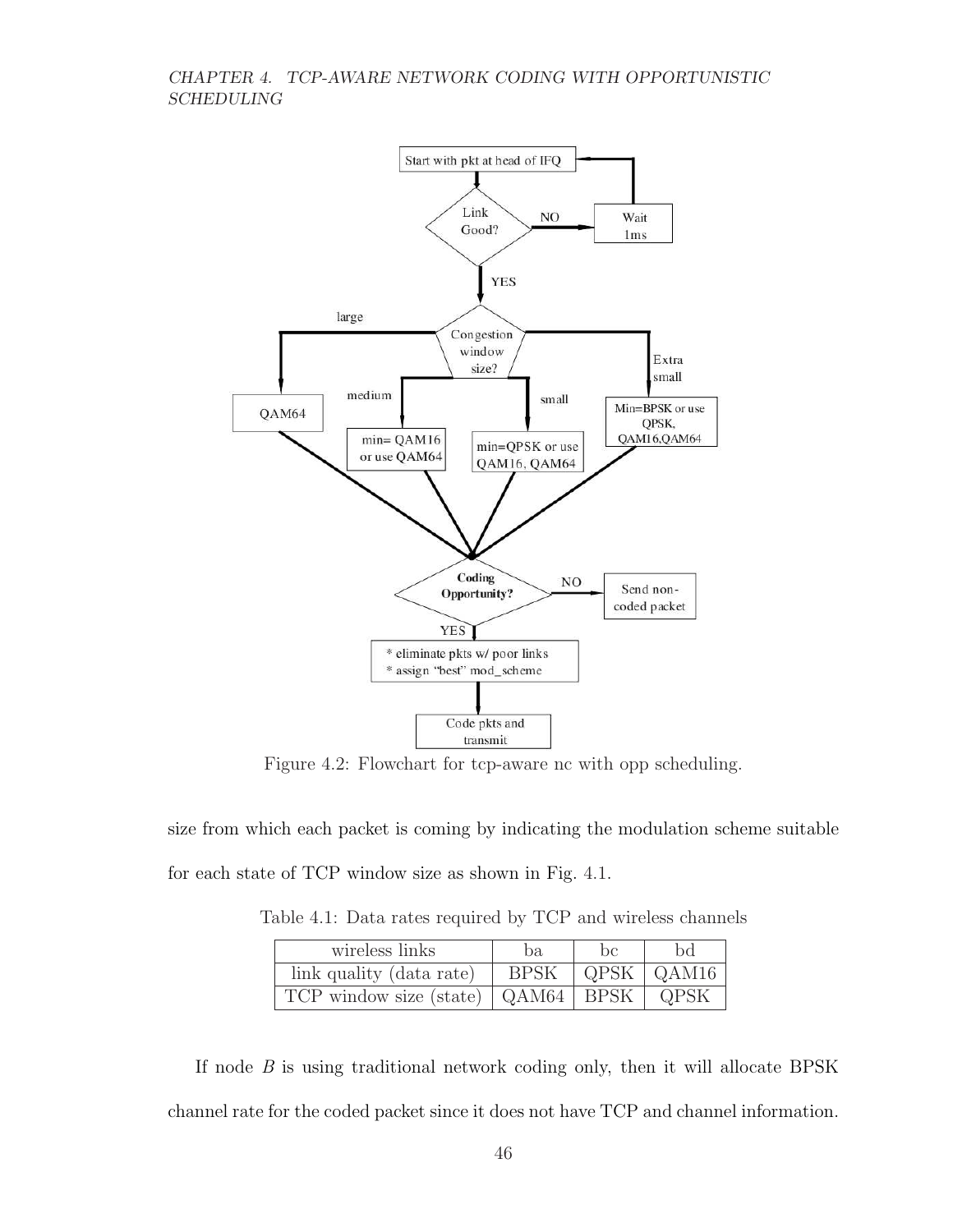

Figure 4.3: Network coding at node b.

On the other hand, node B will choose BPSK channel rate if it uses traditional network coding with opportunistic scheduling. The is due to the weakest link which limits the transmission data rate. In this case, it is link  $BA$ . If node  $B$  is using TCP-Aware network coding with opportunistic scheduling, it will choose QPSK channel rate. The criteria used specifies that for each packet, the data rate is determined by either TCP information or channel information which maximizes data rates. Having determined data rates for all packets, the least data rate is chosen to satisfy both TCP and channel requirements for coded packet. For example, according to Table 4.1, node B makes decision for each link as shown in Table 4.2 from which it chooses QPSK channel rate which is the least.

Now suppose that link BA is broken or poor as shown in Table 4.3 such that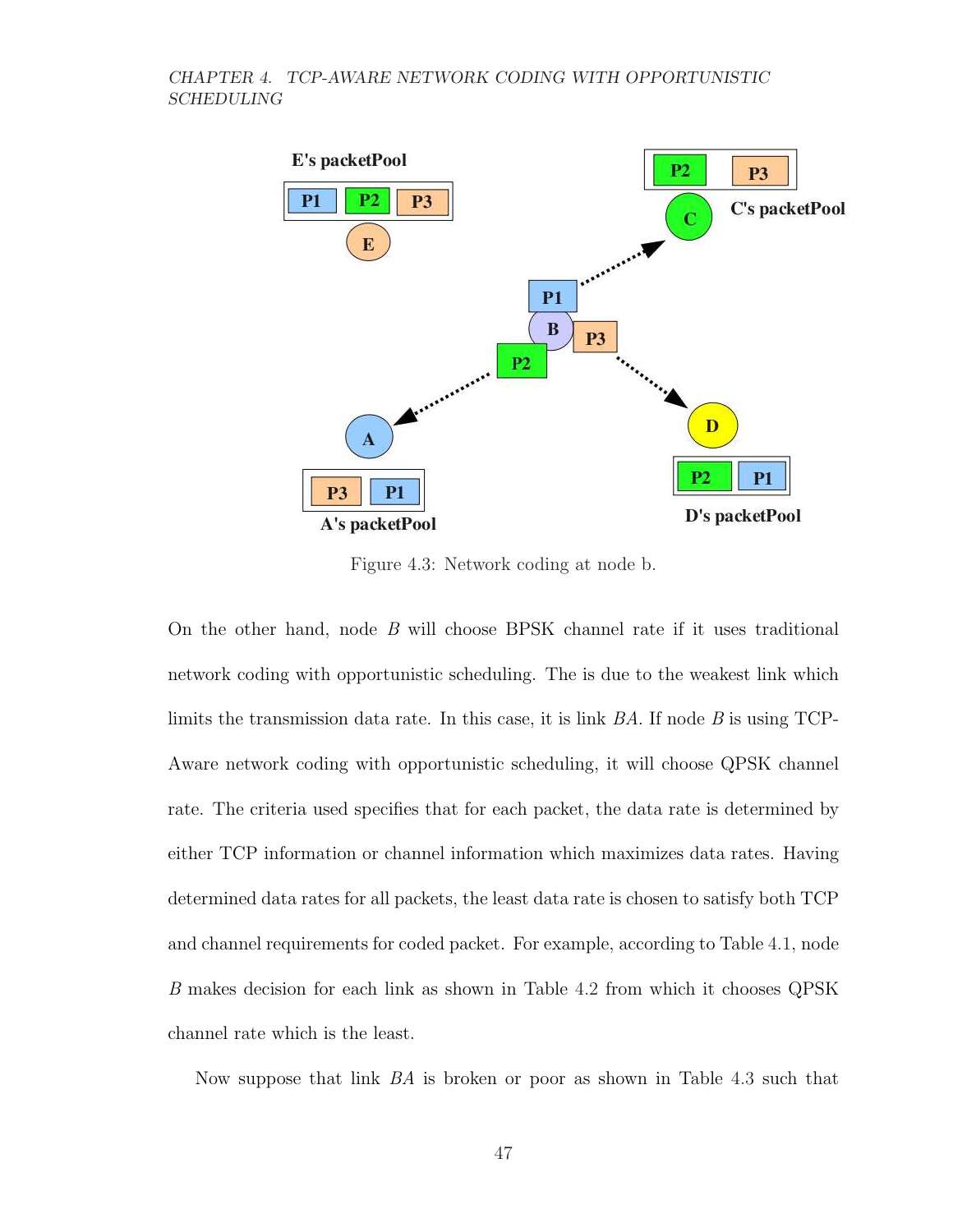| wireless links                                                   | ba. | bc | bd |
|------------------------------------------------------------------|-----|----|----|
| decision (on data rate) $\vert$ QAM64 $\vert$ QPSK $\vert$ QAM16 |     |    |    |

Table 4.2: Required data rates for TCP-Aware NC

even the least modulation scheme cannot be used for transmission. If node  $B$  is using traditional network coding alone, it will still code all the three packets and allocate BPSK channel rate for the coded packet. However, node A will not receive the coded packet at all. On the other hand, if node  $B$  is using traditional network coding with opportunistic scheduling, it will not code all the three packets. Instead, it will code packets  $P_1$  and  $P_3$  since their links are good. Node B will then choose QPSK channel rate for the coded packet. If node  $B$  is using TCP-Aware network coding with opportunistic scheduling, it will code packets  $P_1$  and  $P_3$  and allocate QPSK channel rate for the coded packet. Note that in case there is no coding opportunity and packet  $P_2$  going through the poor link is at the head of the interface queue, then node  $B$  will wait for  $1ms$  to allow channel conditions to improve after which it resumes transmission.

Table 4.3: Different channel conditions and various TCP states

| wireless links                                | ba.                               | he | Ьd |
|-----------------------------------------------|-----------------------------------|----|----|
| link quality (data rate)                      | broken $\vert$ QPSK $\vert$ QAM16 |    |    |
| TCP window size (state)   QAM64   BPSK   QPSK |                                   |    |    |

# 4.5 Simulation Results and Discussion

### 4.5.1 Simulation Models

Network Simulator-2.33 version was used to perform all simulations. Each simulation took 30 seconds. The reason being that there was no significant change in the simu-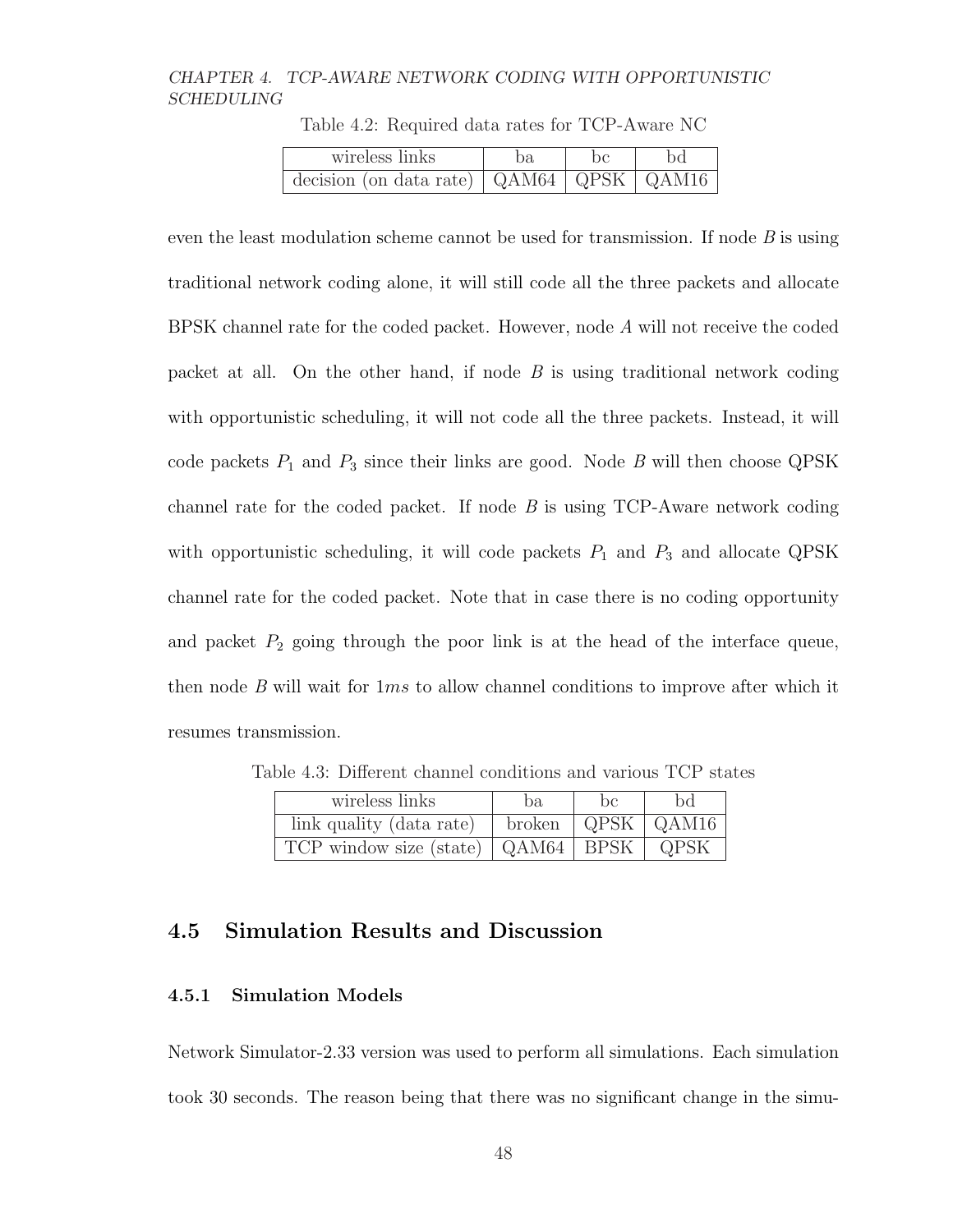lation results after 30 seconds. Note that the transmission range was determined by ns-2.33 and that the network was stable. We implemented our scheme in IEEE 802.11 and WirelessPhy extended versions developed by Mercedes-Benz Research and Development North America and University of Karlsruhe for ns-2.33. See the ns-manual at http://www.isi.edu/nsnam/ns/ns-documentation.html for more details.  $\eta$ ,  $\alpha$  and  $\beta$  were set at 20,80 and 140 for simulation purposes. A total of 300 simulations were carried out for each case and an average found. Note that more samples (300 samples) were taken to be sure that the results found truely reflects the population. Three simulation scenarios were defined. These are: mobility, network traffic increase and increasing network nodes. In mobility scenario, there were 9 nodes in the network. Initial locations, routes, speed and final locations for all nodes were fixed. 5 TCP sessions were generated in the network. For network traffic increase scenario, there were 19 nodes in the network which were placed at fixed predefined locations. In the last simulation scenario, nodes were added in the network by being placed at fixed predefined locations. 5 TCP sessions were generated.

### 4.5.2 Results and Discussions

### Confidence Interval

In order to indicate the reliability of sample estimates found in these simulation results, we employed confidence interval. In statistics, confidence interval is an interval estimate of a population parameter. Therefore, instead of estimating the population parameter with a single value, an interval within which the population parameter is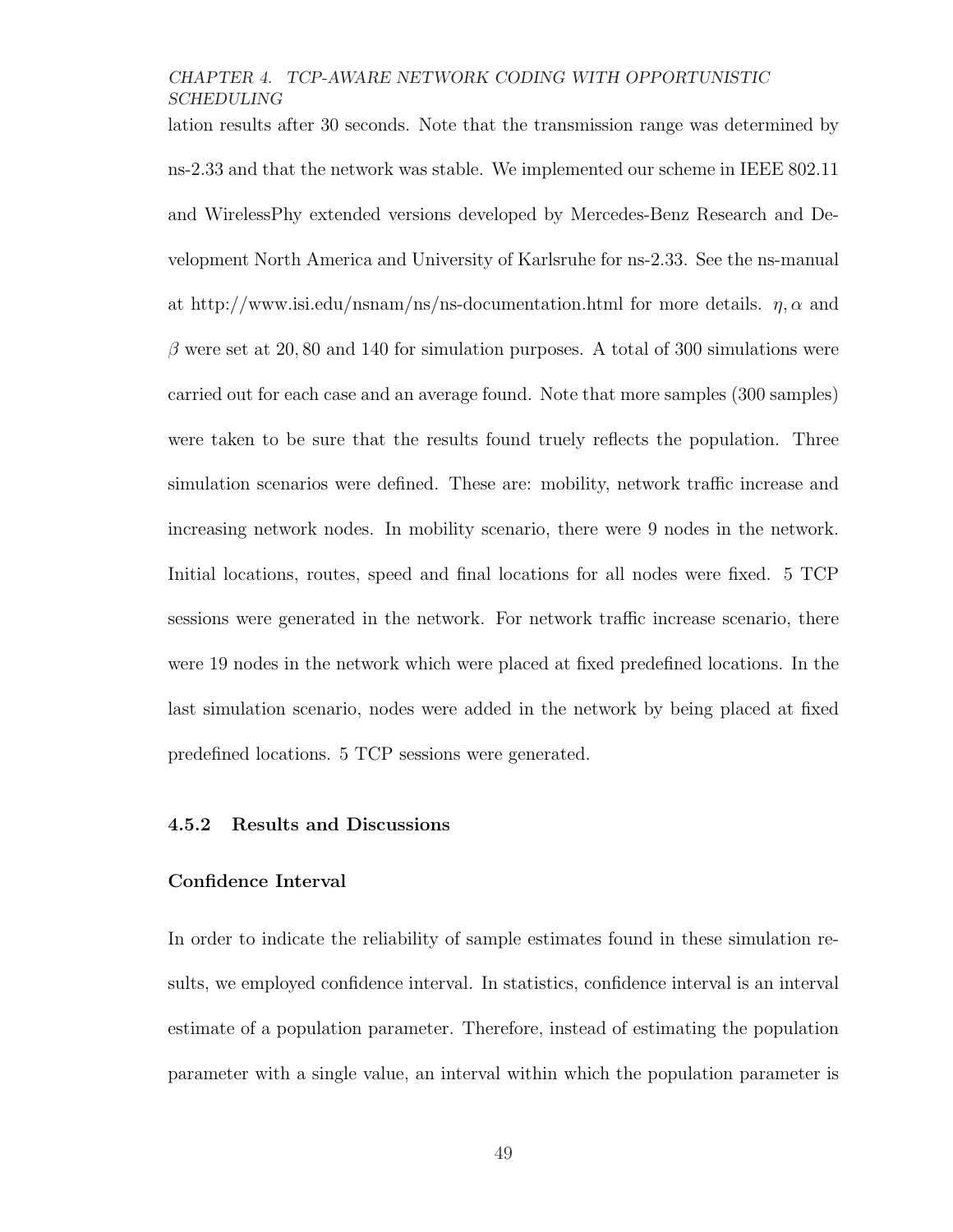likely to be found is used. The likelihood of finding the population parameter within the confidence interval is determined by confidence level. For these results, we used 95% confidence level represented by vertical lines on the graphs. These vertical lines indicate the confidence interval within which the true population parameter can be found.

### Analysis

From Fig. 4.4, we can see that no or low mobility environment exhibits approximately 48% of TCP performance improvement as compared to high mobility environment for TCP-Aware network coding with opportunistic scheduling. This is attributed to relatively constant topology which allows the routing layer to forward packets to best links. However, in a high mobility environment, there is a frequent change in topology which increases the rate at which wireless channel conditions are fluctuating. Therefore some nodes end up forwarding packets to others whose links are poor hence low throughput. Despite this, TCP aware network coding with opportunistic scheduling performs far much better than the traditional network coding with opportunistic scheduling. The reason is that the former uses induced short delay (1ms) that facilitates coding opportunities and link quality improvement. Even if the topology is frequently changing and the link is bad, TCP does not suffer that much because other nodes with good links can pick up overheard packets and forward them via network coding. On the other hand, the latter waits until the link is good before it can transmit. Even though this saves power and avoids interference, it does not only reduce chances of coding but also degrade TCP performance be-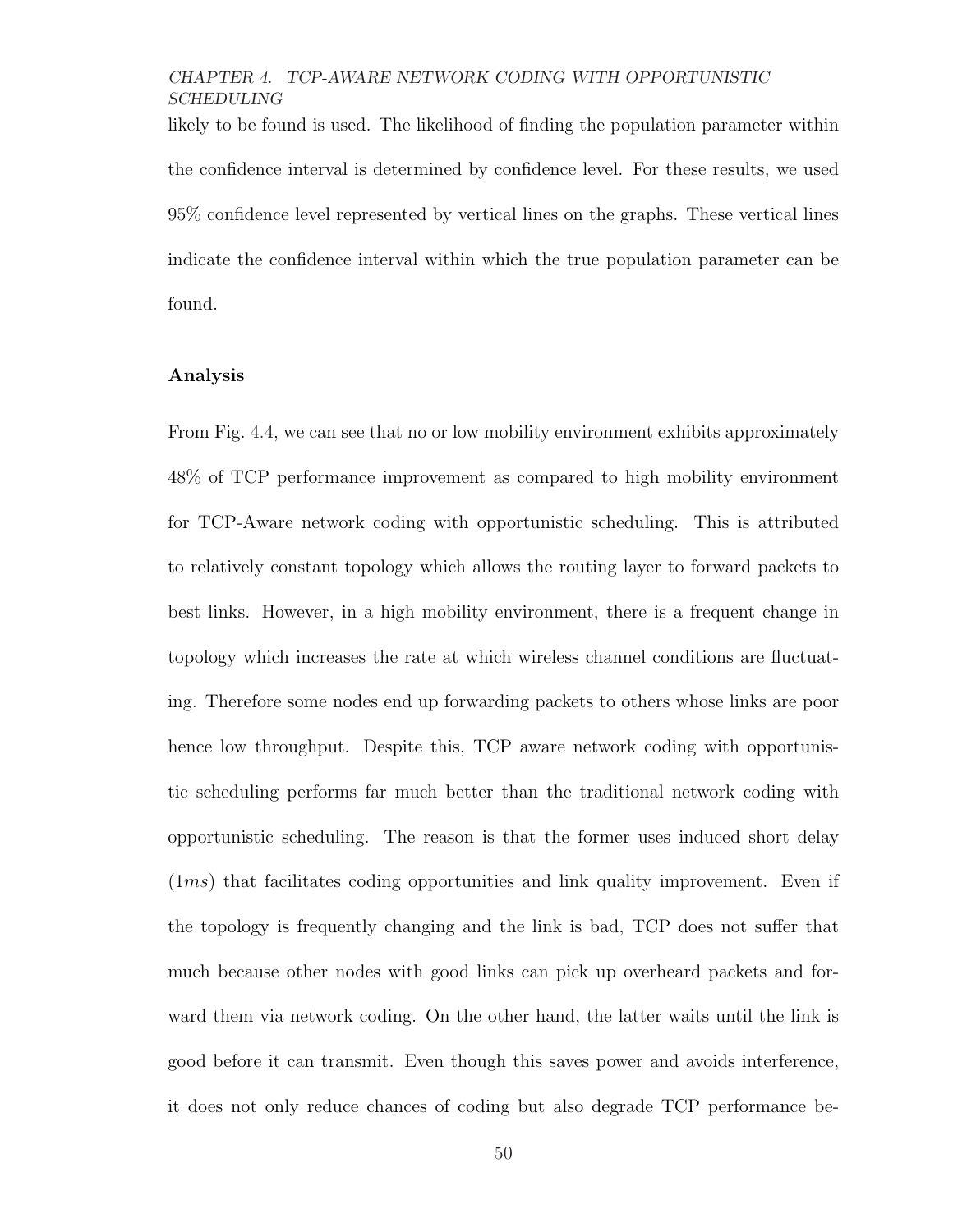

Figure 4.4: Impact of node mobility.

cause of timeouts. The TCP performance of traditional network coding scheme falls much slowly as compared to other schemes. This is explained by coding opportunties which are found in abundance despite transition from low mobility environment to high mobility environment. Even though link conditions change often, more packets are routed via network coding through the network and as a result mobility does not have significant impact provided more nodes are closer together.

Fig. 4.5 illustrates that network traffic increase is directly proportional to network throughput. However, it is expected that when the network traffic reaches saturation point, TCP throughput will stabilize or may even diminish as intermediate nodes be-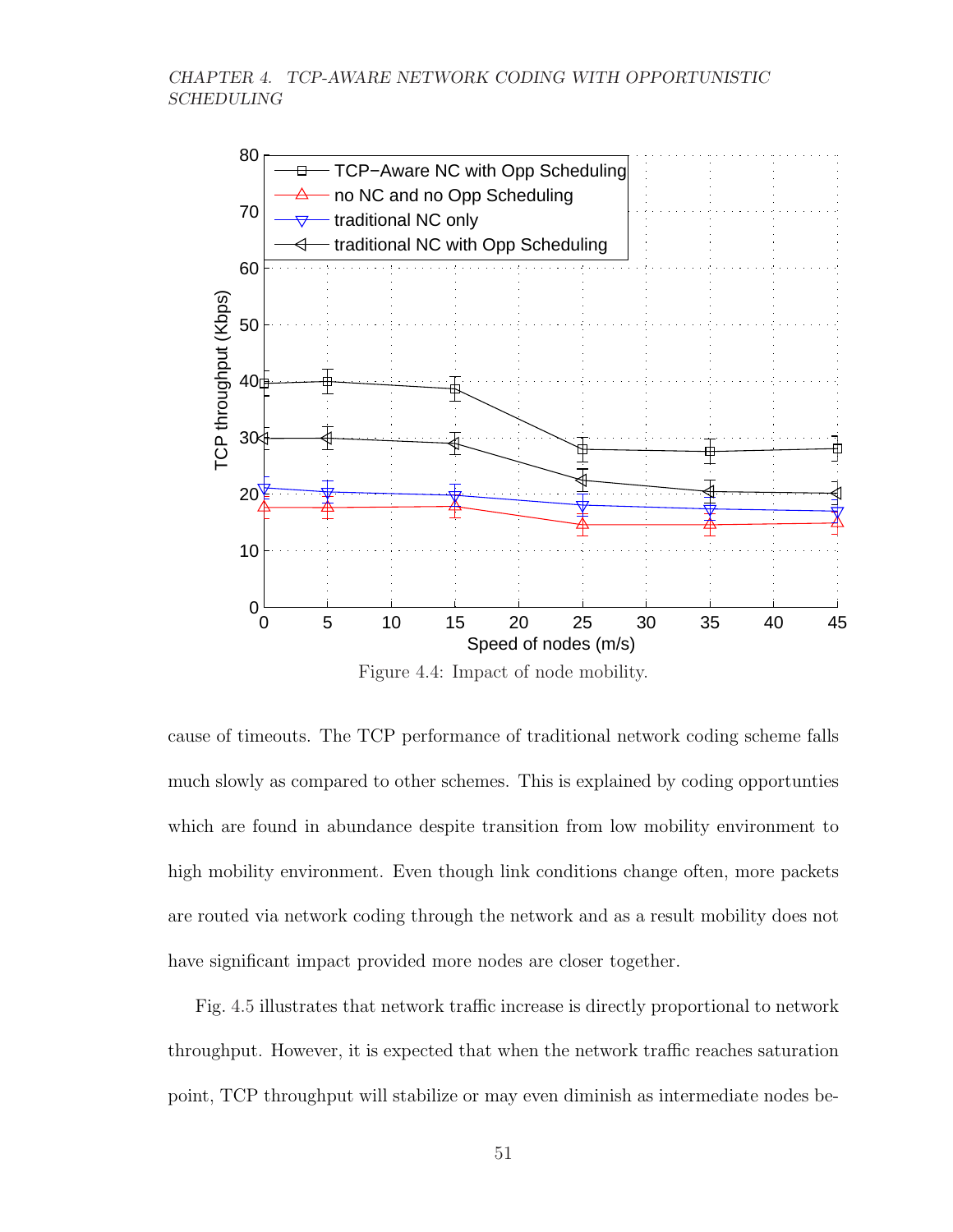

Figure 4.5: Impact of traffic increase.

come overwhelmed by high network traffic to be routed through the network. It can be seen from Fig. 4.5, that when there is low network traffic, there is insignificant performance improvement by any scheme. This is attributed to unavailability of coding opportunities. Also, with low network traffic, the wireless medium is readily available thereby presenting opportunities to all schemes to perform MAC retransmissions without affecting TCP performance. However, if network traffic is high, performing retransmission introduces delay because of time spent waiting to access the medium. Despite this, TCP-Aware network coding with opportunistic scheduling achieves the highest performance as compared to other schemes. This indicates that when the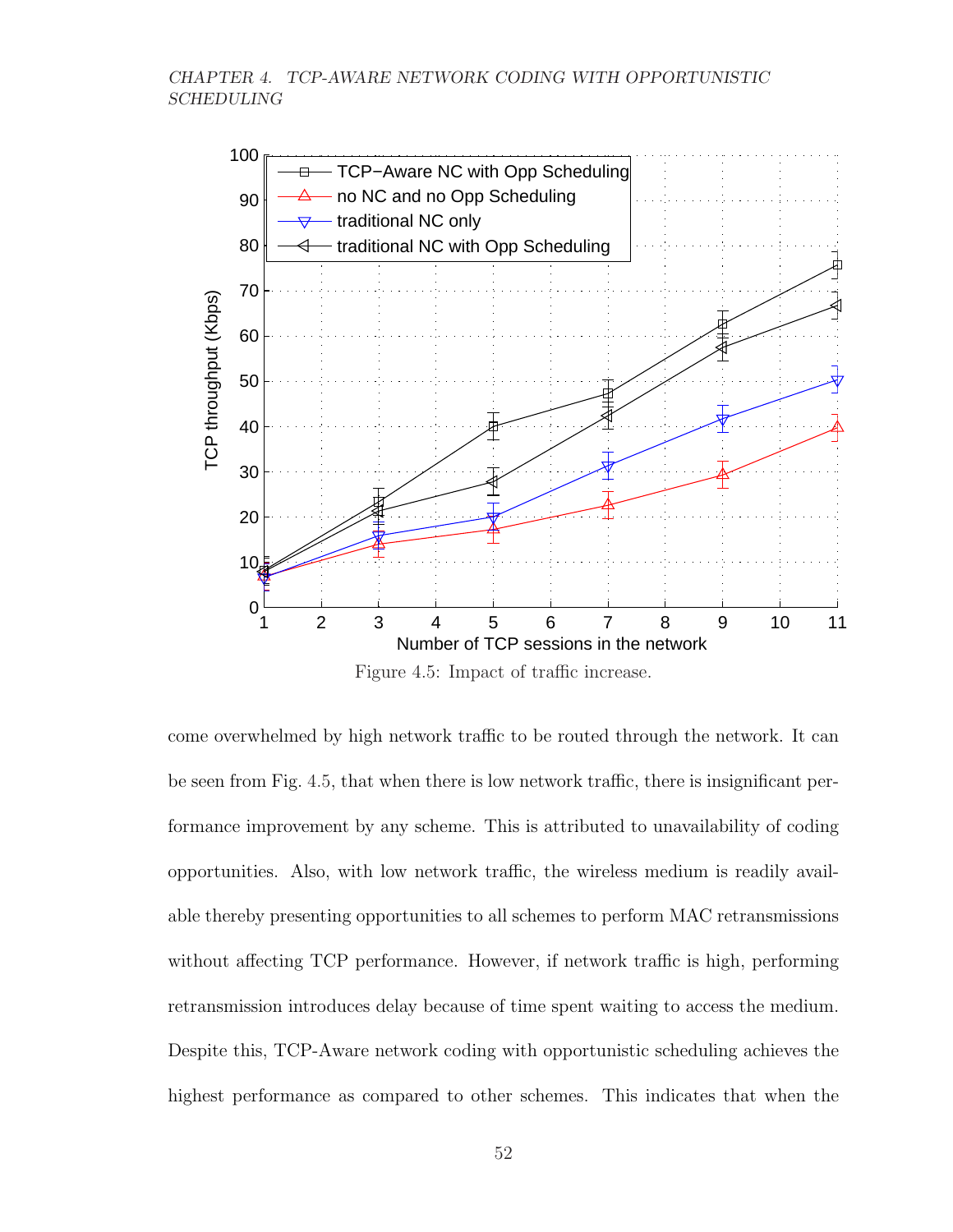

Figure 4.6: Effects of node increase.

traditional network coding is upgraded to TCP aware network coding and combined with opportunistic scheduling in wireless mobile ad hoc networks, performance can significantly improve. Fig. 4.6 exhibits no performance improvement when nodes are added in the network. Although additional nodes in the network create options for routing packets, there are more routing messages that are being generated resulting in few chances of a node being granted channel access per unit time.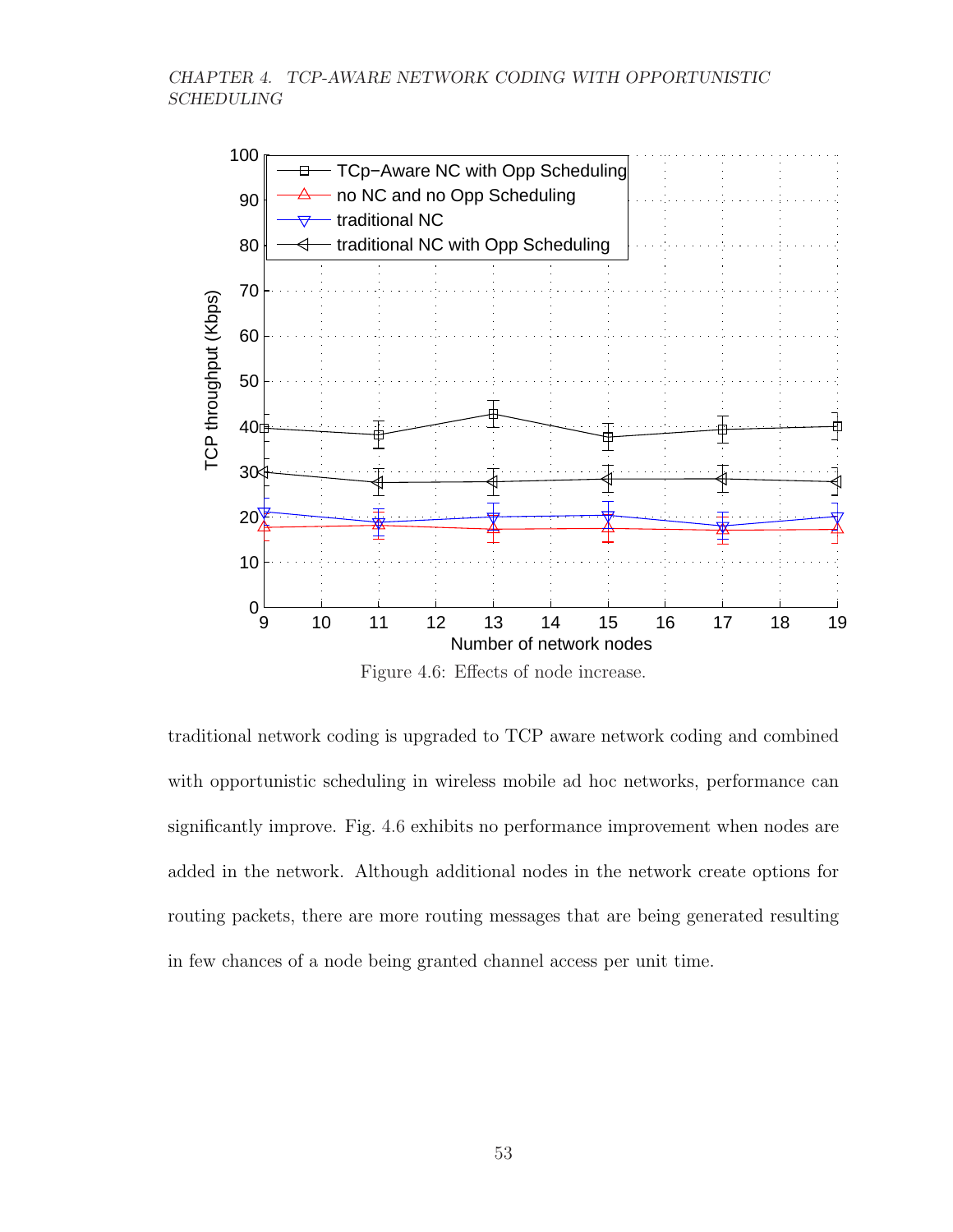The remaining simulation results in this chapter indicates the impact of different node/network parameters on coding opportunities for traditional network coding alone. In this analysis, 25 fixed nodes were placed in crystal lattis shape 100m apart. Shadowing model with pathloss exponent  $= 2.8$ , standard deviation  $= 6.0$ dB, reference distance  $= 1m$ ,  $Pt = 1watt$  was used. A total of 50 simulations which took 10 seconds was carried out. 16 TCP sessions were generated.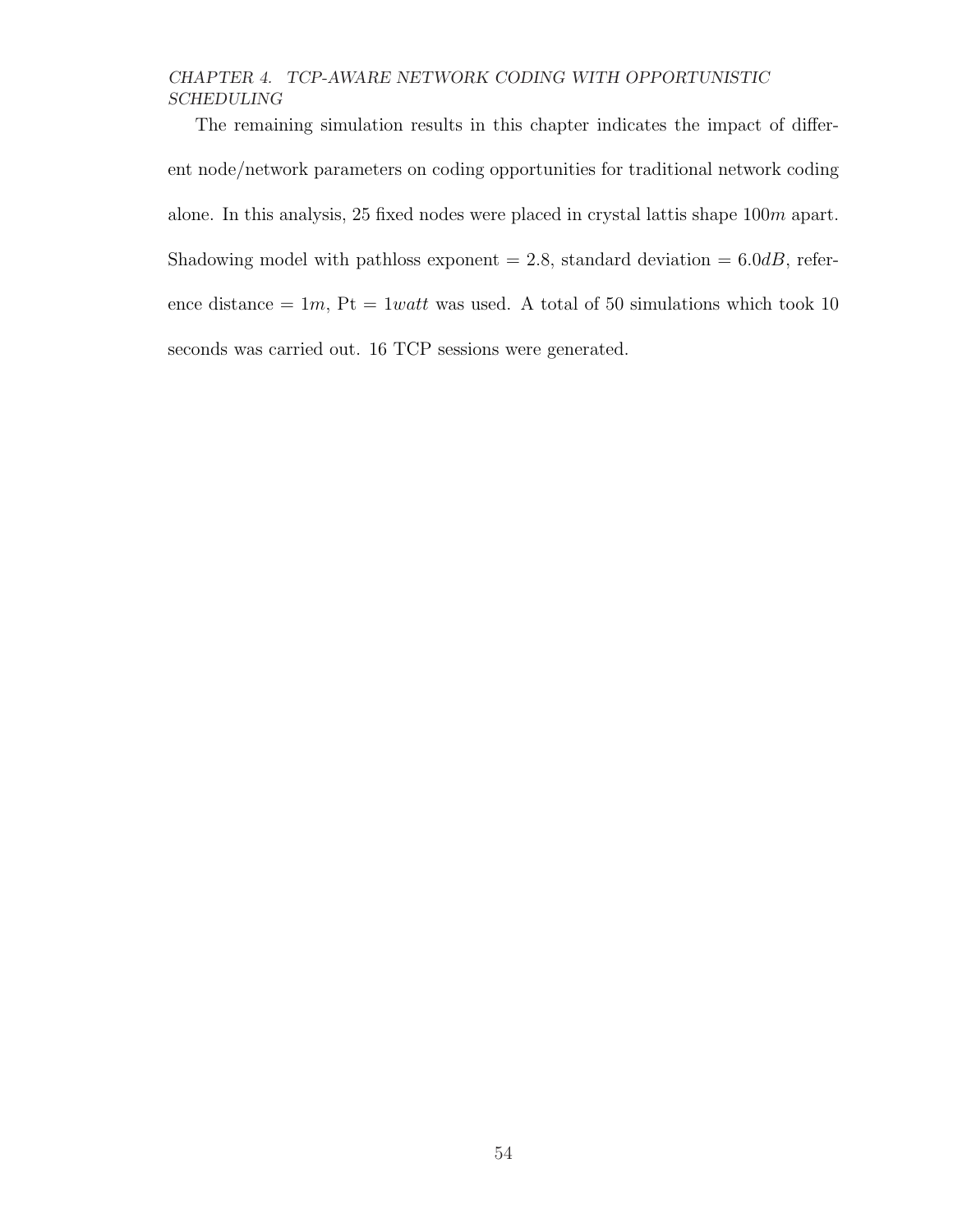

Figure 4.7: Impact of network traffic on coding opportunities.

Fig. 4.7 shows that when network traffic increases, more coding opportunities are generated. The figure also illustrates that if overheard packets are stored in a packetPool longer, more coding opportunities are found.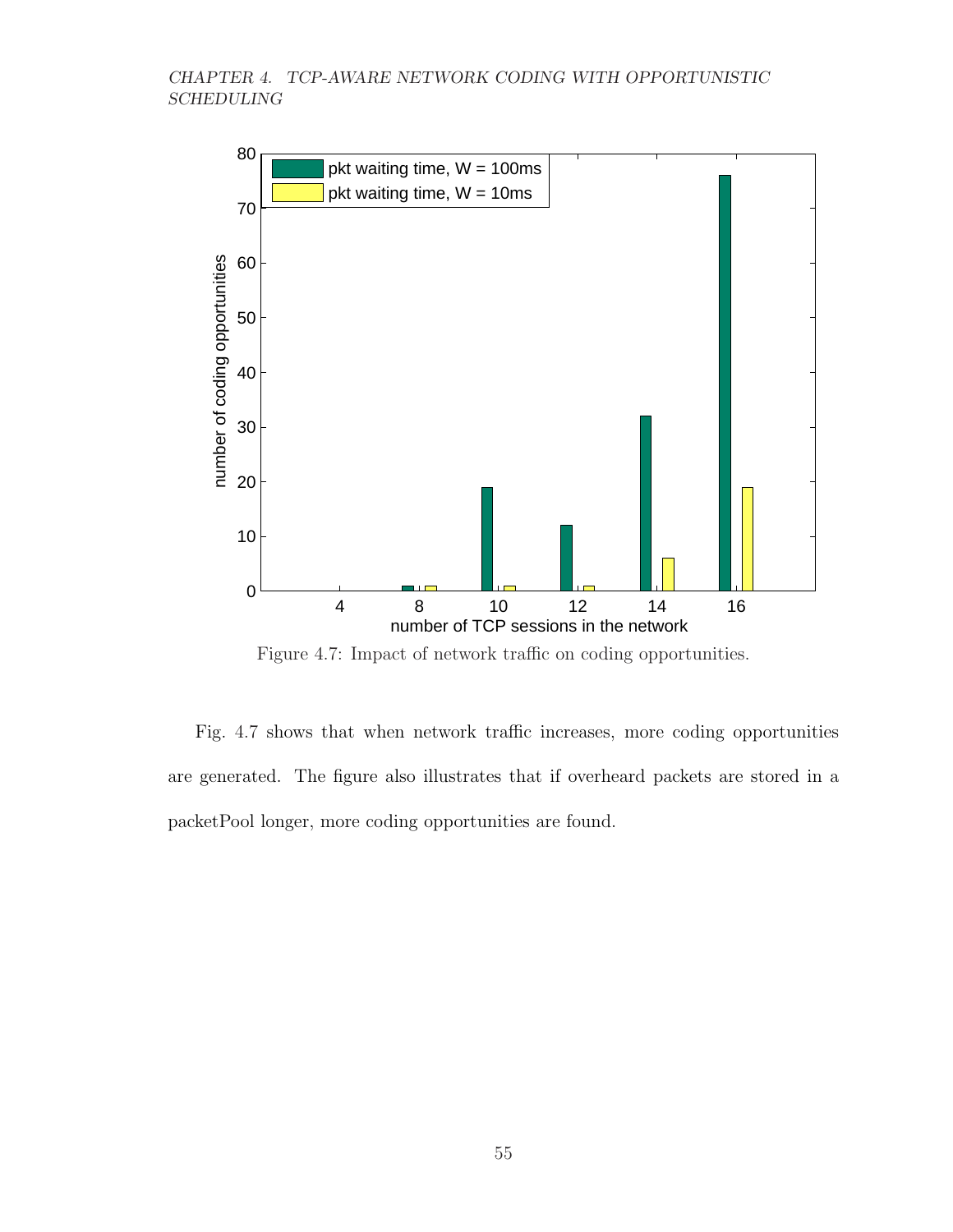

Figure 4.8: Impact of network nodes on coding opportunities.

Fig. 4.8 depicts a reduction in coding opportunities as the number of nodes in the network increases. This is due to availability of more alternative routes for forwarding packets resulting in evenly distributed network traffic. Therefore, intermediate nodes forward fewer packets which leads to fewer coding opportunities. Despite this, more coding opportunities are generated when packets are kept in a packetPool longer. However, as discussed in chapter 5, this increases packet overhead hence low network throughput.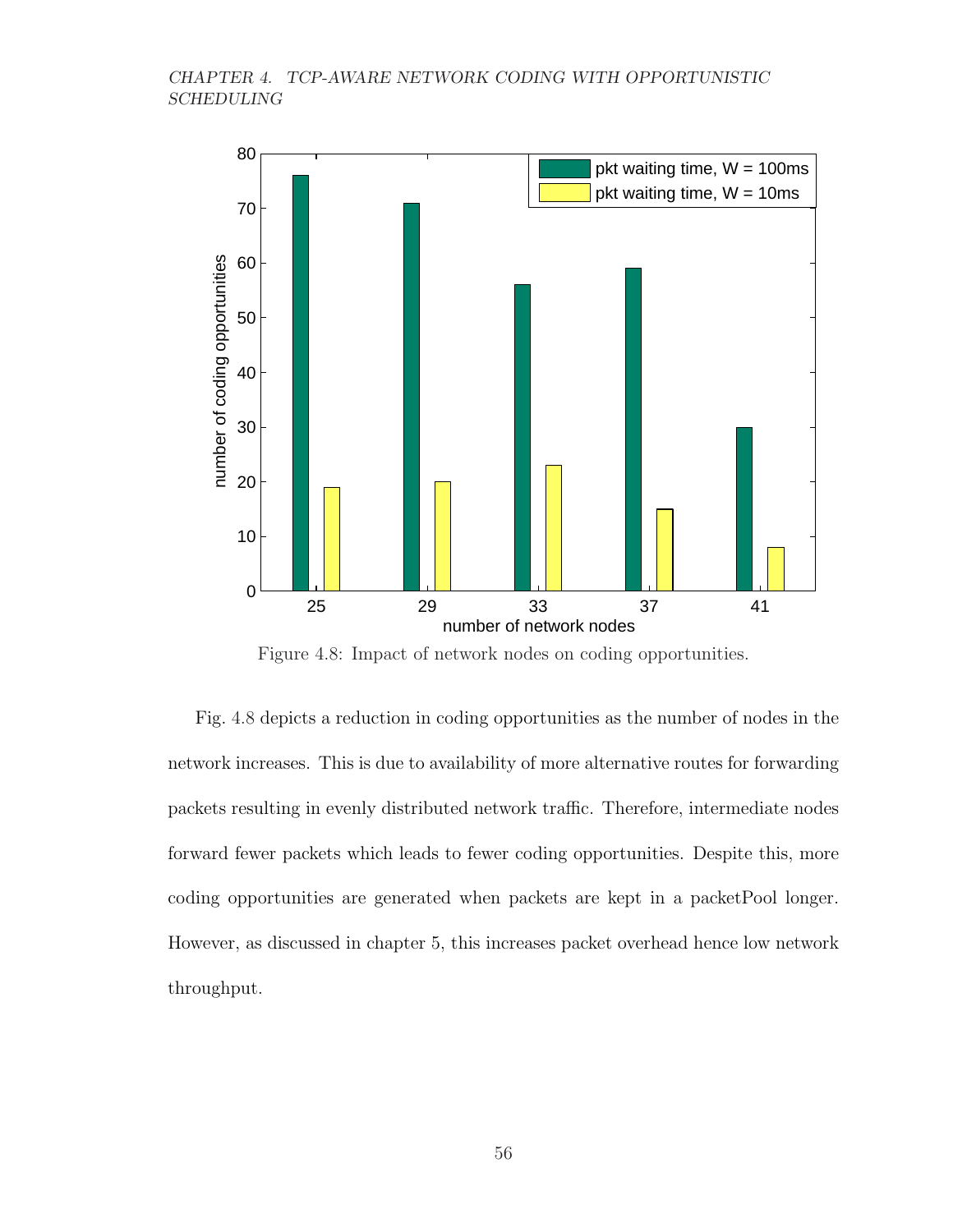

Figure 4.9: Impact of mobility on coding opportunities.

Fig. 4.9 shows that slow increase in mobility can actually lead to an increase in chances of coding. However, as mobility increases further, chances of coding decreases. This is due to frequent changes in network topology which makes it difficult for neighboring nodes to effectively exchange reception reports hence few chances of coding.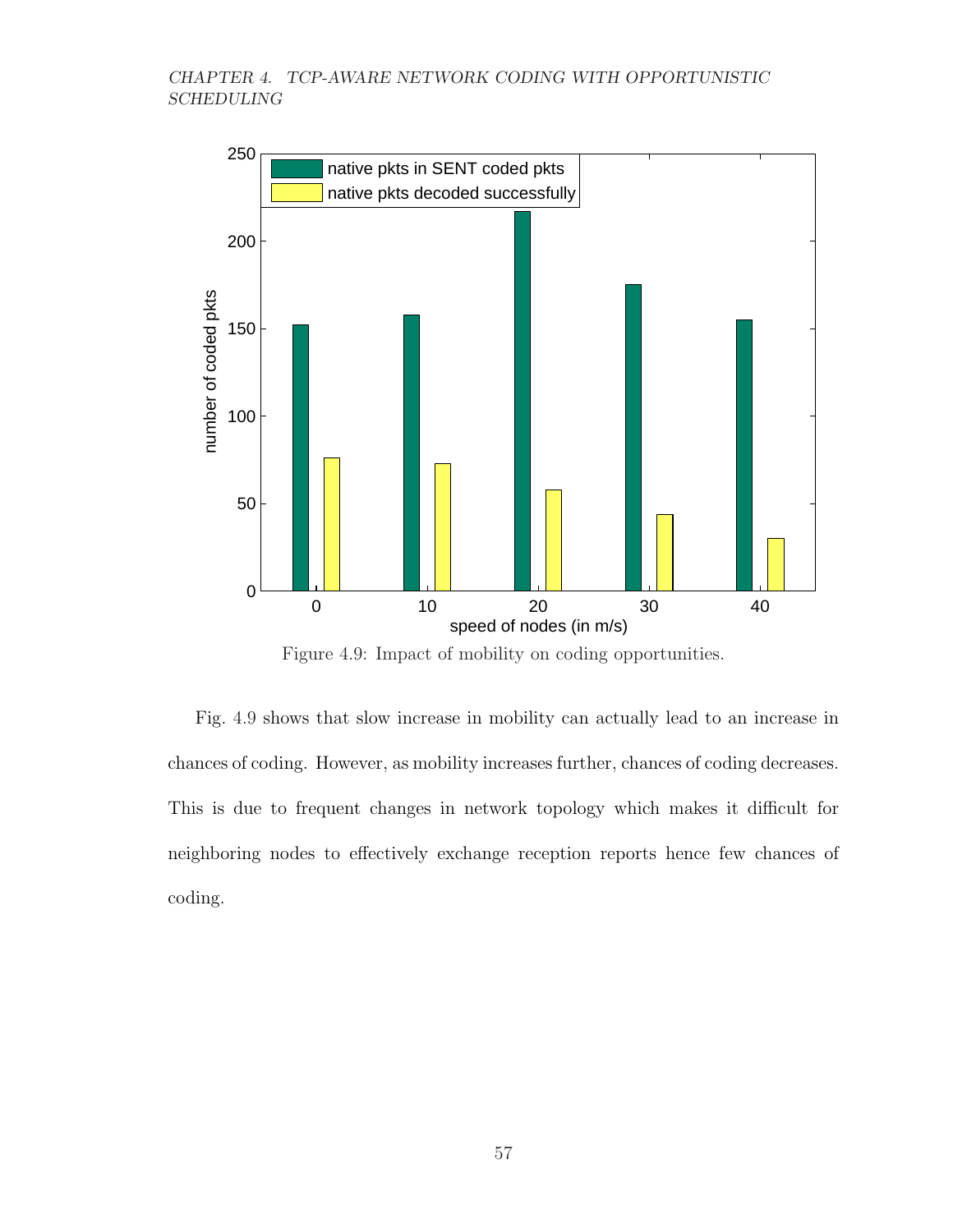

Figure 4.10: Distance versus throughput and coding opportunties.

When nodes are close together, channels are mostly in good quality. This contributes to network throughput improvement as shown in Fig. 4.10. Also it facilitates efficient exchange of reception reports thereby increasing chances of coding.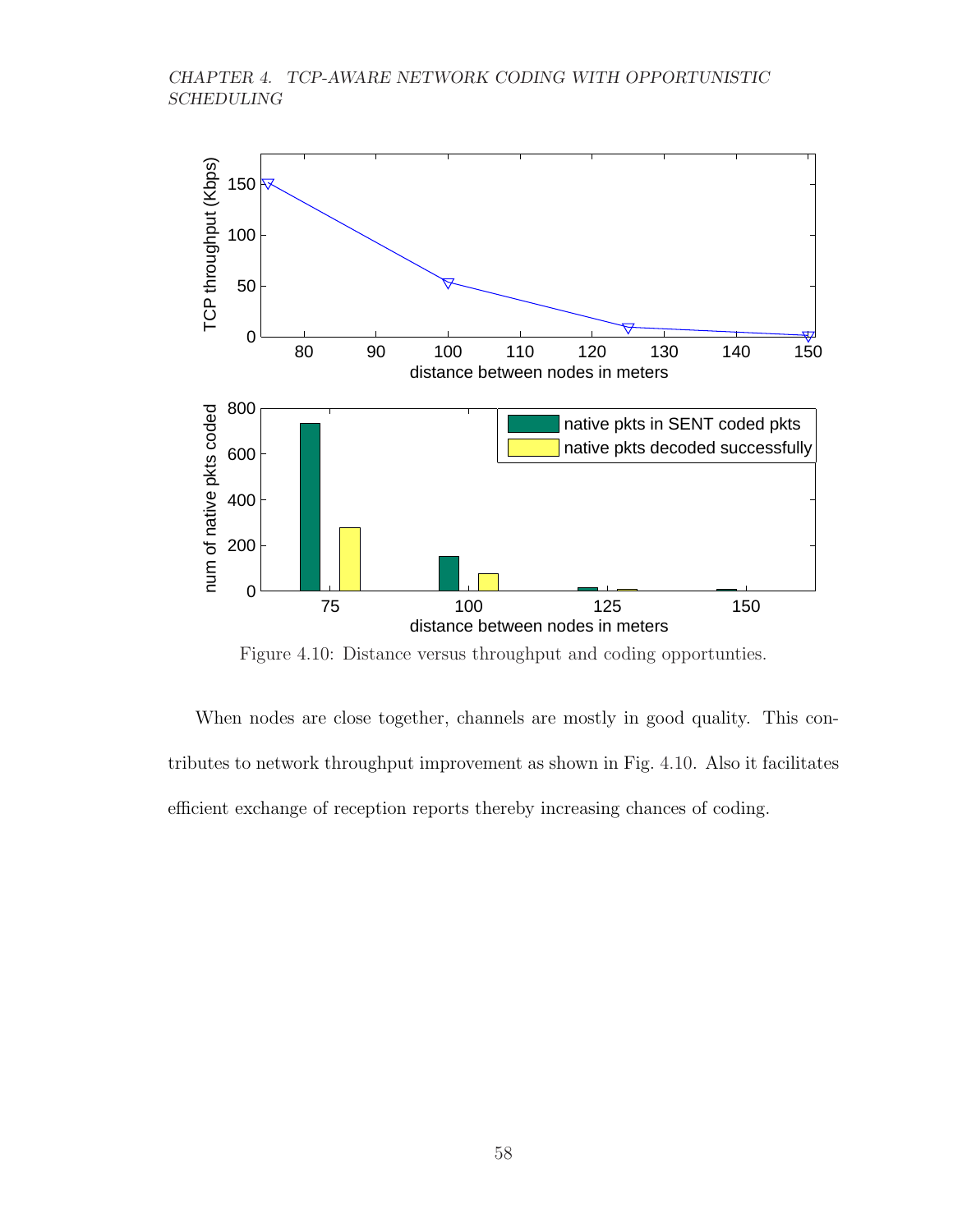

Figure 4.11: Impact of retransmission on throughput and coding.

As MAC retransmission increases, more coding opportunities are found as shown by Fig 4.11. However, there are fewer coded packets which are successfully decoded. This is due to the fact that in our scheme, when a retransmission is performed, the same coded packet is sent again without considering any possibility of coding new packets. It must be noted however that when opportunistic scheduling and TCP awareness is taken into consideration, only packets with good links are coded. Therefore, chances of successful decoding at the receiver are very high.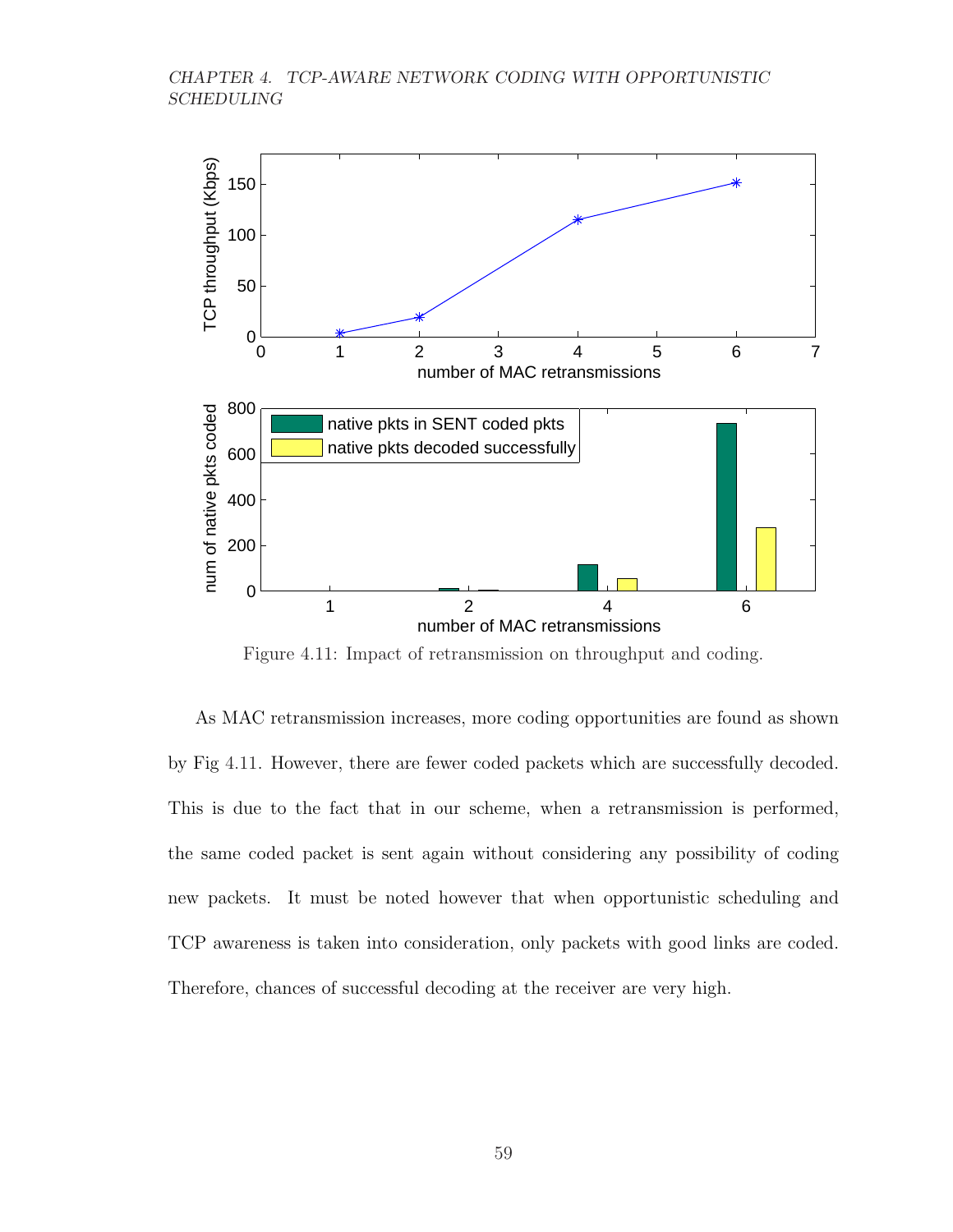## CHAPTER 4. TCP-AWARE NETWORK CODING WITH OPPORTUNISTIC SCHEDULING



Figure 4.12: Transmit power on coding opportunities.

As transmit power increases, more coding opportunities are found because of enlarged communication range for each node.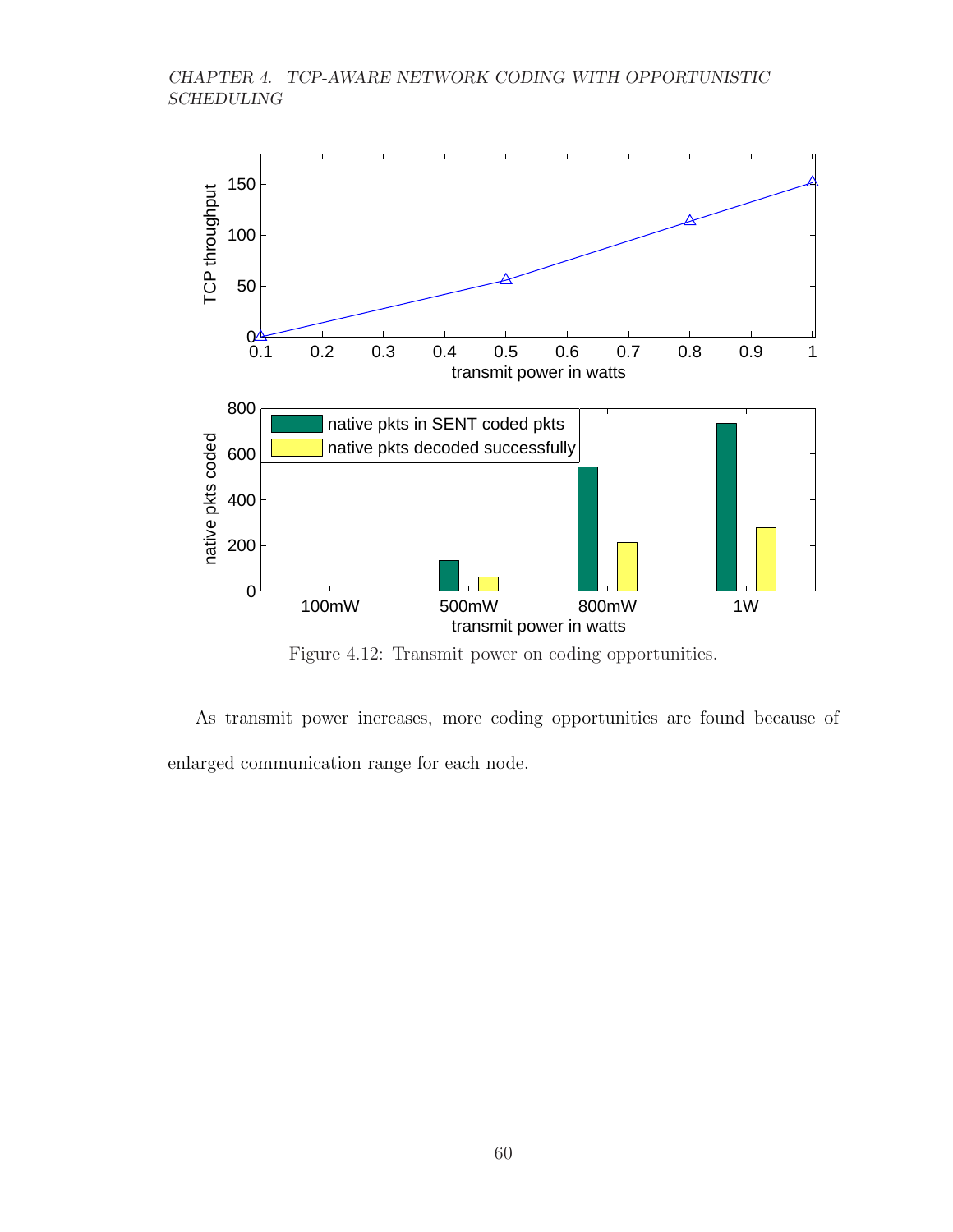## CHAPTER 4. TCP-AWARE NETWORK CODING WITH OPPORTUNISTIC SCHEDULING



Figure 4.13: Channel models on coding opportunities.

Generation of coding opportunities in wireless mobile ad hoc network depends on several factors and one of them is the environment itself. If the environment is favourable, coding opportunties are generated in abundance. However, when environment is less favourable, few coding opportunities are available. Fig. 4.13 demonstrates that an environment in which fading occurs slowly (that is Shadowing model), coding opportunities are in abundance. This is because, in this type of environment, channel behavior is mostly stationary over the entire frame duration. Therefore, more packets are successfully received hence high chance of coding. However, in a fast fading environment such as high mobility environment, channel behavior is not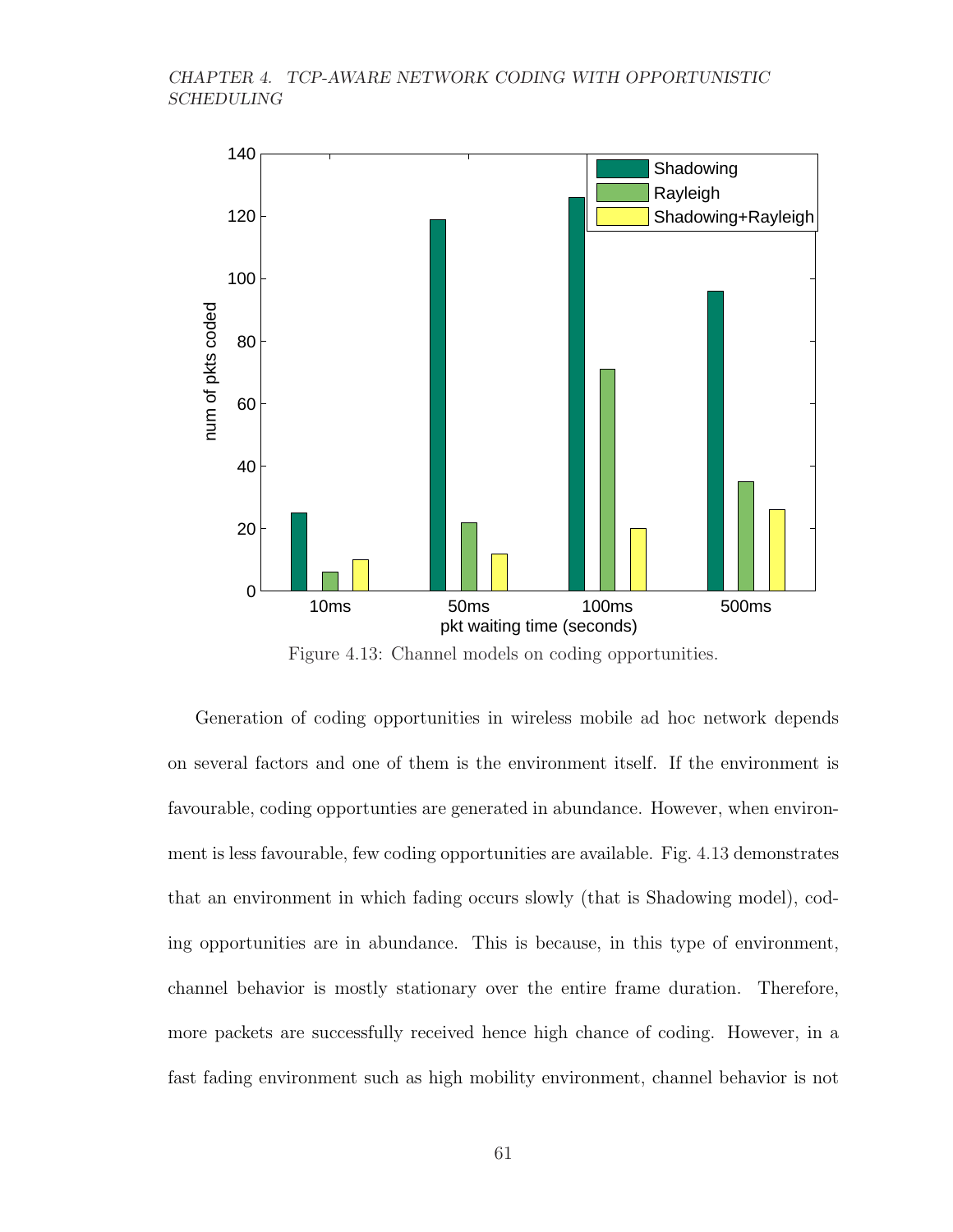## CHAPTER 4. TCP-AWARE NETWORK CODING WITH OPPORTUNISTIC SCHEDULING

stationary over the entire frame duration. It changes frequently and if channel estimation techniques are not employed at the receiver for successful packet detection, network performance deteriorates and inevitably, coding opportunities decreases as shown in Fig. 4.13. An environment which combines shadowing and rayleigh fading exhibits the worst performance.

## 4.6 Summary

This chapter presented a detailed description of the main scheme proposed by this thesis which is TCP-Aware network coding with opportunistic scheduling in wireless mobile ad hoc networks. Other schemes which were previously proposed in the literature were also discussed and used for performance comparison. Simulation results showed that when the traditional network coding is upgraded to TCP-Aware network coding and combined with opportunistic scheduling in wireless mobile ad hoc network, high performance benefits are achieved.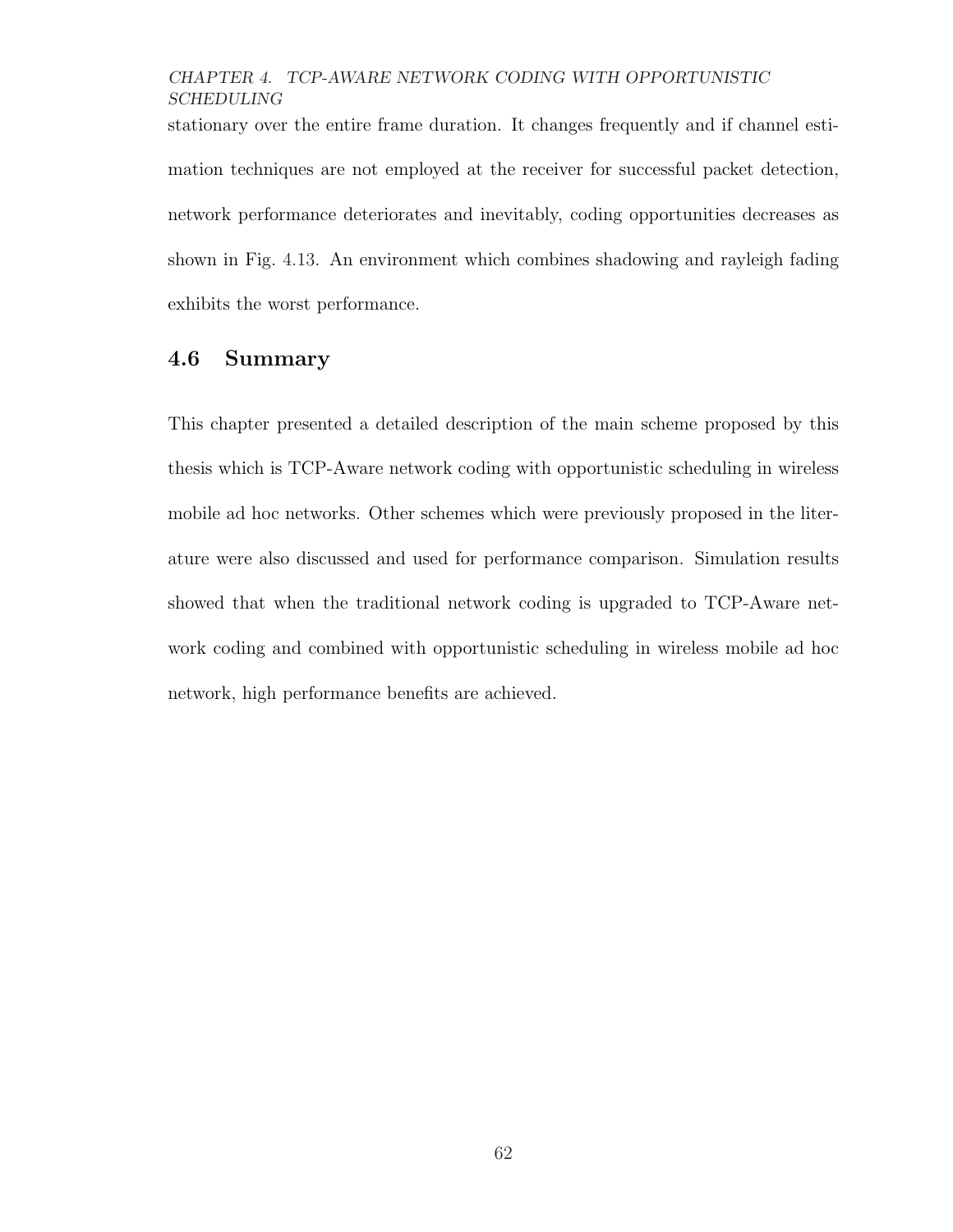## Chapter 5

# Adaptive Control of Packet Overhead in Network Coding

Existing network coding schemes such as COPE [6] require exchange of information among neighboring nodes in order to correctly encode and decode data packets [29]. If more overheard packets from the network are captured and kept in a packetPool resulting in more information exchange among nodes, then more coding opportunities are more likely to be found. However the big question is, would this approach necessarily lead to high network throughput?

Based on this question, this chapter presents the impact of this approach on throughput. From the findings, it then proposes a better scheme called adaptive-W scheme whose objective is to adaptively control the waiting time of overheard packets that are stored in the packetPool to achieve tradeoff of throughput and overhead. For comparison purposes, fixed-W scheme previously proposed in the literature by Katti et al. [6] is also presented.

To investigate the impact of overheard packets in throughput, a simulation was carried out in network simulator-2.33. Note that in this simulation, traditional network coding which is the foundation upon which our scheme is implemented, was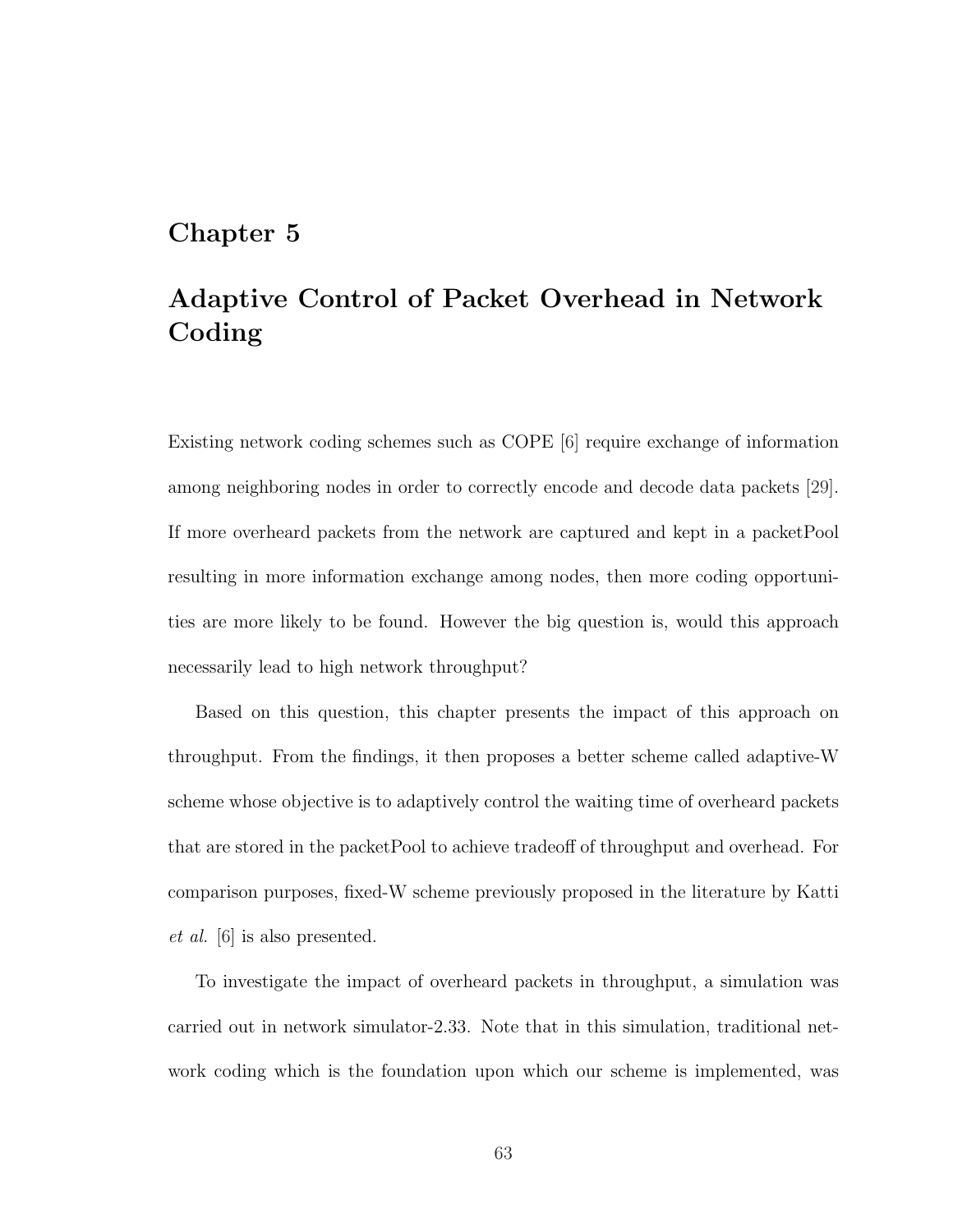considered. A shadowing channel model with the following parameters was used: path loss exponent of 2.8, shadowing standard deviation of 6dB, reference distance of 1m. Packet error rate (PER) was set at 0.01. Transmit power was 1watt and MAC retransmissions was 6. Each simulation took 10 seconds and a total of 50 simulations for each case were carried out. 16 TCP sessions were generated in the network with 25 nodes located in fixed locations representing a square Bravais lattice in a two dimensional plane. This locations were not randomly generated.

From Fig. 5.1, it can be seen that when overheard packets from the network spend longer time in packetPool, the overall throughput of the network decreases. This is due to the fact that when packets spend more time in the packetPool, the number of packets in the packetPool increases. As a result, long reception reports are generated which lead to high packet overhead hence low network throughput. This is also supported by Fig. 5.2 which shows that the probability that TCP throughput will be more than 80Kbps for the scheme with packet waiting time of  $10ms$  is 0.32 where as the probability is 0.2 for the scheme with packet waiting time of  $100ms$ . This shows a significant difference of 0.12 in probability in favour of the former.

Fig. 5.3 illustrates that when packet waiting time increases, more coding opportunities are generated. As a result of this, one would expect network throughput to increase in Fig. 5.1 and Fig. 5.2. However, it turns out that in this scenario, packet overhead generated is so high that it dorminates the outcome of throughput as compared to coding opportunities.

Note that coding opportunities found in Fig. 5.3 do not increase forever. They start decreasing in number at some point. This is due to high packet overhead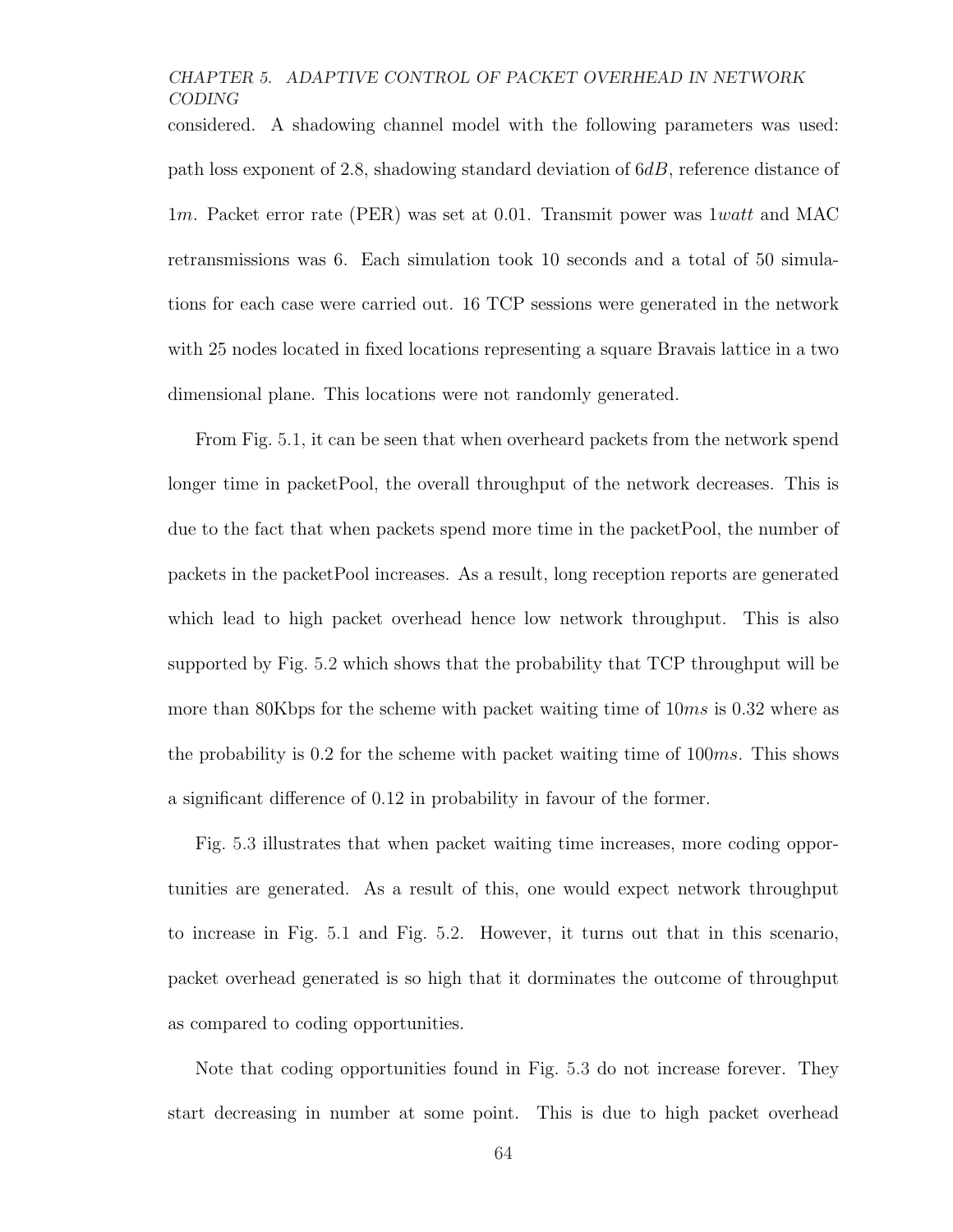

Figure 5.1: TCP throughput versus packet waiting time.

which consumes lot of network resources such as bandwidth leading to missed coding opportunities.

The analysis above shows that there is need for a better scheme. Therefore, this thesis presents a new scheme called adaptive-W scheme which adaptively controls packet waiting time in packetPool to achieve tradeoff of throughput and overhead.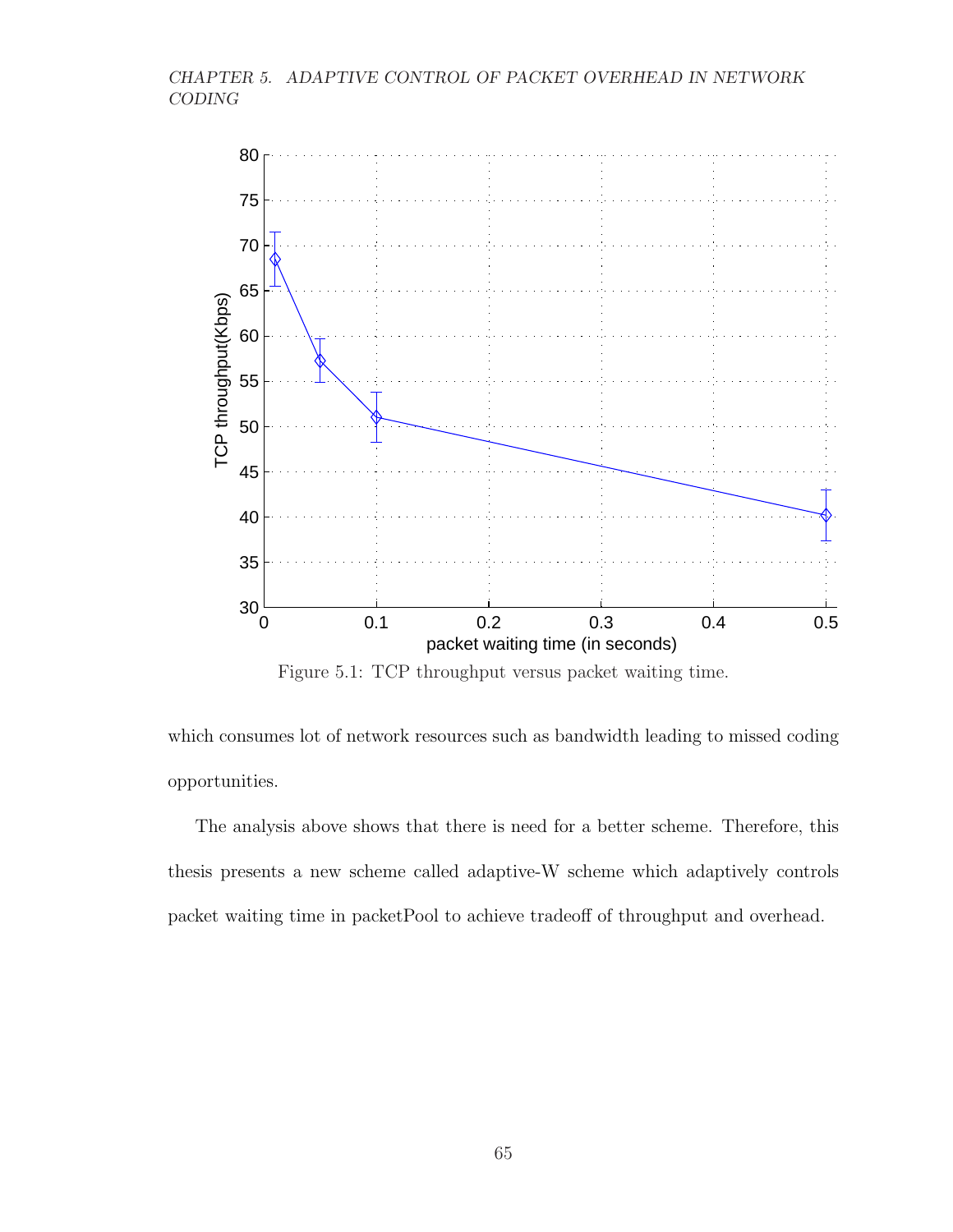

Figure 5.2: Cdf graphs for different packet waiting times.

## 5.1 Numerical Analysis

Through numerical analysis and results, this thesis proposes adaptive-W scheme. Specifically, consider (5.1) below;

$$
F_e = 1 - (1 - BER)^{L_{fr}},\tag{5.1}
$$

where  $F_e$  is the frame error rate,  $BER$  is the bit error rate and  $L_{fr}$  is the length of the frame. Let  $l_c$  be the variable length (in bits) of reception report in XOR header such that  $L_{fr} = L_d + l_c$  where  $L_d$  (in bits) is the data portion of the frame. Consider two reception reports  $(l_{ci}$  and  $l_{cj})$  with two different lengths such that  $l_{ci} < l_{cj}$  so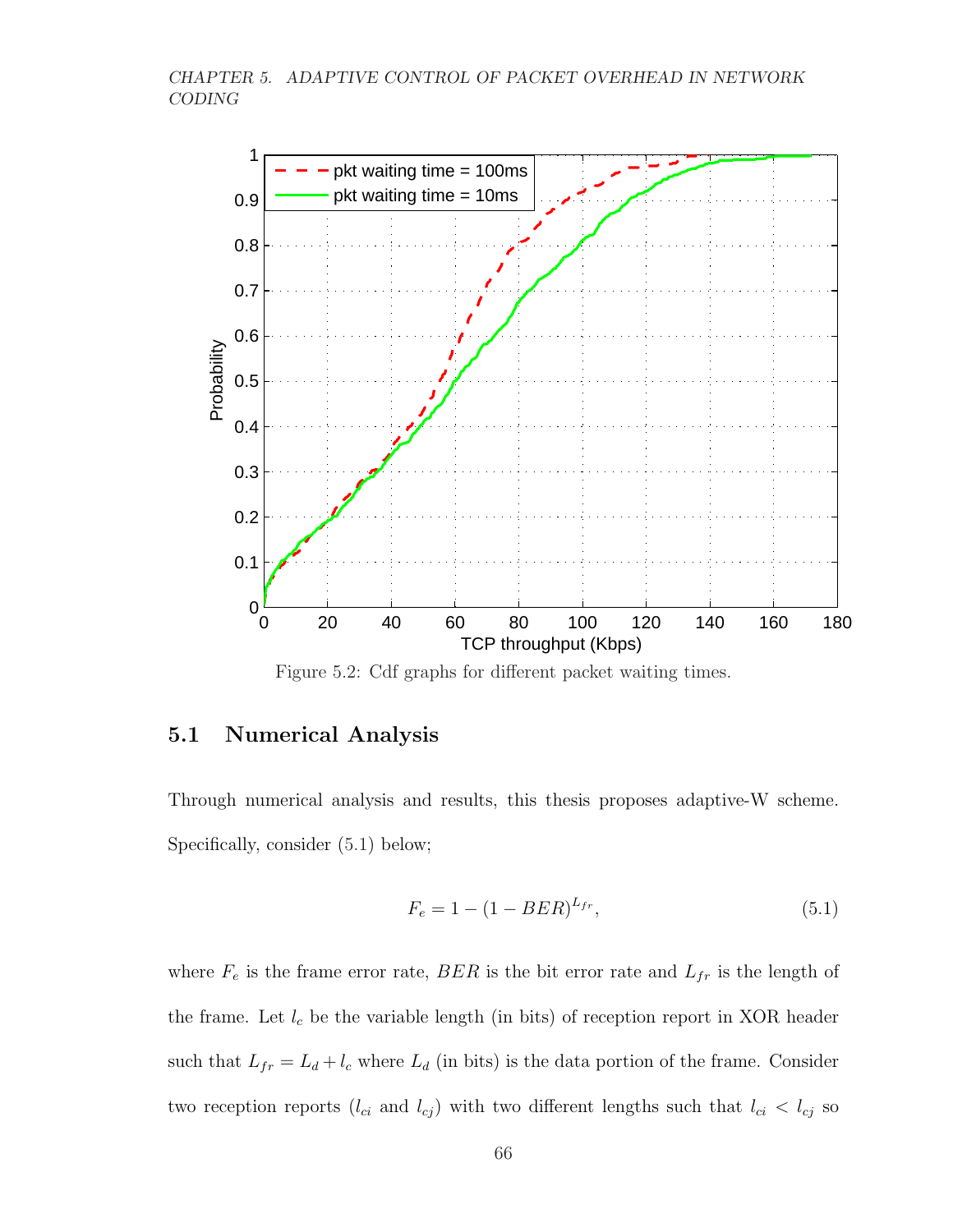

Figure 5.3: Coding opportunities versus packet waiting time.

that  $\Delta F_e = F_{ej} - F_{ei}$ . But  $F_{ei} = 1 - (1 - BER)^{L_{fri}}$  and  $F_{ej} = 1 - (1 - BER)^{L_{ej}}$ . Therefore, we have

$$
\Delta F_e = (1 - BER)^{L_d} \{ (1 - BER)^{l_{ci}} - (1 - BER)^{l_{cj}} \}
$$
\n(5.2)

From (5.2),  $|1 - BER| < 1$ . Therefore, for  $\Delta F_e \ge 0$ ,  $l_{ci} \le l_{cj}$ . Set  $l_{ci} = 0$  as reference length of reception report in XOR header for analysis so that we have

$$
\Delta F_e = (1 - BER)^{L_d} \{ 1 - (1 - BER)^{l_{cj}} \}
$$
\n(5.3)

 $l_{cj}$  in (5.3) represents overhead introduced by reception report in XOR header. The more time packets spend in the packetPool, the longer the XOR header and the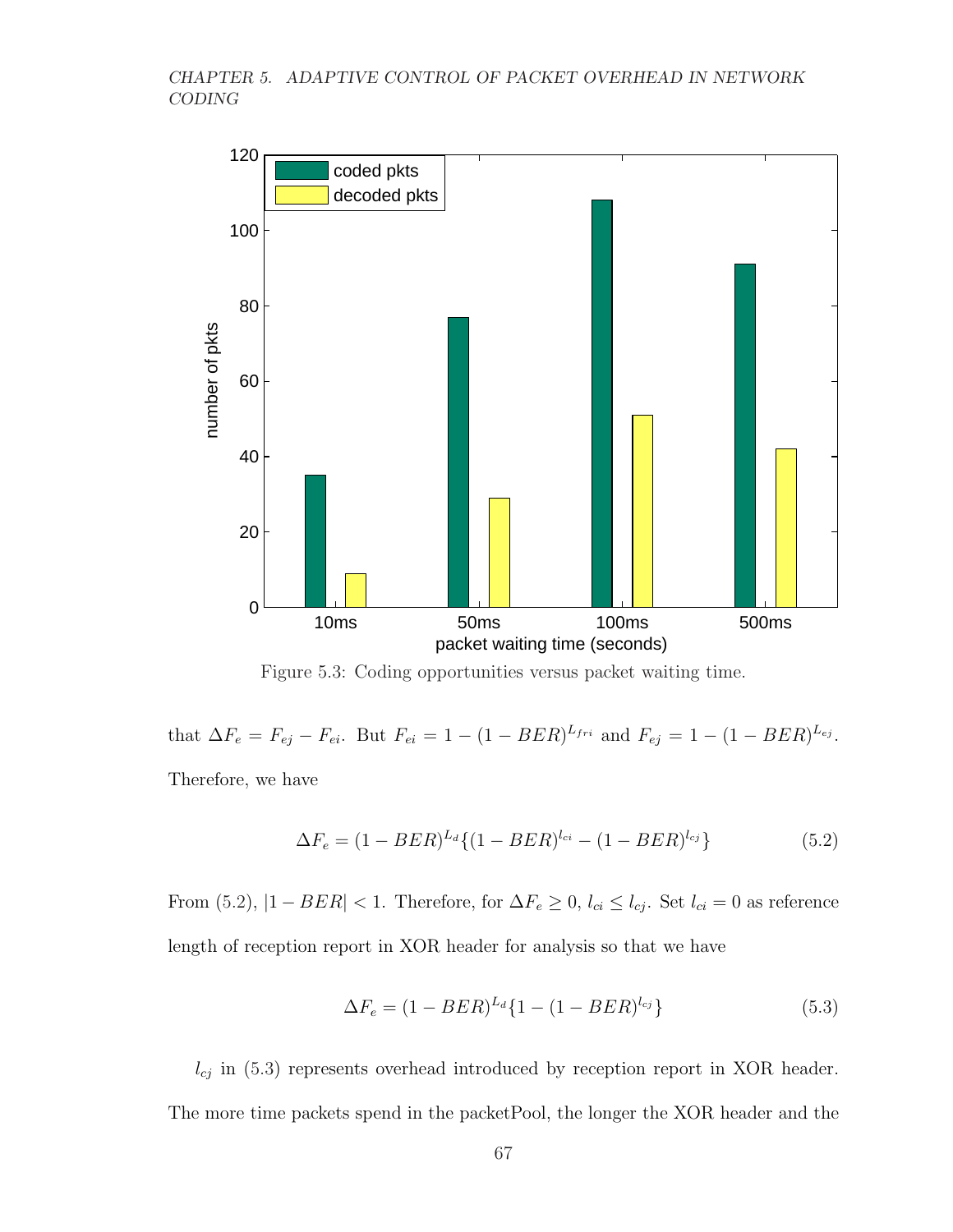packet itself. Let W be the average time spent by each packet in packetPool and  $\lambda$  be the average arrival rate of packets in packetPool. Also, let  $N$  be average number of packets in the packetPool so that  $N = \lambda W$  according to Little's theorem. As shown previously, the XOR header has a byte reserved for number of reports in the reception report (see Fig. 3.8). Also, 5 bytes are reserved for the information of each packet being reported. Therefore,  $l_{ci} = 8+40N$  in bits. Let  $W \in \{10ms, 50ms, 100ms, 500ms\}$ and consider  $L_d = 160$  bytes,  $BER = 5.69917364 \times 10^{-4}$  which corresponds to packet error rate,  $PER = 0.01, N_{retrans} = 6, N_{fr} = 1$ . If  $W = 10ms$  and  $\lambda = 10pkts/sec$ , then  $N = \lambda W = 0.1$  giving  $\Delta F_e = 3.28644 \times 10^{-3}$  which corresponds to 0.63% overhead as shown in Fig. 5.4. Note that  $\Delta F_e$  indicates by how much  $F_e$  increases as frame size increases due to reception report overhead. For example, in Fig. 5.4, if packet's waiting time is 0.2sec and arrival rate of packets is 50pkts/sec, then the frame error rate increases by 20%.

When a node gets an opportunity to transmit data packet, it goes through the entire set of packets (in packetPool) which were previously sent or overheard from the network and extract information for reception report to be included in the outgoing packet. Therefore if there is high network traffic, nodes will overhear lots of packet in a particular time interval and vice versa. Consequently, with high network traffic, lots of packet will be kept in packetPool which will result in long reception reports. This introduces additional  $F_e$  as shown in Fig. 5.4, which results in performance deterioration. Fig. 5.5 shows that if the average time spent by packets in packetPool, W, is as long as  $0.5$ sec and the average packet arrival rate is  $100$ *pkts/sec*, the overhead introduced by reception report in a packet is as high as 160% (that is approximately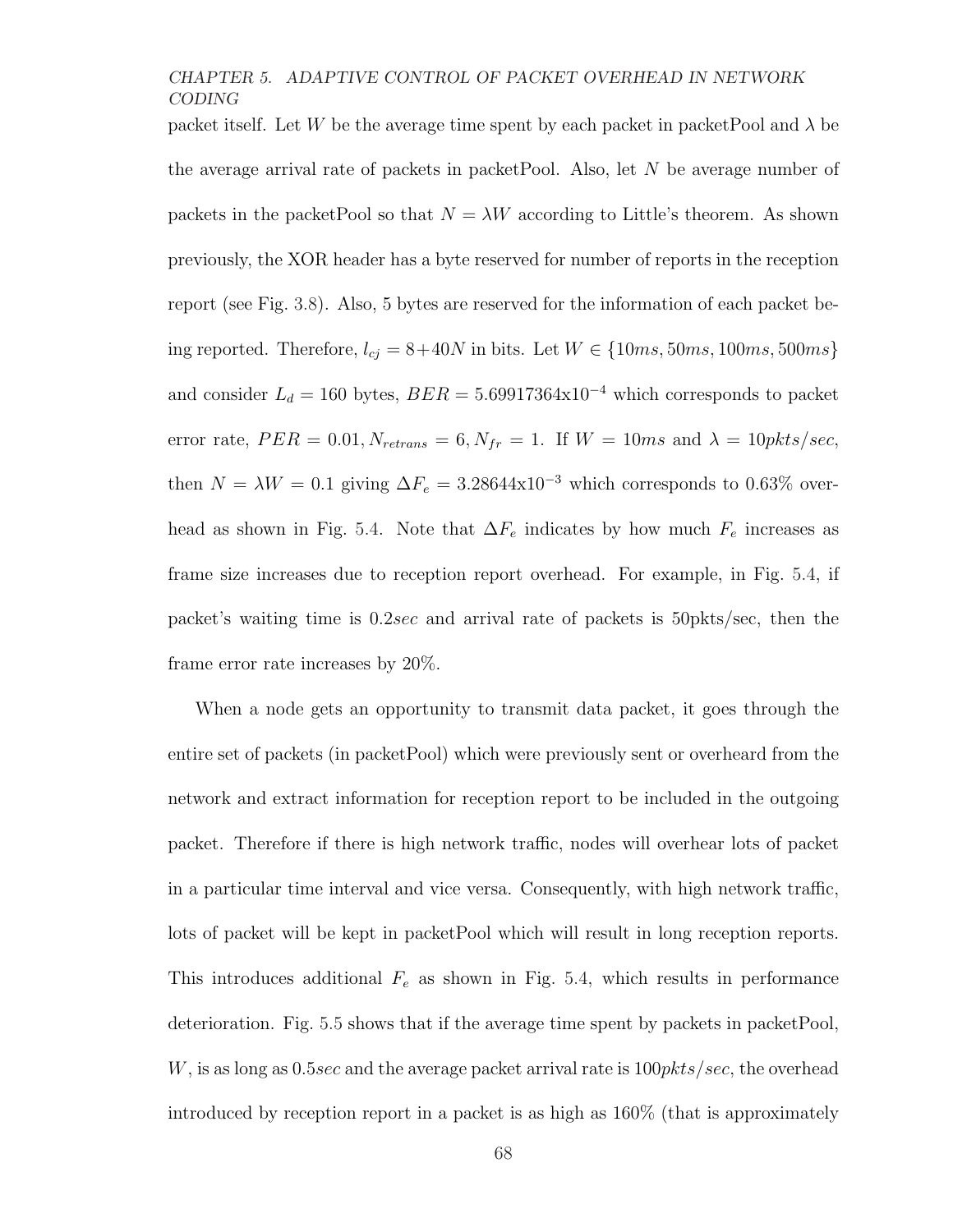

Figure 5.4: Impact of packet arrival rate on frame error rate.

50 packets in packetPool as shown in Fig. 5.6) which is more than doubling the packet length itself.

Although this presents more coding opportunities, it is an inefficient use of network/node resources because long reception reports consume lot of bandwidth, transmit power and node memory.

## 5.2 Fixed-W Scheme

In fixed-W scheme,  $W$  is kept as a constant indicating the amount of time packets should spend in packetPool regardless of network traffic level and required frame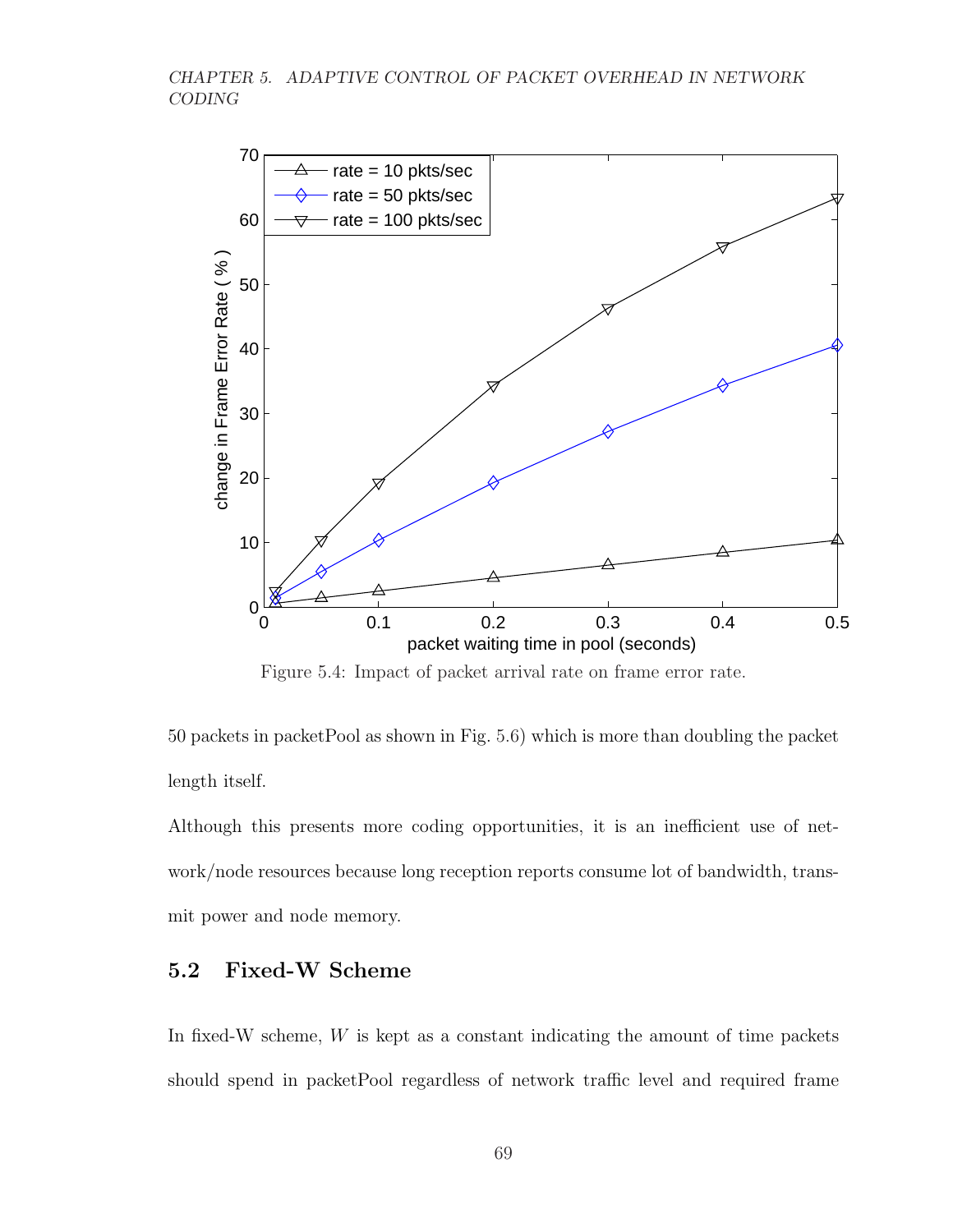

Figure 5.5: Effect of packet arrival rate in XOR header.

error rate. Therefore,  $\lambda$  is the only parameter that affects N. That is, if network traffic happens to be very high such that packets are overheard by a node in ubandance, then packetPool will have a large number of overheard packets and vice versa. Note that this scheme assumes that each node has an infinite amount of memory to accommodate all overheard packets which in practice is unrealistic.

## 5.3 Proposed Adaptive-W Scheme

This scheme adaptively controls the packet waiting time in packetPool given interarrival rate of overheard packets  $(\lambda)$  and required frame error rate,  $F_e$ . Specifically,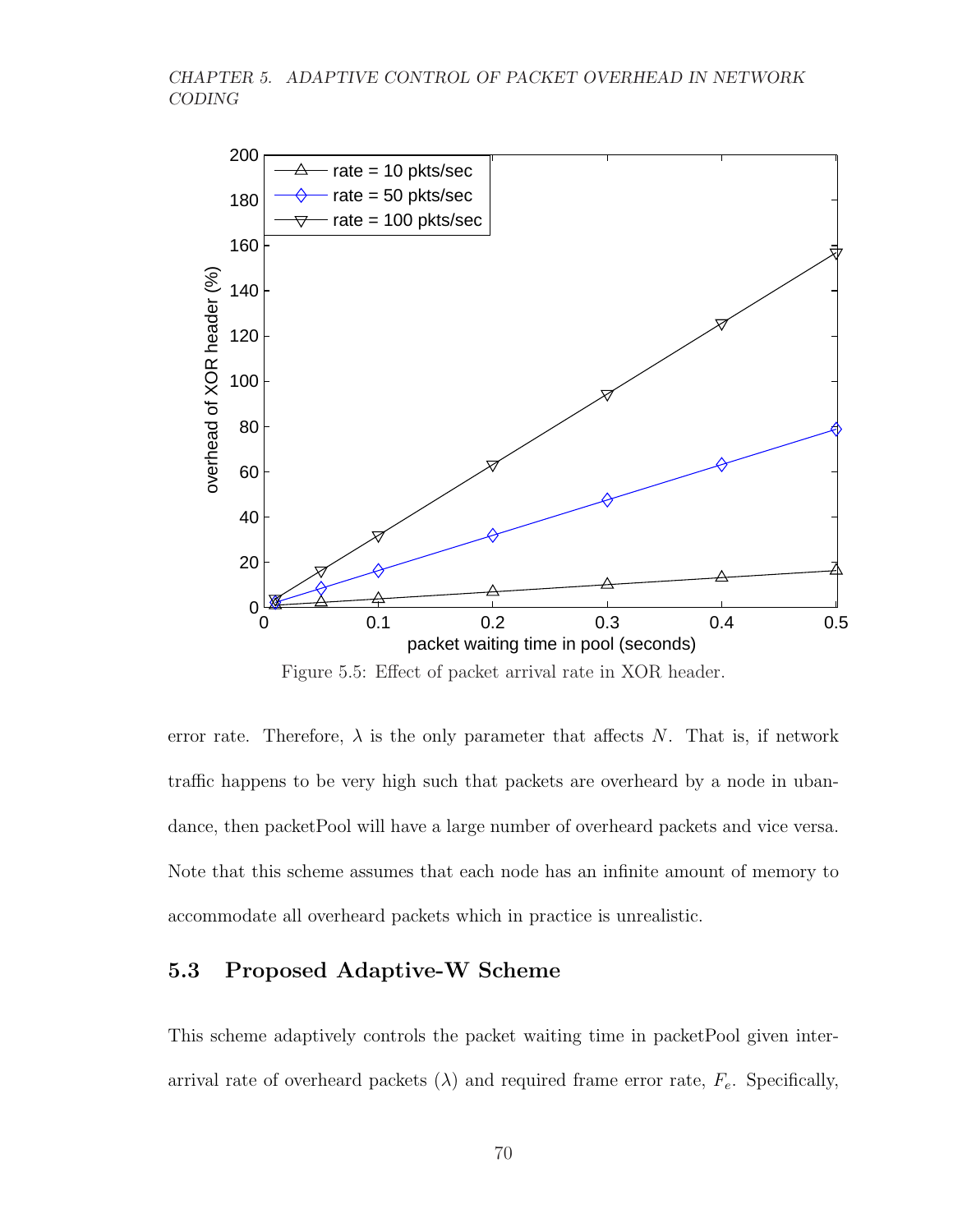

Figure 5.6: Effect of packet arrival rate on number of packets in packetPool.

for every  $\Delta F_e$  that can be tolerated, there is a corresponding number of packets that can be stored in the packetPool. Let  $\Omega$  represent the required number of packets that can be in the packetPool for a particular  $F_e$ . Whenever there is an overheard packet from the network or a packet that has just been sent by a node, a copy of it is added to the packetPool. For each addition of packet, the scheme ensures that there can never be more that  $\Omega$  packets in the packetPool to satisfy the required  $F_e$ . The waiting time  $(W)$  for each packet in the packetPool is updated every 10ms. If more packets are added within 10ms, then packets in the packetPool will wait for shorter time before being discarded. However, if few packets are added within that particular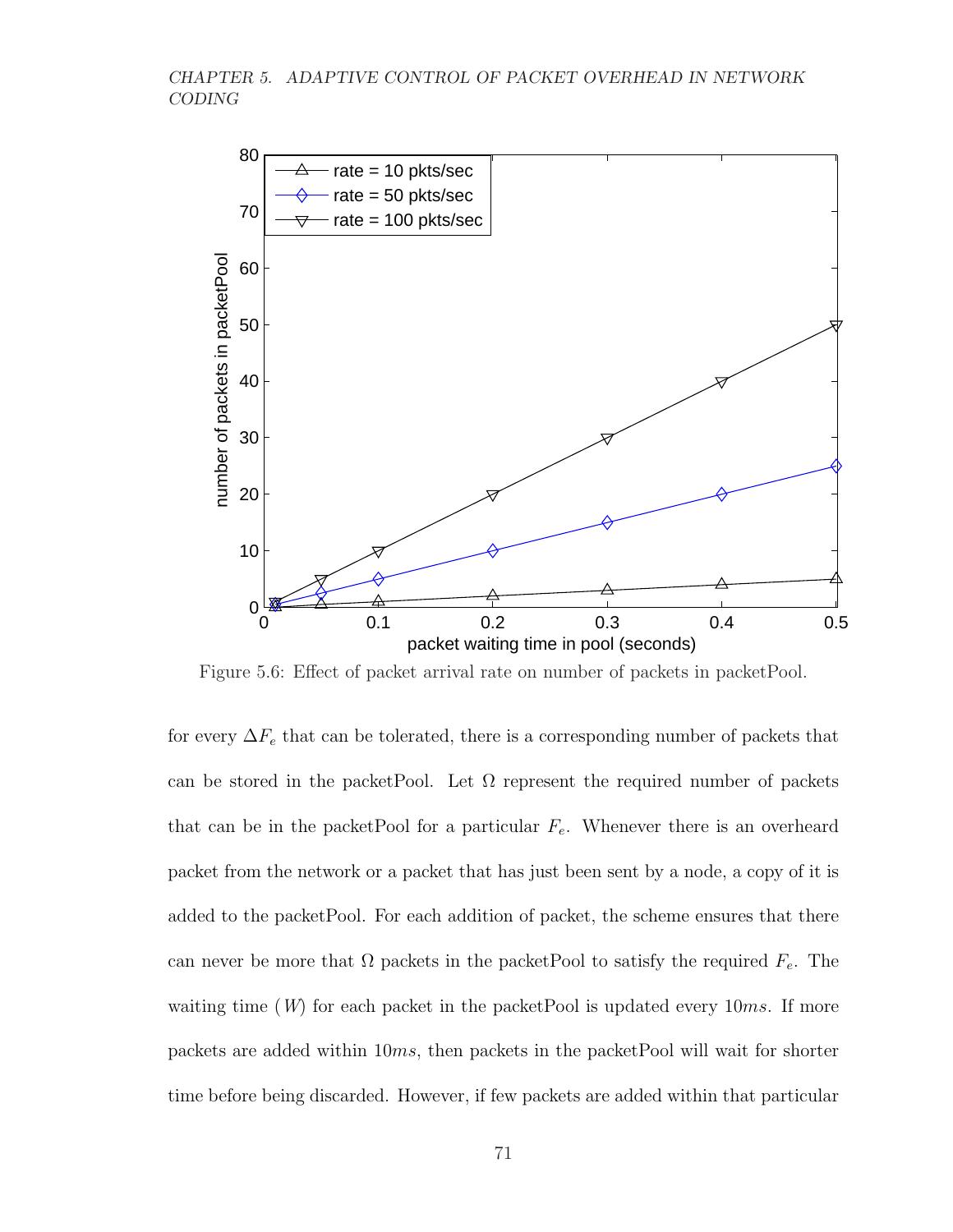time interval, then packets in the packetPool will wait for longer time. The basic idea of this approach is to control packet overhead due to reception reports generated by using information of packets in the packetPool.

Note that  $\lambda$  is related to network traffic level and wireless channel conditions. That is, if network traffic increases, chances are that more packets will be overheard by nodes per unit time and vice versa. Also, if incoming channel quality is poor most of the time, more packets will be dropped and will never make their way into the packetPool.

W is time packets can spend in a packetPool such that  $W \in \{t_1, t_2, \ldots, t_n\}$  where  $t_1, t_2, \ldots, t_n \in \Re_+$  are optimized times packets. Specifically, consider Fig. 5.4. Suppose  $\Delta F_e$  that can be tolerated for a specific frame error rate is 20%. Also, assume that the current average packet arrival rate,  $\lambda = 50$ *pkts/sec* so that  $W = 0.2$ *sec.* This corresponds to  $N = 10$ *pkts* in packetPool illustrated in Fig. 5.6 and 30% overhead introduced by reception report shown in Fig. 5.5. Therefore, if network traffic level changes such that average packet arrival rate is now  $\lambda = 100 \text{p} kts/sec$ , then by employing the proposed scheme, W will dynamically be changed to 0.1sec. This will still maintain the required  $F_e$ . Also, it maintains the average number of packets in the packetPool,  $N$ , at 10 shown in Fig. 5.6 which means approximately same number of coding opportunities can still be generated. In addition, reception report overhead is kept at 30%. If later on, the average packet arrival rate reduces by half (that is,  $50pkts/sec$ ), then adaptive-W will be dynamically changed to 0.2sec and still maintain the required  $F_e$ .

Note that by adaptively controlling packet overhead, loss rate of packets is min-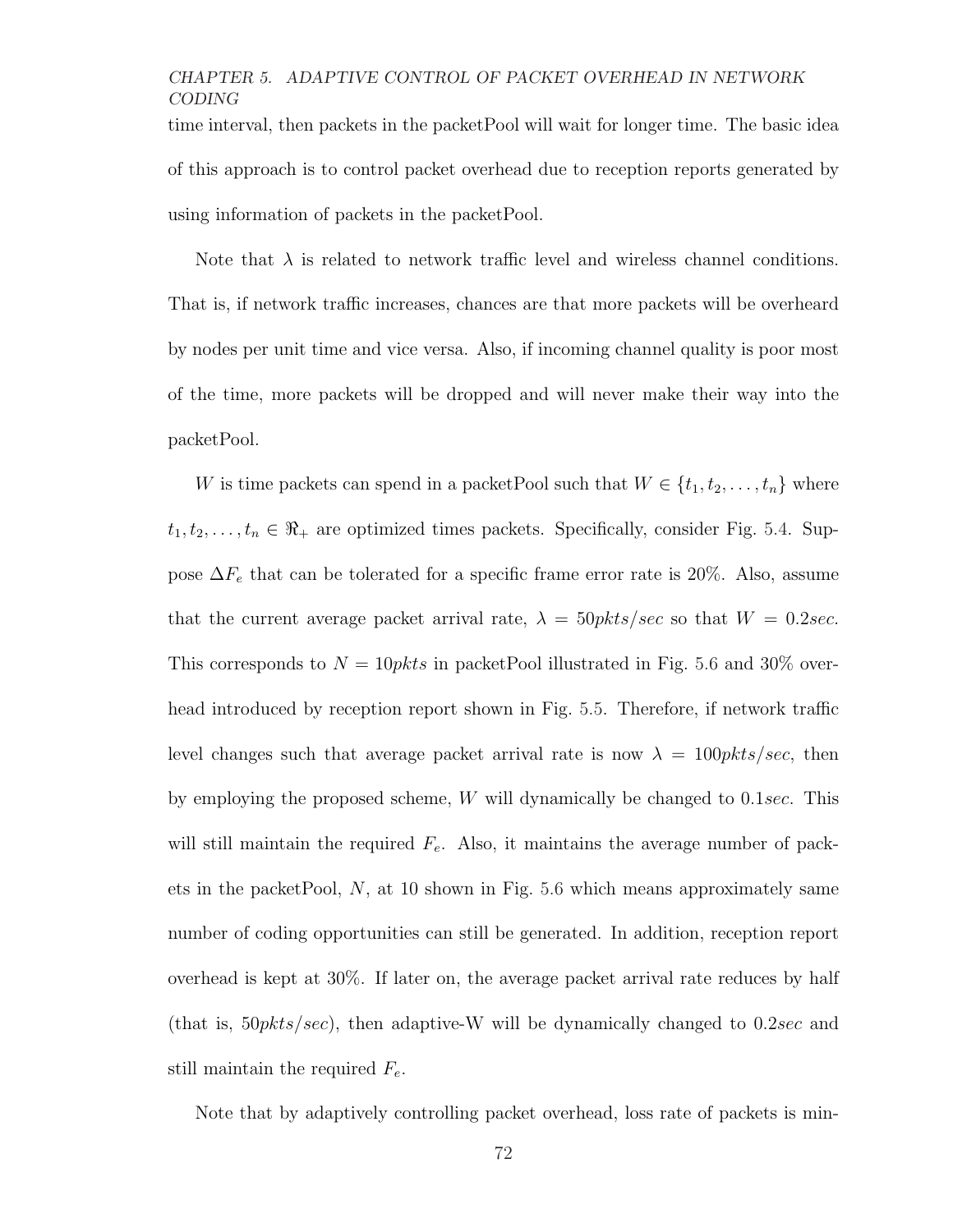imized. Furthermore, it utilizes bandwidth, node memory and transmit power more efficiently than fixed-W scheme. Nevertheless, this scheme introduces additional system complexity because it has to collect information on traffic level from the network by estimating average inter-arrival rate of overheard packets. Based on this information and the required  $F_e$ , this scheme then dynamically chooses the best W from a set of optimized times,  $t_1, t_2, \ldots, t_n$ .

## 5.4 Simulation Results and Discussion

#### 5.4.1 Simulation Models

The system model employed in this work is Shadowing channel model. Parameters used are as follows: path loss exponent of 2.8, shadowing standard deviation of  $6dB$ , reference distance of 1m. Network Simulator-2.33 version was used to carry out all simulations. Three simulation scenarios were defined. These are: mobility, network traffic increase and network node increase. Note that the vertical lines on simulation graphs represent 95% confidence level (see 4.5.2).

#### 5.4.2 Simulation Results

In network traffic scenario, the network had 25 nodes. There was 100 meter separation between nodes placed in fixed positions representing a square Bravais lattice in a two dimensional plane. Traffic was increased by 2 TCP sessions each time from 8 to 16 TCP sessions. Note that as network traffic increases, nodes overhear packets in abundance. Therefore, without adaptive control of overheard packets in packetPool, high packet overhead is generated as demonstrated by fixed-W scheme in Fig. 5.7.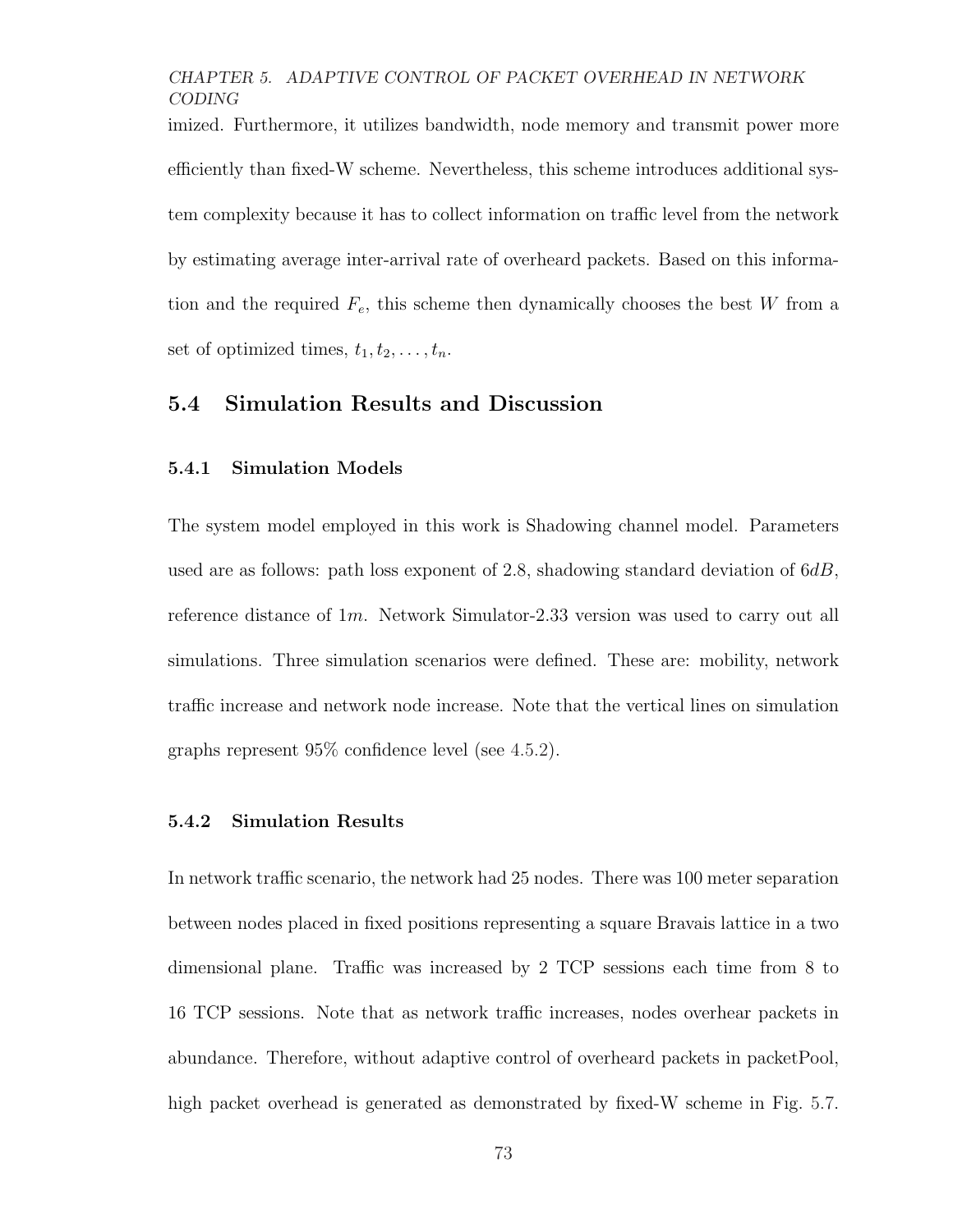

Figure 5.7: Impact of network traffic on packet overhead.

Fig. 5.8 shows that this adversely affects throughput because of inefficient bandwidth utilization. However, with adaptive control mechanism, packet overhead is kept low to meet the required  $F_e$ . Therefore, as shown in Fig. 5.8, this leads to better TCP throughput because of efficient bandwidth utilization. Also, less node memory and less transmission power are used.

In mobility scenario, initial locations, routes and final locations of nodes where predefined. Nodes were made to move towards and past each other. Initial locations of nodes had 100 meter separation distance between nodes. Traffic was fixed at 16 TCP sessions. Fig. 5.10 shows that when speed of nodes increase up to 30m/s, on average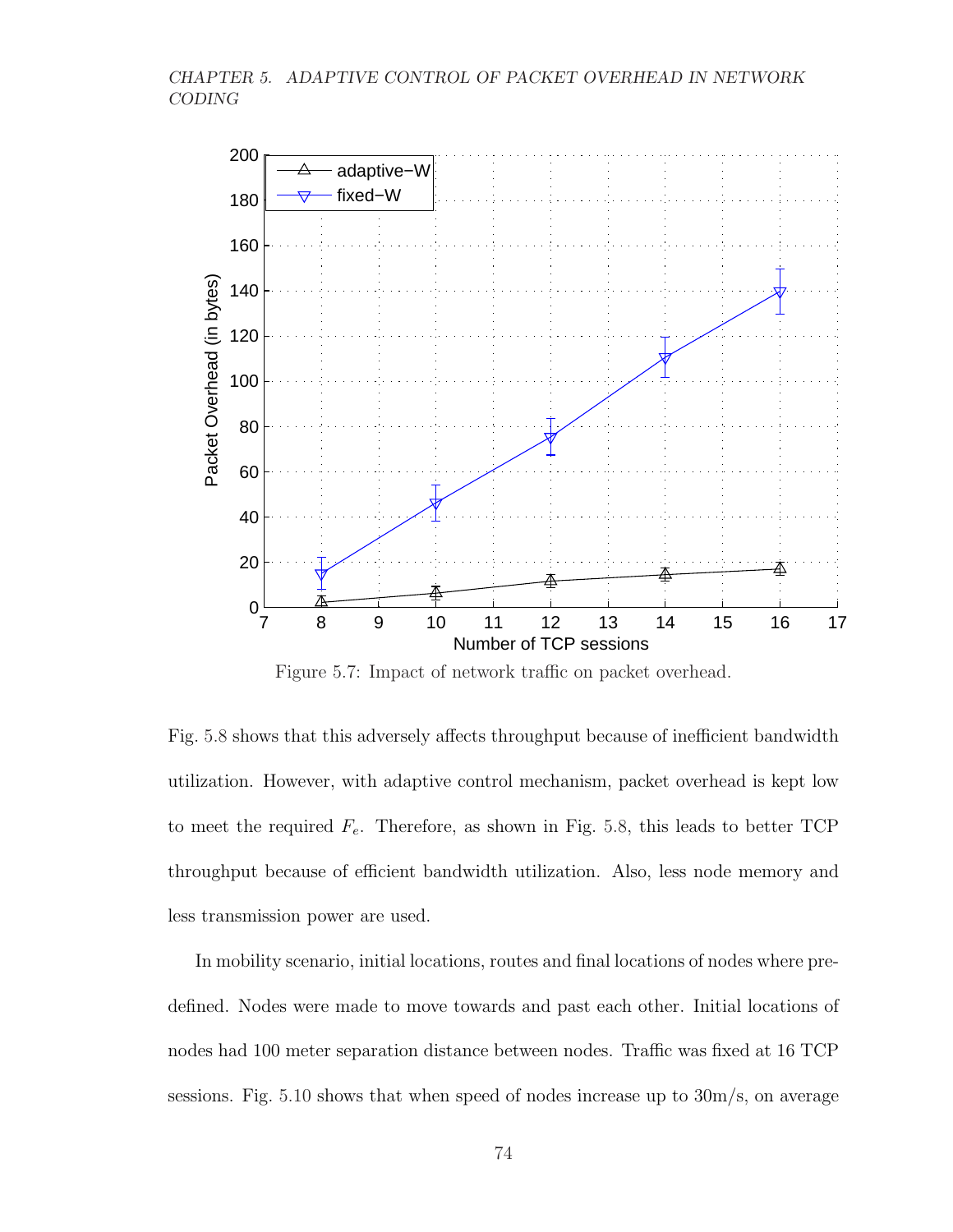

Figure 5.8: Impact of traffic on TCP throughput.

adaptive-W scheme exhibits approximately 15.5Kbits increase in TCP throughput for every meter travelled by each node in the network. Fixed-W scheme, on the other hand, shows only about 4.7Kbits increase. This is due to the fact that when nodes move towards each other at relatively low speed according to this scenario, they spend more time within each others communication range. Therefore, in adaptive-W scheme, the estimation made on inter-arrival rate of packets is relatively the same for most nodes. Consequently, given the required  $F_e$ , the average packet waiting time  $(W)$  computed is relatively the same for most nodes. This facilitates successful encoding and decoding of packets. On the other hand, low performance obtained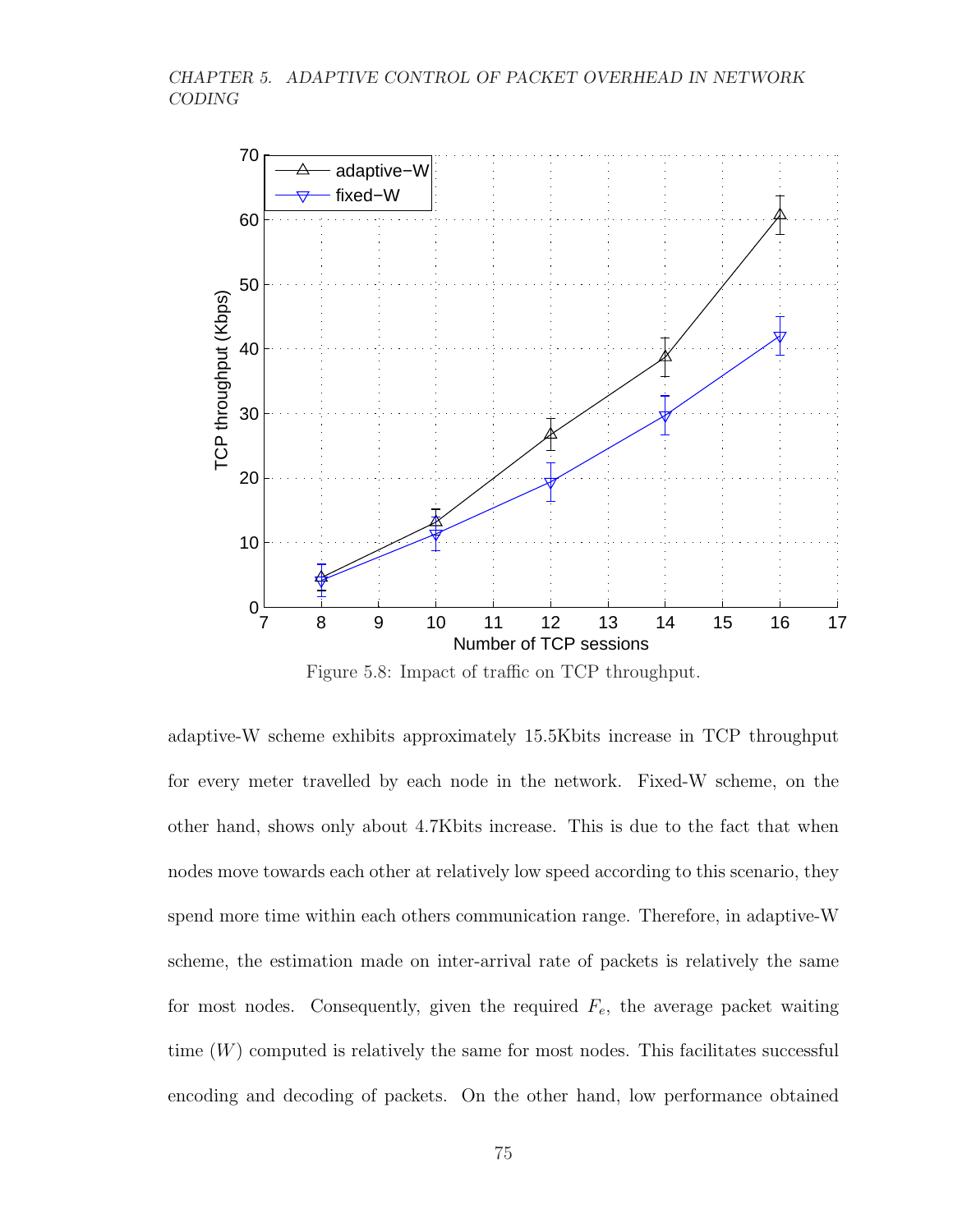

Figure 5.9: Impact of mobility on packet overhead.

by fixed-W scheme is due to packets that are delayed or lost because of high packet overhead as shown in Fig. 5.9. Note that for fixed-W scheme in Fig. 5.9, when network nodes are travelling at  $30m/s$ , approximately  $450 bytes$  of packet overhead is generated which corresponds to approximately 90 packets in packetPool. This is equivalent to packet overhead which is almost three times the size of a packet without reception reports included in its XOR header. As shown in Fig. 5.9, this does not only degrade network throughput but requires more memory at each node to accommodate packets overheard from the network. Also, more battery life is needed to transmit packets with high overhead.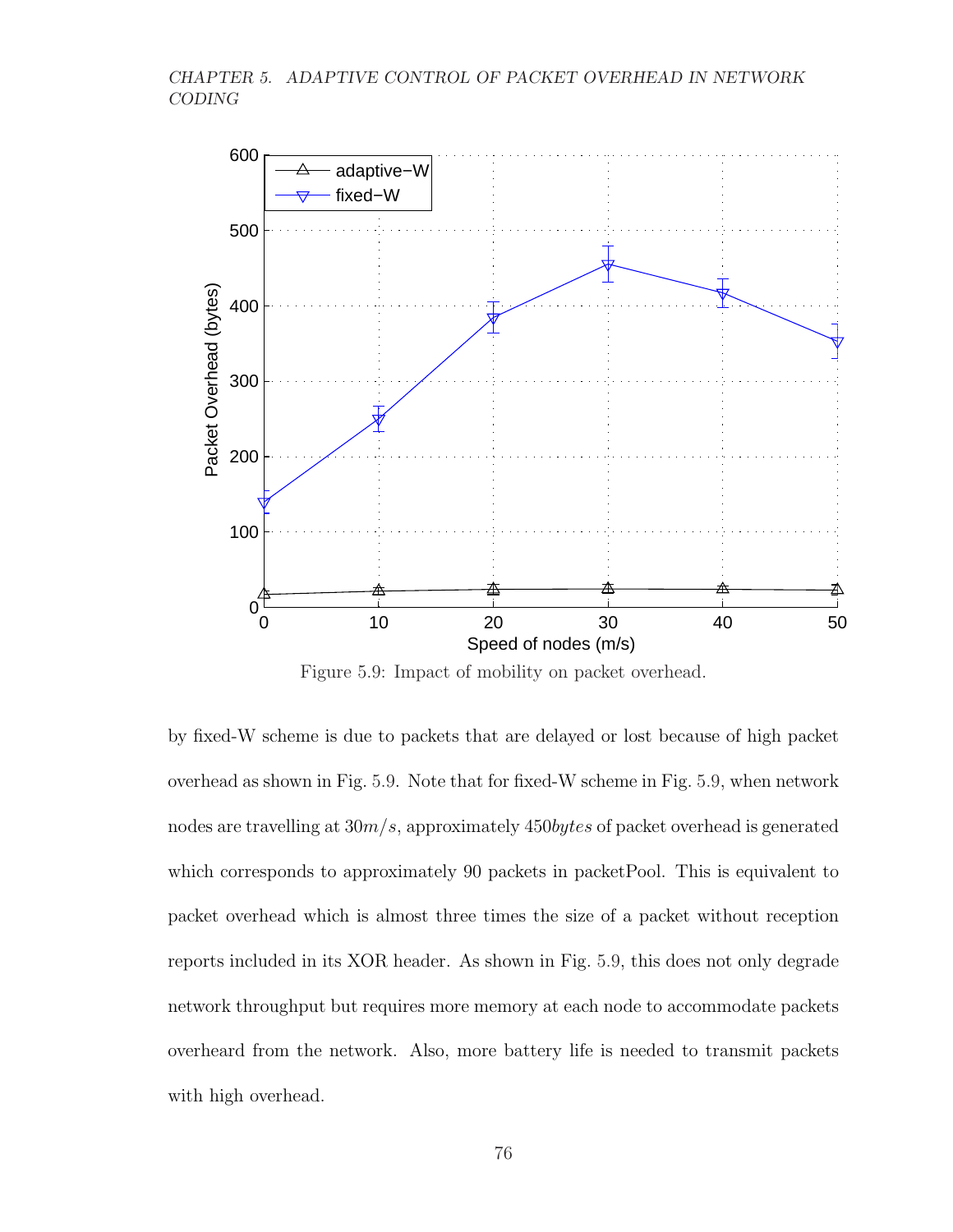

Figure 5.10: Impact of mobility on TCP throughput.

Note however that, when nodes move at speeds beyond 30m/s, TCP throughput deteriorates on average by about 10.5Kbits per meter travelled by each network node in adaptive-W scheme. This is attributed to frequent change in network topology which results in redistribution of network traffic flow. Therefore, there is huge difference in  $\lambda$  estimates for each network node as nodes move further away from each other. Due to different  $\lambda$  estimates for each node, the computed Ws by nodes vary which means that chances of some intended receivers failing to decode coded packets are very high as some nodes may have already discarded packets to be used in decoding. On the other hand, TCP throughput decreases by approximately 2.7Kbits per meter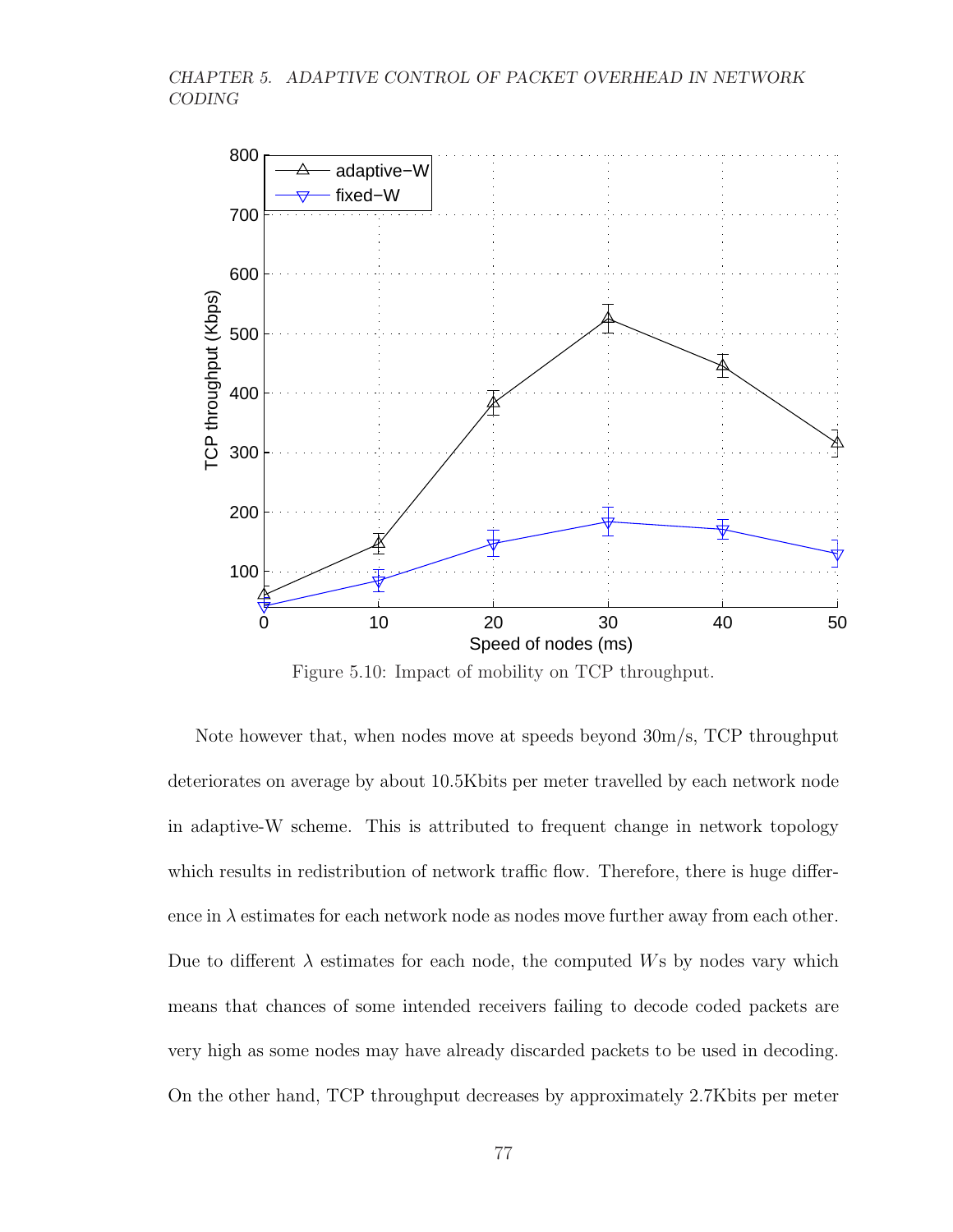

Figure 5.11: Impact of network nodes on packet overhead.

travelled by each node, which is less than the former. This is mainly due to overheard packets which spend long time in packetPool hence facilitates successful decoding of incoming coded packets. Despite this, adaptive-W scheme continues to perform far much better than fixed-W scheme. Take-away point from this analysis is that when nodes are crowded, packet overhead is the dominant factor in determining the overall TCP throughput but when nodes move away from each other, the dominant factor is how often can coded packets be successfully decoded at the receivers.

In network node scenario, nodes were increased by 4 each time from 25 to 41. New nodes were placed among existing nodes and 16 TCP sessions were generated. In this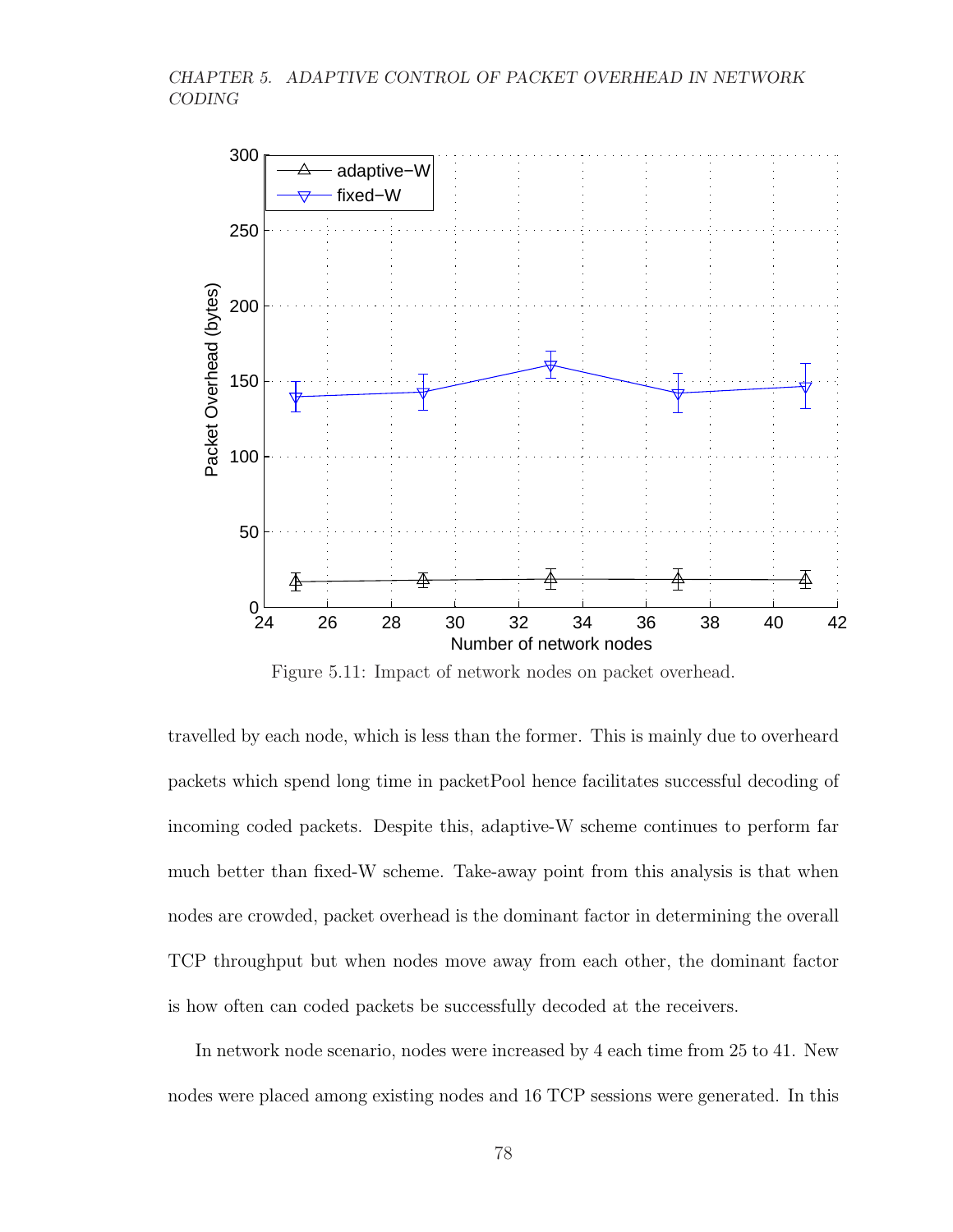

Figure 5.12: Effect of nodes on TCP throughput.

scenario there is no performance change when number of network nodes increases as shown in Fig. 5.12. However, adaptive-W scheme exhibits better performance than fixed-W scheme. The dorminant factor in overall network throughput is packet overhead. Fig. 5.11 shows packet overhead of approximately 145 bytes for fixed-W scheme which is equivalent to 29 packets in the packetPool. On the other hand, for adaptive-W scheme there is atmost about 20 bytes of packet overhead which is equivalent to 4 packets in packetPool.

Coding opportunities in adaptive-W scheme are limited as illustrated in Fig. 5.13 which corresponds to 25 network nodes in Fig. 5.12 and in Fig. 5.11. This is due to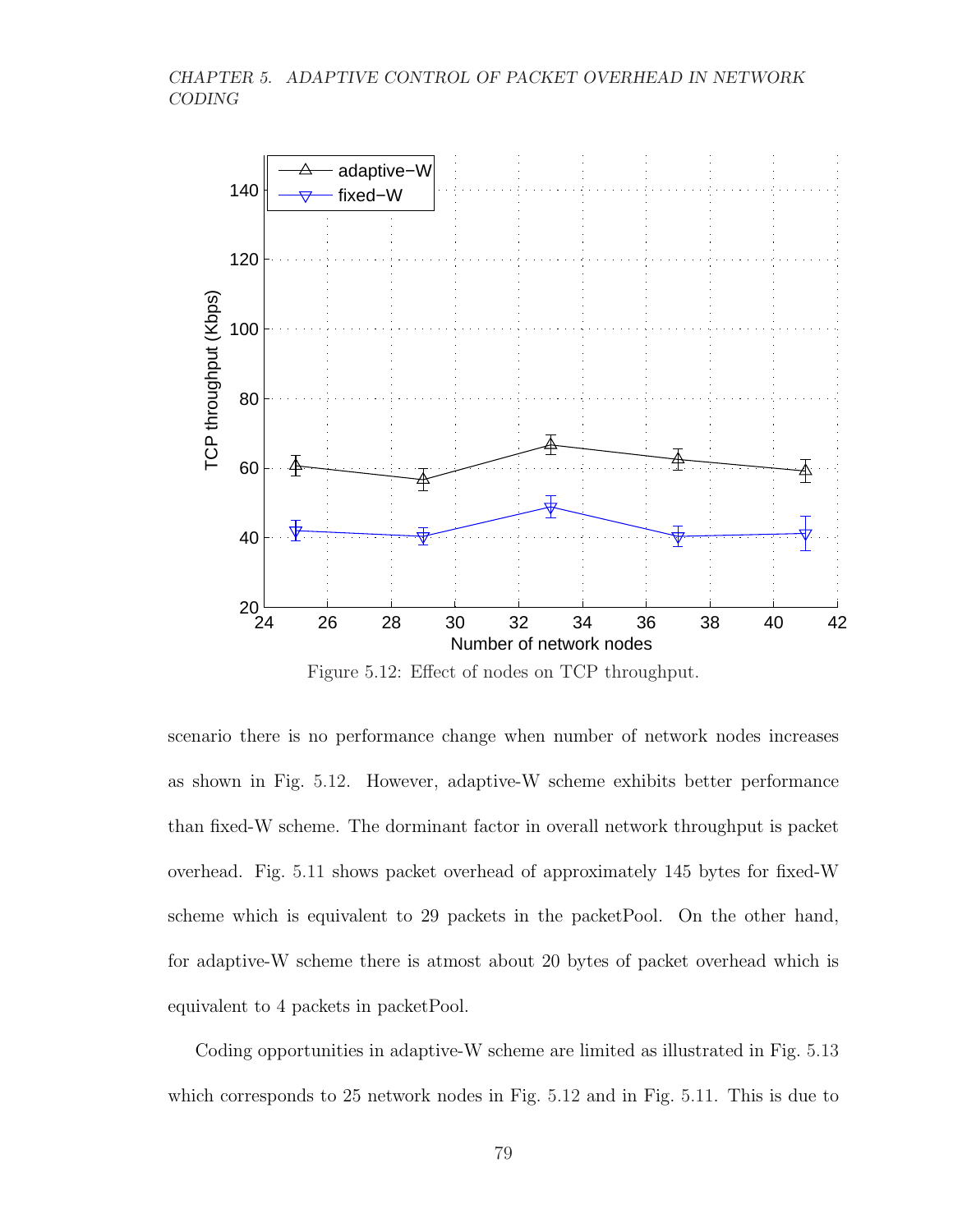

Figure 5.13: Coding opportunities versus packet waiting time.

the required frame error rate  $(F_e)$  adaptive-W scheme has to satisfy which specifies the number of packets that can be stored in packetPool at any time instant. As a results of this, few reception reports are shared among nodes and this limits coding opportunities. Furthermore, adaptive-W scheme has approximately 33% chance of successfully decoding coded packets where as fixed-W scheme has close to 50% chance of successfully decoding incoming coded packets. This is mainly due to network nodes which are far away from each other and thus experience different network traffic levels. As a result, there are different computed Ws in adaptive-W scheme by nodes. Therefore, some nodes end up discarding packets which could be useful in decoding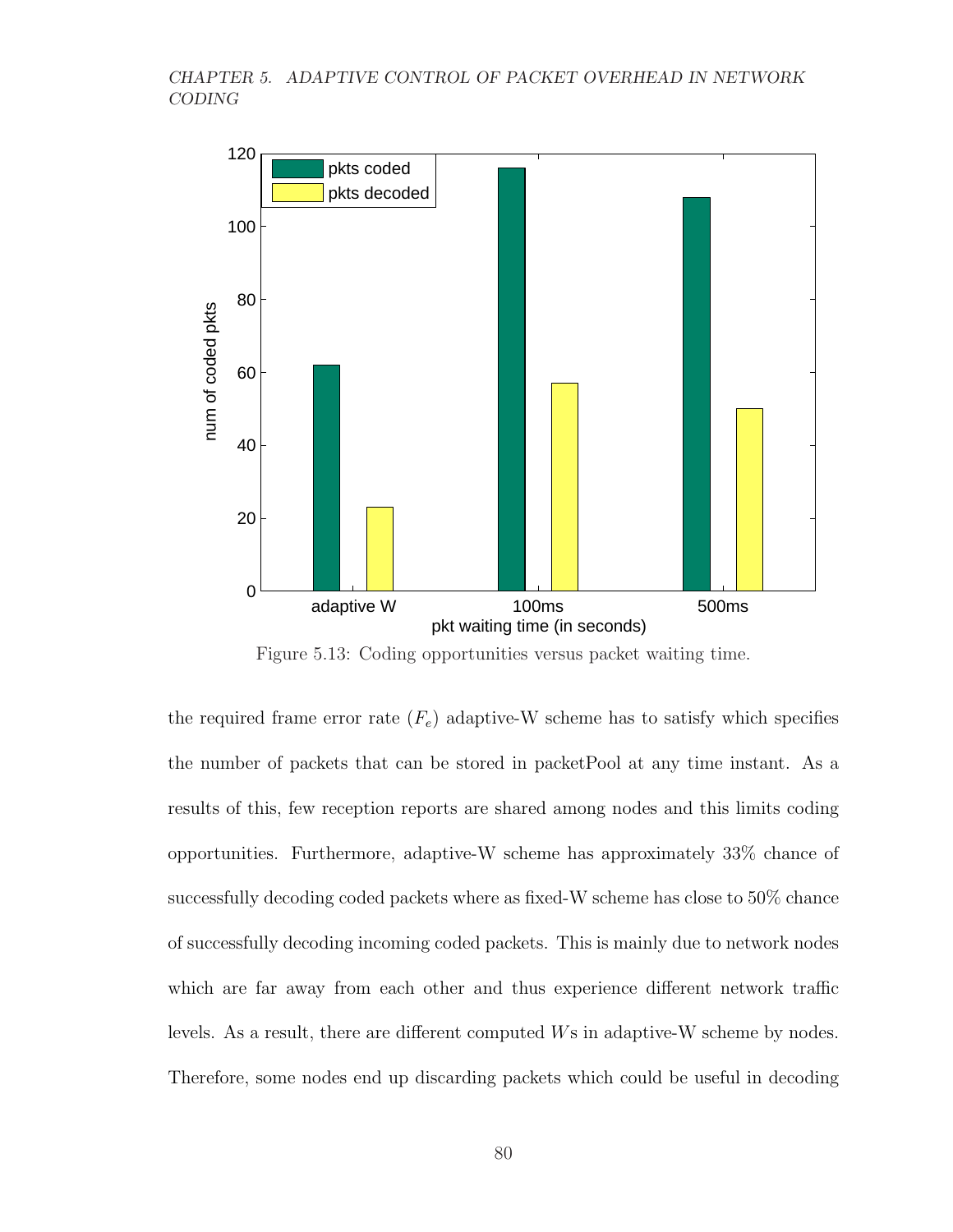incoming coded packets. It has to be emphasized that part of the reason why both schemes exhibits low probability of successfully decoding incoming coded packets is that TCP and channel information were not taken into account.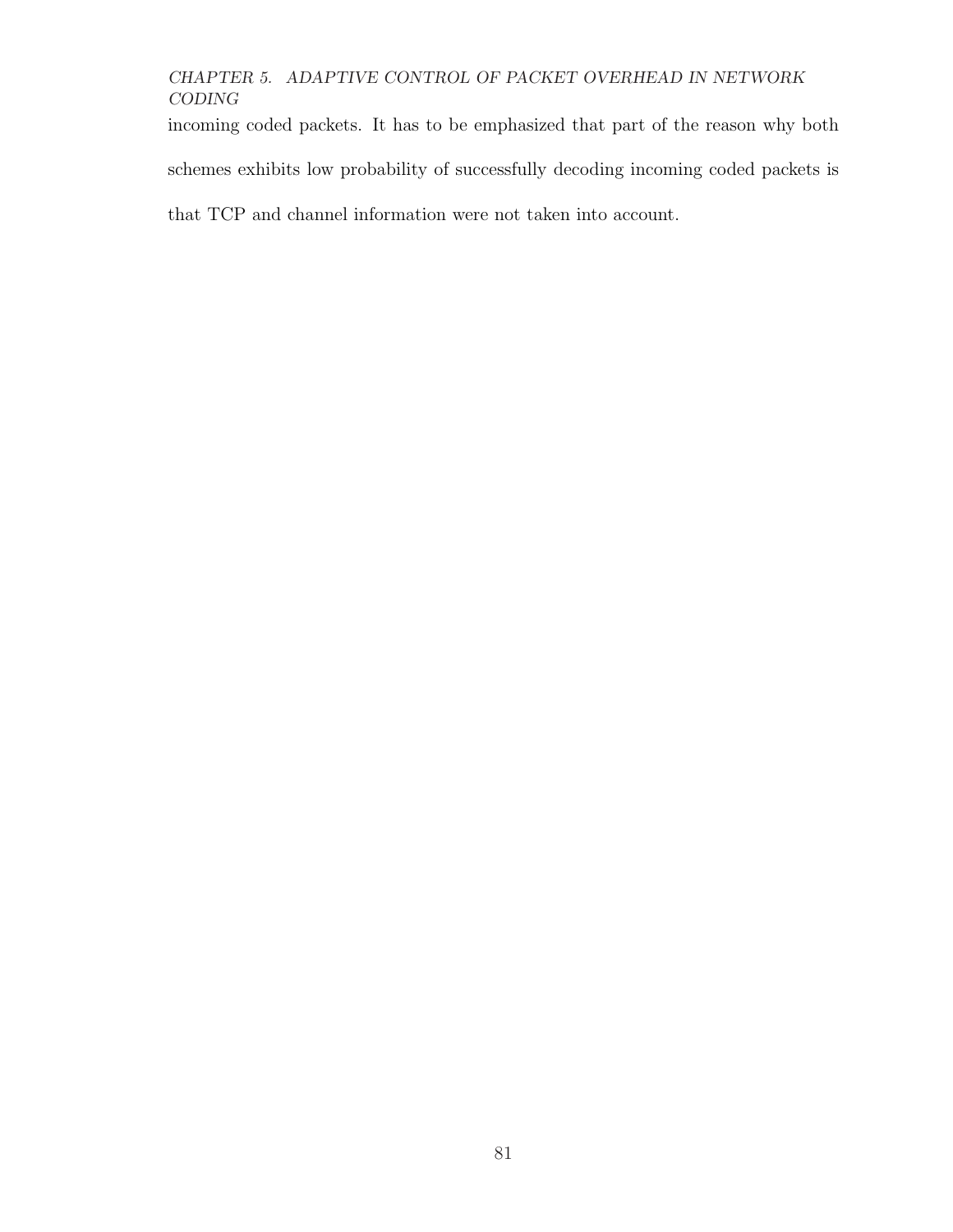## 5.5 Summary

This chapter presented the problem of fixing packet waiting time in packetPool in XOR network coding. It also analysed the disadvantages of that approach. To that end, it presented the new adaptive-W scheme whose objective is to adaptively control packet waiting time in packetPool in order to achieve tradeoff of network throughput and overhead. Simulation results showed significant performance improvement demonstrated by the new adaptive-W scheme as compared to fixed-W scheme.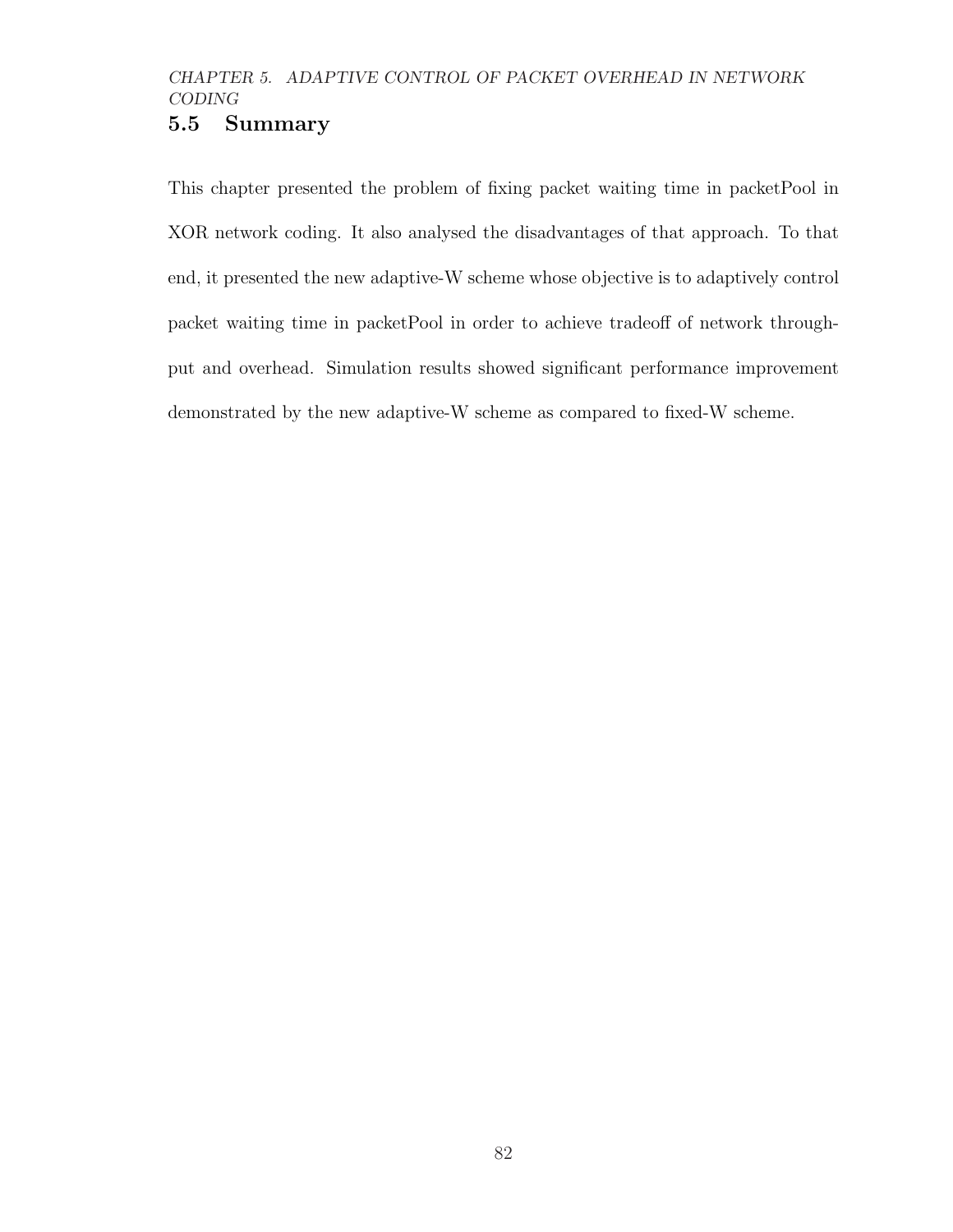## Chapter 6

## Conclusions and Future Work

## 6.1 Conclusions

The problem stated in section 2.2 has been solved: as shown in chapters 3 and 4, an efficient TCP-Aware network coding with opportunistic scheduling, which is capable of enhancing TCP performance in wireless mobile ad hoc networks has been developed. In addition, adaptive-W scheme, whose purpose is to adaptively control packet waiting time in packetPool to achieve tradeoff of throughput and overhead, has been developed. Simulation results show that when traditional network coding is upgraded to TCP-Aware network coding and combined with opportunistic scheduling in wireless mobile ad hoc network, there is significant performance improvement as compared to other schemes in low and high mobility environment, when network traffic increases and when the number of network nodes increases. Simulation results also show that when adaptive-W scheme is considered, more performance improvement can be achieved.

## 6.2 Future Work

The future work include: 1) optimization of parameters indicating the state of TCP congestion window size; 2) to enhance the performance of TCP-Aware network coding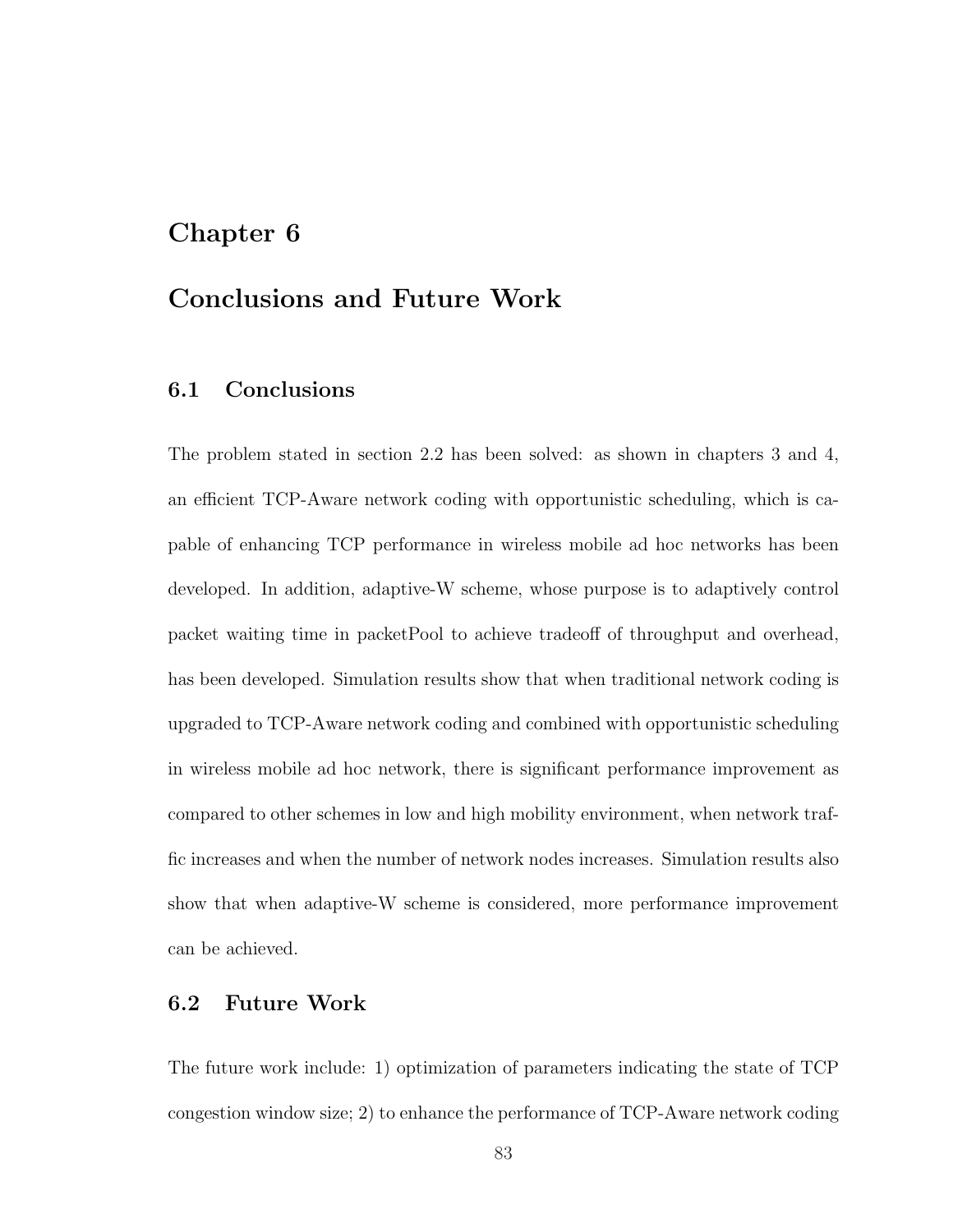## CHAPTER 6. CONCLUSIONS AND FUTURE WORK

with opportunistic scheduling in high mobility environment in which steepest decline in TCP throughput was experienced as nodes started traveling at high speed; 3) to find mechanisms through which adaptive-W scheme can be enhanced more especially in high mobility environment which showed steepest decline in throughput; 4) studying routing layer and finding ways by which its performance can be enhanced.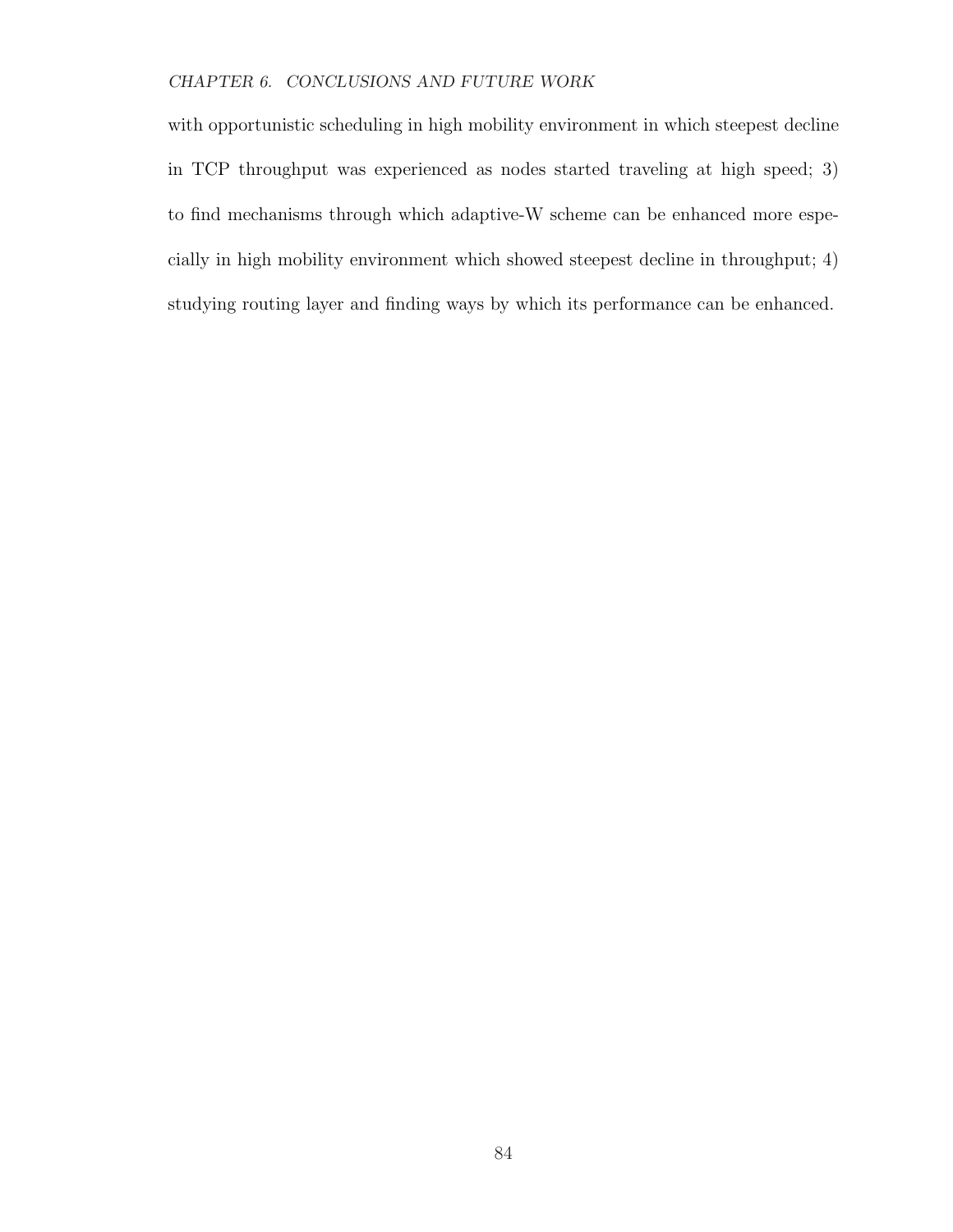## Bibliography

- [1] H. Yomo and P. Popovski, "Opportunistic Scheduling for Wireless Network Coding," in Proc. IEEE  $ICC'07$ , pp. 5610–5615, June 2007. [cited at p. vii, 2, 13, 14, 19, 22, 41]
- [2] R. Ahlswede, N. Cai, S.-Y. Li, and R. Yeung, "Network Information Flow," IEEE Trans. Inform. Theory, vol. 46, pp. 1204–1216, Jul. 2000. [cited at p. 1]
- [3] E. Fasolo, M. Rossi, J. Widmer, and M. Zorzi, "On MAC Scheduling and Packet Combination Strategies for Practical Random Network Coding," in Proc. IEEE ICC'07, pp. 3582–3589, June 2007. [cited at p. 1, 2]
- [4] J. Jin and B. Li, "Adaptive Random Network Coding in WiMAX," in Proc. IEEE ICC'08, pp. 2576–2580, May 2008. [cited at p. 1, 2, 13, 16]
- [5] D. Katabi, S. Katti, W. Hu, H. Rahul, and M. Medard, "On Practical Network Coding for Wireless Environments," in Proc. Int'l Zurich Seminar on Communications, pp. 84– 85, 2006. [cited at p. 1, 13, 14]
- [6] S. Katti, H. Rahul, W. Hu, D. Katabi, M. Medard, and J. Crowcroft, "XORs in the Air: Practical Wireless Network Coding," IEEE/ACM Trans. Netw., vol. 16, pp. 497–510, June 2008. [cited at p. 1, 17, 23, 30, 37, 63]
- [7] D. Nguyen, T. Tran, T. Nguyen, and B. Bose, "Hybrid ARQ-Random Network Coding For Wireless Media Streaming," in Proc. ICCE'08, pp. 115-120, June 2008. [cited at p. 1]
- [8] L. Scalia, F. Soldo, and M. Gerla, "PiggyCode: A MAC Layer Network Coding Scheme to Improve TCP Performance Over Wireless Networks," in Proc. IEEE GLOBECOM '07, pp. 3672–3677, Nov. 2007. [cited at p. 1]
- [9] M. Wang and B. Li, "Lava: A reality check of network coding in peer-to-peer live streaming," in *Proc. IEEE INFOCOM'07*, pp. 1082–1090, May 2007. [cited at p. 1, 2, 13]
- [10] A. Campo and A. Grant, "Robustness of Random Network Coding to Interfering Sources," in Proc. 7th Australian Communications Theory Workshop, pp. 120–124, Feb. 2006. [cited at p. 2, 13]
- [11] K. Li and X. Wang, "Cross-Layer Design of Wireless Mesh Networks with Network Coding," IEEE Trans. Mobile Comput., vol. 7, pp. 1363–1373, Nov. 2008. [cited at p. 2]
- [12] K. Lu, S. Fu, and Y. Qian, "Capacity of Random Wireless Networks: Impact of Physical-Layer Network Coding," in Proc. IEEE ICC'08, pp. 3903–3907, May 2008. [cited at p. 2]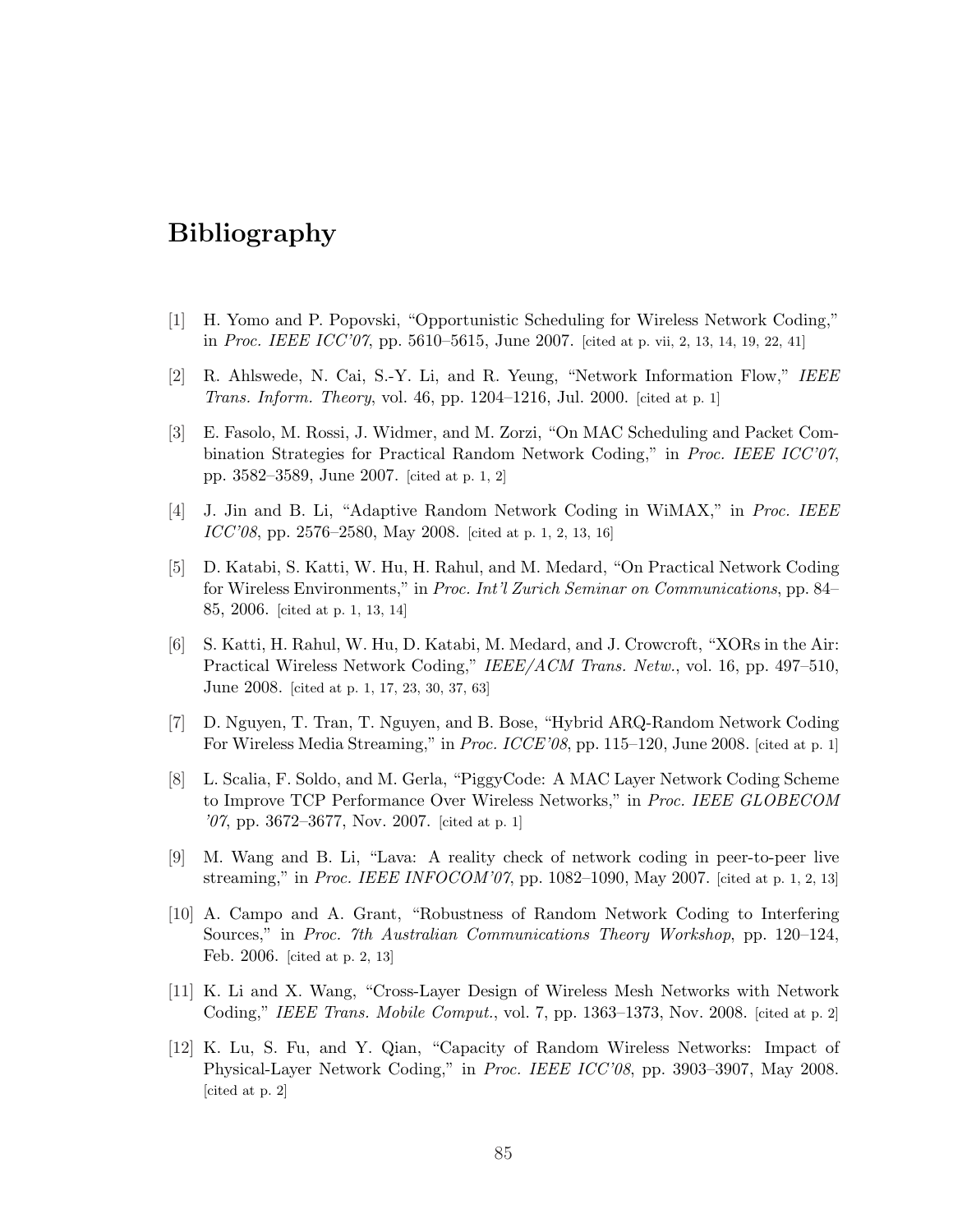- [13] H.-M. Zimmermann and Y.-C. Liang, "Physical Layer Network Coding for Uni-Cast Applications," in *Proc. IEEE VTC'08S*, pp. 2291–2295, May 2008. [cited at p. 2, 12]
- [14] D. Koutsonikolas, Y. C. Hu, and C.-C. Wang, "An Empirical Study Of Performance Benefits Of Network Coding In Multihop Wireless Networks," in Proc. IEEE INFO- $COM'09., 2009.$  [cited at p. 5, 15]
- [15] H. Balakrishnan, V. Padmanabhan, S. Seshan, and R. Katz, "A Comparison Of Mechanisms For Improving TCP Performance Over Wireless Links," IEEE/ACM Trans. Netw., vol. 5, pp. 756–769, Dec 1997. [cited at p. 7, 33, 34]
- [16] W. Jun, F. Xi, C. N. Quan, J. Min, and Z. Ping, "A Cross-Layer Wireless TCP Enhancement Scheme In OFDM Network," in *Proc. IEEE Region 10 Conference*, pp. 1–4, Nov. 2006. [cited at p. 7, 34]
- [17] T. Hasegawa, T. Hasegawa, and M. Lagreze, "A Mechanism for TCP Performance Enhancement over Asymmetrical Environment," in Proc. IEEE ISCC03, 2003. [cited at p. 7]
- [18] M. Ghaderi, A. Sridharan, H. Zang, D. Towsley, and R. Cruz, "TCP-Aware Channel Allocation in CDMA Networks," IEEE/ACM Trans. Netw., vol. 8, pp. 14–28, Jan. 2009. [cited at p. 7, 34, 44]
- [19] S. Zhang, S. C. Liew, and L. Lu, "Physical Layer Network Coding Schemes Over Finite And Infinite Fields," in Proc. IEEE GLOBECOM'08, pp. 1–6, 30 2008-Dec. 4 2008. [cited at p. 11]
- [20] F. Xue and S. Sandhu, "PHY-Layer Network Coding For Broadcast Channel With Side Information," in *Proc. IEEE ITW '07*, pp. 108–113, Sept. 2007. [cited at p. 12]
- [21] J. K. Sundararajan, D. Shah, M. Medard, M. Mitzenmacher, and J. Barros, "Network Coding Meets TCP," in *Proc. IEEE INFOCOM'09*, April 2009. [cited at p. 12, 18]
- [22] Z. Lin and B. Vucetic, "Power And Rate Adaptation For Wireless Network Coding With Opportunistic Scheduling ," IEEE ISIT'08, pp. 21–25, July 2008. [cited at p. 14, 19]
- [23] Y. Sagduyu and A. Ephremides, "Cross-Layer Design For Distributed MAC And Network Coding In Wireless Ad Hoc Networks," in *Proc. IEEE ISIT'05*, pp. 1863 – 1867, Sept 2005. [cited at p. 14]
- [24] B. Scheuermann and et al, "Near-Optimal Coordinated Coding In Wireless Multihop Networks," in Proc. of ACM CoNEXT'07, 2007. [cited at p. 14]
- [25] P. Chaporkar and A. Proutiere, "Adaptive Network Coding And Scheduling For Maximizing Throughput In Wireless Networks," in Proc. of ACM MOBICOM'07, 2007. [cited at p. 14]
- [26] P. Chou, Y. Wu, and K. Jain, "Practical Network Coding," Allerton Conference on Communication, Control and Computing, 2003. [cited at p. 15]